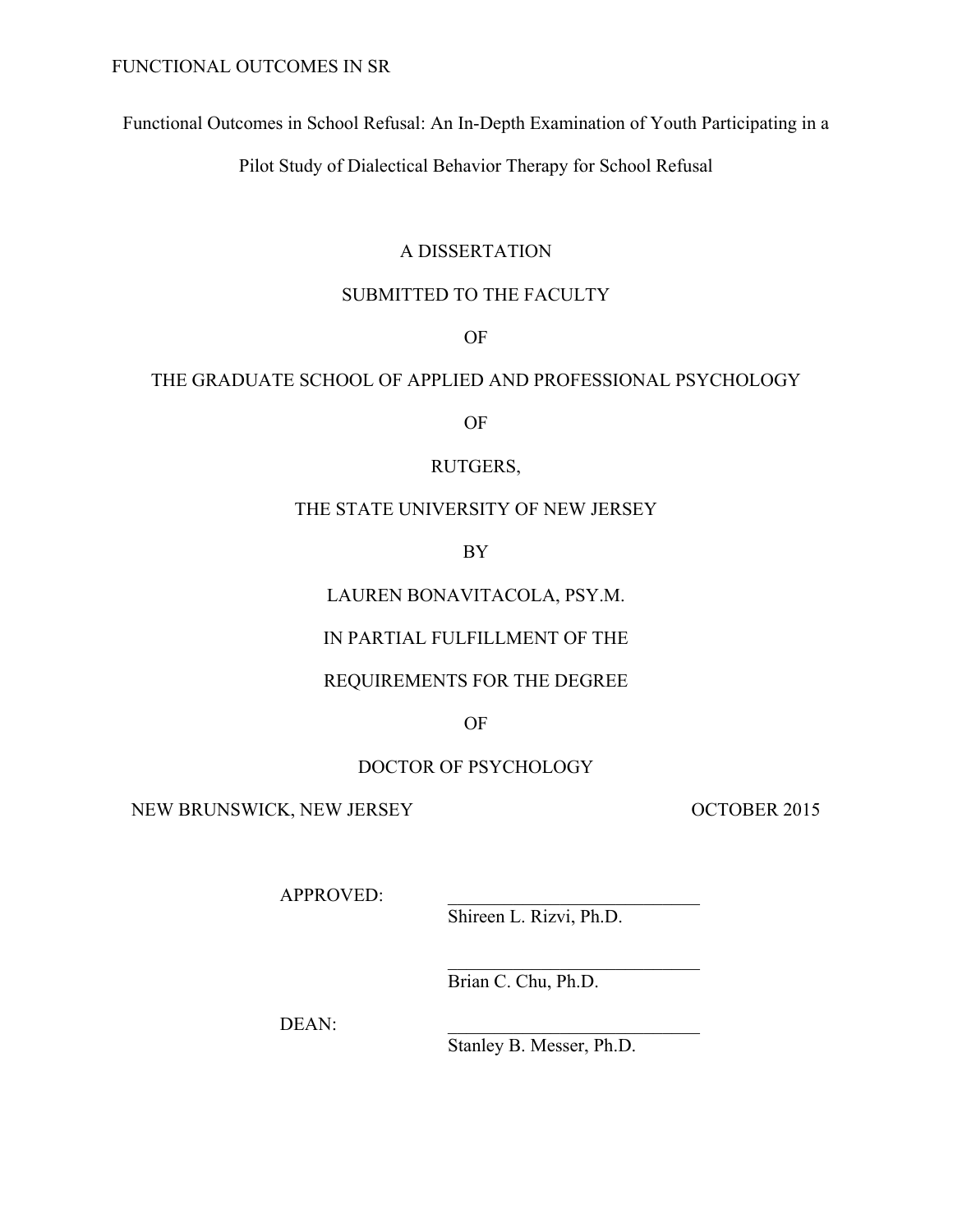#### Abstract

School refusal (SR), defined as youth-motivated refusal to attend school and/or problems remaining in classes for an entire day, is a psychological problem that accounts for thousands of school-aged children not attending school every day (Kearney & Albano, 2007). School refusal behavior is associated with impairments in several functional domains including academic, familial, and social functioning (e.g., Lambin, 1996; Last and Strauss, 1990; Naylor et al., 1994). Several cognitive and/or behavioral therapies have been researched for the treatment of SR, yet there has been limited research on the effects of treatment on broader functional outcomes. The implementation of a novel approach to treating school refusal behavior meant to address all domains of functioning called Dialectical Behavior Therapy for School Refusal (DBT-SR) was utilized in this research. This paper presents two case studies from this pilot study focusing primarily on identification of, and changes in, the functional outcomes of academic, familial, and social functioning across the course of the study. Qualitative and quantitative data revealed that many constructs within family functioning, such as high conflict and low cohesion, remained relatively constant throughout the course of the study. Other constructs within the domains of social and academic functioning showed improvement, including social withdrawal and class grades. As the main primary outcomes of diagnostic remission and school attendance improved, some but not all functional outcomes improved. These mixed findings imply that youth with SR continue to exhibit some functional impairment despite treatment success. Future controlled studies of SR that address all areas of youths functioning are warranted.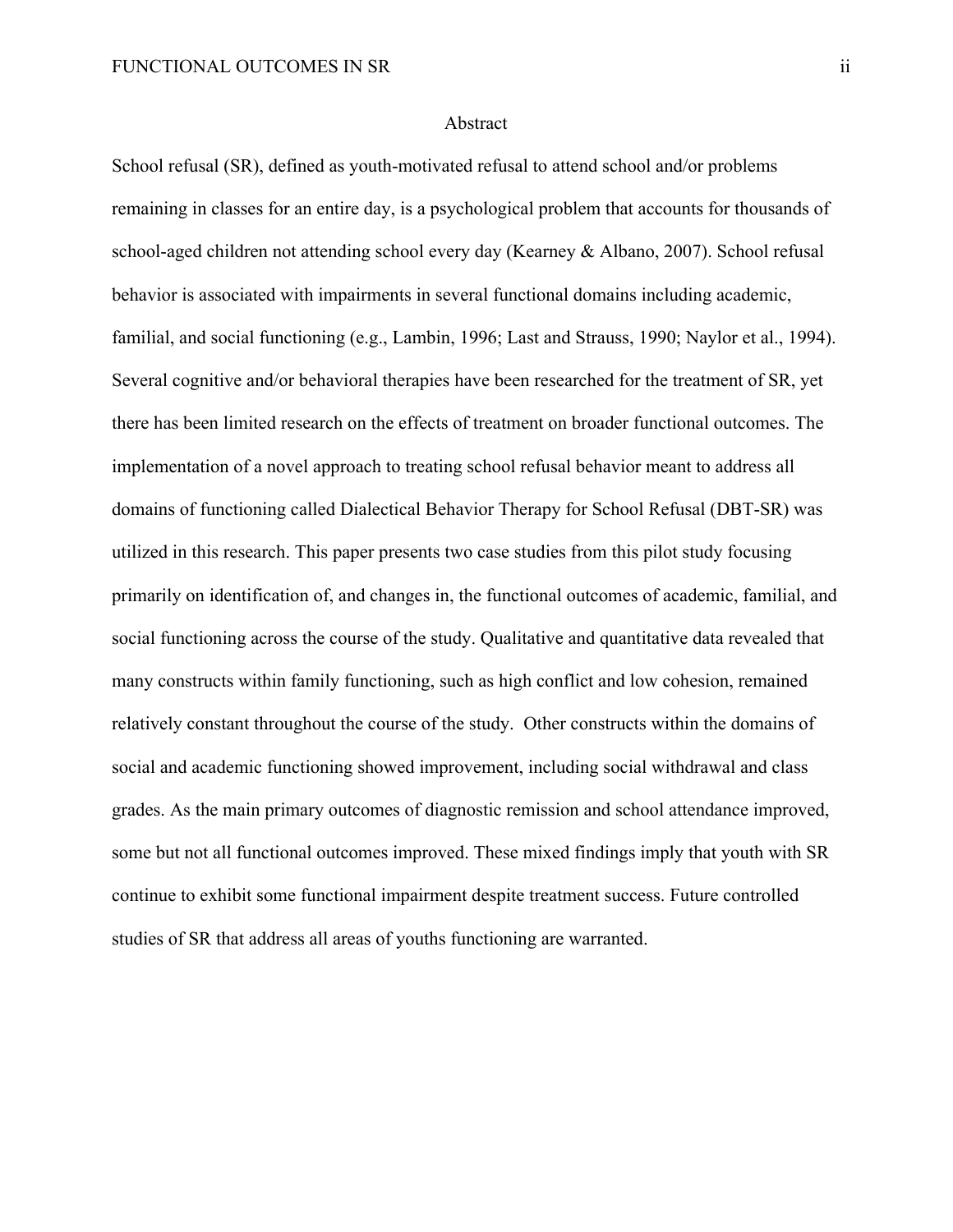### Acknowledgments

This paper would not be possible if it were not for all the support, guidance, and encouragement that my dissertation chair and mentor, Dr. Shireen Rizvi, has provided me. From the beginning stages of developing the DBT-SR treatment manual, to braving the IRB process, facing recruitment stressors, and supervising my study case, Shireen has been a steadfast supporter the whole way through. Thank you for providing me this opportunity to work with you on this study and for passing down all of your DBT wisdom to me over the past 4 years.

The other partner in this dynamic duo who deserves just as much praise is Dr. Brian Chu, the second dissertation chair and co-principal investigator for the DBT-SR project. With endless optimism and an excellent vision, he has helped me think deeply about my research questions in order to ensure that I get the most out of this paper. I am very grateful for your guidance throughout this whole process.

Another truly irreplaceable friend and colleague who shared the duties of RA'ing this project, Ms. Elaina Zendegui, deserves acknowledgement. Thank you for helping me enter all that data and keeping me sane by listening to Pandora and always being a phone call away. Additionally, a big thank you to the other study therapists who were there all along the way, Mrs. Marget Thomas Fishman and Ms. Lauren Hoffman. Your support and consultation were much appreciated. Of course, thank you to the study participants, their families, and the wonderful school staff who helped make this project possible.

Lastly, completing a dissertation requires lots of moral support and an extra emphasis on self-care. For that I can thank my partner in life, Mr. Leo Barinov. You were right there by my side buying me coffee, motivating me to finish that last paragraph, keeping my head held high, and you even helped me with some stats! Thank you for taking care of me.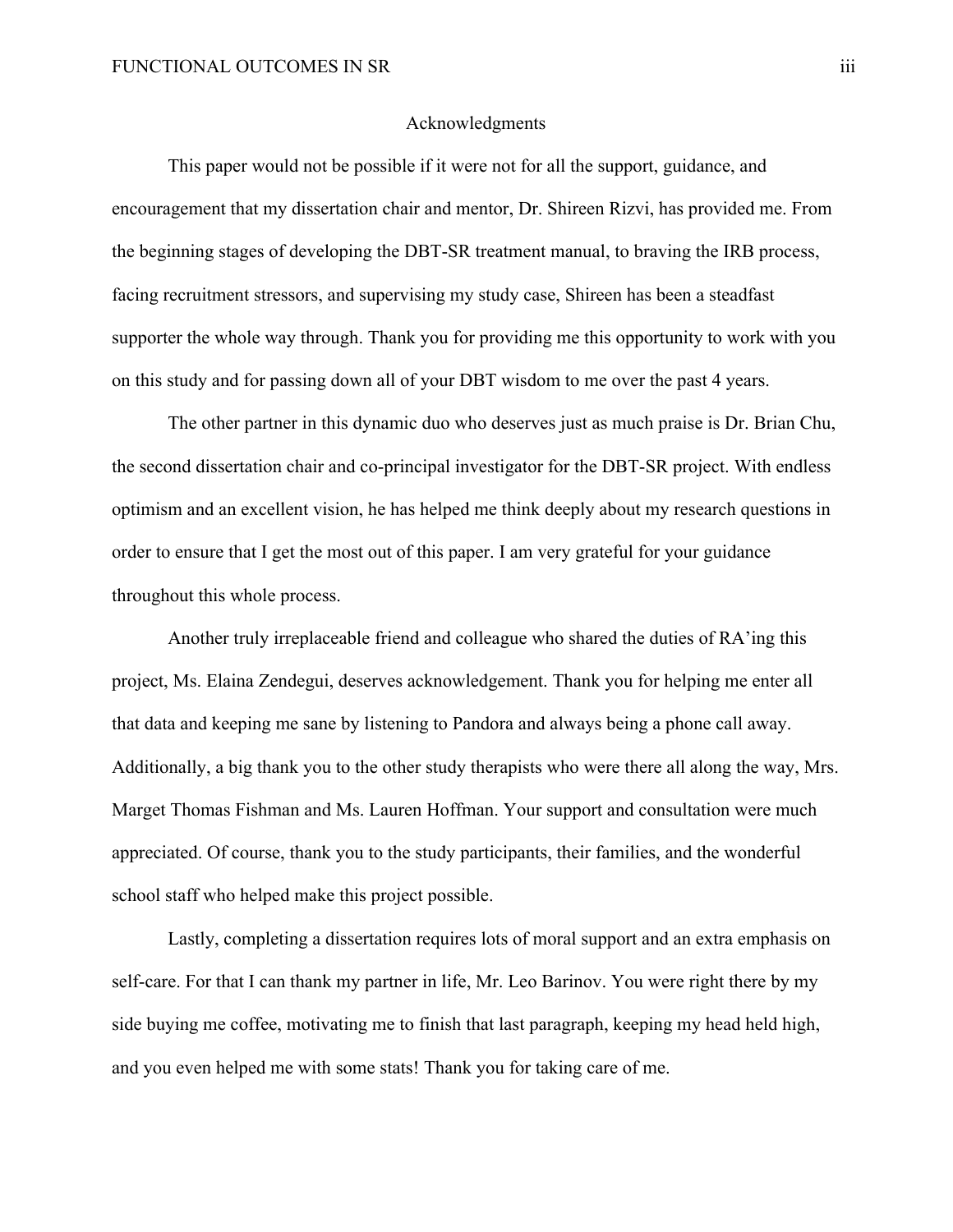# Table of Contents

| Chapters |
|----------|
| $1_{-}$  |
|          |
|          |
|          |
|          |
|          |
|          |
|          |
|          |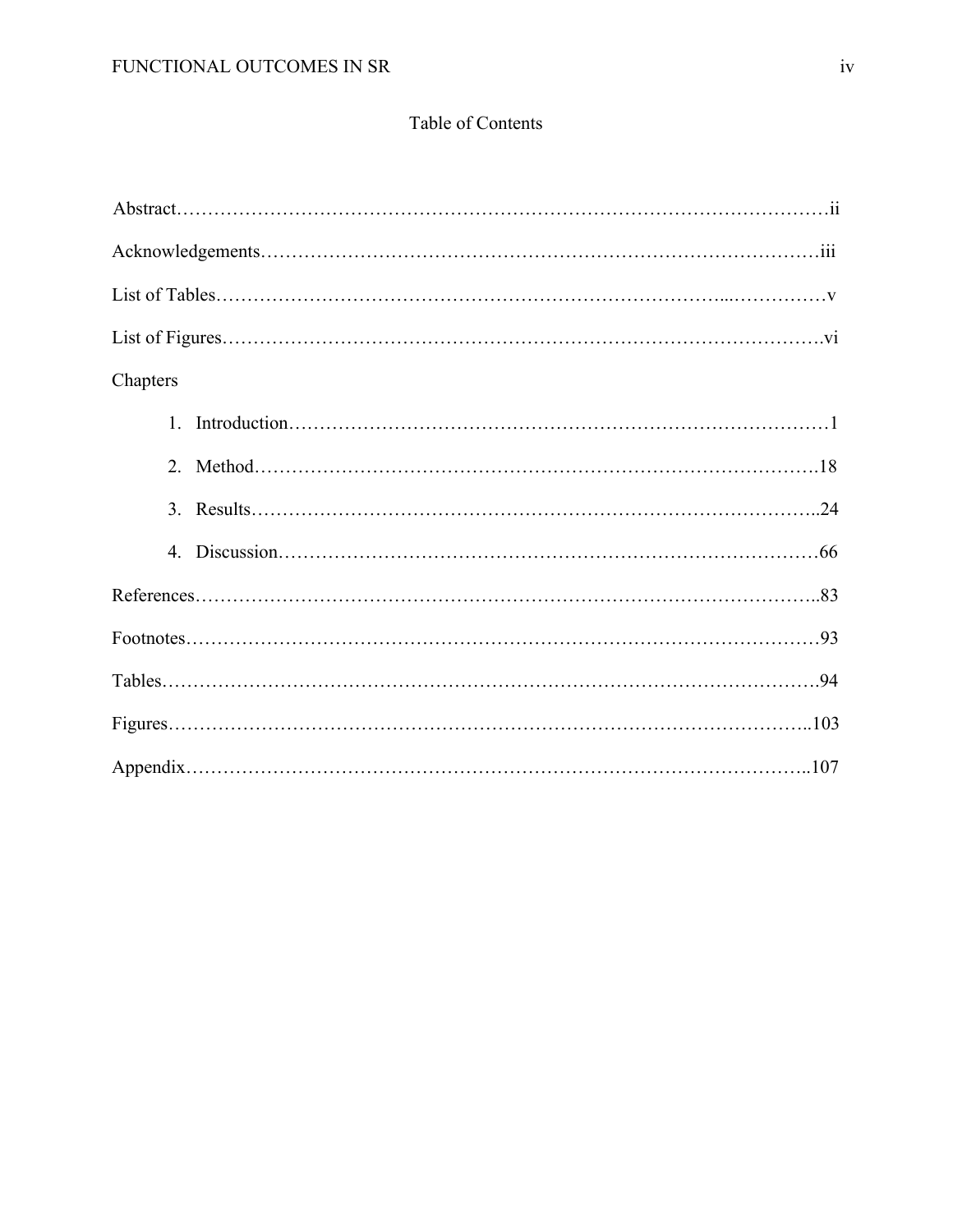# List of Tables

| Table 3. Diagnoses and School Absences at Pre, Post, and                                                                  |  |
|---------------------------------------------------------------------------------------------------------------------------|--|
| Table 4. Emotion Regulation at Pre, Mid, Post, and 4-month                                                                |  |
|                                                                                                                           |  |
| Table 6. CBCL and YSR- Social Problems Subscale and Social                                                                |  |
| Table 7. Academic Grade Reports, Disciplinary Actions, and<br>CBCL School Competency Score at Pretreatment, Midtreatment, |  |
| Table 8. Frequency Count of Functional Outcome Constructs that                                                            |  |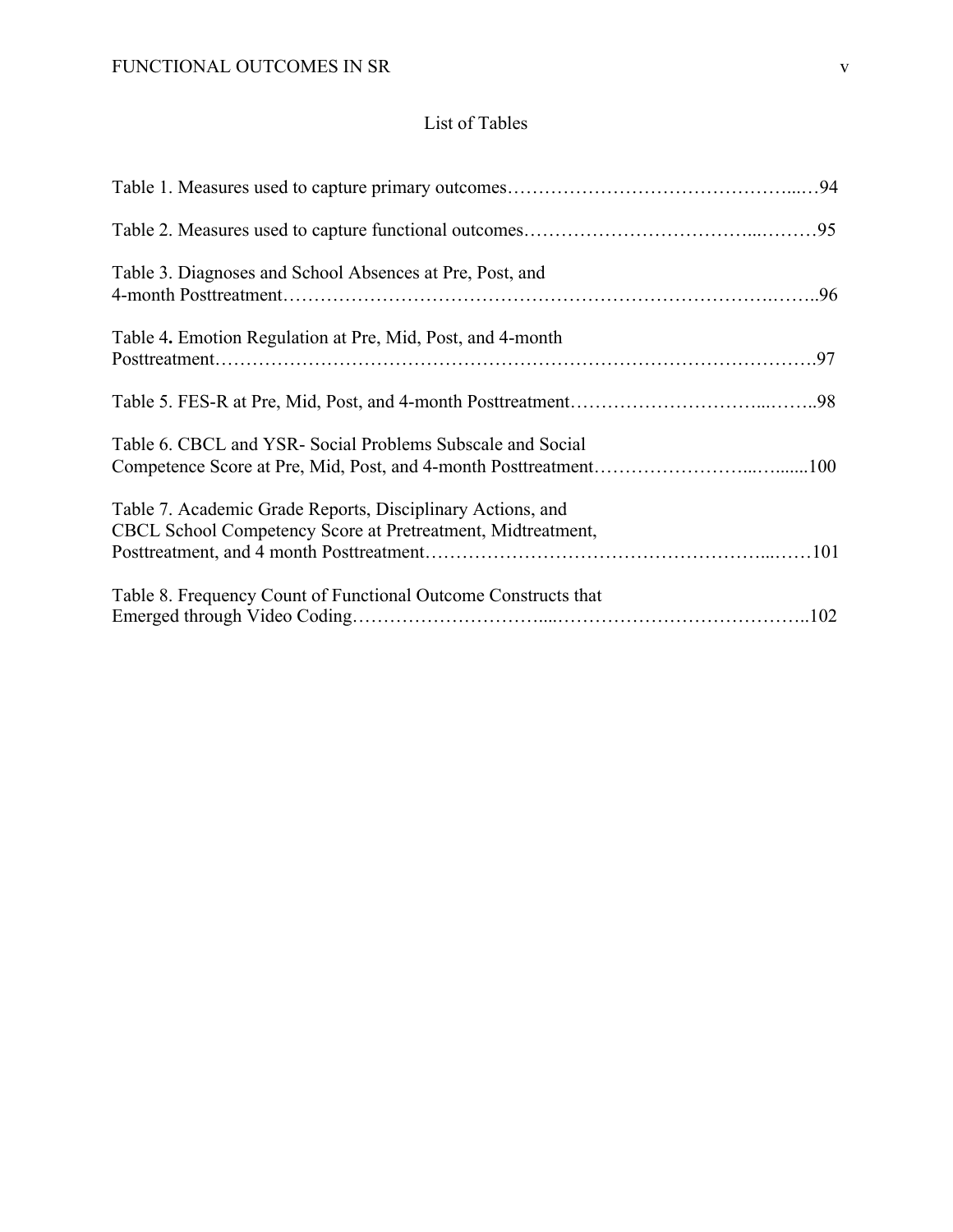# List of Figures

| Figure 1. Changes in Clinical Severity Ratings, School Absences, |  |
|------------------------------------------------------------------|--|
| Figure 2. Changes in Clinical Severity Ratings, School Absences, |  |
| Figure 3. Changes in Clinical Severity Ratings, School Absences, |  |
| Figure 4. Changes in Clinical Severity Ratings, School Absences, |  |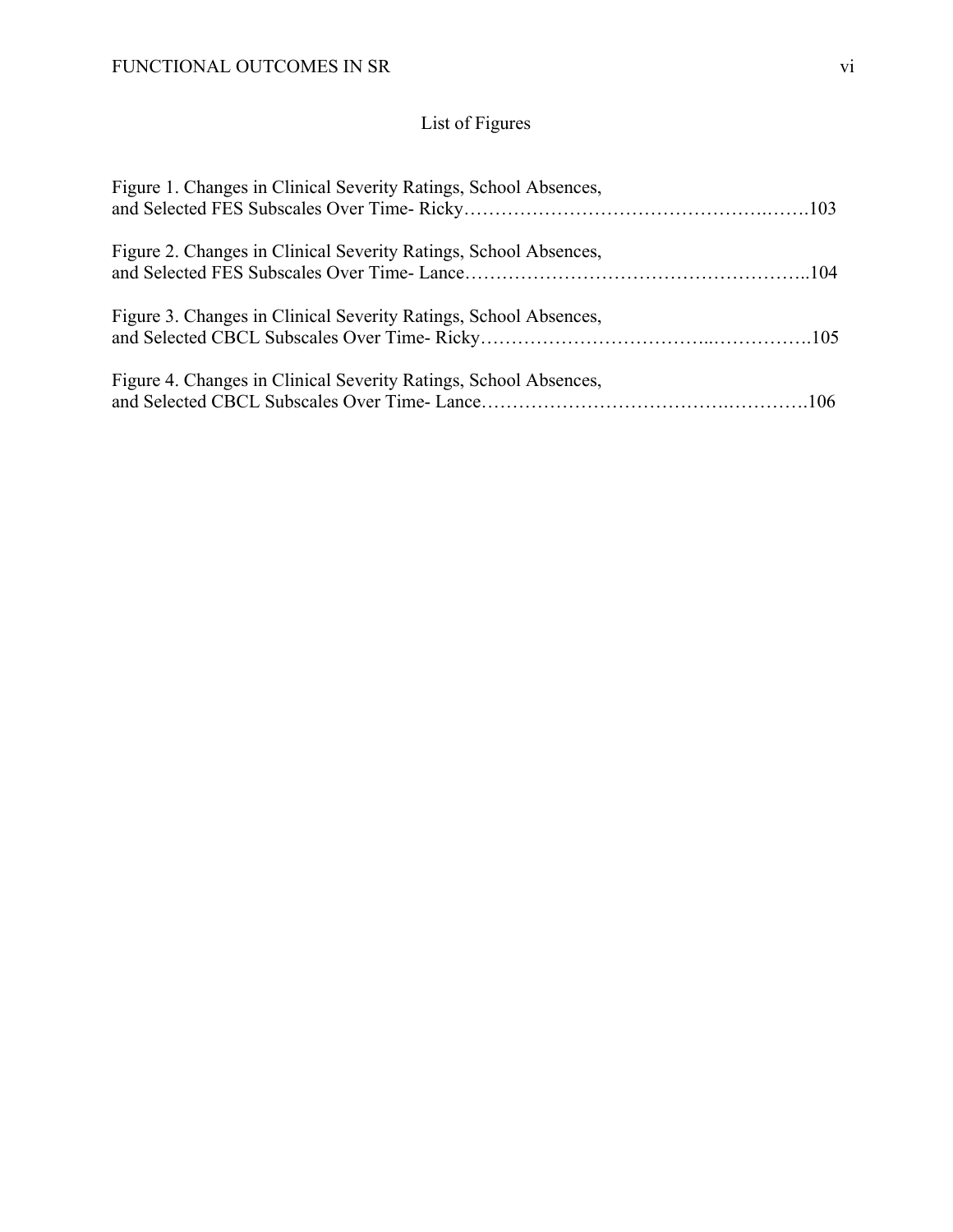### **Introduction**

School refusal is a psychological problem that prevents thousands of school-aged children from attending school everyday (Kearney & Albano, 2007). School refusal behavior has been broadly defined by Kearney as youth-motivated refusal to attend school and/or problems remaining in classes for an entire day (Kearney, 2008). This may include extended absences from school, periodic absences from school or missed classes, chronic tardiness, and/or intense dread about school that precipitates pleas for future nonattendance. Examples of variations in school refusal behavior once at school include children complaining of feeling sick and getting sent to the nurse's office habitually or texting/calling their parents or guardian frequently throughout the day to express their distress in an effort to get picked up from school.

School absenteeism can occur for a variety of reasons including, but not limited to, pain or distress from physical conditions, psychiatric problems, and/or oppositional behavior. Researchers suggest that youth with school refusal sometimes meet criteria for anxiety disorders such as separation anxiety disorder or social phobia, and/or depression according to the DSM-IV-TR (Lyon & Cotler, 2007), indicating that anxiety and depressive states may be associated with school refusal behavior (Buitelaar et al., 1994). Youth who refuse school due only to oppositional behavior, which can be defined as truancy, are distinguishable from distress-based school refusers in important ways. The current research focuses on school refusal behaviors based primarily on anxious and/or depressive symptoms.

The prevalence of school refusal ranges from 5-28%; about one in four school aged children exhibit distress-based school refusal behavior at some point in their academic lives (Kearney & Albano, 2007; Kearney, 2008). This is a significant societal issue considering the plethora of negative outcomes that are often associated with this pattern of behavior. One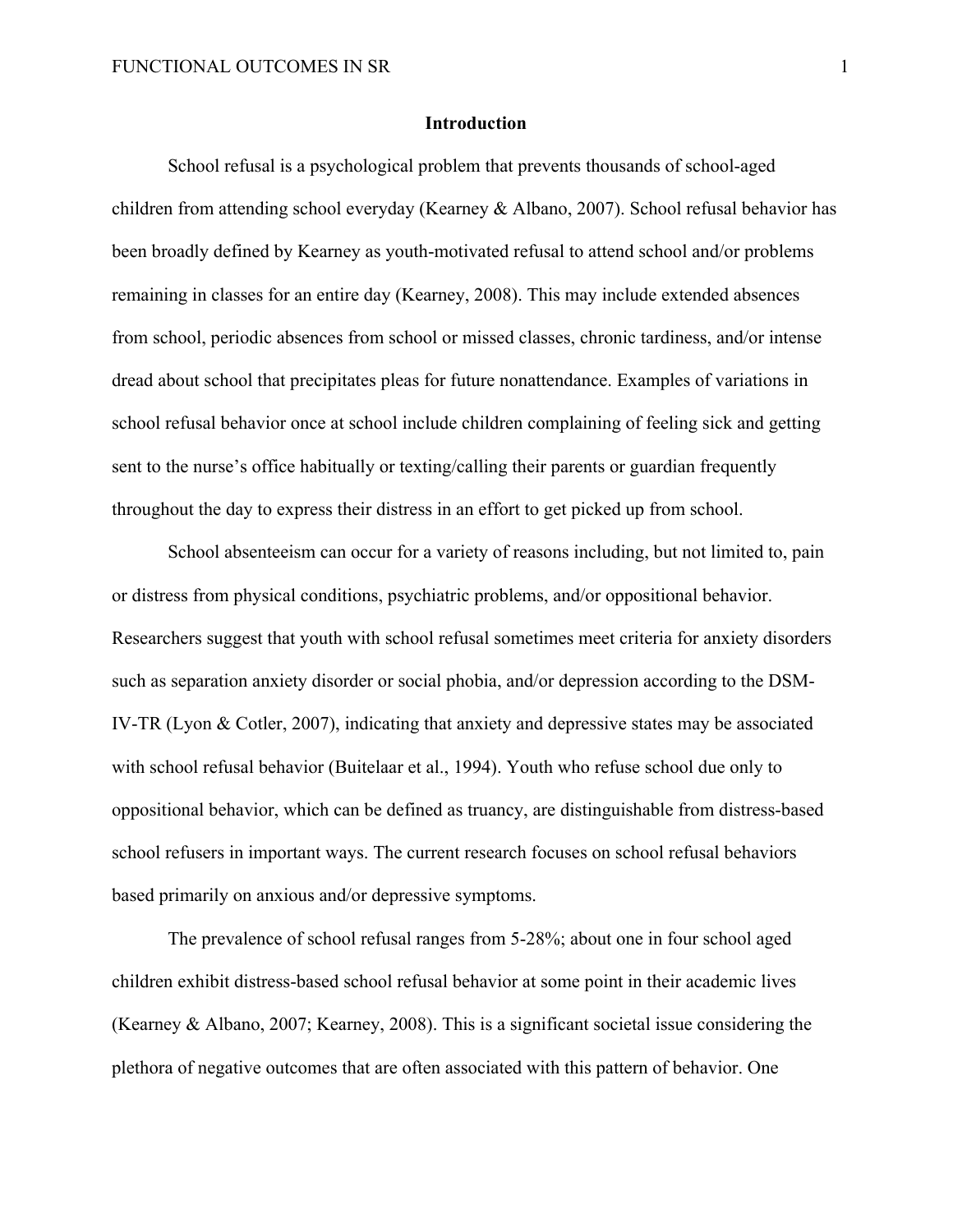#### FUNCTIONAL OUTCOMES IN SR 2

outcome is the level of anxiety- and/or depression-based psychological distress that this population experiences. In a large community study, Egger et al. (2003) found that 24.5% of the 165 youth in his sample of anxiety-based school refusers met criteria for a major psychological disorder including depression (13.9%), separation anxiety disorder (10.8%), oppositional defiant disorder (5.6%), and conduct disorder (5.0%). Notably, remission of these psychological disorders, as well as increasing school/class attendance, have been the primary focus of measurable change in treatment outcome studies to-date.

Several researchers have highlighted the associations between school refusal behavior and several other psychological variables in the short- and long-term. Beyond the clear consequence of academic underachievement due to school refusal (e.g., Lambin, 1996), difficulties in several other functional domains, including familial and social, can manifest (Last & Strauss, 1990; Naylor et al., 1994). Such difficulties include, but are not limited to, social isolation, problems with peer relationships, high levels of family conflict, and low family cohesion. These secondary variables, or functional outcomes, represent domains of functioning outside of the primary domains of diagnostic status and school attendance, and are often underreported in treatment efficacy studies of school refusal. Functional outcomes are important to attend to in the research and treatment of school refusal in order to ensure lasting change across all domains of functioning for these youth.

### **Family Functioning**

The domain of family functioning may be especially important in understanding school refusal behavior because of certain associations that some researchers have found. In their review of school refusal research, King and Bernstein (2001) cite several studies demonstrating that problematic family functioning can contribute to school refusal in adolescents. Of the studies that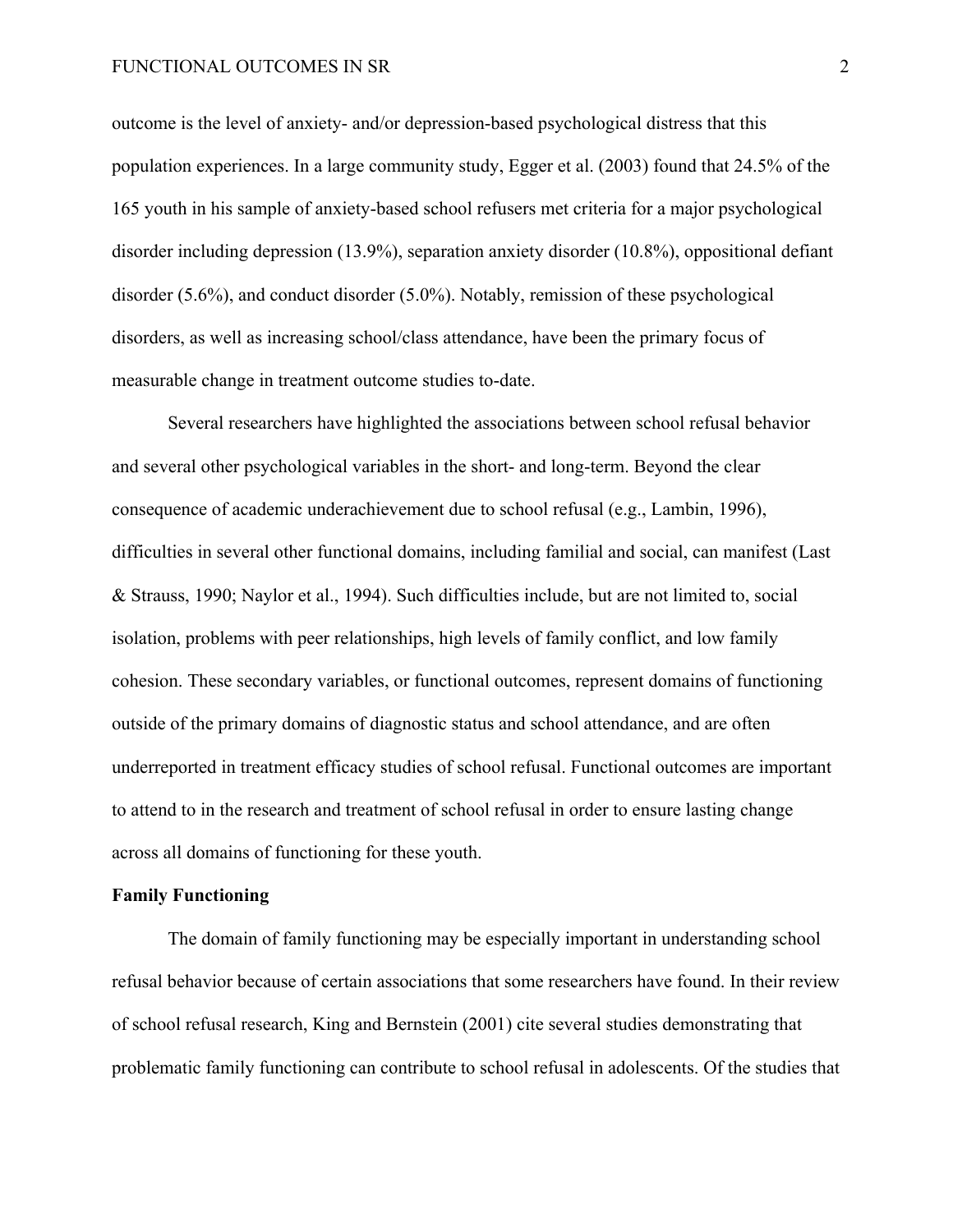have investigated the relationship between families with a youth who has school refusal and their functioning, several assessment measures were used including the Family Environment Scale (FES; Moos & Moos, 2009), the Family Assessment Measure (FAM; Skinner et al., 1983), and the Family Adaptability and Cohesion Scale IV (FACES IV; Olson, 2008). The research literature suggests that school refusers tend to live in enmeshed households characterized by high conflict and poor cohesion, low independence, poor role definitions and adaptability, value differences between families and their community, and communication difficulties (Bernstein  $\&$ Borchardt, 1996; Bernstein et al., 1990; Bernstein et al., 1999; Kearney and Silverman, 1995). For families with children who refuse school, tension and conflict in the household can arise if parents have to repeatedly miss work in order to watch over their child. Emotional and financial distress is likely to occur with repeated instances of missing work (Kearney & Albano, 2007; McShane et al., 2004; Pina et al., 2009).

There has also been research by Kearney and Silverman (1995) that discusses five familial subtypes representative of the school refusal population including enmeshed, conflictive, detached, isolated, and healthy, using data collected from the FES subscales to corroborate these subtypes (particularly the conflict, independence, and cohesion subscales). Although it may be difficult to ascertain whether these family types and difficulties lead to or come from school refusal problems, research and treatment should aim to measure and address familial variables in order to understand and treat youth with school refusal more effectively. Moreover, King and Bernstein's review implies that assessing for familial dynamics is important but none of the cited treatment studies in their meta-analysis included measures on family functioning. This is concerning especially since King and Bernstein claim that, "targeting family dynamic difficulties is essential in successfully treating school refusal."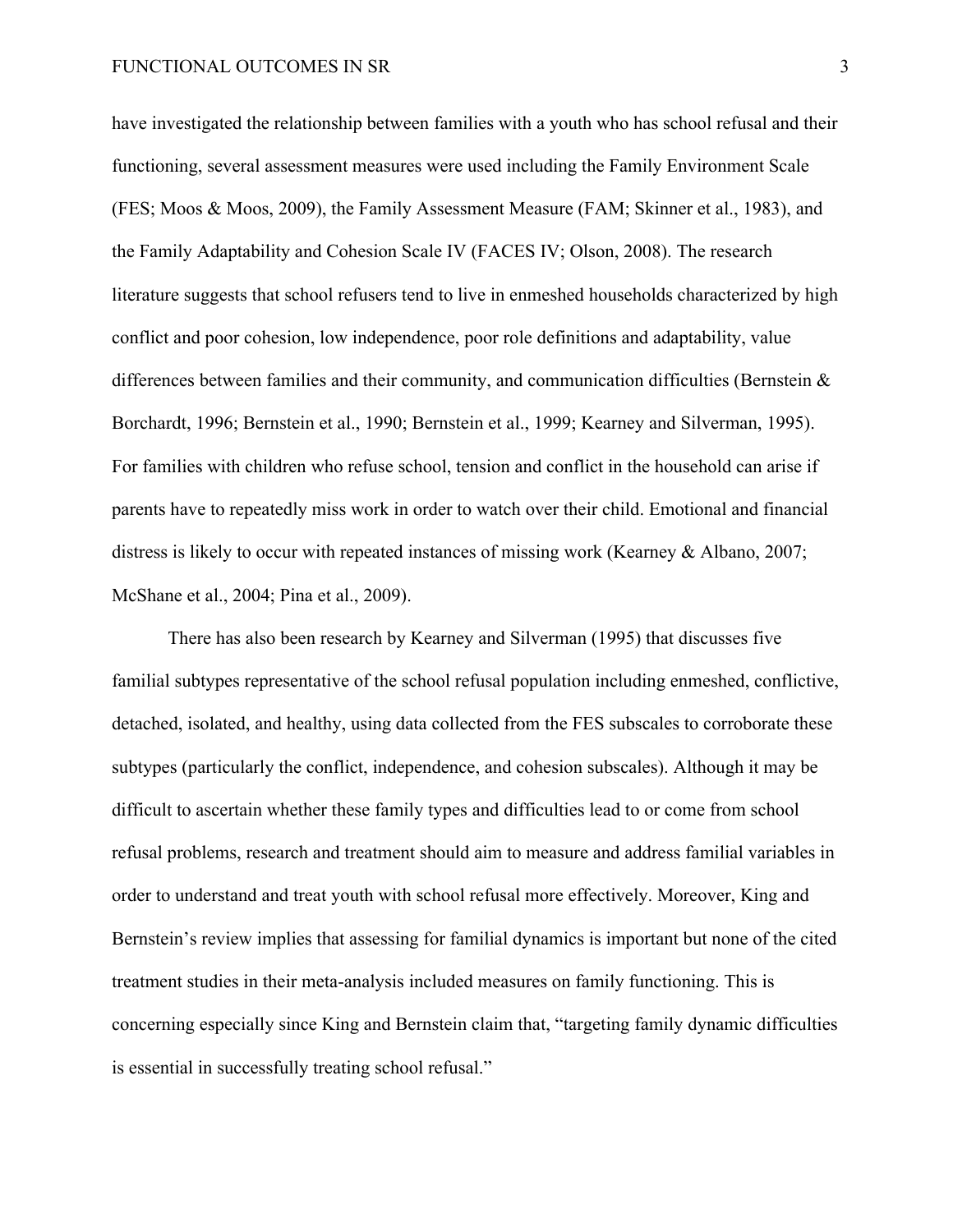In fact, only two studies have specifically investigated familial variables in school refusal treatment. More than 30 years ago, Berg & Fielding (1978) measured child-mother dependency along with personality changes of participants and parents of 32 youth with school refusal randomized to either 3 or 6 months of supportive psychotherapy, social skills training, milieu therapy, and family therapy delivered at an inpatient hospital. The results indicated that there were no significant group differences at post-treatment on youth or parent reports of childmother dependency except that mothers of youth in the 3-month condition reported higher ratings on a subscale of mother-child assistance, indicating that the shorter stay moms would have liked their children to be more reliant on them. It is important to note though that these scores were not different from a normed non-clinical sample at pretreatment.

Kearney & Silverman (1999) measured percentage of time out of school, youth anxiety, and overall parent anxiety and depression ratings of eight youth with school refusal who were assigned to either prescriptive (based on Kearney's model) or non-prescriptive CBT ranging from 3-10 sessions. From pre- to post-treatment there were improvements on percentage of time out of school and on parent daily anxiety and depression ratings, but these results were not maintained at 6-month follow up. The variable of parent anxiety and depression ratings is certainly linked to overall family functioning, yet it is more a measure of the emotional state of the parents and less of a measure of the dynamics amongst family members. Therefore, it is unclear whether overall family functioning improved in conjunction with the improvements that were observed in the primary outcomes.

Of these two studies, the family-related variables that were measured only capture aspects of family functioning and not family functioning overall, i.e., through utilization of a measure containing several subscales for varying domains of family functioning or parent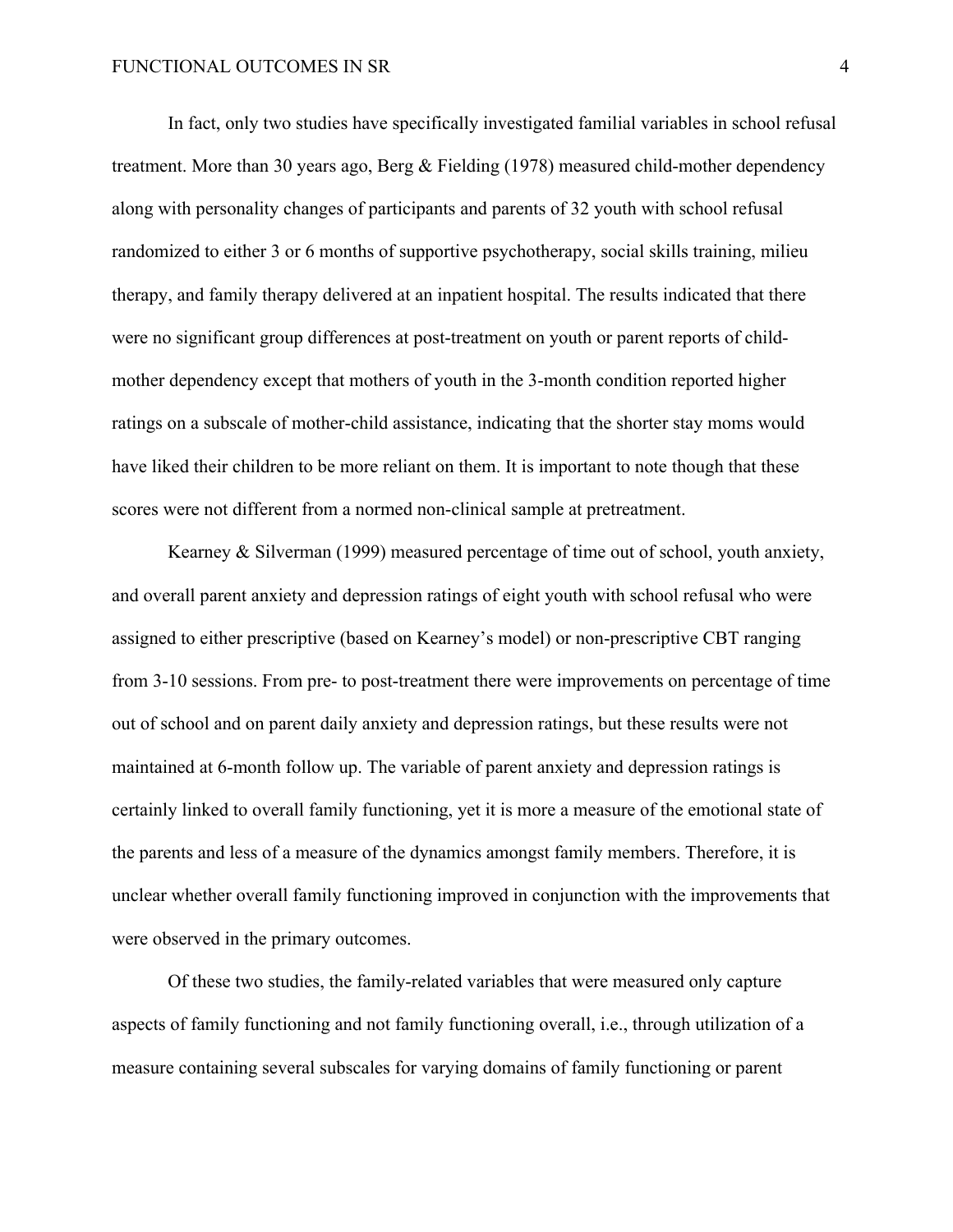distress measures. Therefore, the conclusions that can be drawn about the association between family functioning and school refusal over the course of a treatment are limited. It is also important to note that although some treatment programs for SR that have been studied may include focused interventions to target family functioning (e.g., Heyne et al., 2011), the lack of assessment of this domain or variables within the domain makes it near impossible to draw conclusions about whether those interventions actually improve family functioning. More studies directly examining this relationship are needed.

### **Social Functioning**

In the social domain, school refusal is associated with isolation from peers, poor social skills, and peer relationship problems (e.g., Egger et al., 2003; Place, Hulsmeier, Davis, & Taylor, 2002). Also, a sense of low school connectedness is associated with school refusal behavior (Brookmeyer, Fanti, & Henrich, 2006). The social-developmental milestones that often occur through peer interaction at school are altogether missed or deficiently experienced for those who refuse school. Place et al., (2002) found that establishing good social relationships and a youth's sense of belonging may serve as protective factors against school refusal. Although research demonstrates that there is a relationship between social functioning and school refusal, again the question of directionality (i.e., whether social deficits lead to school refusal or whether school refusal leads to social deficits) is not completely understood.

Despite this association, only five studies, three of which are single case experimental design studies of various iterations of CBT, utilized measures of social functioning or skills (Hagopian & Slifer, 1993; Kearney & Silverman, 1999; King et al., 1998; Kolko et al., 1987; Moffitt et al, 2003). All of these studies reported improvements on the primary outcomes of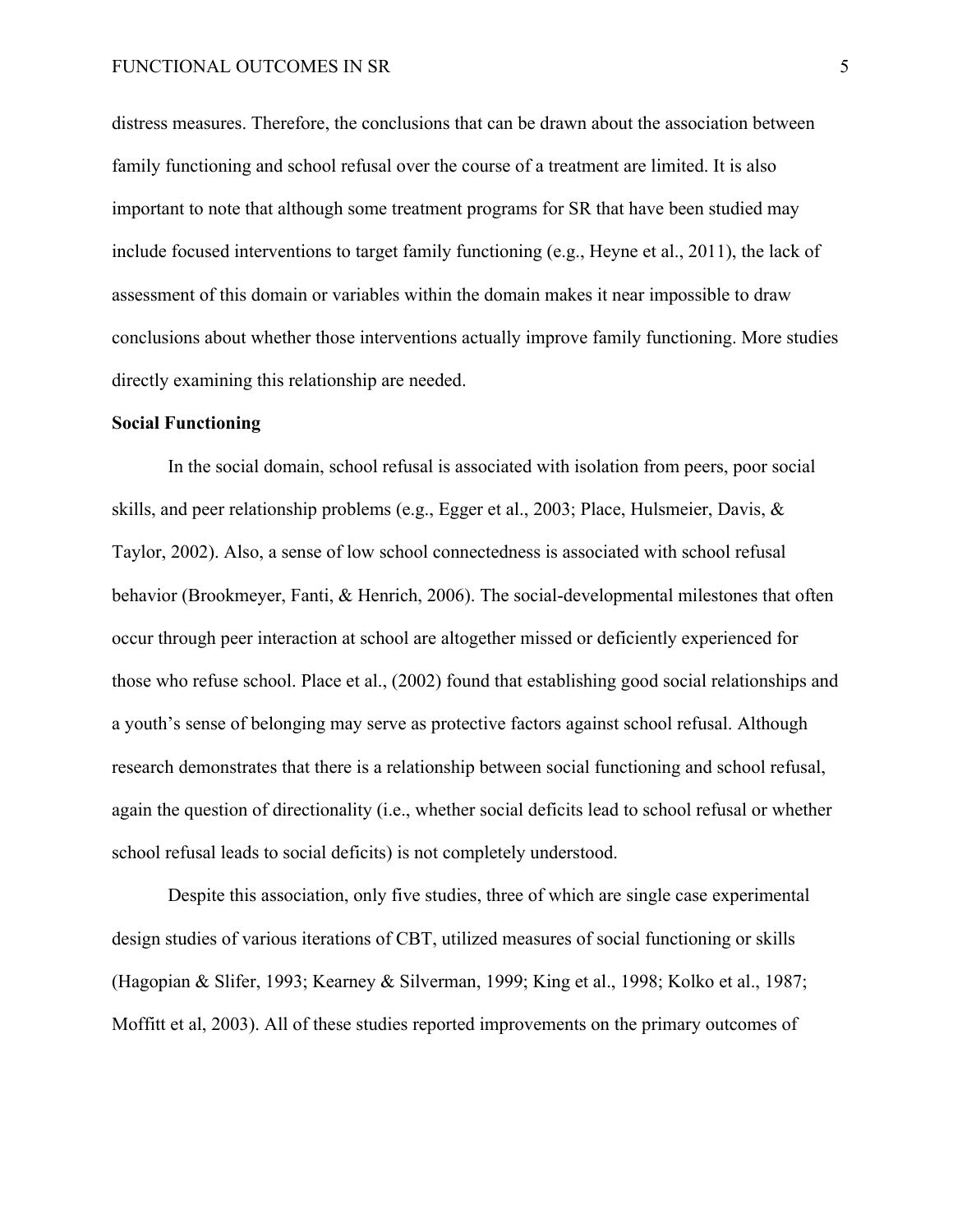increased class attendance as well as various functional outcomes including social functioning from pre- to post-treatment. They are briefly summarized below.

Kolko et al. (1987) report on a 6-year-old female with school refusal who was treated with 8 weeks of exposure to the classroom followed by 5 weeks of a "positive practice routine" in which she worked in the principal's office. No changes were noted after the exposure portion but after the positive practice routine, the participant had improved on class attendance and social involvement. Hagopian and Slifer (1993) report on a 9-year-old female with separation anxiety disorder and school refusal following a holiday break with a 10-week exposure-based treatment. Primary outcomes of time spent in class and at Girl Scout meetings without her mother increased from pre- to post-treatment as was a decrease in social withdrawal measured from the withdrawn/depressed subscale of the Child Behavior Checklist (CBCL).

Moffitt et al. (2003) reported on a 12-year-old female who received an intensive CBT treatment consisting of traditional CBT methods plus functional analysis and problem solving strategies implemented with the youth, the family, and the school. This treatment spanned one year with only 8 treatment sessions due to difficulties with engaging the family consistently. At pretreatment, the youth attended on average 19.25% of her classes, was diagnosed with major depressive disorder, social anxiety disorder, and separation anxiety disorder, and scored in the clinically significant range for social withdrawal on the CBCL. At postteatment, she was attending 45.63% of her classes and she continued to improve such that by 8-month follow up she was attending 76.13% of her classes. At posttreatment she did not meet criteria for any disorders and this was maintained at follow up. All of her CBCL scores dropped to the normal range at follow up, including the social withdrawal subscale.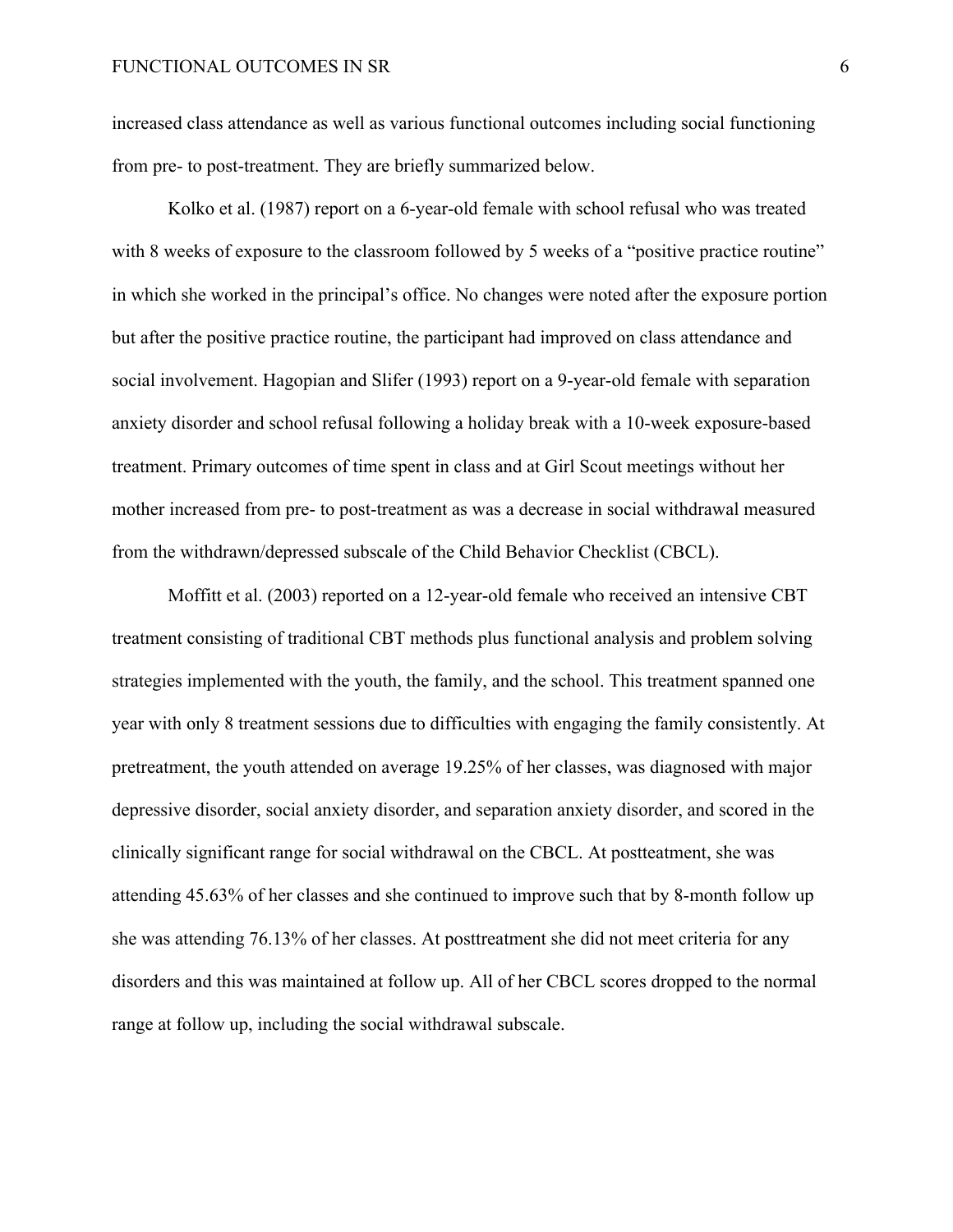King et al. (1998) investigated youth with school refusal who were randomized to either CBT plus parent-teacher training (PTT) or waitlist. The CBT plus PTT group received 6 individual sessions and 5 parent-teacher training sessions across 4 weeks of treatment. Results indicated that the CBT plus PTT group improved on number of full days present at school and demonstrated a decrease in internalizing symptoms on the CBCL compared to waitlist. The CBT plus PTT treatment program included a focus on helping parents and teachers implement social rewards for positive behaviors; also teachers were encouraged to set up a buddy system to reduce social withdrawal or teasing. Although there is a subscale specific to social withdrawal on the CBCL within the internalizing scale, only the overall internalizing scale was reported. Similarly, functional outcome results from the Kearney and Silverman's (1999) study that were previously described include a decrease in social withdrawal measured through changes in the internalizing subscale of the CBCL.

These studies begin to highlight the association between social functioning and school refusal behavior across treatment, providing more evidence of the importance of continuing to measure these variables in treatment outcome studies. The problem with many of the studies that do exist is that valid and reliable methods for measuring social functioning were not used. Only two studies used a well-validated measure somewhat specific to social functioning, which is the CBCL-withdrawn/depressed subscale. Future studies should include measures specific to social functioning since it does appear to be connected to school refusal behavior; therefore treatments should aim to address this domain as well.

## **Academic/School Functioning**

To attest to the seriousness of school refusal, the longer youth with school refusal are out of school, the worse the potential academic consequences may be. School refusers exhibit poor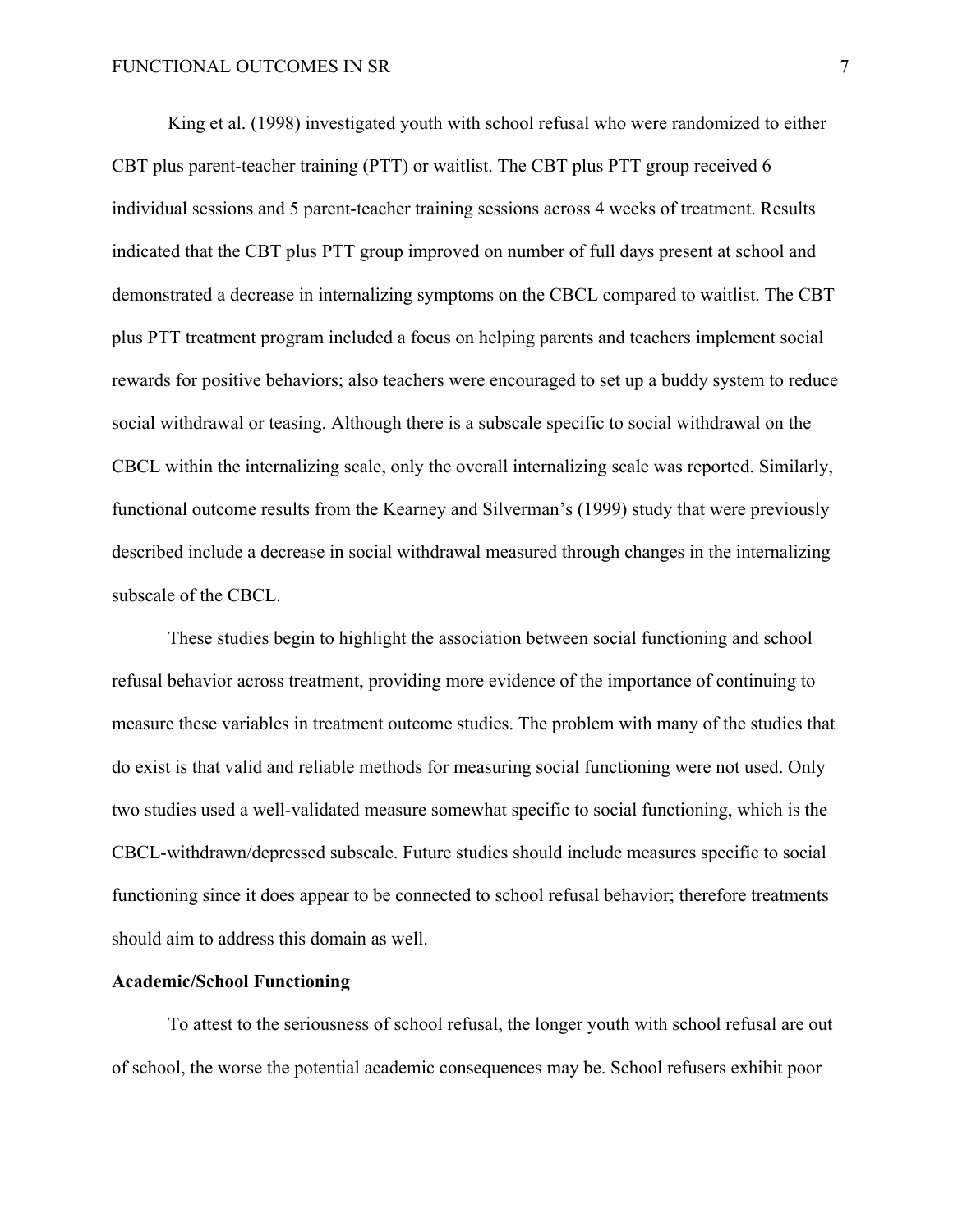academic achievement from having increased levels of school absenteeism, often performing below their intellectual capacity (e.g., Lamdin, 1996). Even more problematic is that school refusers are at a greater risk for dropping out of school (Alexander, Entwisle, & Kabbani, 2001; Rumberger, Ghatak, Poulos, Ritter, & Dornbusch, 1990). Staying abreast of the curriculum becomes much harder the longer a student has been missing school or specific classes (Elliot, 1999). It is also possible that feeling embarrassed due to increased absences makes it harder for youth to then confront their teachers or peers when they do return (Elliot, 1999).

Only two studies, both of which were single case experimental designs, measured academic functioning in terms of grades during the course of treatment for school refusal behavior (Houlihan & Jones, 1989; Kolko et al., 1987). Both studies demonstrated an improvement on class attendance and academic grades for the participants over the course of the treatment with gains maintained at follow up, although for Houlihan and Jones' case (1989), diagnostic remission did not occur. Without measuring changes in academic grades across treatment studies, an incomplete picture of the overall functioning of youth with school refusal is captured.

Another school-related variable that has been measured in some school refusal treatment studies is youth's self-efficacy related to school situations. Through the use of the Self Efficacy Questionnaire- School Situations (Heyne et al., 1998), King et al. (1998), Heyne et al. (2002), and Heyne et al. (2011) captured youths perception of their ability to manage 12 different potentially anxiety producing school situations. In the King et al. study, self-efficacy improved from pre to post and was statistically different than the waitlist control at post. In the Heyne et al. (2002) study where children with school refusal were randomized to child therapy, parent/teacher training, or a combination group, all three groups demonstrated statistically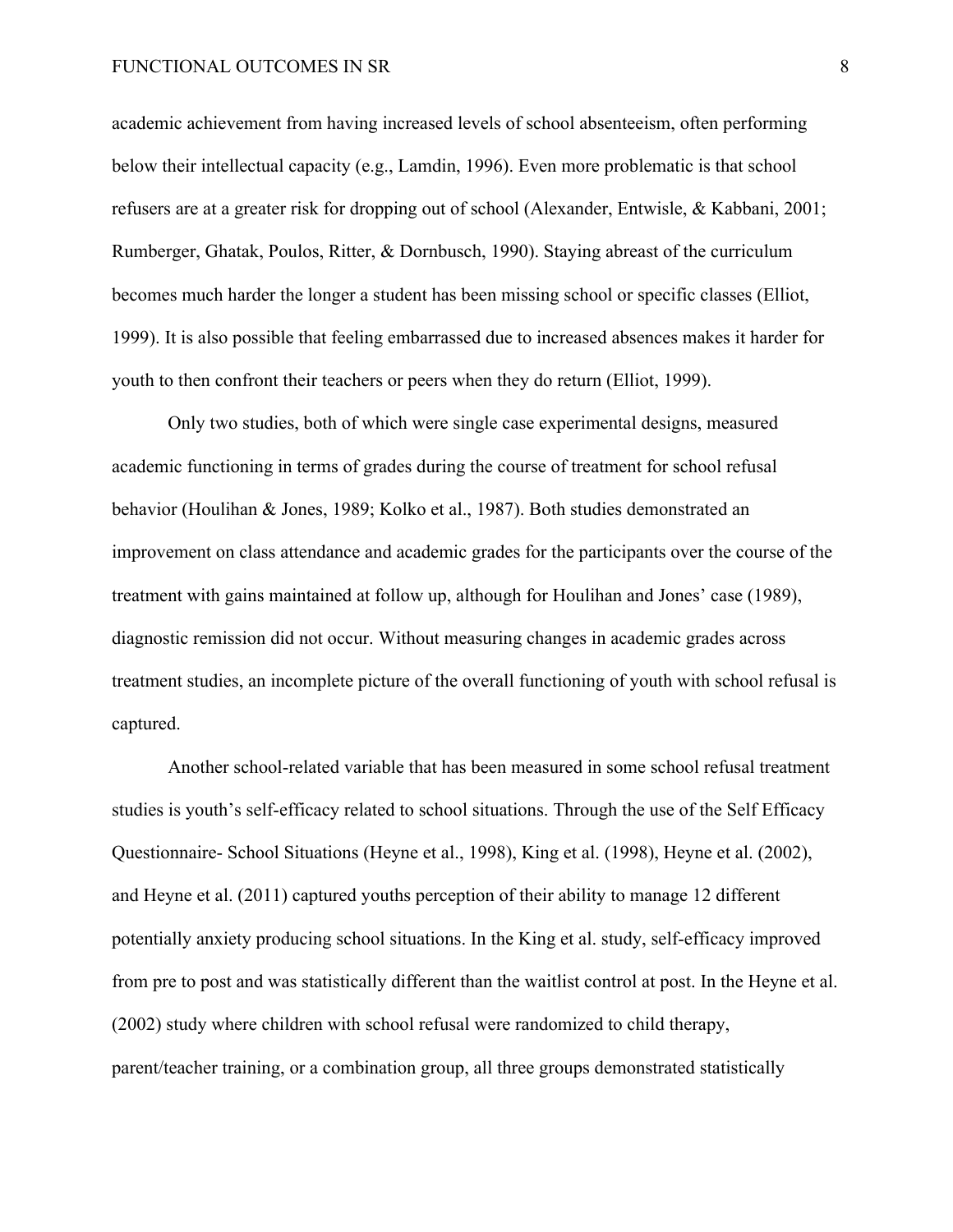significant improvements on self-efficacy. In the Heyne et al. (2011) study, on average youths were more than one standard deviation below a community norm for school related self-efficacy at pretreatment and by posttreatment, there was a statistically significant improvement in schoolrelated self-efficacy. Maric et al. (2013) specifically investigated the cognitive mediation effects of self-efficacy on school attendance and fear about attending school for a group of youth with school refusal receiving a 13 session CBT manualized treatment. Results indicated that selfefficacy did mediate changes in the primary outcomes, being the first study of its kind to investigate this important relationship.

#### **Long-Term Consequences of School Refusal**

Beyond just having an increased risk of school dropout, youth with school refusal are also at risk for other negative consequences in the long-term. Several studies have investigated these consequences. Such studies have shown that for those who refused school in childhood that there is a higher risk of psychiatric hospitalization and a decreased probability of attending college (King & Bernstein, 2001). Additionally, there is the risk of long-term impaired social functioning impacting personal and professional goals, and increased risks of substance abuse, anxiety and depression into adulthood. In a 20-29 year follow up study of school refusers, nonschool refusing outpatients, and the general population in Sweden, the school refusing group had more psychiatric consultation, were more likely to live with their parents compared to the general population group, and had fewer children than both comparison groups (Flakierska-Praquin, Lindstrom, & Gillberg, 1997). Other studies have shown that school refusal can result in economic deprivation, marital and occupational problems, and social maladjustment (Berg  $\&$ Jackson, 1985; Hibbett & Fogelman, 1990). Therefore, it is evident how the negative long-term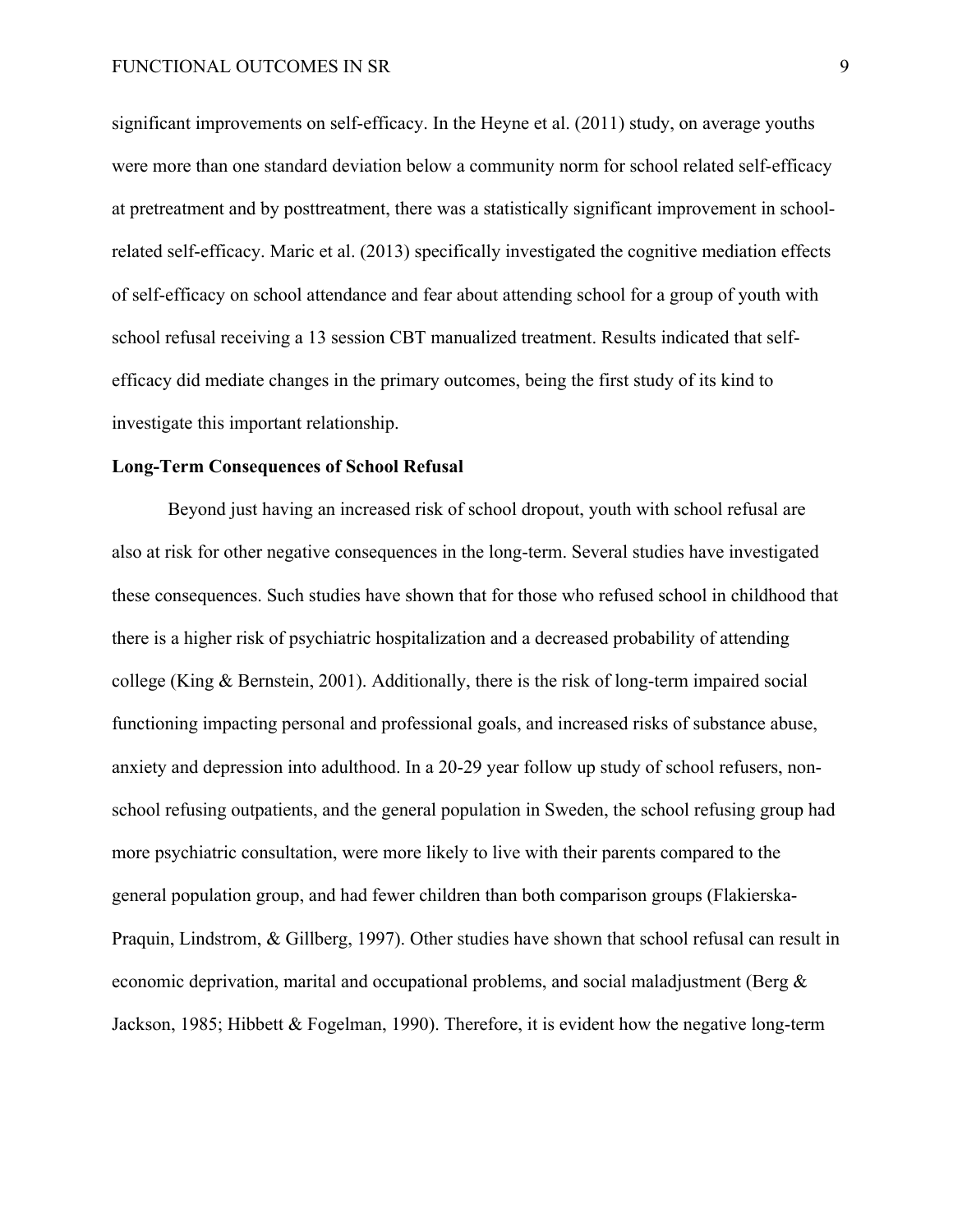consequences of school refusal impact functional domains (e.g., social, familial, and academic), which can be very problematic for youth with school refusal, their families, and society.

# **Global Assessment of Functional Outcomes**

It is important to note that there has been only one study that does take a more global assessment approach to capture functional impairments across the family, social, and school domains in a school refusal population. Tolin et al. (2009) used a modified version of the Sheehan Disability Scale (SDS) to gather parent reports of schooling, social, and family life functioning for 4 cases of school refusal who received 15 weeks of intensive CBT therapy across 3 weeks. SDS scores were gathered at pretreatment, posttreament, and 3 year follow up. Across all three domains of functioning, three out of the four cases rated impairment quite high (a score of 8 or higher out of 10) and one case was rated high for schooling functional impairment (9 out of 10) and moderate (5 and 6, respectively) for both family life and social functioning. By posttreatment, overall SDS scores had dropped substantially for three of the four cases (one case did not complete the posttreatment assessment) and by 3 year follow up, two of the cases reported worsened functioning but not at the level of baseline impairment (e.g., 5.7 compared to 8.7 at pretreatment and 3.0 at posttreatment), and one case reported no impairment across all domains. For one case, data was not gathered at follow up.

Overall, the use of the SDS to measure functional impairment across the domains of interest for youth with SR is an improvement over previous treatment studies that failed to utilize any measures to capture functional outcomes. A concern of using the SDS as the sole measure of functional improvement, however, is that it only has one item per domain to capture impairment and because of this, constructs within each domain cannot be captured.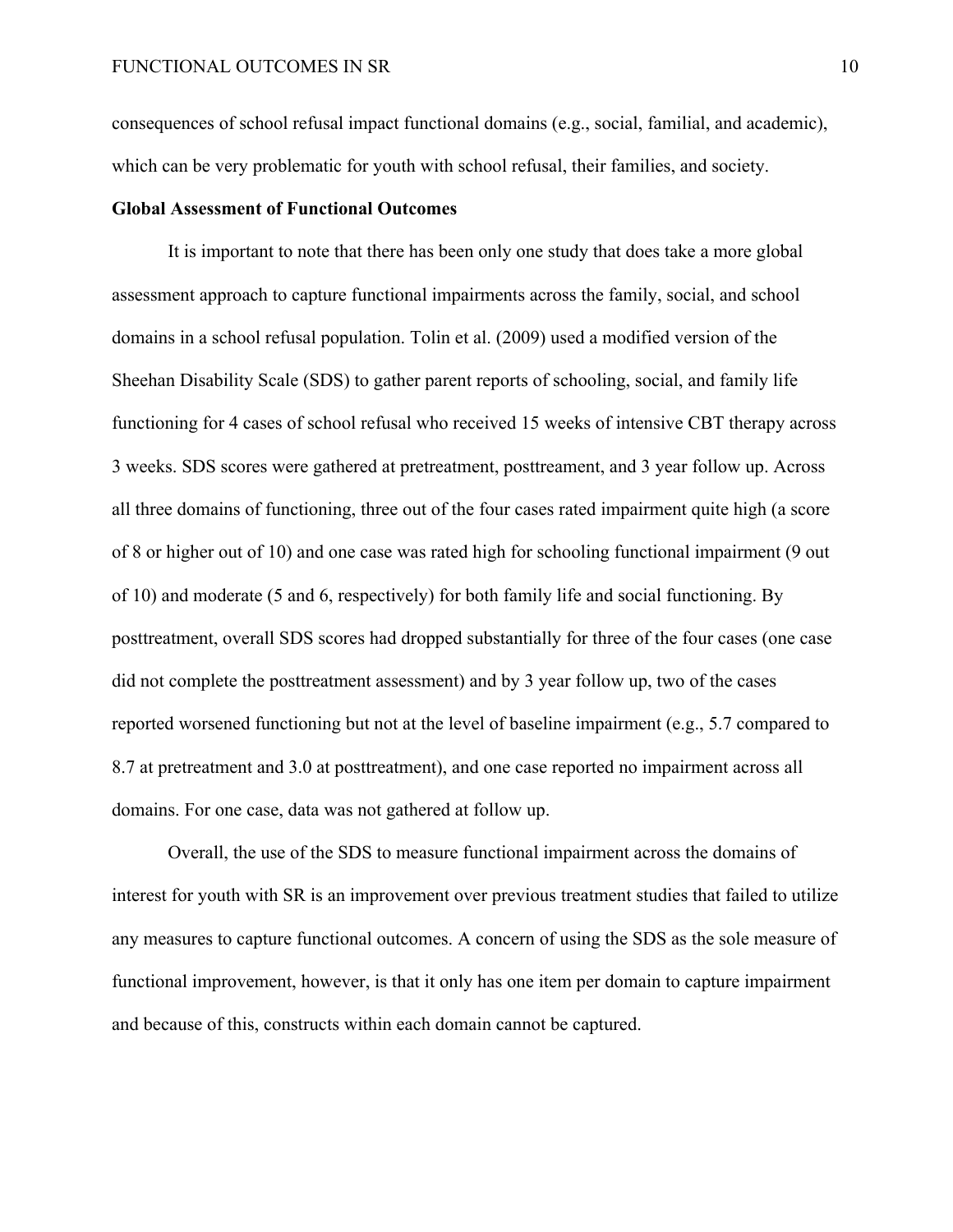# **Psychotherapy Treatment Studies of School Refusal**

Despite problems across multiple functional domains associated with school refusal behavior, there has been limited research on the treatment of school refusal. To the best of this writer's knowledge, there have been nine single-case experimental design studies and eleven group-design studies addressing school refusal with the primary focus of all of them to determine whether behavioral and/or cognitive strategies can effectively reduce anxiety and/or depressive disorders or symptoms associated with school refusal and to increase school attendance.

Several limitations exist for the SR treatment programs that have been studied. One major limitation is that school refusal as a phenomenon has almost entirely been studied as a symptom or consequence of an overarching anxiety or depressive disorder (Pina et al., 2009). This is surprising since as mentioned previously, Egger (2003) found that only 24.5% of his school refusing sample met full diagnostic criteria for a psychiatric disorder. To date, there is only one study of school refusal that did not require a diagnosis of an anxiety or depressive disorder for inclusion (King et al., 1998). Additionally as previously mentioned, most studies have used behavioral and/or cognitive approaches tailored to treat the specific "overarching" anxiety or depressive disorder instead of specifically targeting the emotional and behavioral dysregulation mechanisms maintaining SR behavior that are experienced by these youths. Clinically, youth with SR present with a high degree of somatic symptoms (e.g., sickness, panic attacks, muscle tension, stomachaches, sleep disturbances, migraines and headaches), behavioral dysregulation (e.g., clinging, freezing, reassurance seeking, escape, oppositionality and defiance), and catastrophic thinking (e.g., "I can't handle it," "I can't make it through the day," "School's too hard") (Chu et al., 2014). Having these symptoms suggests significant emotional and behavioral dysregulation as well as poor abilities to cope with increased stress. Research supports the notion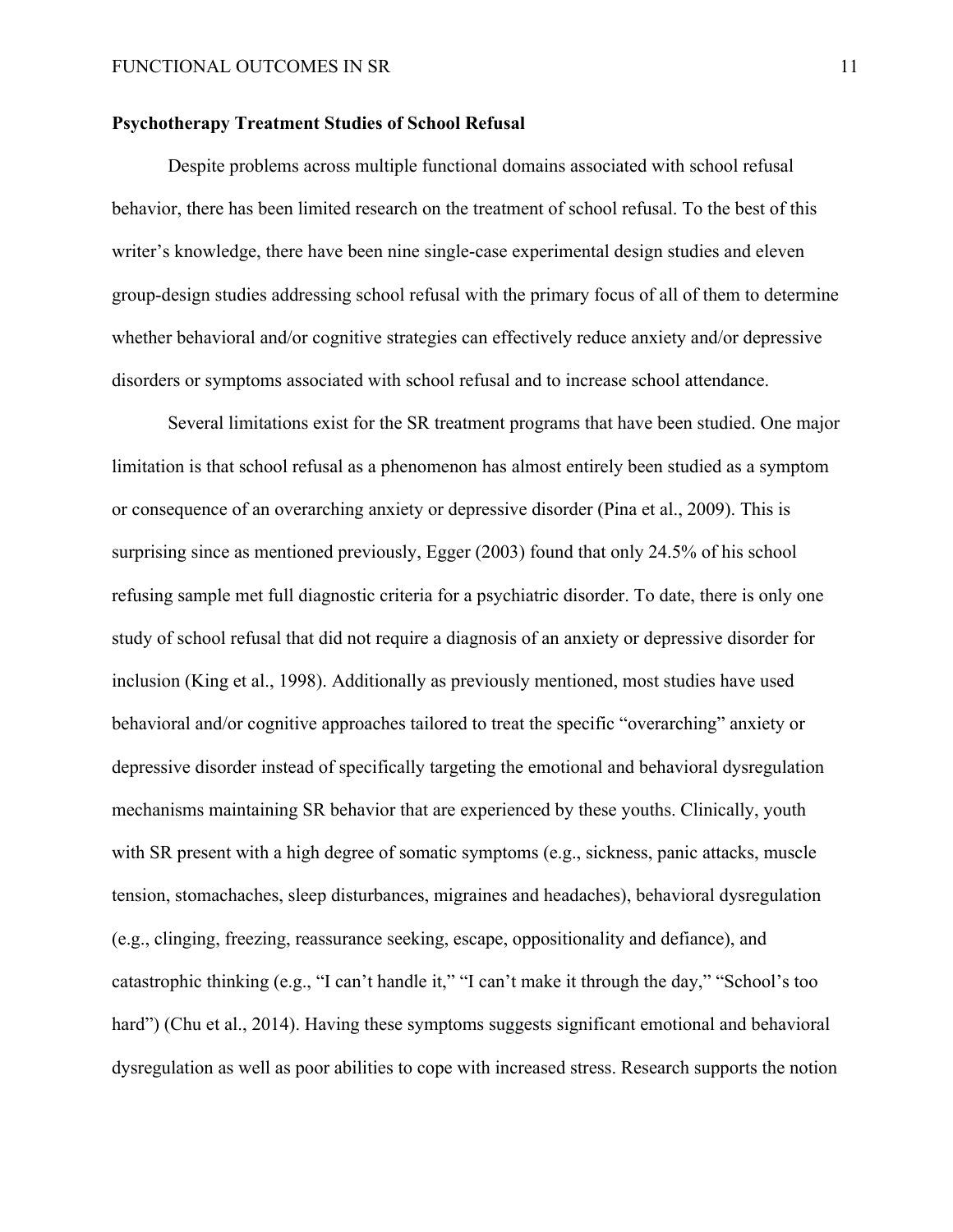that school refusers rely on non-preferred emotion regulation strategies, such as expressive suppression, which prioritizes short-term emotional relief over long-term change (Hughes, Gullone, Dudley, & Tonge, 2010).

Another limitation of the current treatment studies of SR is that they almost exclusively rely on therapy or consultation that occurs in one setting (i.e., the school or a clinic), usually for one hour once a week. Yet, youth experiencing SR likely need the most help in contexts where SR behavior is the most apparent (i.e., at home during morning hours, in school), at the times when they are actually in distress and refusing, and with more frequency than just one encounter per week. All of these limitations point to the need to incorporate methods for addressing problems when they are occurring or about to occur, and preferably outside of the therapy office (Chu et al., 2014).

Lastly, the primary outcomes measured in these studies include school and classroom attendance and changes in anxiety, depression, and/or externalizing symptomatology. Changes in functional outcomes, such as academic achievement, social skills, and family environment, were not frequently used to measure behavioral improvement in these studies despite the evidence that many functional impairments exist in this population. The failure to adequately assess for these variables in the studies that exist limits the knowledge that can be gained from treating this complex and heterogeneous population. If relying only on diagnostic or school attendance as the measures of clinical improvement, results may be misleading if significant impairments remain in these other functional domains. For example, a youth may be attending school again and be less anxious to go but have impaired social functioning due to social isolation. Assessing for functional outcomes, as well as diagnostic change and school attendance, can provide a much richer and holistic picture of each youth's struggle with school refusal by illustrating the many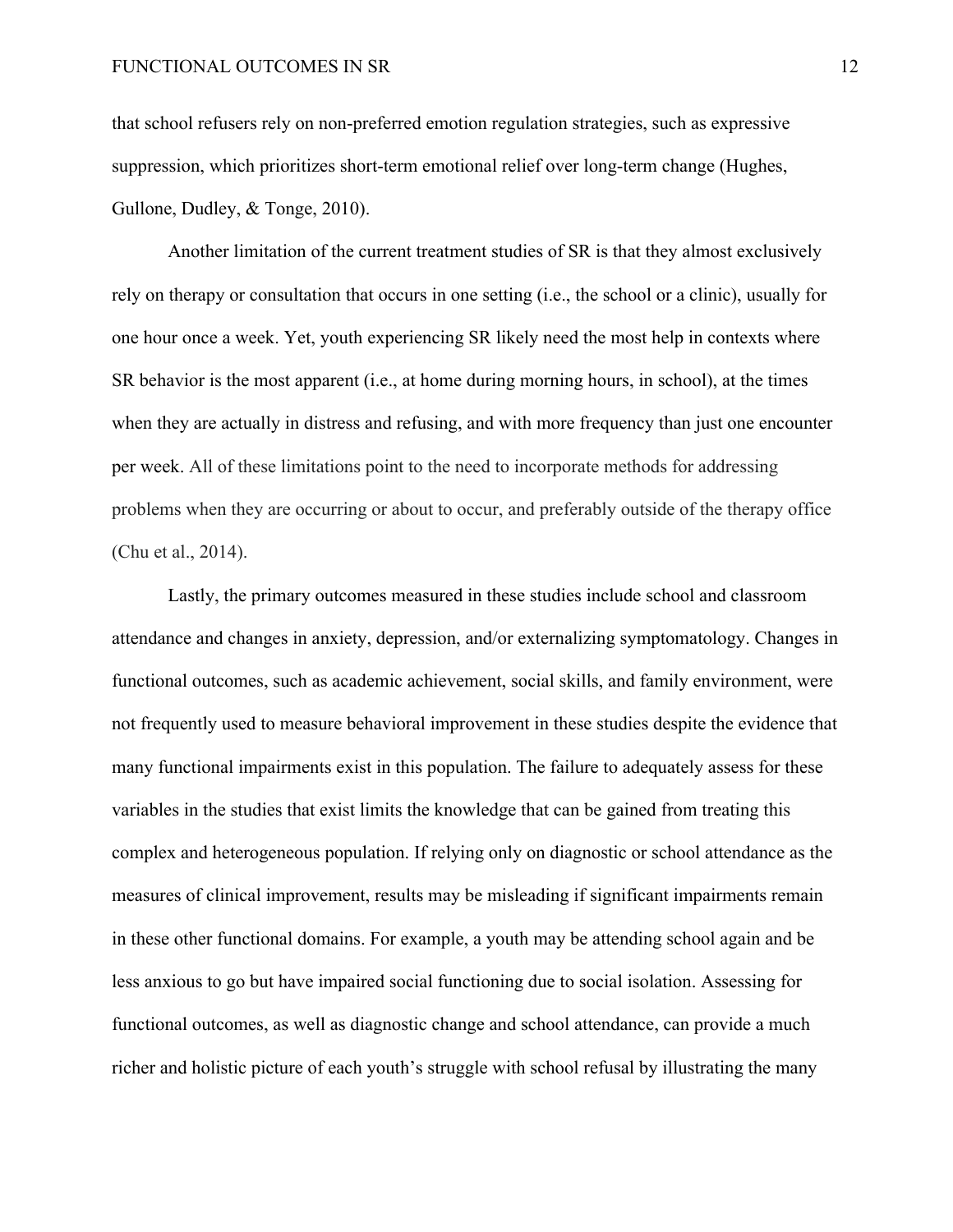# FUNCTIONAL OUTCOMES IN SR 13

ways SR can impact, or be impacted by, social, family, and academic functioning. This approach, rather than focusing solely on diagnostic remission and improved school attendance, can result in a much more accurate picture of a youth's functioning.

As mentioned previously, the directionality of these variables may be unknown (i.e., whether problems in family functioning are a risk factor or consequence of SR) yet comprehensive treatment of school refusal should propose to create changes in all of these domains regardless of direction of causation. Through a multi-systems approach, all domains can be addressed thus potentially leading to lasting change. Moreover, differences in functional outcomes across cases of school refusal could lead to a variety of differing treatment implications.

# **Dialectical Behavior Therapy for School Refusal**

DBT in its original form is an outpatient psychosocial treatment developed to treat adults with suicidal behaviors and borderline personality disorder (Linehan, 1993a, b). A core premise of DBT is that examples of behavioral dyscontrol (e.g., impulsivity, suicidal behaviors, avoidance) are usually maladaptive attempts to regulate one's emotions. Thus, one of the primary goals in DBT is to teach individuals skills to more effectively manage their emotions and behaviors. A large body of literature now exists to support the efficacy of DBT (see Kliem, Kroger, & Kosfelder, 2010 for a review) and it has been adapted to treat adolescents (DBT-A; Miller, Rathus, & Linehan, 2007).

Dialectical Behavior Therapy- School Refusal (DBT-SR) is a novel approach to treating school refusal behavior and associated problems. The DBT-SR treatment package follows an adaptation of the DBT with Suicidal Adolescents (Miller et al., 2007) model consisting of 16-18 weeks of therapy including weekly 60-90 minute individual therapy sessions with youth and/or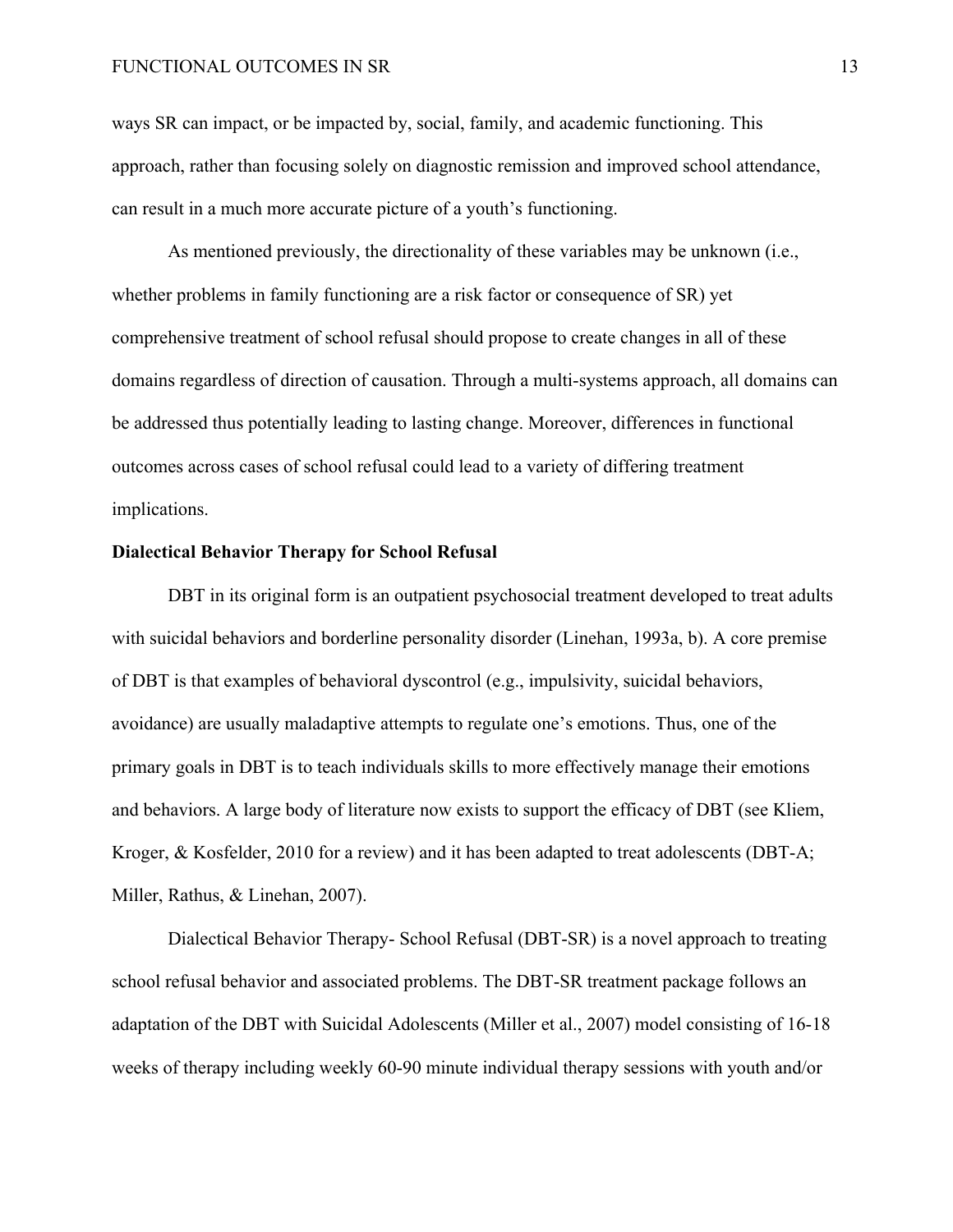#### FUNCTIONAL OUTCOMES IN SR 14

parent(s), weekly two hour multi-family group skills training, and weekly consultation team meetings for the study therapists. Differing from DBT-A is the inclusion of scheduled web-based skills coaching sessions (WBC) in addition to as-needed phone coaching, in which both youth and/or parents of youth have video-conferenced access to the individual therapist in the morning during moments of distress that often lead to school refusal behavior.

DBT is a logical choice of treatment for SR for multiple reasons. First, as discussed, a great number of school refusal cases can be conceptualized as stemming from emotion regulation and distress tolerance problems and DBT conceptualizes most problem behaviors as resulting from problems of emotion dysregulation. Second, this treatment approach aims to address not only the primary outcomes of symptomatic improvement and school reentry, but also the functional outcomes that have previously been discussed.

In DBT-SR, family functioning is addressed through the inclusion of parents in the skills training group so that parents, along with their school refusing youth, learn and implement the DBT skills throughout the treatment. Family members are also included in WBC sessions and individual therapy sessions, in order to generalize skills being learned in group and to assist parents in implementing contingency management plans at home. Skills coaching focuses not only on helping youth use effective skills during moments of distress, but it helps parents implement effective parenting skills in the moment (e.g., the middle path skills). Skills coaching can also help parents regulate their own emotions and use distress tolerance skills when facing difficult moments of youth's school refusal behavior. This may serve to be especially useful since data have indicated that parents of school refusing youth have higher anxiety and depression scores than healthy controls (e.g., Bahali et al., 2011). This family-based approach to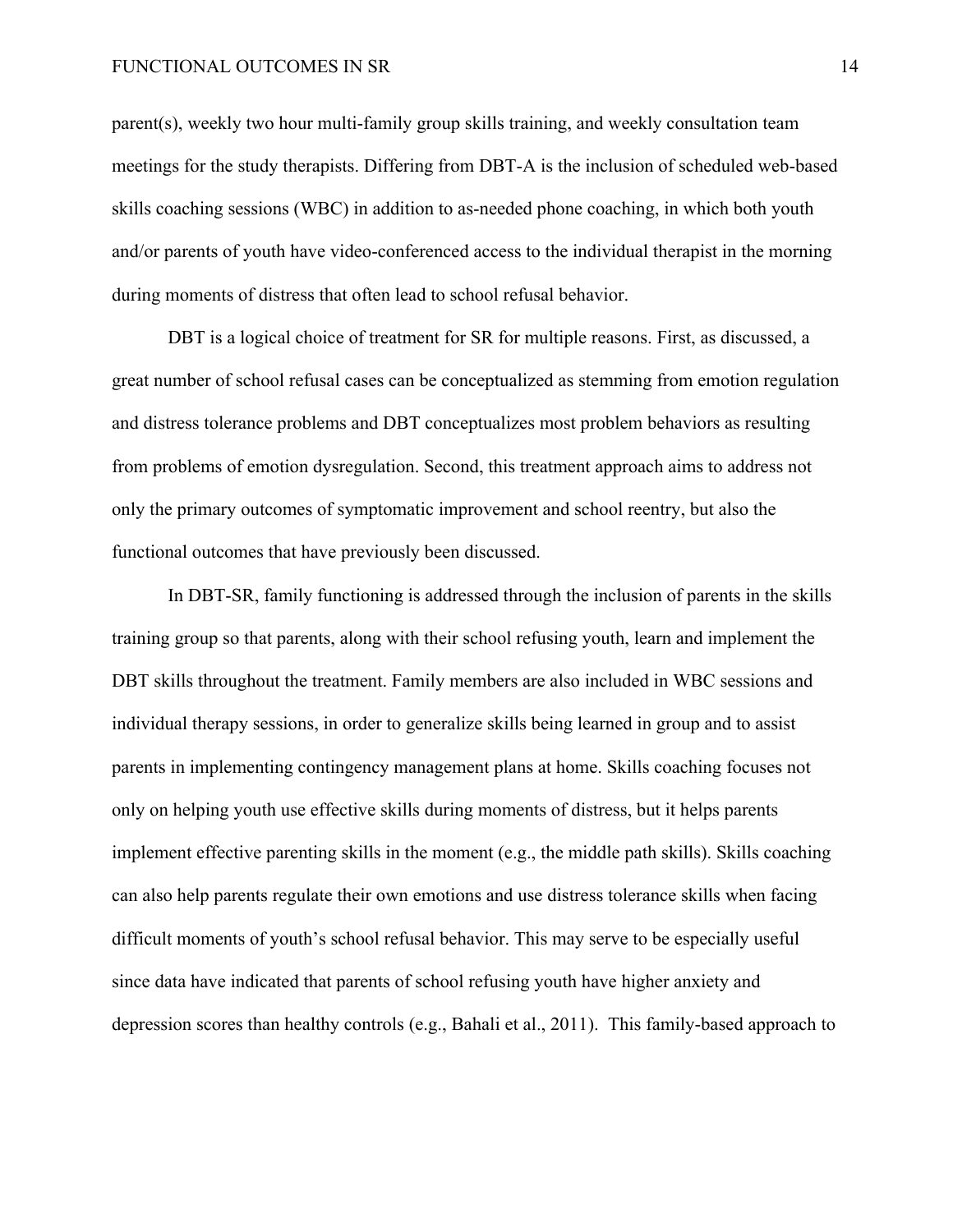treatment aims to address problems within the family system that may be contributing to, or maintaining, school refusal behavior.

Social functioning is addressed through the inclusion of multiple families during the skills group sessions. Youth are given the opportunity to socialize and learn skills with other youth struggling with school refusal behavior and their parents. Together, youth can experience camaraderie and support by having a peer group in the skills group sessions who are experiencing similar problems to their own. The content of the skills training also directly teaches interpersonal effectiveness skills, allowing for youth to practice social skills *in vivo*  during group therapy sessions and in individual sessions, with the guidance of the individual therapist as a role player.

Lastly, individual therapists in the program consult with school personnel of the youth including guidance counselors, teachers, and school psychologists, in order to facilitate continued academic achievement and support for the youth. Through the DBT case management strategy of environmental intervention, therapists intervene on behalf of youth to ensure that information is exchanged about the youth's in-school and out-of-school patterns and efforts, agreement on goals for school re-integration are established, and school resources (e.g., staff availability and study periods) and limits (e.g., maximum absences before severe consequences set in and nature of consequences) are discussed. As a collaboration, the school and treatment team can together assist youth with SR re-integrate into school in the most effective way possible.

Therefore, the DBT-SR treatment as a comprehensive package aims to treat youth with school refusal by addressing all of the domains of functioning that are associated with school refusal behavior. By taking a systemic approach that involves youth, parents, and the school,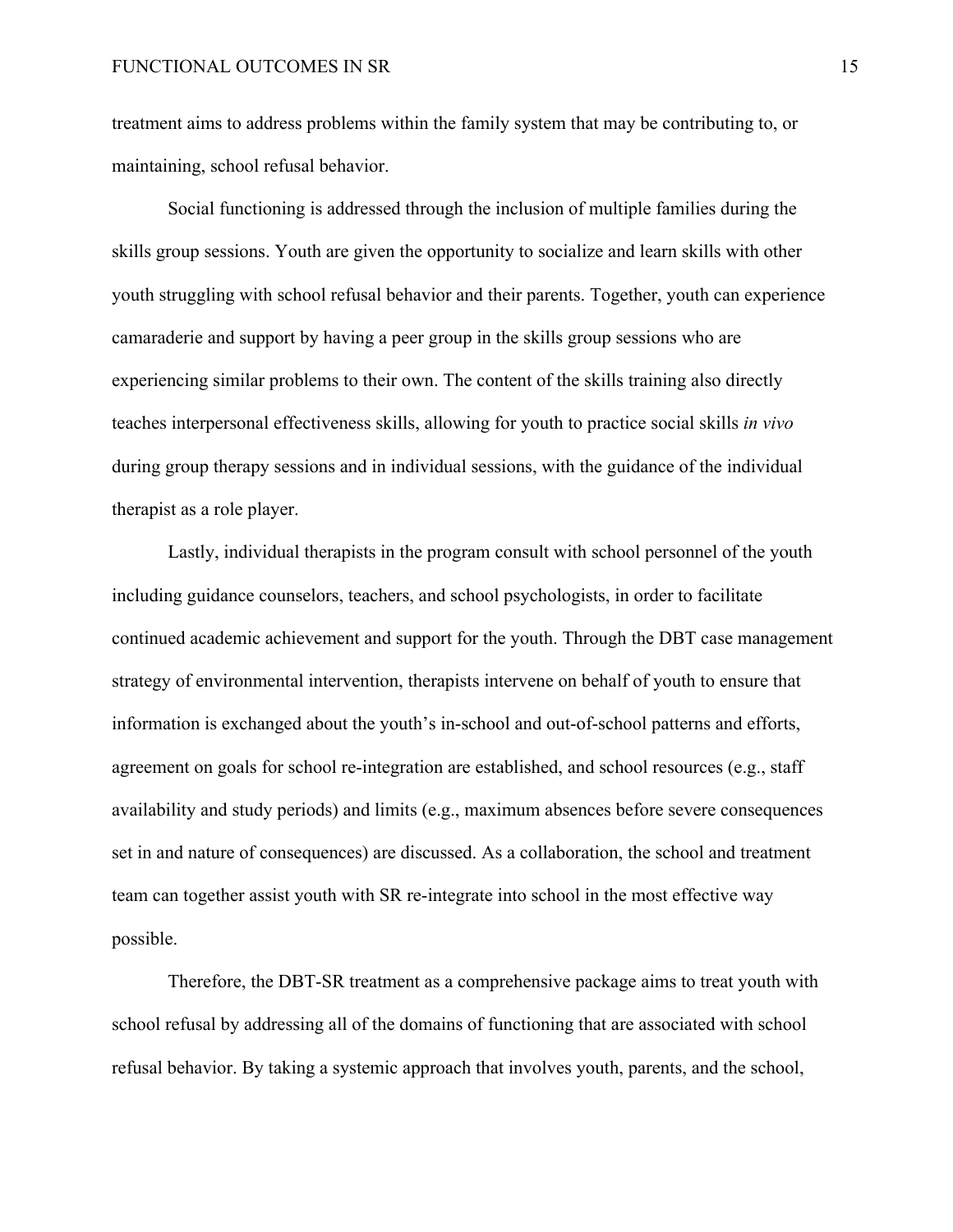maximum generalizability of skills is ensured, potentially leading not only to symptomatic change and improved school attendance, but improved family, social, and academic functioning. **Aims**

The overall aim of this paper is to present case studies from a pilot study of DBT-SR to explore various functional domains, defined as familial, social, and academic functioning, in order to understand whether some domains, or constructs within these domains, emerge as more relevant in the lives of youth with school refusal. The relationship between functional outcomes and the primary outcomes of diagnostic remission, distress level, and school attendance will be explored, compared, and contrasted amongst cases. Another aim is to determine the presence of other functional domains, using qualitative data analysis methods. A final aim of this paper is to provide specific suggestions for measures that can be used in the future assessment of functional impairments in adolescents with school refusal. These suggestions will be made based on the information that is gathered from the presented cases and their subsequent data analyses.

For this study, the research questions are as follows: (1) Do functional outcomes, defined as familial, social, and academic functioning, of participants change over the course of treatment? I hypothesize that there will be high levels of family conflict, low family cohesion, high social isolation, problems with peer relationships, and poor grades, at pretreatment and that by posttreatment and follow up, improvements will indicate less family conflict, higher family cohesion, less social isolation, less conflict in peer relationships, and better grades. (2) Are changes in these functional outcomes, related to changes in primary outcomes, defined as distress level (emotion dysregulation of both youth and parents), diagnostic change, and school attendance? I hypothesize that changes in functional outcomes will coincide with changes in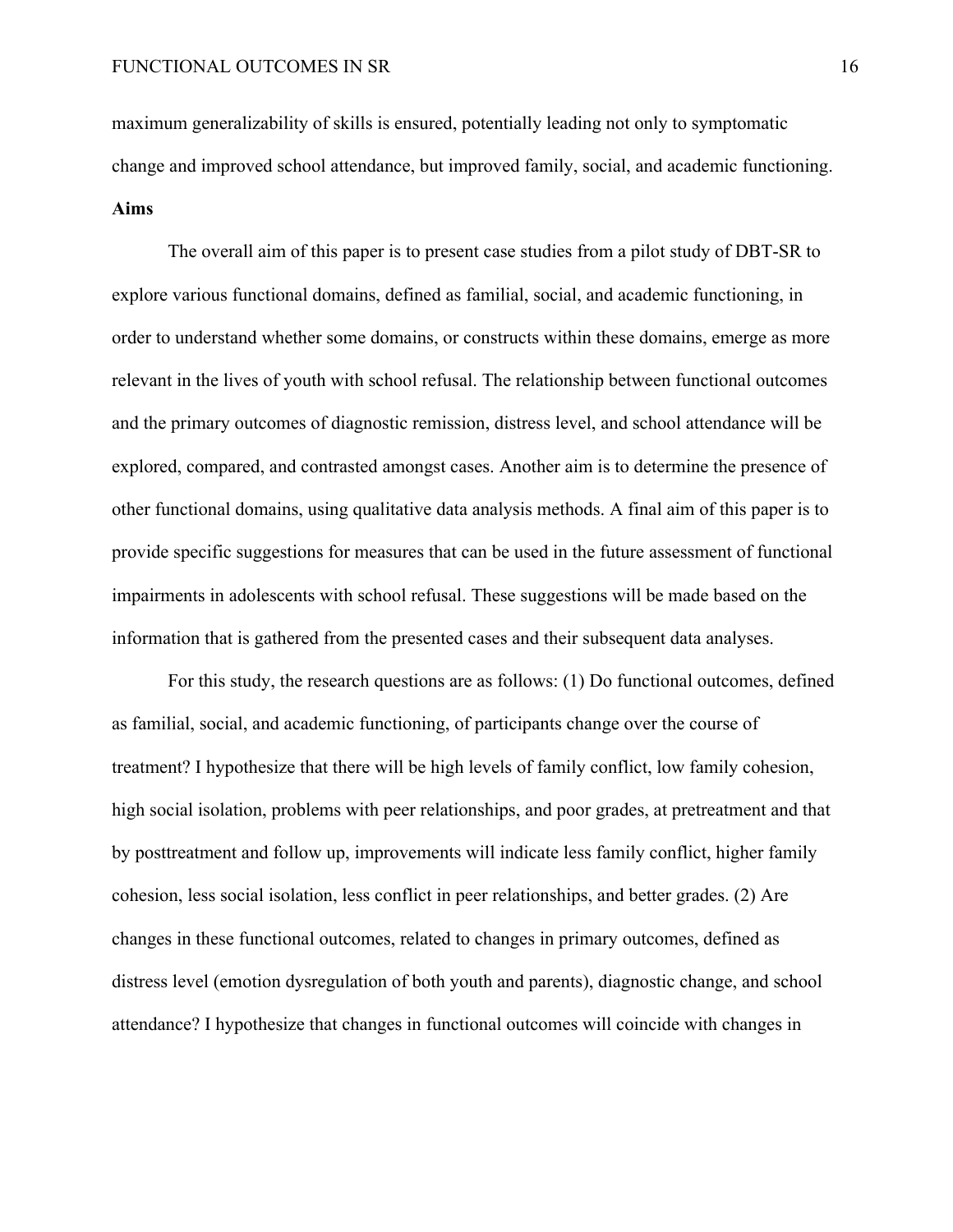distress level, diagnostic change, and school attendance, such that as primary outcomes improve, so will functional outcomes.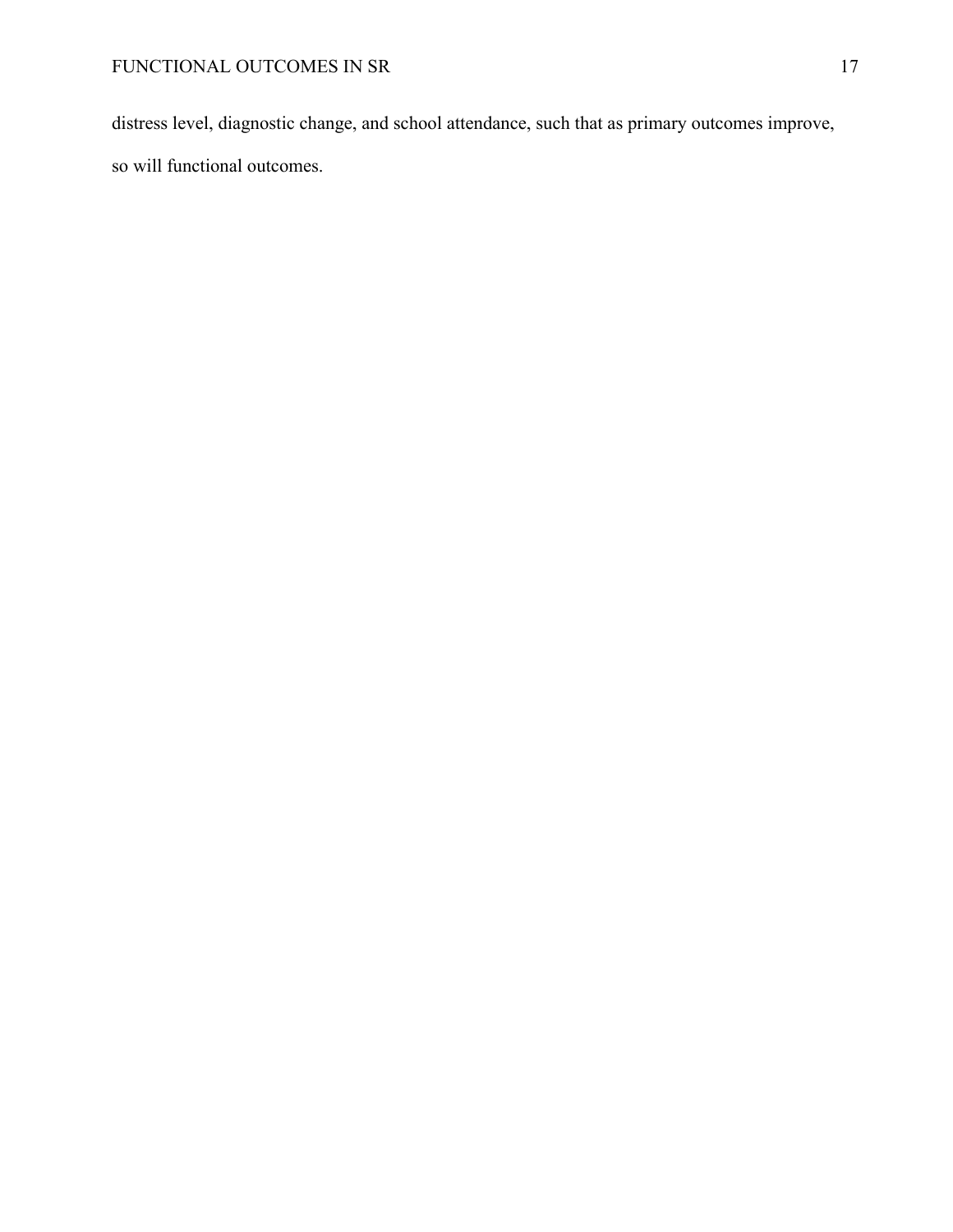#### **Method**

# **Participants**

Participants were recruited through the DBT-SR pilot study that was conducted in a university-based psychological clinic. Both parental consent and youth assent were required for participation in this study. Inclusion criteria for the study included boys and girls between the ages of 12 and 16 at time of pretreatment assessment, fluency in English by the youth and at least one parent, and school refusal behavior for anxiety/negative-affect related reasons by meeting criteria for anxiety/mood-related School Refusal on the Anxiety Disorders Interview Schedule (ADIS; Silverman & Albano, 1996). Of note, it was not required that participants meet full diagnostic criteria for an anxiety or mood disorder. Additionally, the families had to own a computer. If youth participants were receiving any pharmacotherapy for anxiety/depression, the youth were eligible if they remained on a stable dose for at least four weeks.

Exclusion criteria for the study included a principal diagnosis of conduct disorder or oppositional defiant disorder, or a diagnosis of mental retardation, psychosis, bipolar disorder, or autism. Youth who were receiving any other psychological services at the time of intake who were unwilling to forgo this treatment during the study time period were excluded. Also, youth with an indication of moderate or higher suicidal ideation with a plan to attempt suicide were excluded from this study.

### **Measures**

# **Diagnostic and primary outcome measures.**

# *Anxiety Disorder Interview Schedule- Child and Parent Version (ADIS-IV)***.** The ADIS-IV is a clinician administered semi-structured interview aimed to address the primary outcomes of symptomatic and diagnostic improvement. The ADIS-C/P (Silverman & Albano, 1996) is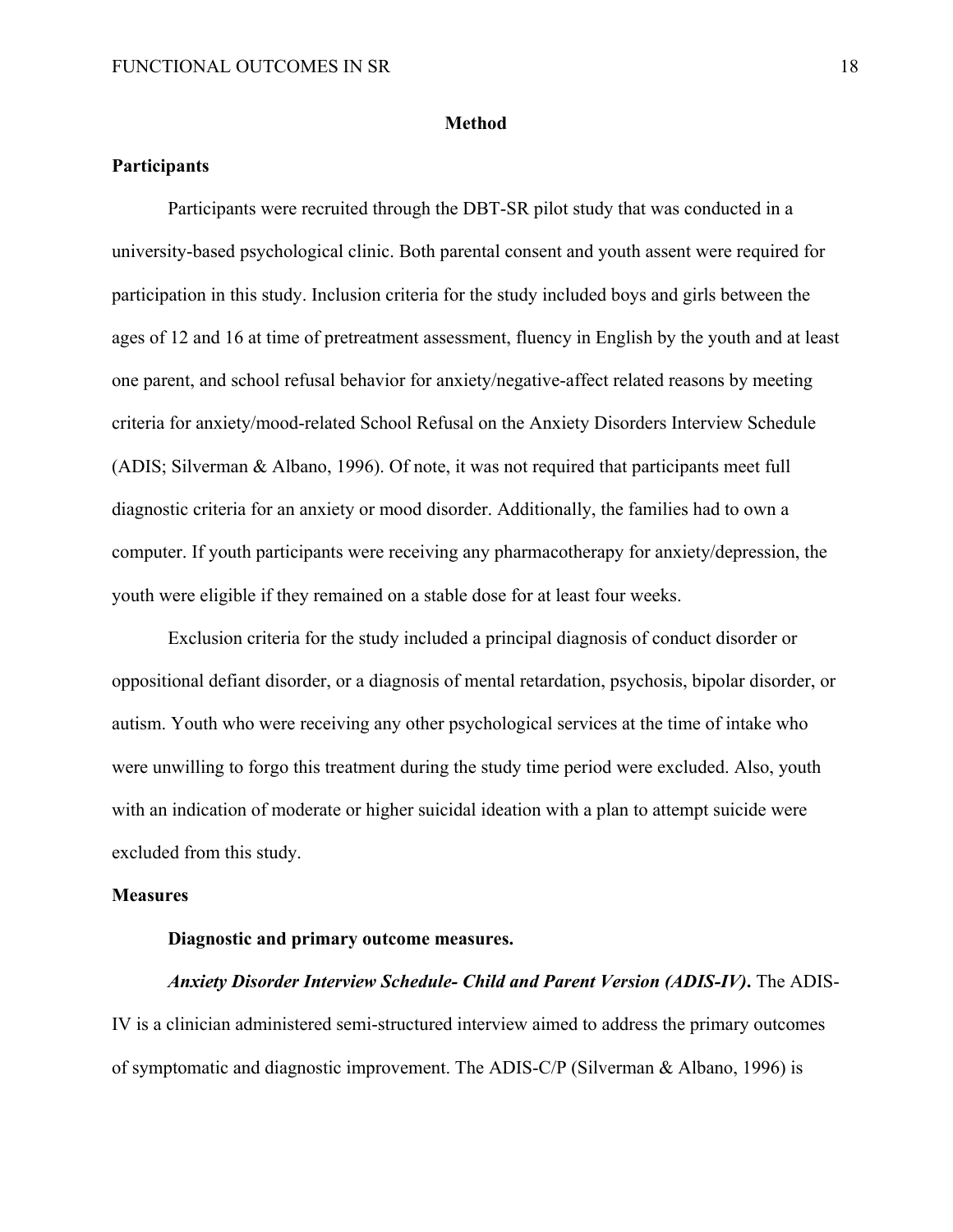used to assess anxiety disorders and has good interviewer reliability (Silverman & Nelles, 1988), retest reliability (Silverman & Eisen, 1992), and sensitivity to treatment effects (e.g., Albano, Knox, & Barlow, 1995; Kendall et al., 1997). The parent and child interviews are conducted individually allowing the interviewers to derive parent-reported, child-reported, and composite (parent and child) diagnoses. The ADIS-IV includes Clinical Severity Rating (CSR) scores which youth, parents, and clinicians use to measure level of distress and/or impairment of functioning relative to each disorder endorsed, ranging from 0 (none) to 8 (very much).

*Difficulties in Emotion Regulation Scale (DERS).* The DERS (Gratz & Roemer, 2004). is a 36-item self-report questionnaire designed to assess multiple aspects of emotion dysregulation*.* Youths completed this measure and parents also completed the measure as a selfreport, in order to capture parental emotion regulation abilities. Items (e.g., "I experience my emotions as overwhelming and out of control," "I know exactly how I am feeling") are rated on a 1 "almost never" to 5 "almost always" scale. Six subscales have been identified in the literature: lack of emotional awareness, lack of emotional clarity, difficulties controlling impulsive behaviors when distressed, difficulties engaging in goal-directed behavior when distressed, nonacceptance of negative emotional responses, and limited access to effective emotion regulation strategies. Most subscales were significantly and positively associated with anxiety and depression measures in adolescents (Neuman et al., 2010; Weinberg & Klonsky, 2009).

*School/class attendance records.* Academic records were collected from participant's schools to assess for school attendance.

# **Functional outcome measures.**

*Family Environment Scale-4<sup>th</sup> edition (FES).* Selected subscales from the FES (Moos & Moos, 2009) self-report measure were used to measure social-environmental characteristics of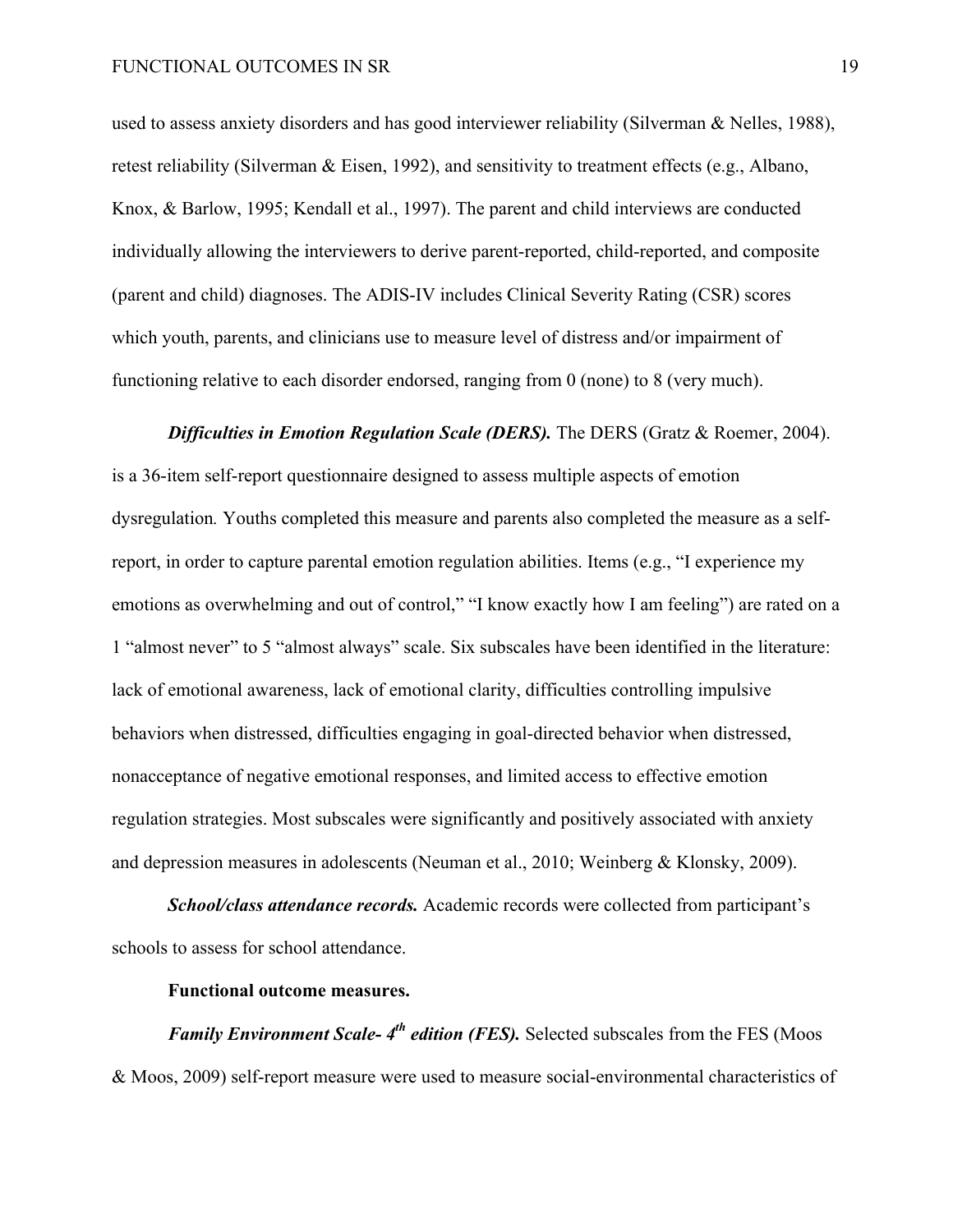#### FUNCTIONAL OUTCOMES IN SR 20

the family. Both youth and parents completed this measure. FES is a 90-item multi-respondent (parent/child) scale that measures each member's perspective on family environment. Four of the 10 subscales (36 items) were used to assess control (degree of set rules and procedures used to run the family), cohesion (degree of commitment to help and support family members), independence (extent to which family members are assertive and self sufficient), and conflict (amount of openly expressed anger and conflict). The FES is the most widely used measure of family climate with well-documented reliability and validity (Moos & Moos, 2009). The four chosen subscales have also been most consistently associated with internalizing (anxiety/depression) problems in youth. Respondents complete 36 True/False statements about their families; lower scores equate to more negative family environments.

*Child Behavior Checklist (CBCL*) *and Youth Self Report (YSR).* The CBCL and YSR are self-reports that were used to measure social skills deficits and/or isolation in the participants. The social problems subscale, the withdrawn/depressed subscale, as well as the social and school competencies scores of the CBCL (CBCL; Achenbach, 2009) were used. The CBCL is a 118 item parent-report scale assessing behavioral problems and social competencies of their youth. Items are rated from *not true* (0) to *very true or often true* (2). The first seven items measure social, extracurricular, and academic competencies. These seven items ask parents to identify the following afterschool activities that their child engages in: sports, hobbies/activities, organizations/clubs/teams, and jobs/chores. These activities are listed and scored on a 3-point Likert-type scale for how much time they spend on each (less than average, average, or more than average) and how well they do each (below average, average, or above average) compared to others of the same age. Number of friends, time spent with friends, ability to get along with peers, siblings, and parents as compared to others of same age, and academic performance in all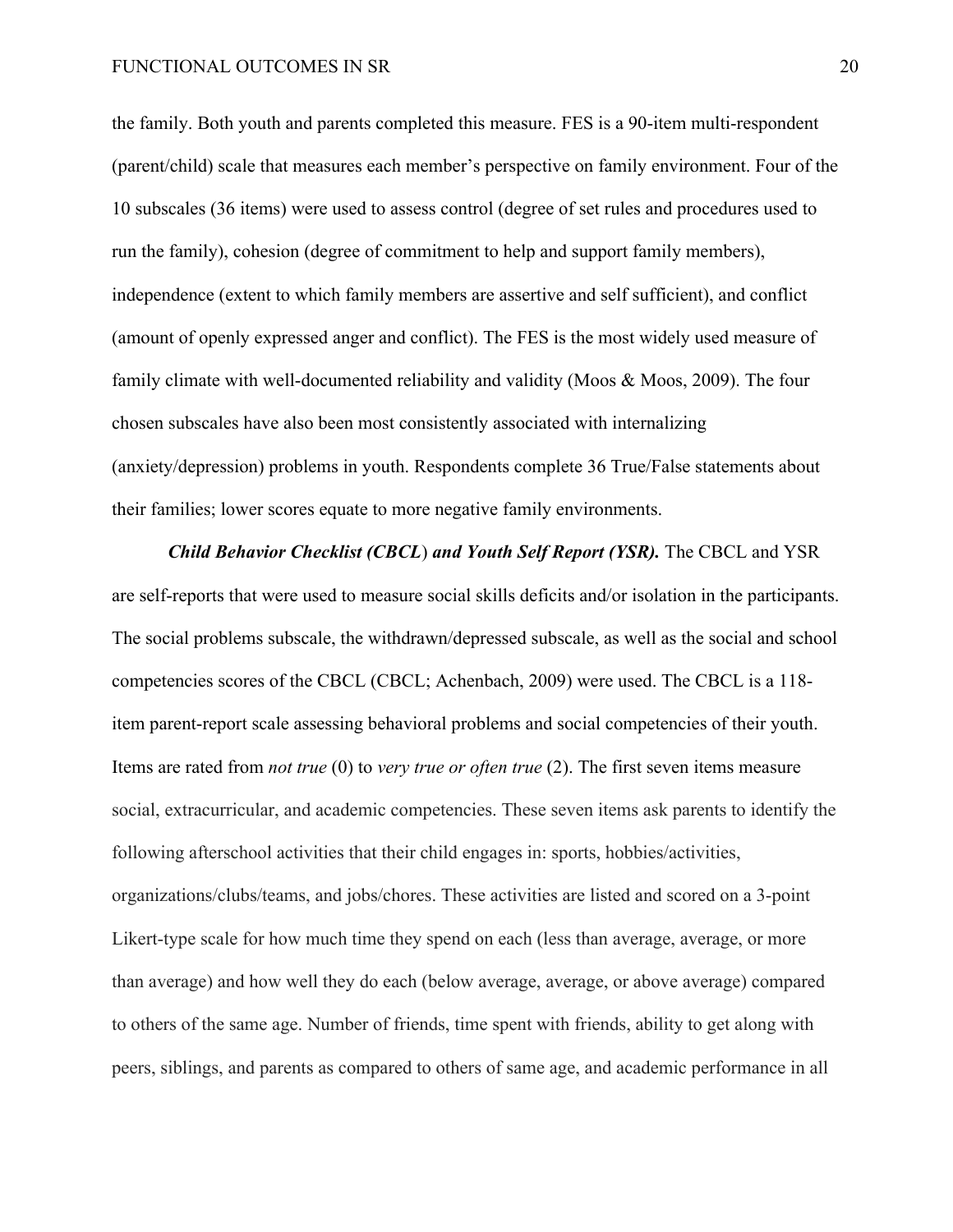subjects are also measured on Likert scales. Normative data are available. The CBCL has high retest reliability, interparent agreement, and validity (Achenbach, 2001). Scores on the CBCL have been found to be highly correlated with similar parent measures of child behavior, and scaled scores and clinical cut points discriminated between referred and nonreferred children (Achenbach, 2001).

The youth self-report counterpart to the CBCL is the Youth Self Report (YSR; Achenbach, 2009) and was also used in this study. Only the social competency section of this measure was used to assess changes in this area. These seven items are identical to the aforementioned social competency questions on the CBCL. The YSR also has high retest reliability and validity (Achenbach, 2001).

*Academic achievement*. School records of disciplinary actions taken as well as grade reports were gathered from participant's schools. The school competency section of the CBCL (previously described) will also be used to report academic/school competency.

## **Procedures**

Participants and their parents participated in the full course of DBT-SR as described above. Individual therapists in this study were masters level clinical psychology doctoral students supervised jointly by two licensed clinical psychologists who were the principal investigators of the DBT-SR pilot study. The group leader and co-leader were the principal investigators. Assessments occurred at pre, mid, post, and 4 months posttreatment with both youth and their parents. These assessments were conducted by doctoral level graduate students trained to reliability on the measures administered.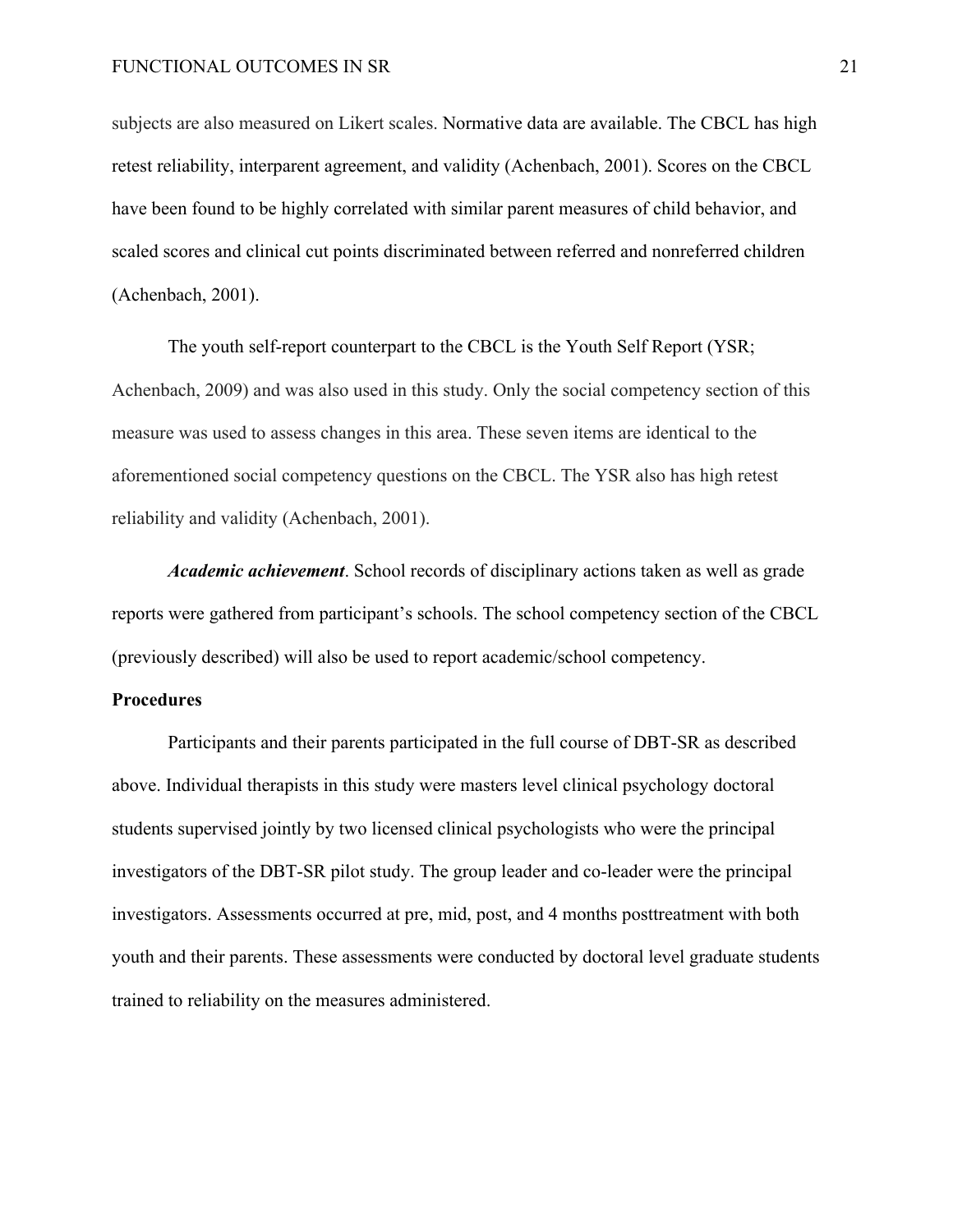## **Data Analysis**

**Quantitative.** Results of the self-report measures will be presented in both graph and table form in order to view whether functional outcomes and primary outcomes of both participants and parents change over the course of treatment from pre, mid, post, and 4 month posttreatment (see Tables 1 and 2). The relationship between primary and functional outcomes will be explored and trends will be noted.

**Qualitative.** Videos of individual and web-based coaching sessions were reviewed to assess for possible functional domains that emerged in sessions. In order to assist in the identification of constructs within each of the functional domains (i.e., family, social, academic), a review of the literature was conducted on the assessment of family, social, and academic functioning in youth. This review yielded several constructs and a basic coding rubric was created to help in identifying these constructs (see Appendix A). This rubric consists of a consolidation of the findings from the literature review with definitions of each construct included. Additionally, questions meant to help assist the assessor in capturing each construct were added to the rubric. Included in the rubric is a section for other domains of functioning that may emerge as a result of session viewing.

Videos of all individual and WBC sessions were viewed by this writer using the rubric as a guide to capture examples of each construct. An example was considered either actual observation of a specific construct occurring during the session (e.g., viewing the youth and parents arguing with each other would be an example of 'conflict' under family functioning) or discussion by youth or parents of an instance of a construct that had occurred recently outside the session (e.g., a parent stating, "Yesterday we all got in a horrible fight," would also be coded as an example of 'conflict' under family functioning). Session notes for individual, WBC, and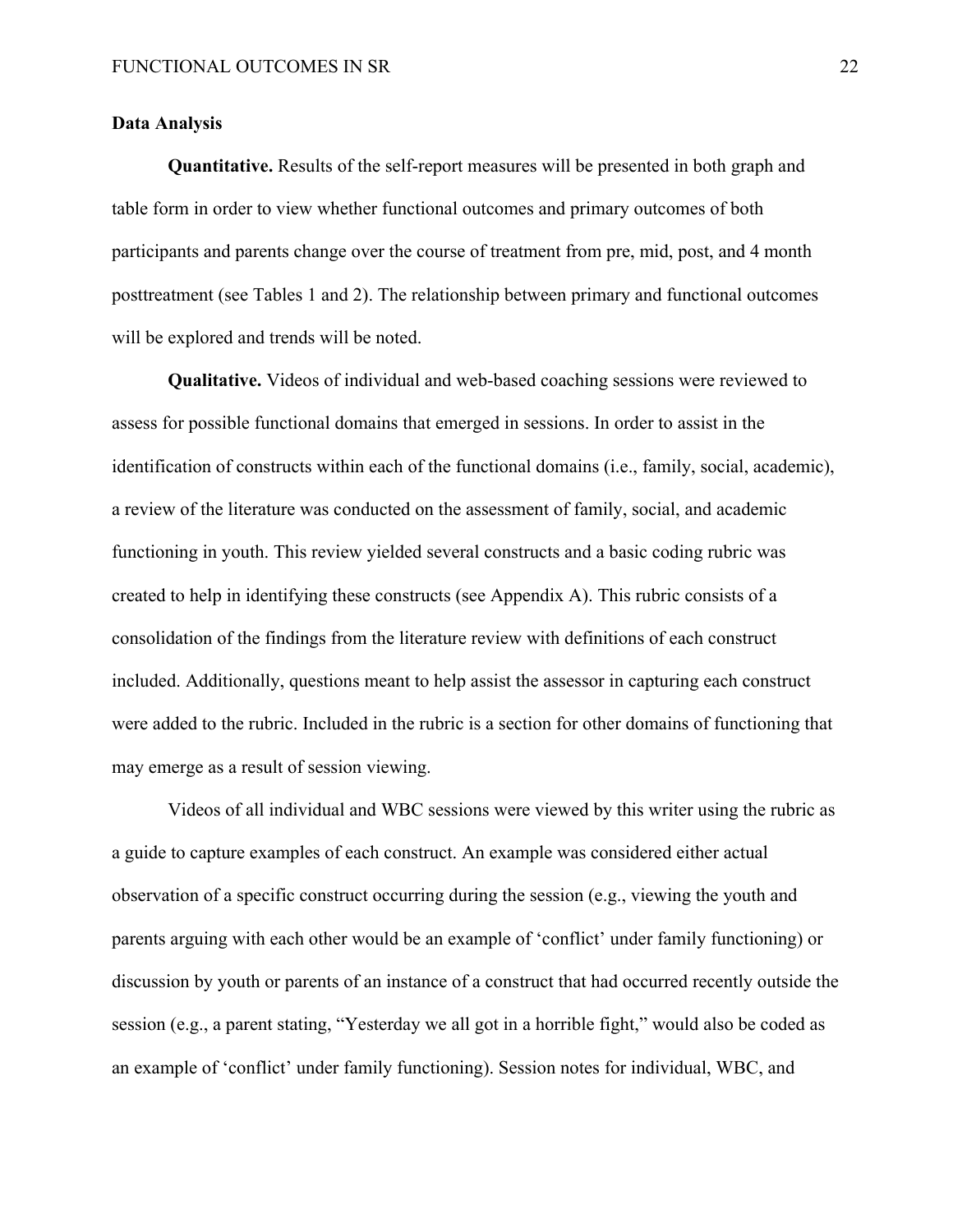group therapy sessions were also reviewed to gather more information on targeted goals per session and to assess for functional outcomes that were discussed by the therapist in the note.

# **Case Study Format**

The format for each case study will follow: (1) Demographics, clinical diagnoses, and presenting problems, (2) School-refusal related problems, (3) Brief description of the treatment course including DBT interventions used and challenges faced, (4) Results of primary outcomes measures, (5) Results of functional outcome measures, (6) Results of video coding, and (7) Additional functional domains that emerged. Furthermore, an exploration of how primary outcomes change in relation to each functional outcome will be included.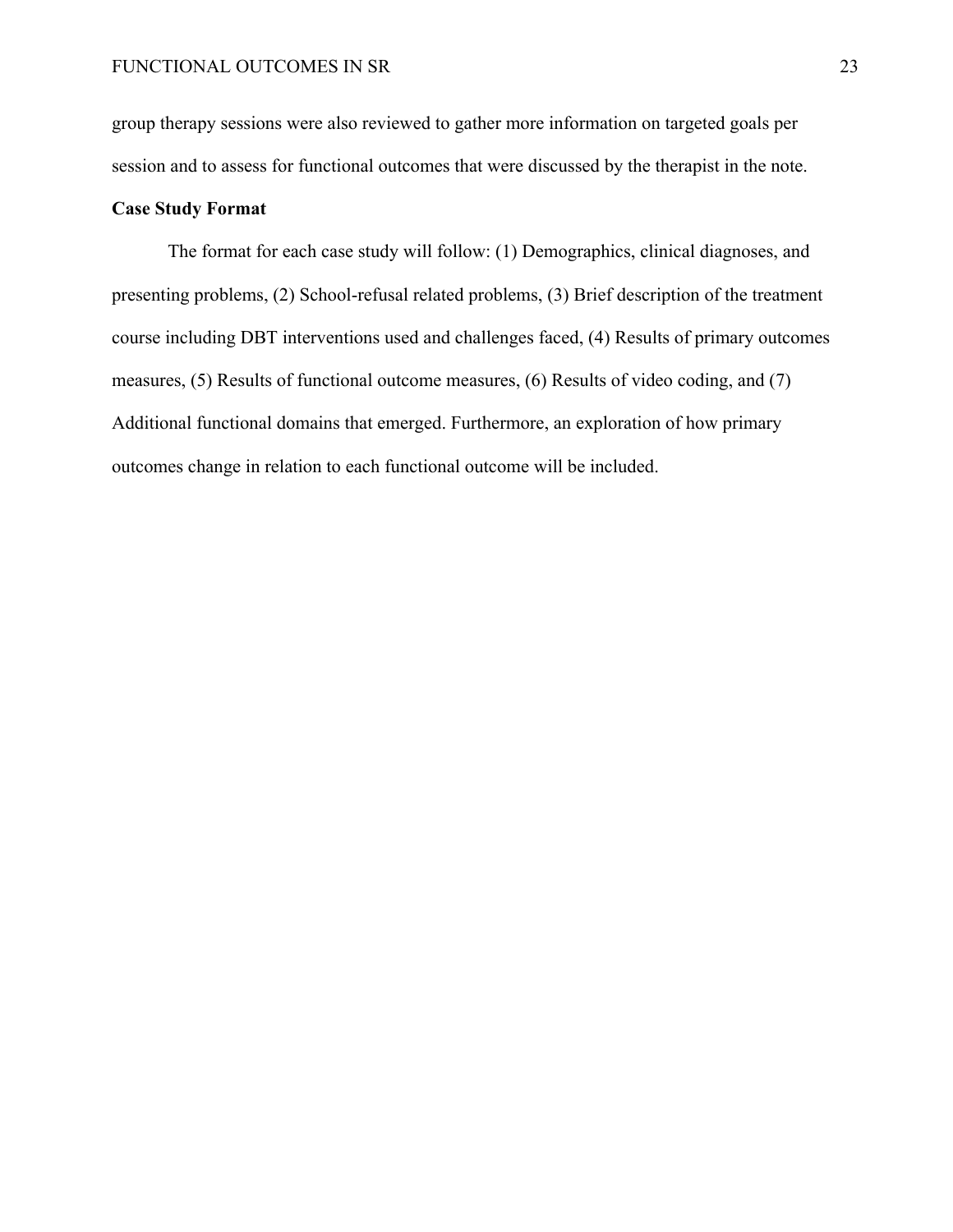#### **Results**

In total, seven participants completed intake assessments and were eligible for the study, four started the program, two participants dropped out, and two participants plus both parents completed the course of therapy including mid, post, and 4-month posttreatment assessments except for one participant's father at the follow up assessment point. Of the four total participants, three were boys and one was a girl (ages  $13\n-16$ ;  $M = 14.5$ ;  $SD = 1.29$ ). The two treatment completers from the DBT-SR pilot study will be included for this study.

# **Case Presentations**

**Ricky. 1,2**

*Demographics, clinical diagnoses, and presenting problems.* Ricky was a 16-year-old, Caucasian boy in the  $11<sup>th</sup>$  grade at a public high school who lived with both parents. Ricky's father worked full-time from home in sales and his mother was a homemaker. At intake, Ricky was diagnosed with MDD (CSR = 5) and GAD (CSR = 4). SR behavior was endorsed with severe impairment  $(CSR = 6)$ . At intake, Ricky was taking an anti-depressant medication.

*School-refusal related problems*. At intake (mid-December), Ricky had missed 26 school days (41% of possible days) of the current school year and 13 days (50% of possible) in the past month. His long history of SR was related to gastrointestinal distress secondary to contracting a bacterial infection in the  $7<sup>th</sup>$  grade. Periodic medical absences led to Ricky falling further behind, contributing to anxiety about homework and tests. Ricky demonstrated increasing depression and isolation from family and friends as attendance problems persisted, resulting in significant academic problems (i.e., performing below his intellectual capacity). Significant family conflict resulted from alternating attempts by the family to exert punishment and accommodation. Additionally, Ricky's SR was one reason his mother did not seek employment.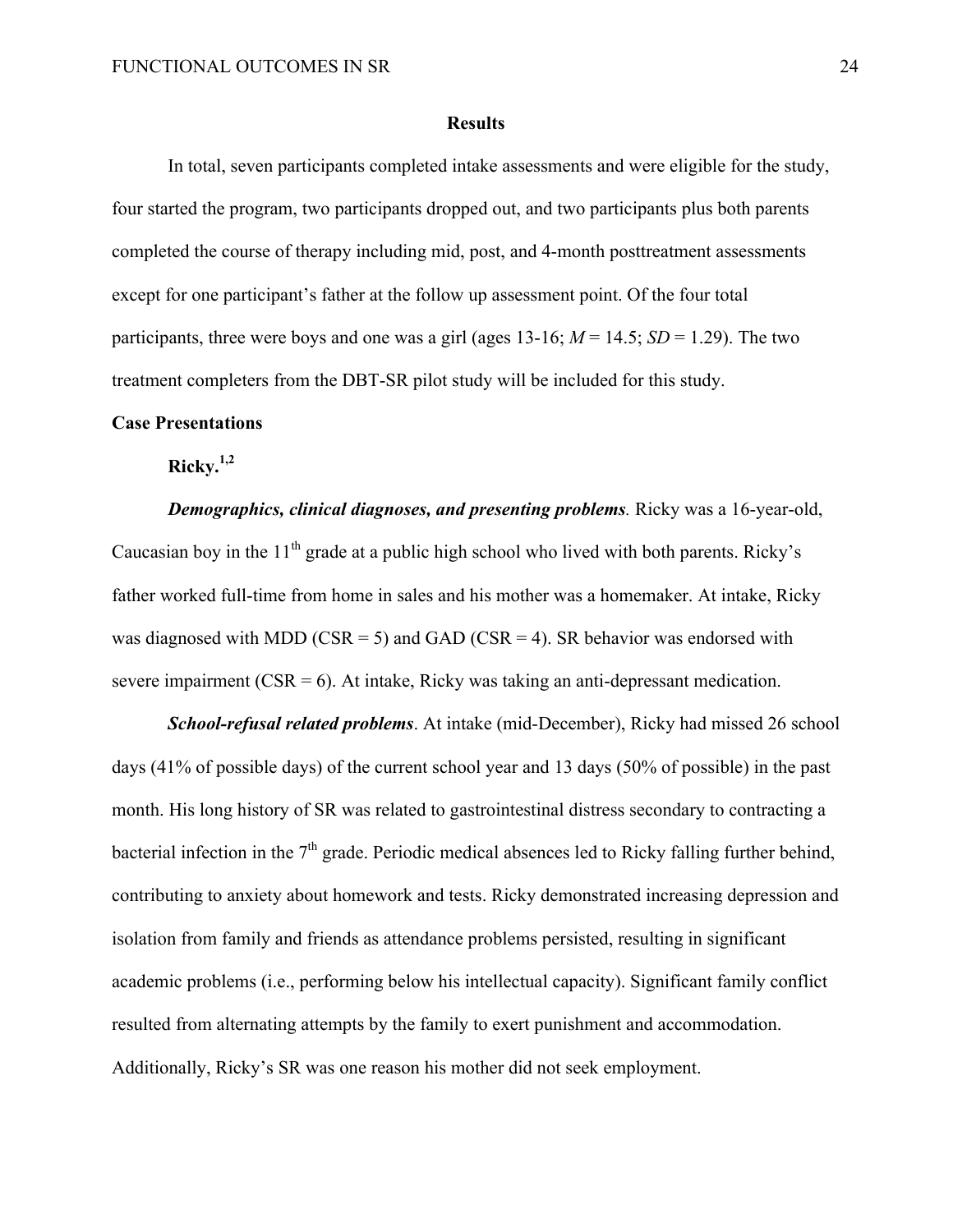*Course of treatment.* Ricky and/or his parent(s) attended 17 out of a possible 20 individual sessions and 36 out of 46 scheduled WBC sessions. For group therapy, Ricky attended 8 out of a possible 16 sessions, his mother attended all 16, and his father attended 15.

The major themes and focus of the treatment included a contingency management plan in order to assist with school re-entry. Items on his hierarchy included getting out of bed by 6:45 a.m., not returning to bed once out of bed, limiting bathroom time to 30 minutes, driving to school, staying in school for one class period, and concluding with staying in school for the whole day. Ricky's reward plan, implemented when he accomplished each target behavior, included time spent on the computer and other electronics, time with friends, and driving the family car. The use of the chain analysis technique helped reveal Ricky's ineffective behavioral patterns including personal vulnerabilities of failing to take medication on time/as prescribed which affected his routine, irregular sleep patterns, and eating foods that upset his stomach.

The DBT skills that were emphasized the most with Ricky during individual and WBC sessions include the *PLEASE skills* to help him reduce personal vulnerability by appropriately manage physical illness, and achieve balanced eating, sleeping, and exercise. *Opposite action*, an emotion regulation skill that encourages actions opposite to those dictated by an emotional urge, was used to help Ricky find alternatives to isolating and de-activating when feeling pain and sadness. Distress tolerance skills, including distract activities (e.g., going for a walk, playing "Dance Dance Revolution," doing chores, and playing with his dog) and radical acceptance, a strategy aimed at accepting the current moment with your mind and body, helped Ricky accept his pain without making the situation worse (e.g., by refusing to get out of bed). These interventions helped give Ricky control over the moment even though he often struggled with embracing the concept of acceptance.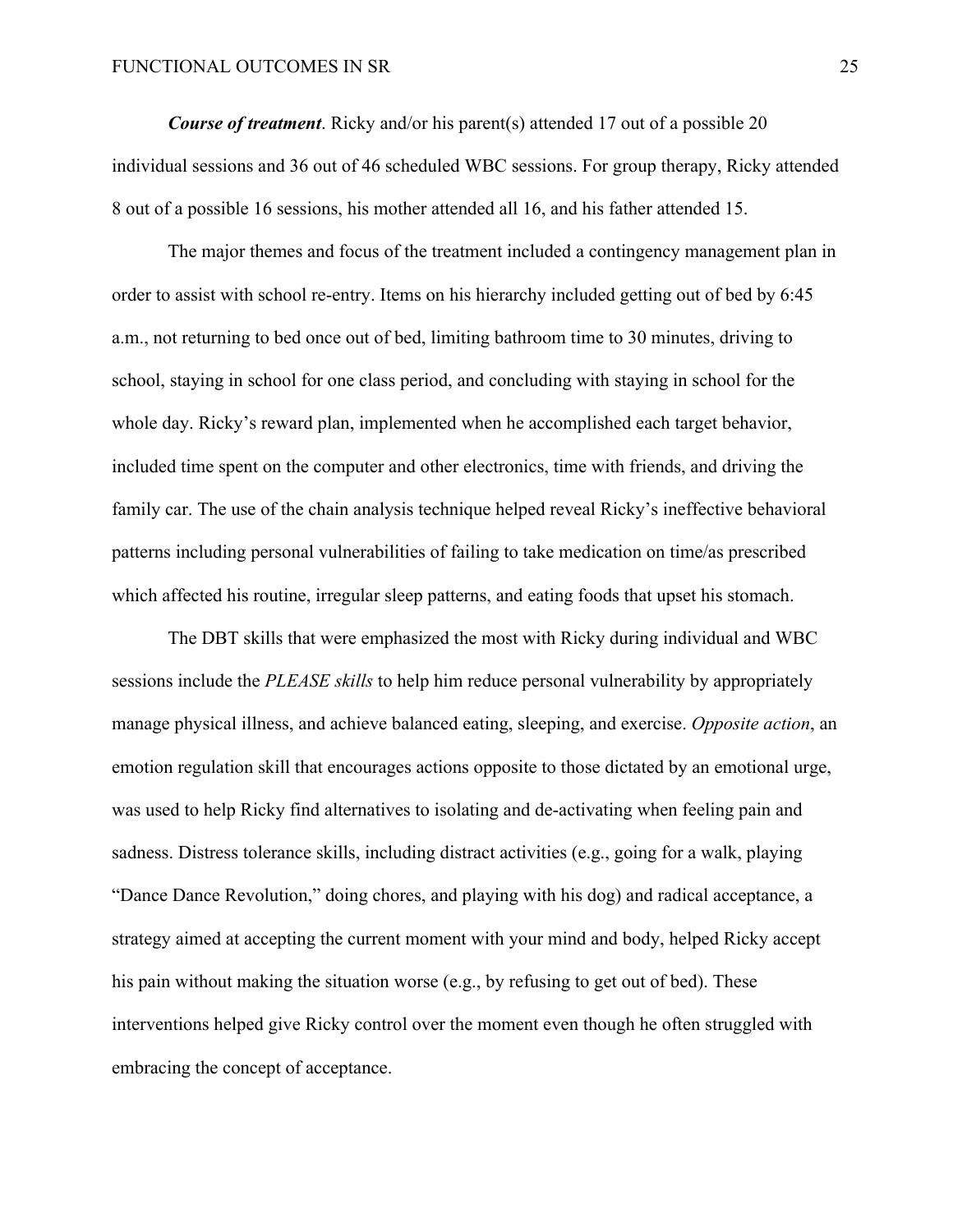Treatment challenges included engagement in the treatment program and parent discouragement. Ricky attended most individual and WBC sessions but often did not follow through with homework assignments. Occasionally he also would refuse coaching, web-based or otherwise. DBT techniques such as irreverence, radical genuineness, and the "freedom to choose, absence of alternatives" and "foot in the door" commitment strategies were implemented to address these difficulties. A second challenge was inconsistent father participation and mother self-efficacy. Ricky's father tended to be critical and abrupt with Ricky and in contrast, his mother was consistently supportive and engaged during sessions. However, she would often report feeling helpless to Ricky's moods and opposition. When his mother would become more directive at home, Ricky would become verbally aggressive. The therapist emphasized the "middle path" skills of validation and cheerleading for both mother and father to practice implementing.

By the end of treatment, Ricky stated that he appreciated learning his behavioral patterns. Although Ricky's insight improved, his willingness to attend school when in pain only slightly improved. Ricky's commitment to implementing the DBT skills and attending treatment waxed and waned during treatment. Ricky made progress in increasing mindfulness of his emotions and increased school attendance (though tardiness continued to be an issue), but the degree to which he actually practiced his skills is unclear.

*Results of primary outcome measures*. Changes in diagnosis and school attendance are captured in Table 3 while changes in emotion regulation are captured in Table 4. At posttreatment Ricky met criteria for School Refusal (CSR = 6) and no longer met criteria for MDD or GAD. At follow-up, he no longer met criteria for any diagnoses (SR, MDD, GAD) according to clinician-administered parent and youth interviews. At posttreatment, Ricky had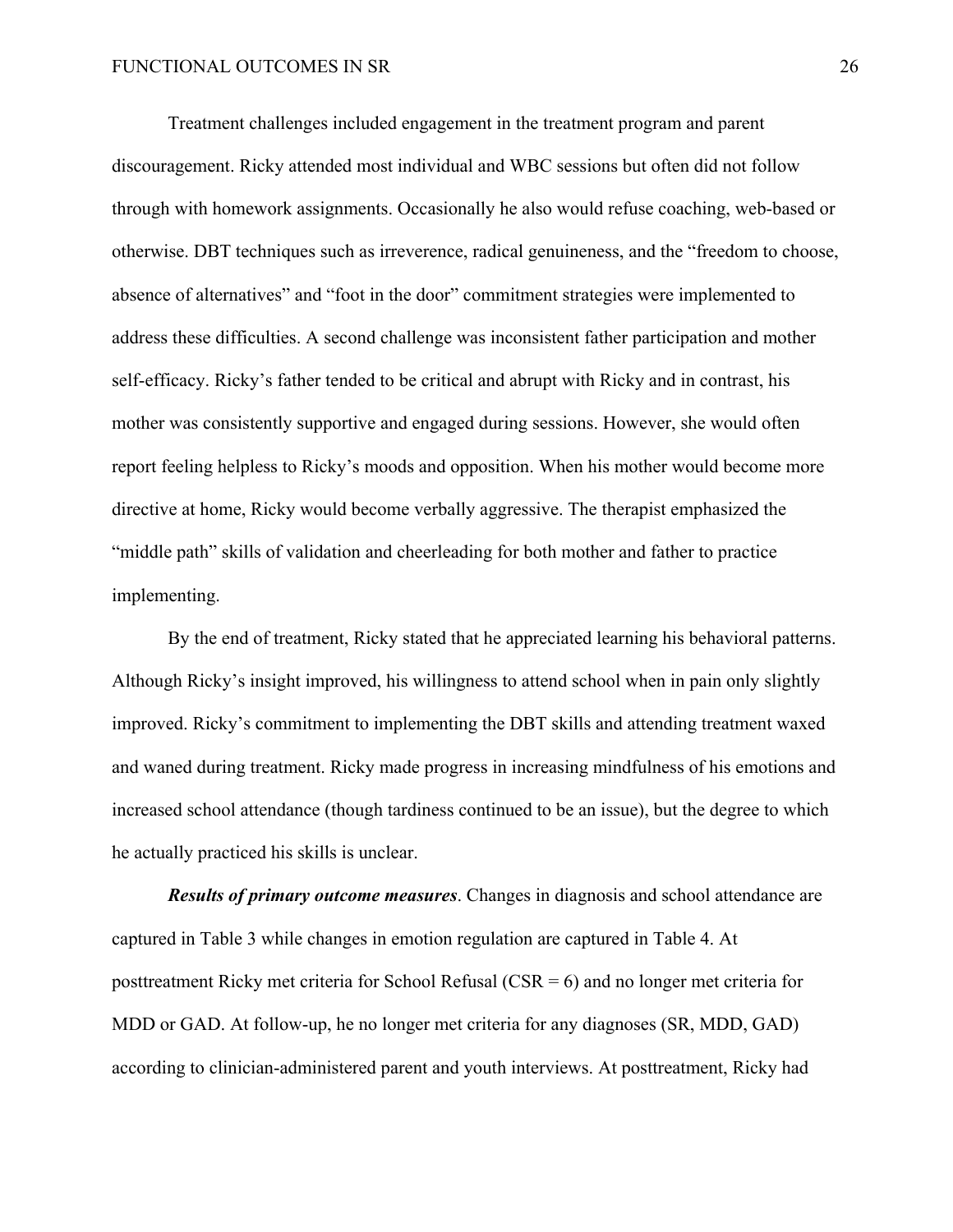#### FUNCTIONAL OUTCOMES IN SR 27

missed 38.1% of school days in the month prior, compared to 50% at pretreatment, and by 4 months posttreatment (data collected in October) he had not missed any school days in the month prior, i.e., from the beginning of the new school year. On the DERS, Ricky and his parent's scores reflected minimal change and represent scores close to non-clinical norms for adolescents  $(M = 78.9, SD = 28.2$ ; Weinberg & Klonsky, 2009) and undergraduate adults (Women:  $M =$ 77.99, *SD* = 20.72. Men: *M* = 80.66, *SD* = 18.79; Gratz & Roemer, 2004).

*Results of functional outcome measures.* Family functioning scores are reported in Table 5. Based on Moos and Moos' (2009) typology of family environments, Ricky's family represents a conflict-oriented family (at or above a *T* score of 60 on the conflict subscale) with all family members at all time points scoring above this cutoff on the conflict subscale. Representative of a conflict-oriented family is also low cohesion, and Ricky's family scored at or below a *T* score of 31 for each time point. Unlike the conflict subscale, which did not significantly change for any family member between any of the time points, cohesion for both of Ricky's parents was rated as higher by posttreatment and was rated by Ricky as lower at posttreatment. The improved scores are still below the means for samples of both distressed and non-distressed families indicating even greater levels of difficulty with family cohesion than distressed families at all time points. Ricky's family incongruence score, i.e., a measure representing the degree of difference between each family member's self-report, at pre, mid, and 4-month posttreatment was at or below the mean for non-distressed families. At posttreatment, the score increased somewhat to above the normed mean.

Social functioning is reported in Table 6. For social competence, Ricky and his parents rated him at or no more than one standard deviation below a normed sample of boys ages 12-18  $(M = 8.9, SD = 2.5)$  at all time points. On the withdrawn/depressed subscale, Ricky's mother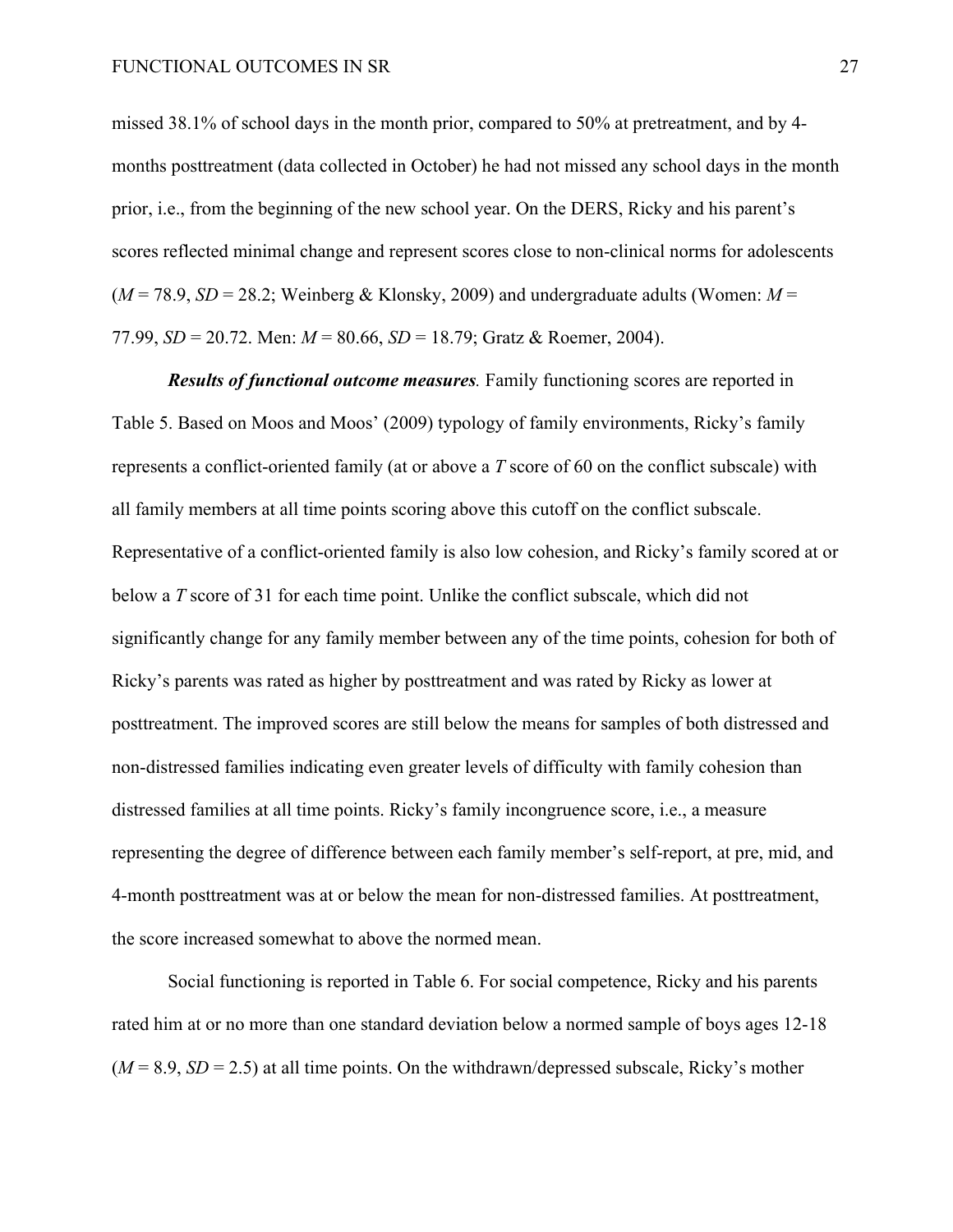rated Ricky slightly above the normed sample  $(M = 2.3, SD = 2.1)$  at pre, mid, and posttreatment. At follow up, she rated Ricky slightly below the normed sample. Ricky's father's scores also decreased over time (see Table 6). Therefore for both of Ricky's parents, Ricky demonstrated clinically significant improvement on the withdrawn/depressed subscale from pretreatment to follow up. Although Ricky's father's rating decreased from pre to posttreatment, with a score of 8 he was still well above the norm, whereas Ricky's mother's ratings stayed the same at 4.

Changes in academic functioning can be seen in Table 7. Ricky's grades demonstrated improvements from many incompletes at pre to A's-D's at mid and posttreatment and no incompletes at follow up. Ricky received no disciplinary actions at school over the course of the treatment. On the CBCL's school competency scale, Ricky's father's ratings demonstrate clear improvement over time with his mother's scores demonstrating a more variable pattern. Therefore, according to Ricky's father by posttreatment and Ricky's mother by follow up, Ricky's change in scores reflects clinically significant change. This is due to the shift from pretreatment scores that reflect a more distressed profile to scores that resemble more of a nondistressed profile by post and 4-months posttreatment.

*Results of video coding.* All individual sessions and WBC sessions were viewed for coding except for individual session 14 and two WBC sessions due to recording errors. One additional WBC session was partially coded due to error with the audio of the recording, i.e., only the therapist could be heard for most of the session. In coding for each construct, examples of said construct occurring or being mentioned were coded, and absences of a construct were not officially coded. If the absence of a construct stood out to the coder, these examples were included in the results. A list of all of the constructs with the frequencies of each as they emerged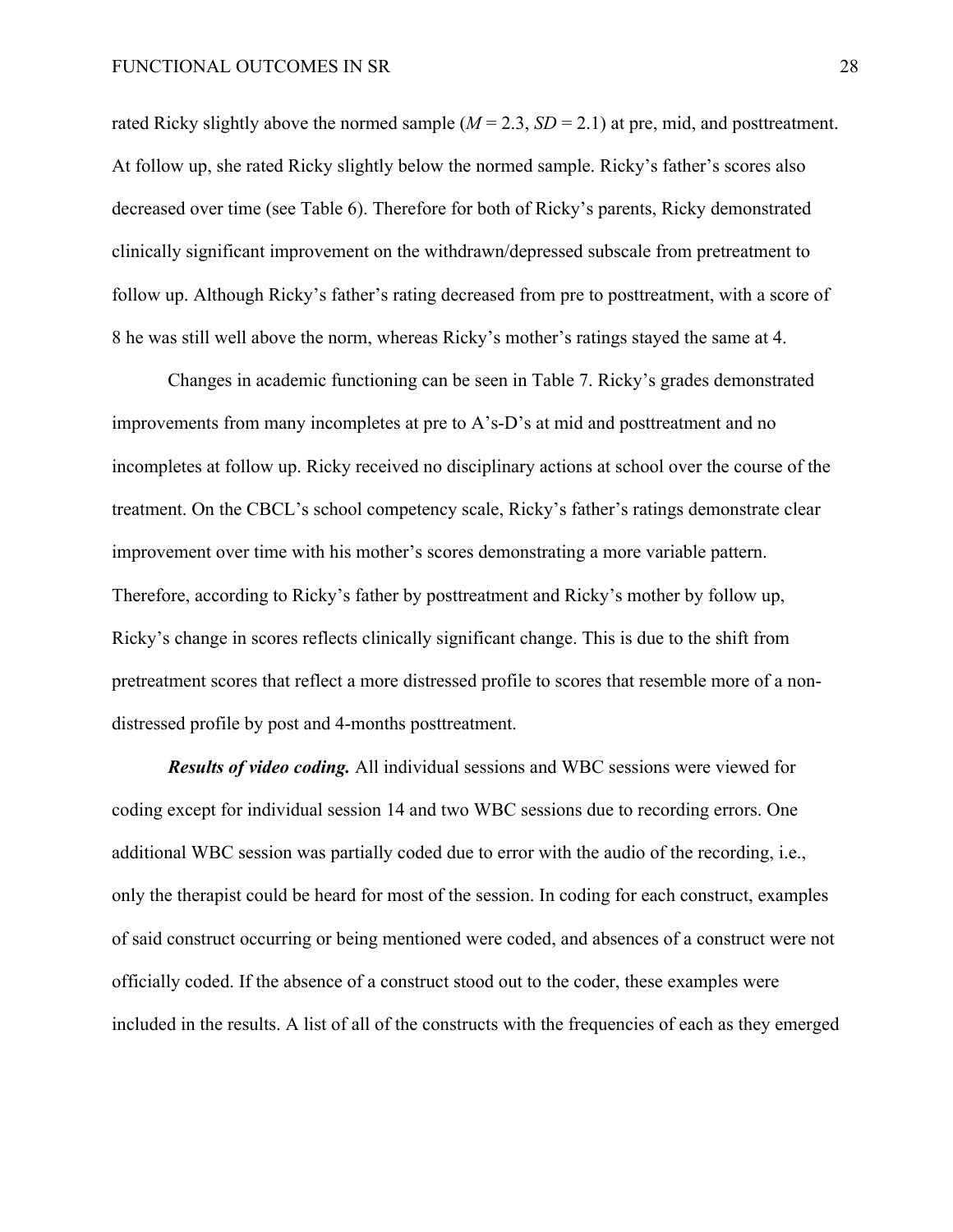through video coding can be seen in Table 8. Overall findings and some illustrative examples will be described below.

*Family functioning.* Family functioning constructs and definitions of these constructs were gathered from Moos and Moos' (2009) FES, Olson's (2008) Family Adaptability and Cohesion Evaluation Scale IV (FACES), Linehan's (1993) biosocial theory (e.g, invalidation), Spanier's (1976) Dyadic Adjustment Scale, Johnston and Mash's (1989) Parenting Sense of Competence, and Krysan et al.'s (1990) overview of constructs to identify successful families. The Pritchett et al. (2011) review of measures of family relationship was instrumental in identifying many of these resources. The following constructs of family functioning were explored below: relationship dimensions (cohesion, expressiveness, conflict/punishment, validation, positive reinforcement, marital quality, and sibling relationships), personal growth or value dimensions (parental beliefs, independence, achievement orientation, intellectual-cultural orientation, active-recreational orientation, and moral-religious emphasis), and system maintenance dimensions (organization/clear roles, control/power, and adaptability).

There were 5 individual sessions and 8 WBC sessions that demonstrated examples of high cohesion. Selected examples of high cohesion include Ricky's mother stating that she is trying to implement new strategies that she is learning in the program to motivate Ricky to go to school (session 4), Ricky and his parents collaborating in session to make a reward plan for spring break (session 9), Ricky's father being interested in learning what goals may be the best for Ricky to focus on during the summer (session 15), Ricky's mother expressing affection and support by placing her arm around his shoulders (WBC 1), and Ricky's parents bringing the WBC equipment into his bed to facilitate coaching on a day that Ricky was refusing to get out of bed (WBC 15). Two examples of poor cohesion were noted in individual sessions, including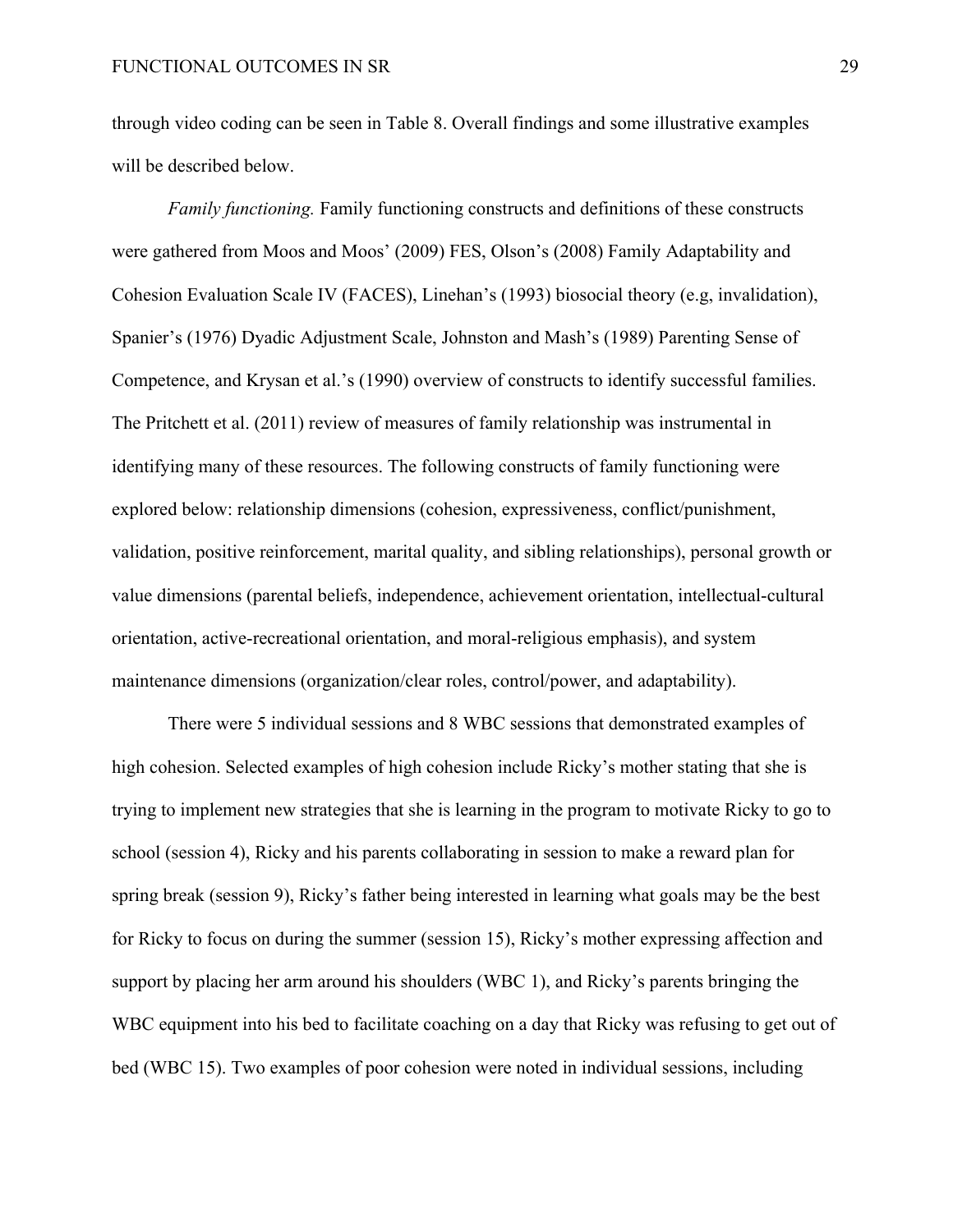#### FUNCTIONAL OUTCOMES IN SR 30

Ricky's parents becoming less consistent with encouraging Ricky to go to school on certain days (session 11). Session notes and session viewing indicate that overall, both of Ricky's parents demonstrated consistent cohesion with Ricky by attending all or almost all of the group sessions, consistently being present (even if not being coached themselves) during WBC sessions, and consistently bringing Ricky to and/or participating in individual sessions.

Expressiveness between Ricky and his parents occurred or was discussed in 8 individual sessions and 2 WBC sessions. Examples of expressiveness include Ricky willingly communicating with his mother the treatment model (session 1) and summarizing to both parents the most useful DBT skills he's learned to target his specific problem behaviors (session 17), Ricky's mother expressing her concern to Ricky about how to best encourage him to stay out of bed in the morning (session 7), Ricky expressing to his mother what he likes and dislikes in how she communicates with him (session 15), and his mother encouraging him to talk to her in the morning to let her know how he's feeling (WBC 33). Through reading session notes and session viewing, it appears that neither Ricky nor his parents expressed their feelings many times to each other in session, nor was expression of feelings to each other mentioned frequently as having occurred outside of session. It also appears that Ricky's parents made a modest effort to communicate to Ricky to try to get him to work on his goals, but Ricky made less of an effort to communicate to his parents. It is also unclear how frequent and effectively Ricky's parents implemented the "validate and cheerlead" skill (a type of communication tool meant to facilitate effective expression between parents and youth).

Examples of conflict occur in 7 individual sessions and 4 WBC sessions. Pertinent examples of conflict include the mention of aggressive/coercive statements Ricky's father stated to Ricky including, "You're not going to get into college if you keep missing school! (session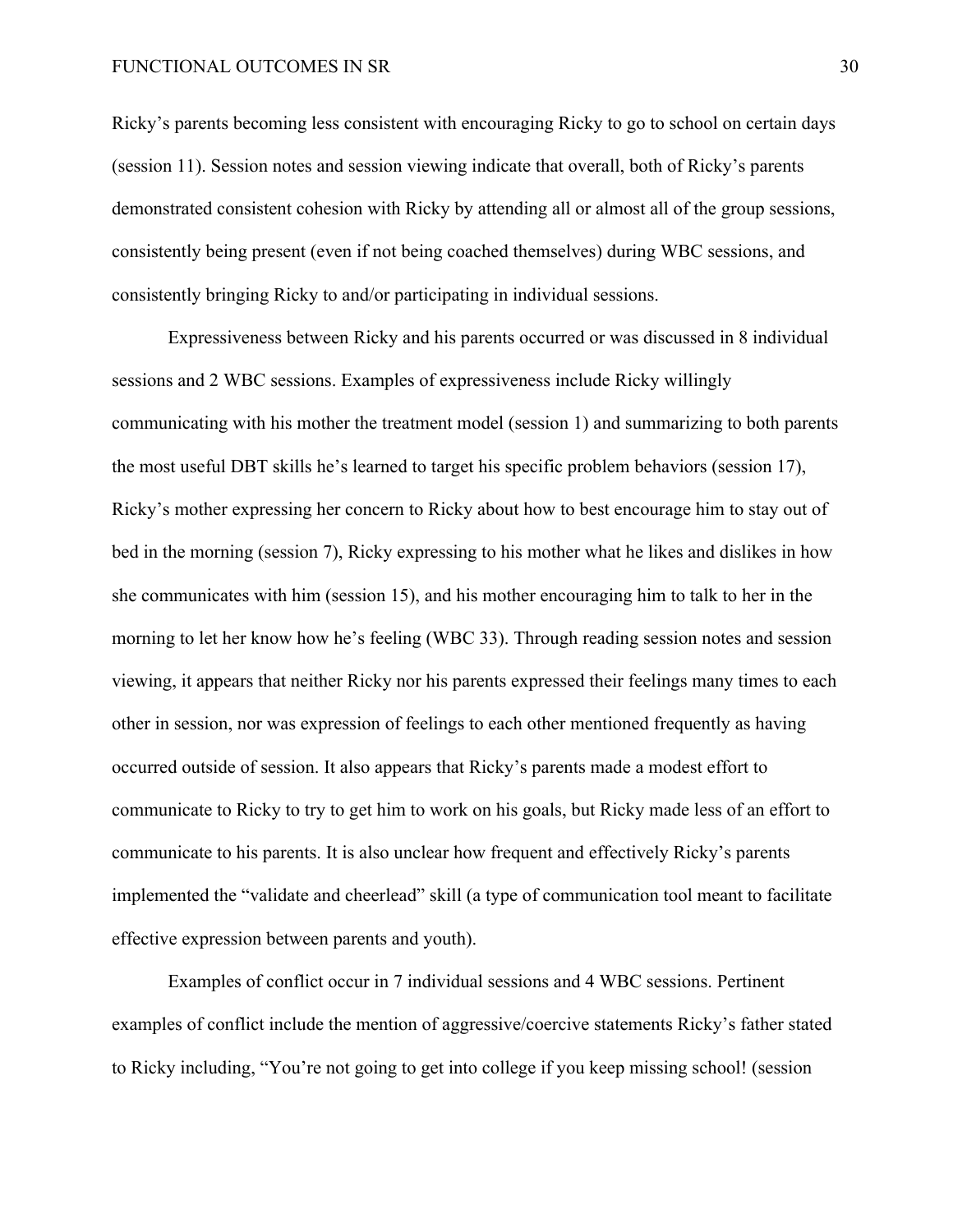3)." Some, yet few, *in vivo* instances of bickering and conflict occurred during sessions. One example occurred during WBC 10 when Ricky's father somewhat accusingly asked Ricky if he had any browsers or programs up on his computer because it was choppy. Ricky sounded annoyed and said, "No! I don't have anything open, I just turned it on!," and then his father says sharply, "Ricky is right, shocker." The majority of conflict examples from video viewing were of Ricky or his parents disclosing an argument that had occurred at home. Ricky's mother stated that arguments almost always escalated when they were between Ricky and his father, and that he much less frequently would be yelled at by, or would yell back to, her (session 10). A typical aggressive interaction pattern would occur between Ricky and his father during arguments, where Ricky would yell at his father, e.g., because he changed the WiFi password, his father would yell back at him, and this would lead to more yelling from Ricky, continuing to escalate as each person gets more agitated. One incident did occur between Ricky and his mother where he cursed at her leading to his mother punishing him (no hanging out with friends over the weekend). Very rarely would conflict escalate to physical fighting, but his mother did express concern with one incident that had occurred before treatment started of Ricky pushing his father because he was trying to get the blanket off of his bed, and fearing that this could happen and escalate again in the future (physical violence did not reoccur during the treatment program). Overall, Ricky and his family exhibited conflict quite minimally during therapy sessions, but it was clear that conflict did occur outside of sessions.

Validation more specifically was mentioned or occurred in 3 individual sessions and no WBC sessions. Instances of invalidation were mentioned in 1 individual session and 1 WBC session. Since validation was a middle path skill that all participants and their parents were learning to use, this writer believed it would be important to capture in the video coding as an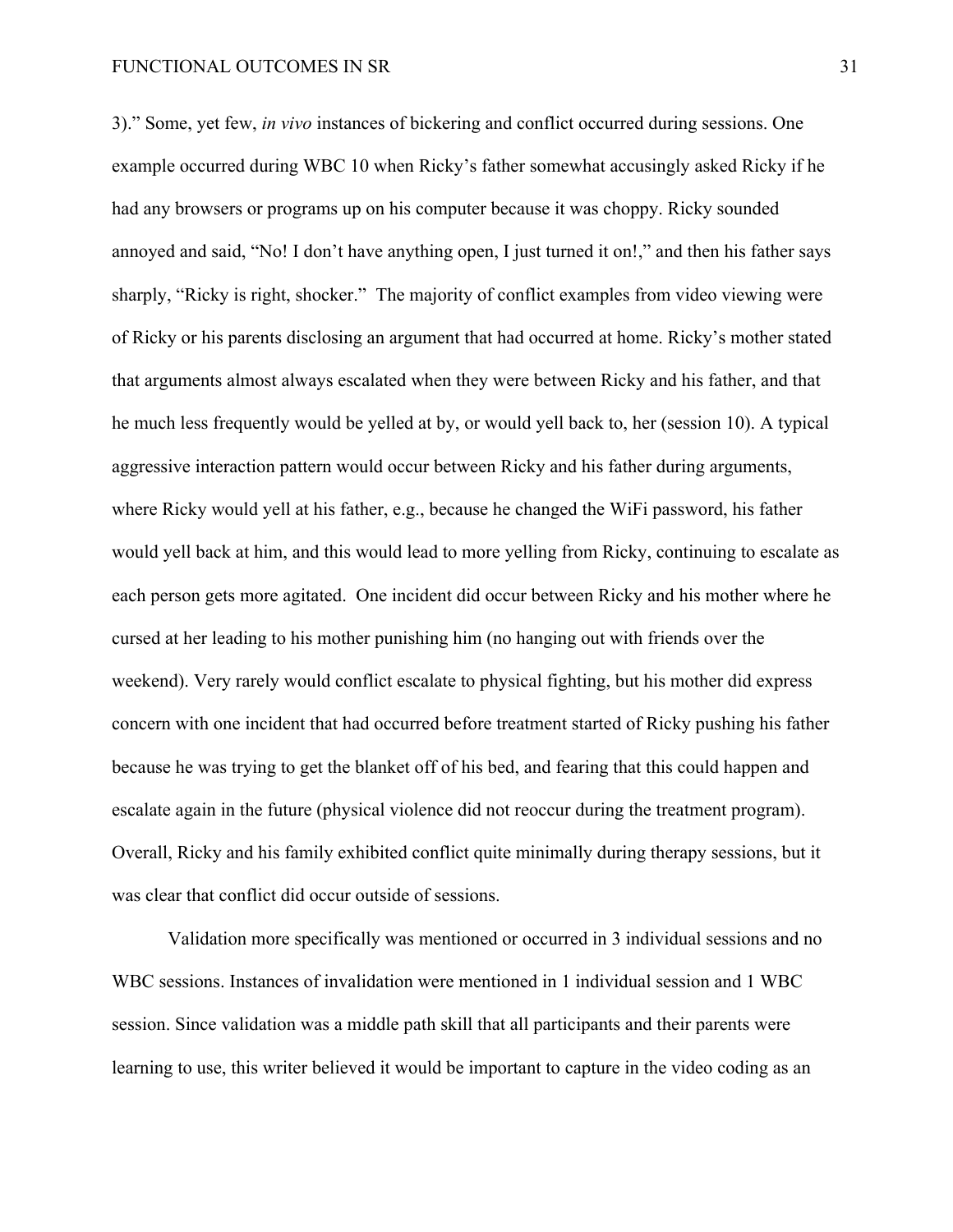example of a positive parental practice. Although validation was discussed as a skill frequently and the therapist encouraged Ricky's parents to use this skill during individual and WBC sessions, actual examples of Ricky's parents using validating statements to Ricky were not captured in video coding. Ricky did mention that his mother used the skill "validate and cheerlead" several times over the past week (session 3) and that he liked when she did this. Examples of invalidation include Ricky stating that he felt bad when his mother kept pushing the goal of getting to school on time and not praising him for just getting there at all (session 8; WBC 23).

Positive reinforcement was another positive parenting skill that was taught in the middle path module and therefore was of interest to measure in video coding. Positive reinforcement, through praise, occurred *in vivo* in 2 individual sessions and no WBC sessions. These statements include saying "Ricky did very well all week!" (session 5) and "He did a good job yesterday going to school after taking a bath!" (session 7). Session notes indicate that Ricky's mother was encouraged to praise Ricky after every step achieved on his hierarchy, and that this did occur through mother and Ricky's report. Tangible reinforcement, through rewards earned after engaging in a behavioral goal, were not always consistently implemented, as mentioned by Ricky in session 7.

Very few examples of the marital quality were observed in video sessions. Only one example was coded, which was of Ricky's mother stating that she has been helping Ricky's father by reminding him of skills he can use in the moment. Similarly, there were no instances of Ricky or his parents mentioning Ricky's two older brothers in relation to what Ricky's relationship may be like with them.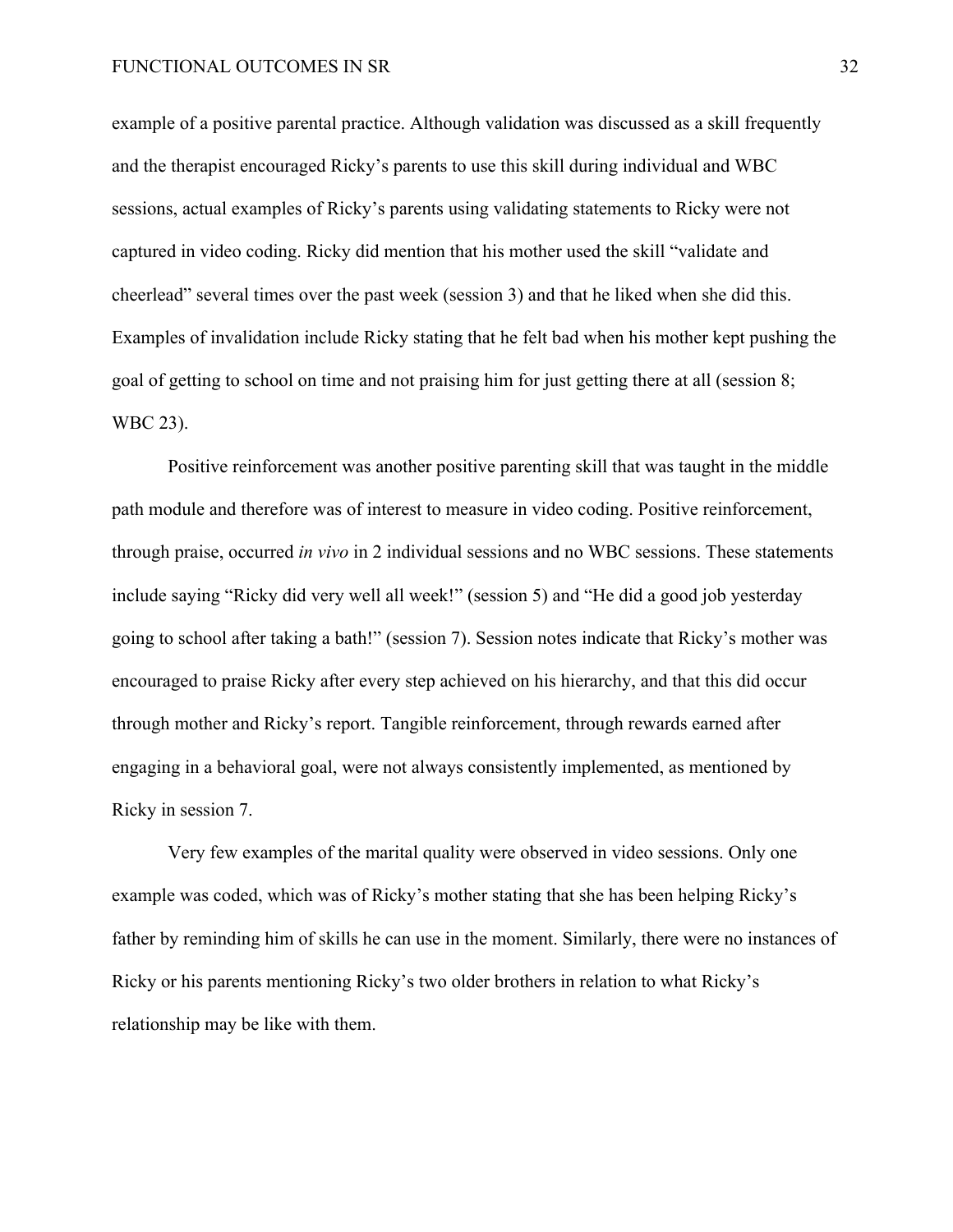Parental beliefs emerged frequently in both individual and WBC sessions, with examples from 9 individual and 3 WBC sessions. Since Ricky's mother attended most of the individual sessions and was the main parent that was coached in WBC and over the phone, her beliefs as a parent were captured the most. The most salient theme that emerged was her statements of uncertainty in her ability to implement the contingency management plan (session 6), hesitation towards the efficacy of using different DBT skills, e.g., validation and cheerlead (session 2), and hopelessness when implementing skills did not go as planned, which sometimes led to her giving up (session 3). Towards the end of the therapy program, parental beliefs shifted, with mother and father expressing satisfaction with the DBT program (session 10) and their ability to use more effective parenting skills in the moment (session 15).

Several examples of family independence emerged through session coding. Primarily, Ricky tried to exert his own independence by being the main person the therapist communicated with during WBC sessions and spending the majority of individual session time independent from his mother. Ricky's mother also communicated to the therapist the desire for Ricky to be independent by stating that she wants him to be more self-sufficient by getting out of the bed on his own most days (session 7). This was not the case, as there were several instances when Ricky disclosed that his parents have to encourage him to get out of bed on the majority of days (WBC 8, WBC 22). Towards the end of the treatment program, Ricky mentioned coming to WBC independently, i.e., without his parents waking him up (WBC 24). Ricky's mother demonstrated a lack of independence, especially towards the beginning of the treatment program, as evidenced by reaching out to the therapist for phone coaching through text messaging or calling (captured in session notes) approximately 30 times throughout the course of the treatment program. During the last month of treatment, Ricky's mother became more self-sufficient with implementing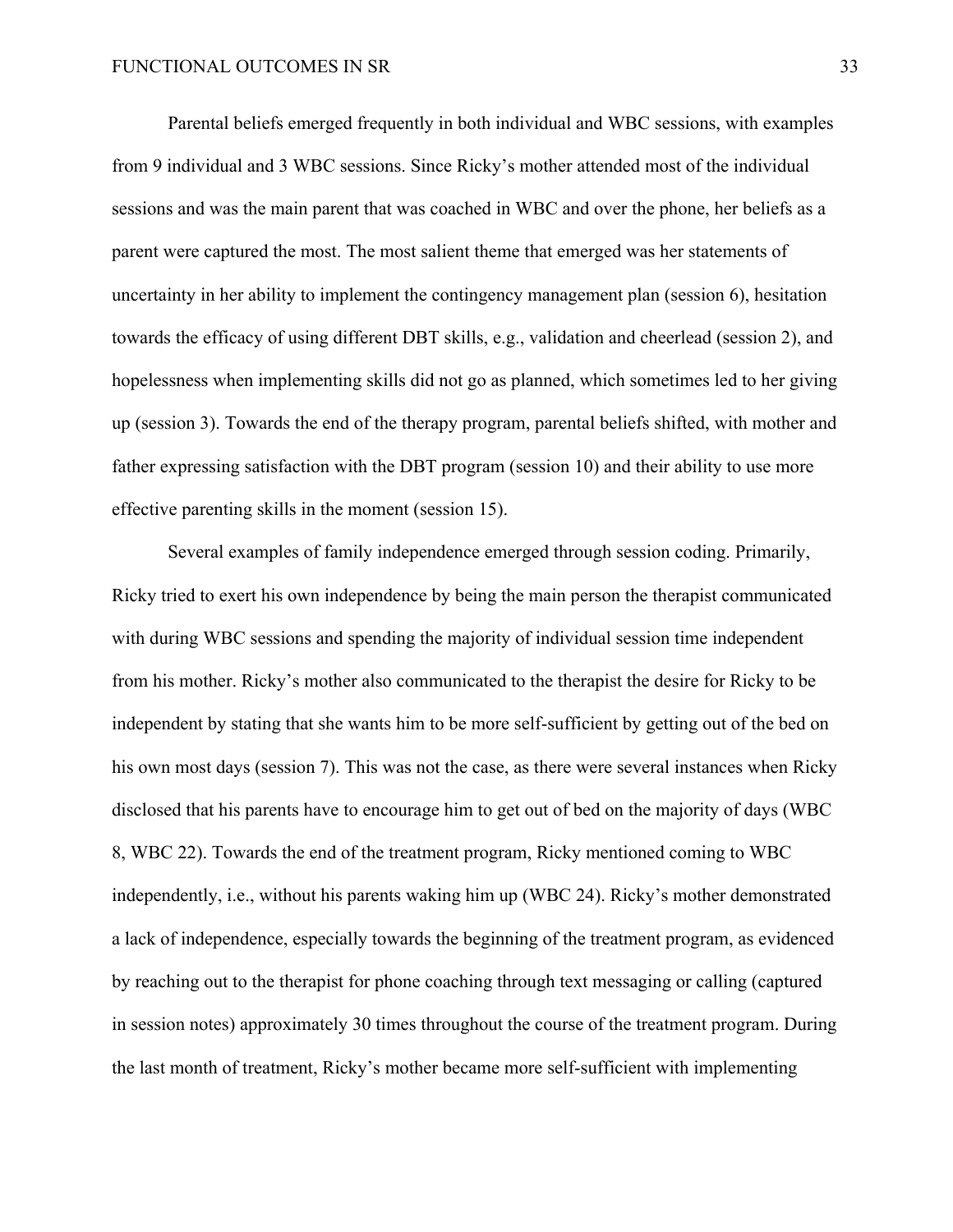Ricky's behavior plan as evidenced by reaching out less and less to the therapist. Ricky's father reached out to the therapist only 4 times for coaching, often through stating a negative behavior of Ricky's that he is engaging in, but not directly asking for assistance (e.g., texting the therapist, "Ricky's in a nasty mood because I found out he has been watching hardcore porn on his computer," (session 14)).

There were no examples of Ricky or Ricky's parents casting school or work activities into a competitive or achievement orientation, therefore the achievement orientation construct was not coded. Ricky's mother and father expressed values consistent with the intellectualcultural orientation on several occasions. Ricky's mother emphasized twice during individual sessions her concern with Ricky attending a special education program in his school because she feared that he was not learning at his intellectual level (session 3). Once during WBC (4), Ricky stated that he wasn't worried about his science mid-term and his mother chimed in the background stating, "Tell her why!" Ricky answered stating, "It's because I'm in the special education program," implying that the program was too easy for him.

Only a couple examples of an active-recreational orientation were discussed during sessions. Ricky and his parents would mention occasionally going out to dinner, sometimes the parents as a couple, and sometimes together as a family (WBC 19). Ricky certainly engaged in more recreational activities usually with friends, which will be discussed in the social functioning section. In general, Ricky's family did not mention engaging in many active or recreational activities as a family.

Ricky's parents were practicing Catholics and several times, this moral-religious emphasis was evident in the session viewing. Ricky's mother mentions her annoyance with Ricky not attending mass every Sunday due to feeling pain (session 3), frustration having to go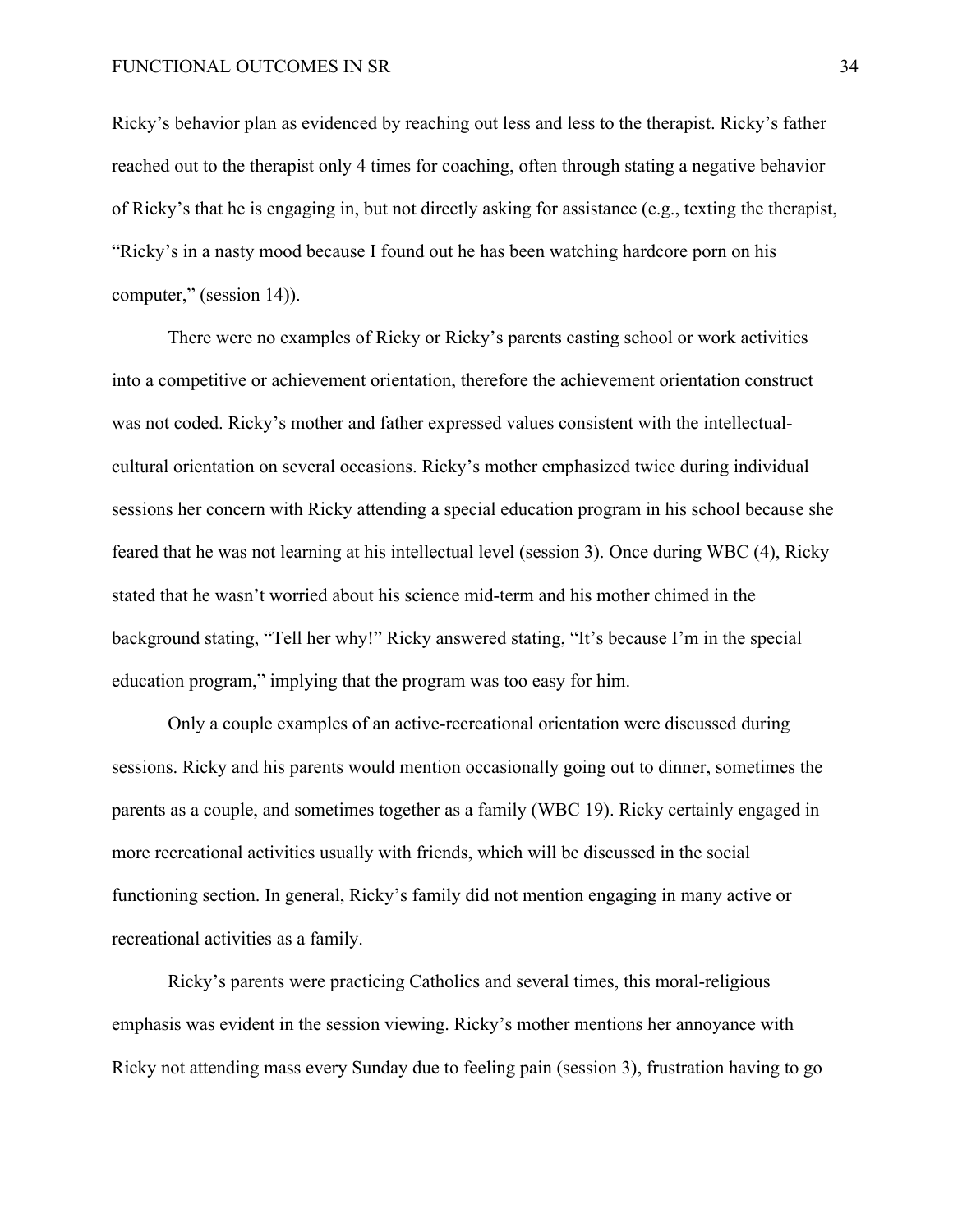to the Apple store instead of mass to replace a broken iPad (session 5), and believes that morally, it is not acceptable for Ricky to swear at her (WBC 17). Neither Ricky nor his father ever mentioned personally having values related to morality or religion during sessions.

It appears that Ricky's family did not have very clear roles and were not always organized. In fact, a major focus of the treatment program focused on helping the family become more organized in terms of understanding what the parental role consisted of and what Ricky was responsible for doing. Examples of unclear roles occurred two times during individual or WBC sessions, in which Ricky's mother expressed frustration that Ricky thinks "he can just get away with not doing his chores," but not mentioning what these chores are, how often he is expected to do them, and the consequences of not doing them. The family, particularly Ricky's father, adapted well to implementing structured plans, such as a reward plan giving Ricky money towards car insurance for every day Ricky went to school plus extra if he was on time. Through session viewing and note review, it appears that structured plans (hierarchies, rewards plans, sleep schedules) were well received by Ricky's parents, and usually by Ricky as well, although continued implementation of the plans, especially if the plan did not start out as well as it was expected, was poor.

Instances of unbalanced control were evident during many sessions of individual and WBC. This construct tends to overlap at times with the organization/clear roles construct, particularly poor organization (Krysan, 1990). There were 4 examples of moments that had occurred outside of the session where Ricky had tried to impose control over his environment. This includes deciding for himself one morning that he will go to school in the afternoon but not in the morning, leaving his mother feeling frustrated and unsure if whether agreeing to Ricky's decision was the most effective thing to do (WBC 10). Another theme that emerged was Ricky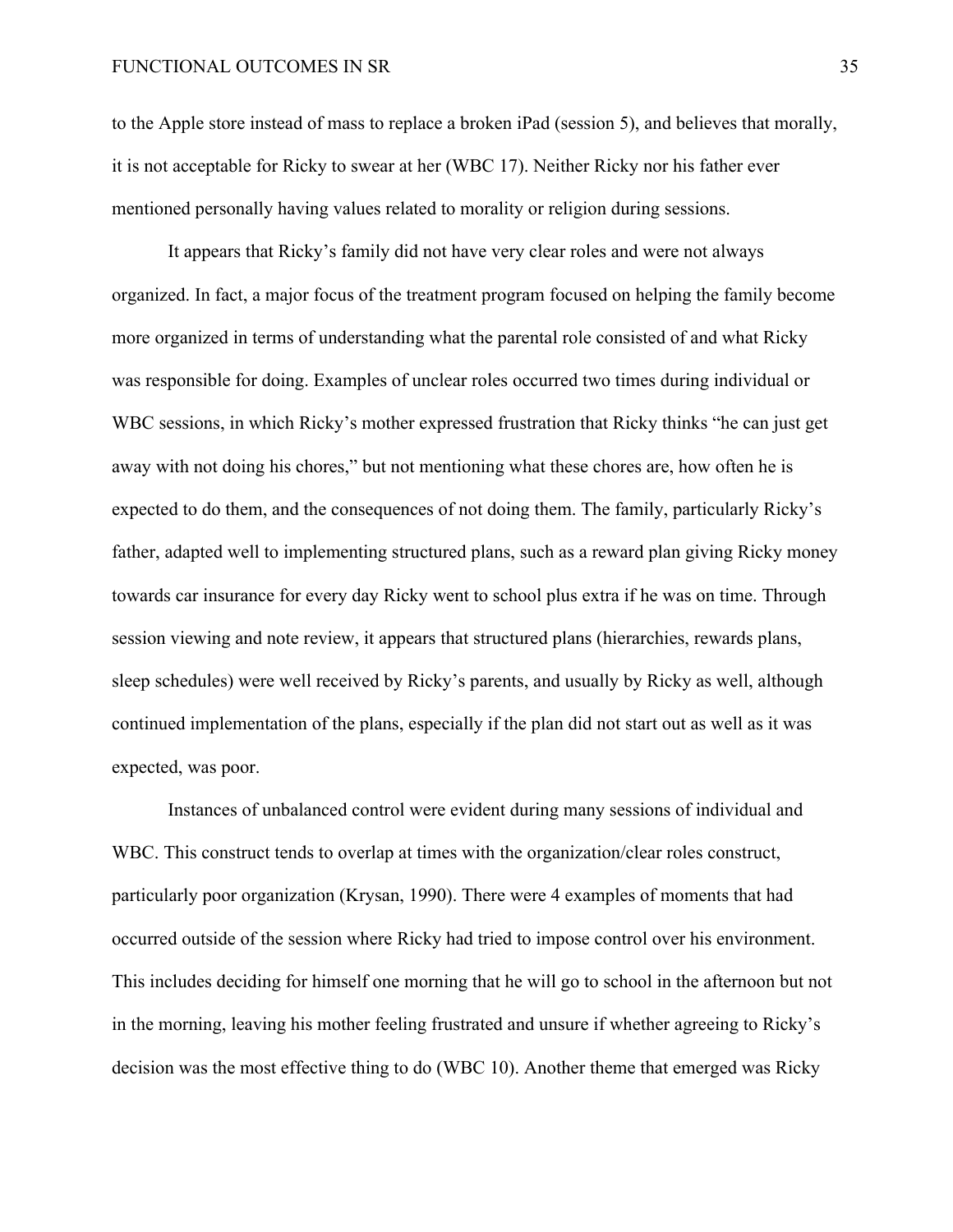"outwitting" his mother in sessions, and his mother either acquiescing or expressing to the therapist that she often felt "manipulated" by him. This can be interpreted as an example of Ricky imposing control over his mother, and his mother feeling as if she does not have control. On the other hand, there were also examples of family rules, such as no use of electronics after 11pm (session 7) that were implemented consistently, although adherence was questionable since in the beginning Ricky's parents did not know whether he was still using the computer after they went to bed. Over the course of treatment, this rule became more consistently adhered to as Ricky's parents would actually take away electronics, or change the WiFi password, at 11pm (WBC 13). It appears that the therapist focused a lot on finding a balance between the dialectical dilemma of excessive leniency versus authoritarian control (Miller et al., 2007) by trying to help Ricky find control over his behavior, as well as coaching his parents to step in with contingency management or punishment when needed.

The last family functioning construct to be assessed was adaptability. Adaptability appeared to be less prominent in the beginning of the treatment program than towards the end, as Ricky's parents began to learn and implement various DBT skills and strategies. During session 8, Ricky's mother expressed difficulty she was having with adapting to Ricky's needs in the moment, for example, she would often have to switch from expecting that he would go to school on time to encouraging him to get there at all. Later in the treatment program, there was an example that emerged of Ricky's mother adapting to Ricky's anger in the moment due to not having his own copy of his reward plan by making another copy for him (WBC 33).

*Social functioning.* Social functioning constructs were gathered through John's (2001) article exploring the measurement of social functioning in children. Several types of measurements were suggested, including the CBCL parent report and YSR youth report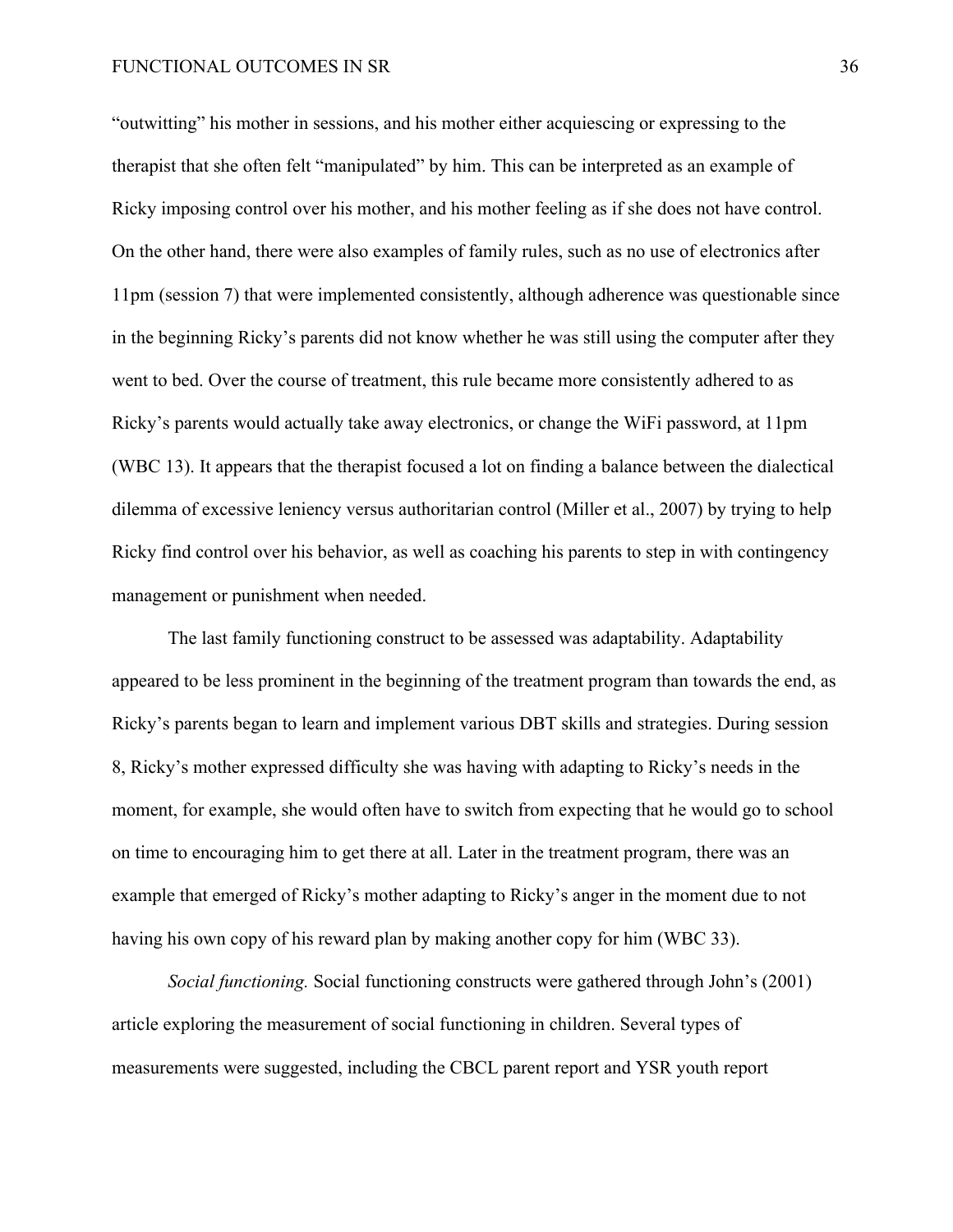(Achenbach, 2009) the results of which were already reported. The following domains or constructs within social functioning were explored: team sports, social hobbies, organizations, social relationships with peers including conflict or bullying and ability to make/maintain friendships.

Ricky mentions having an interest in playing and watching sports (session 1). Due to Ricky's intestinal problems, Ricky stated that he did not want to sign up for any sports teams this year despite his parent's desire to sign him up for soccer (session 1). Later in the therapy during session 9, Ricky mentions his desire to join track and field, but is hesitant to do so due to the rigorous practice schedule. Although Ricky never ended up joining any regularly occurring school or community sports team, he did mention playing basketball with his friends once (session 15), going to the local YMCA to run at the track with friends after school sometimes (session 9), and using his school's gym to run and use weights during gym class and after school occasionally (session 6, 13).

Ricky's self-identified hobbies include listening to music, dancing, playing video games, baking, talking to friends, watching TV, and going on the computer (session 1, 4, 6). Not all of these hobbies are social in nature, although many are. Of the non-social hobbies, Ricky engaged in music listening as a distress tolerance skill several times and this was specifically mentioned in sessions 4, 9, and 10. Additionally, the playing of Dance Dance Revolution (DDR) was implemented as an activity Ricky can use in the mornings as an example of using the skill "opposite action." DDR was used at least once, but further use was unclear through session viewing. It was clear through session viewing that the therapist discussed with Ricky activities and hobbies he could engage in a skillful way, or that could be used as rewards, but it was less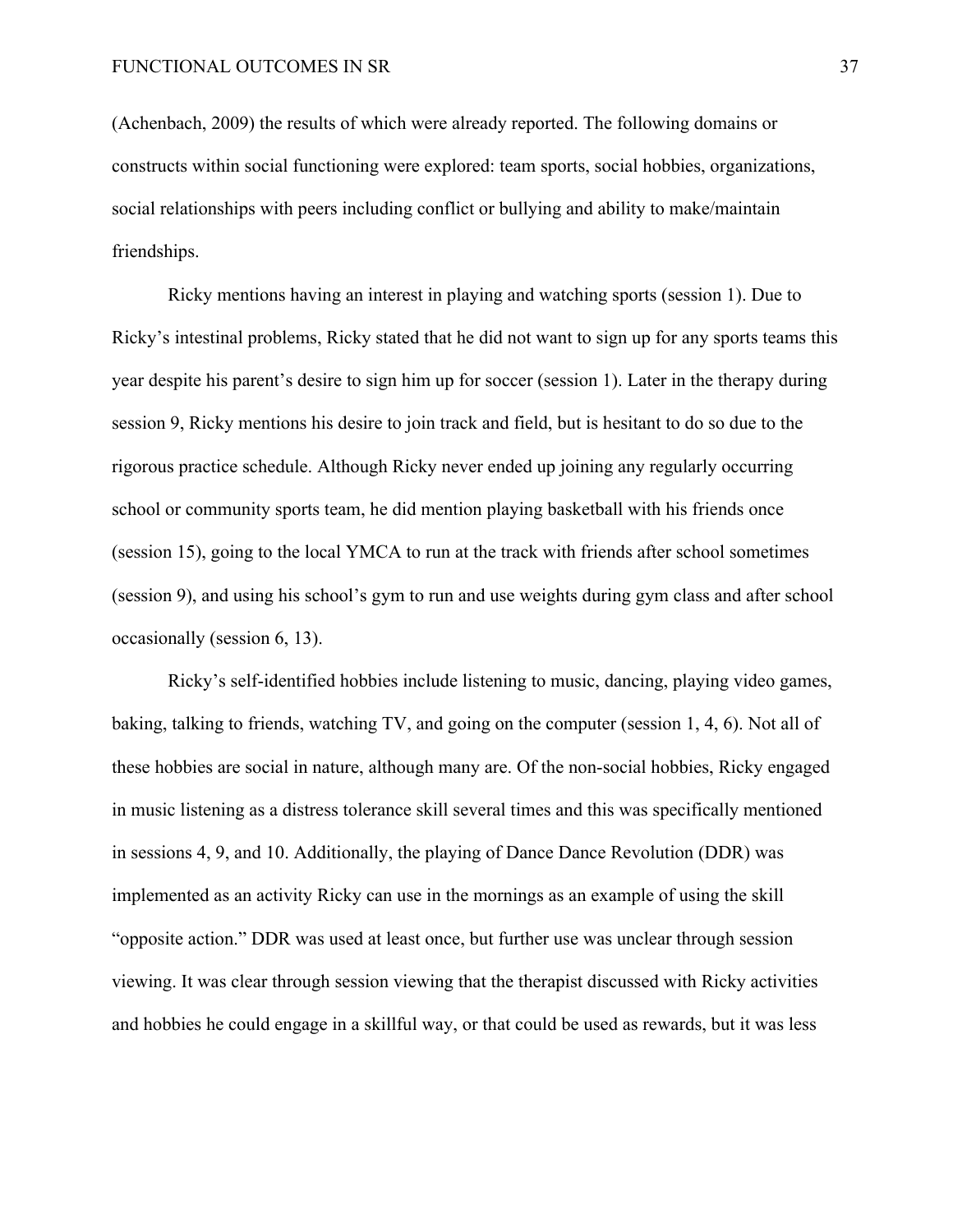clear how often Ricky actually implemented these hobbies over time. Hobbies that are social in nature will be discussed under the section describing his ability to make/maintain friendships.

Ricky was not involved in any organizations at the start of treatment. By session 9, Ricky mentions that he joined and attended the Wall Street Club at his school. He mentioned having interest in this because a lot of his friends joined the club as well. Ricky mentions continuing to go to meetings in session 11.

Ricky never mentioned having any conflict with peers or any problems with peers bullying him. Ricky spent a lot of his free time when he was feeling well with his friends. There were 7 individual and 2 WBC sessions that Ricky mentioned having spent time with friends in the past week/days. There were examples from session coding highlighting Ricky's value of friendships, as he mentioned that he enjoyed spending time with his friends (session 1), disliking a previous therapist's rule of not seeing friends on the weekend if he didn't go to school during the week (session 3), and making plans throughout the treatment phase to spend extended time with friends (sleepovers, parties, etc.). There were also several examples (4 from individual and 1 from WBC sessions) of missed opportunities to hang out with friends due to feeling sick. At session 1 and 2, Ricky articulated that he tends to isolate when he is feeling sick and does not like being around his friends during these times. Over the course of the treatment program, Ricky continued to isolate when not feeling well, despite the therapist's encouragement to hang out with friends even if he's in pain, Ricky articulating that getting to hang out with his friends is a huge motivator to go to school (session 4), and admitting that his friendships would improve if he went to school more consistently (session 12).

*Academic/school functioning.* Constructs within academic functioning were gathered through the Achenbach's (2009) CBCL/YSR measures and through reviewing the constructs that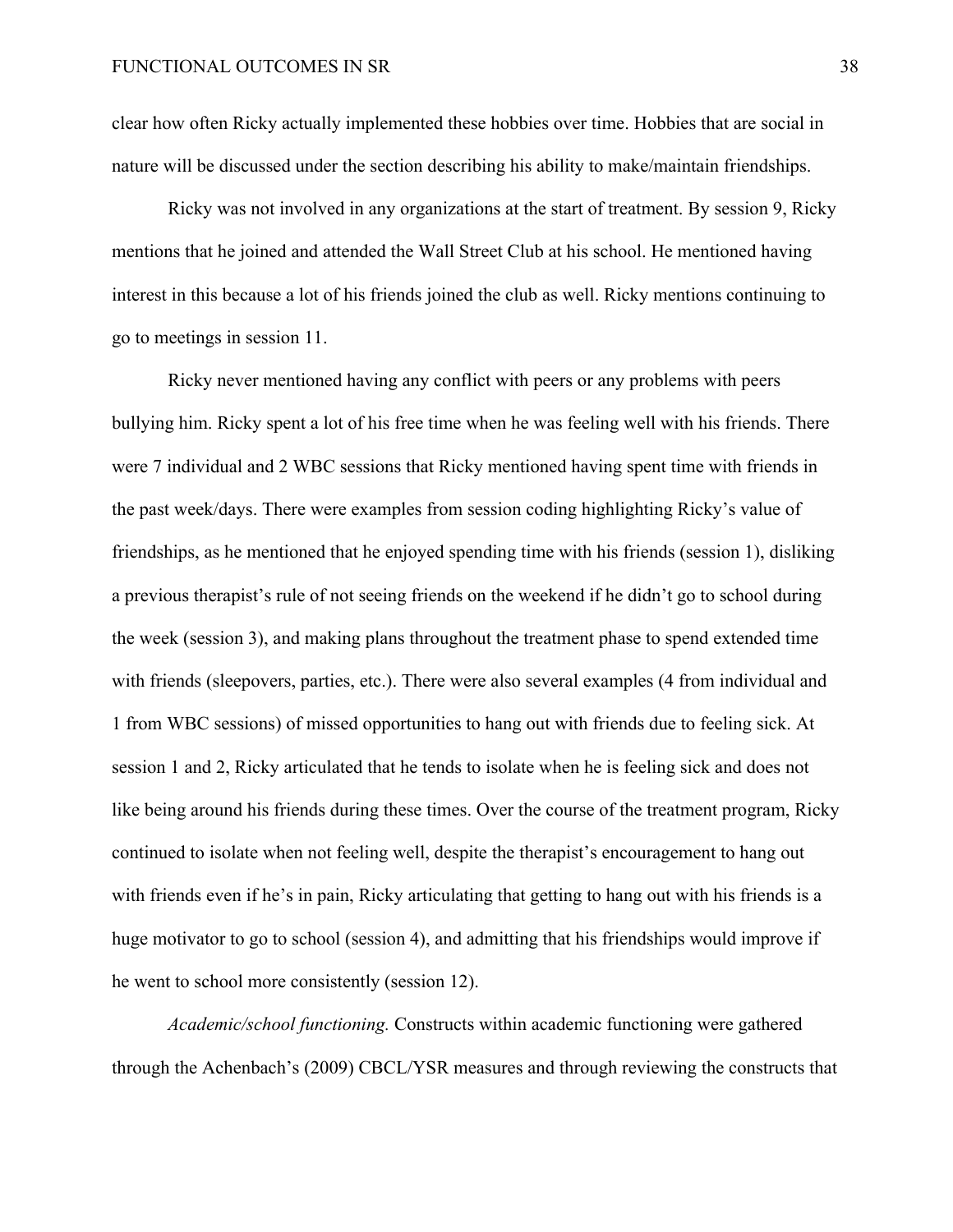emerged related to youth with school refusal and academic/school functioning from this paper's literature review. The following constructs will be discussed below: child/teacher interaction, classroom behavior, homework, and tests/grades.

Ricky mentions mostly positive interactions with his teachers concerning the planning of make up work when he has been absent and discussing how the curriculum will be accommodated for him. He was in only one mainstream class at the beginning of the treatment program (math) and by session 8 added on Latin and Modern Foods. Ricky expressed having a particularly good relationship with his Latin teacher, as he stated, "He's awesome!" (session 8). If he missed school or that particular class, he would easily approach his Latin teacher who was usually quite accommodating and understanding (session 9, 10). Ricky mentioned that his teachers were all informed that he has school refusal problems since he has a 504 plan (session 1). His math teacher was also understanding, i.e., he would create make up plans for Ricky, but he appeared less accommodating as evidenced by communicating with the therapist and parents about Ricky's need to make up work in order to pass the class.

There was no mention of Ricky's classroom behavior, in neither a negative nor positive way. For homework, Ricky mentioned in session 1 that he did not have any homework for his special education classes (all except math). Once Ricky started taking Latin, there was more mention of Ricky engaging in (and usually enjoying) his Latin homework (session 8, 9, WBC 26). Once, Ricky mentioned staying up all night waiting for his laxative medication to work, so he accomplished some math homework while he was awake (WBC 28). Similarly, there was infrequent mention of tests, quizzes, or grades by Ricky. Ricky mentioned in session 3 that he was not stressed about the academic demand right now, because his classes are not challenging. Any mention of a test or quiz that he was about to take (4 examples) he responded saying that he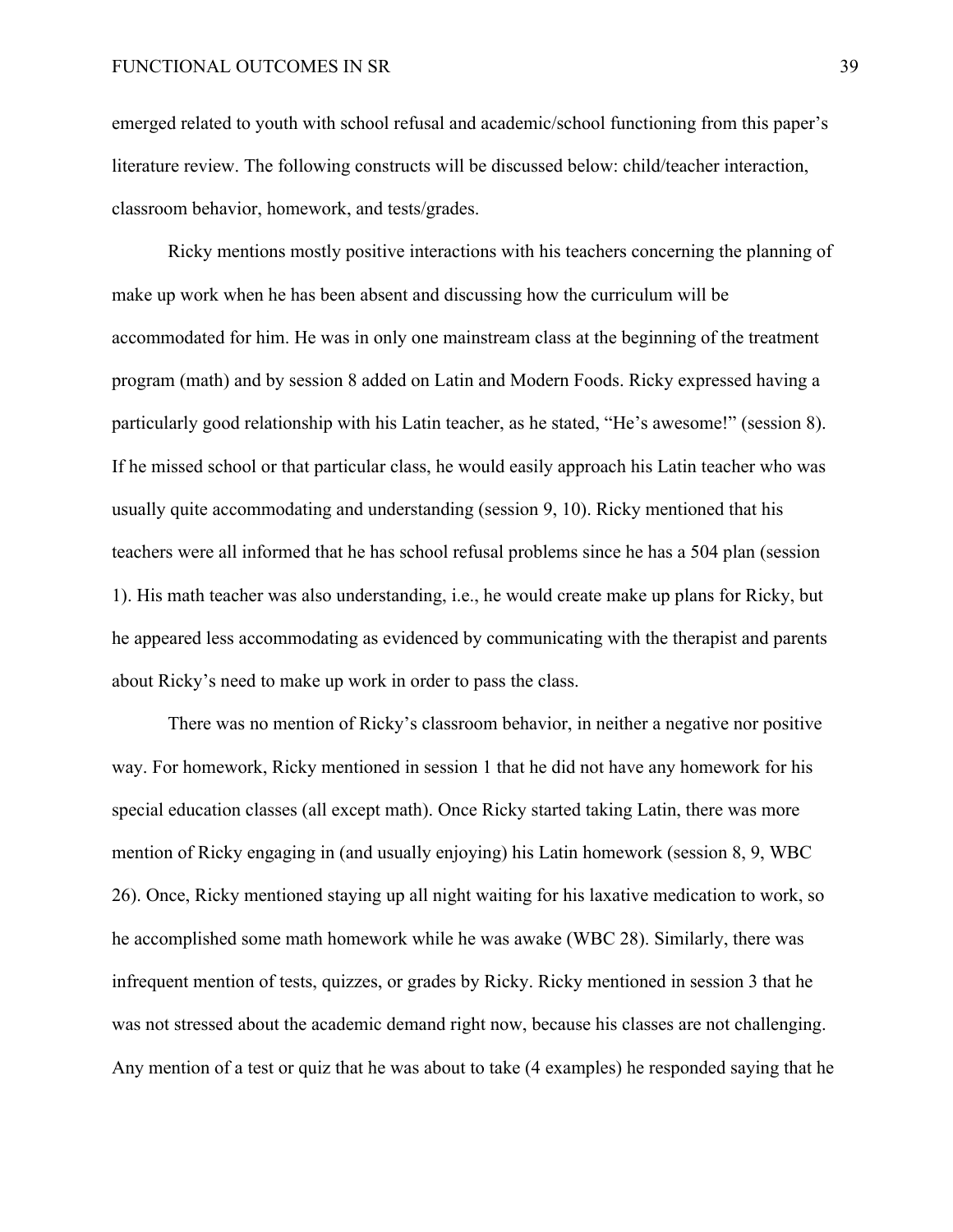wasn't worried about how he would do. He did mention doing well on two Latin quizzes "because they were easy," (session 9).

*Additional functional domains***.** Within the areas of social and academic/school functioning, additional domains of interest emerged for Ricky through video coding including engagement of friends and other social concerns (social functioning) and self-efficacy and interest in school (academic functioning). Three other domains of interest emerged for Ricky including therapy functioning and therapeutic relationship, physiological distress, and work functioning. All of these additional domains will be explored below.

*Engagement of friends and other social concerns (social functioning)*. There were several instances where Ricky mentioned how his friends would reach out to him to encourage him to go to school or would express their worries to him that he is not in school. Sometimes encouragement would occur through a text message (session 5) and one time, he mentioned that his friends all showed up at his house unannounced to encourage him to feel better (session 12). Ricky mentions not liking that his friends worry about him (session 1) but states that for him, the worst-case scenario would be having to interact with his friends when he is feeling physical pain (session 2).

*Self-efficacy and interest in school (academic functioning)*. Ricky's interest in attending school appeared to heighten in response to added events such as guest speakers and field trips (WBC 18, 21). Ricky expressed interest in his mainstream classes, particularly Latin and Modern Foods (WBC 12, 25). He also suggested going to school even if it's just for his mainstream classes, because he valued them more (WBC 27). He mentioned feeling bored in his special education classroom (session 1). Even in his preferred classes, he mentions the ease and relative low pressure he felt in taking tests, quizzes, or completing homework (WBC 17, 26).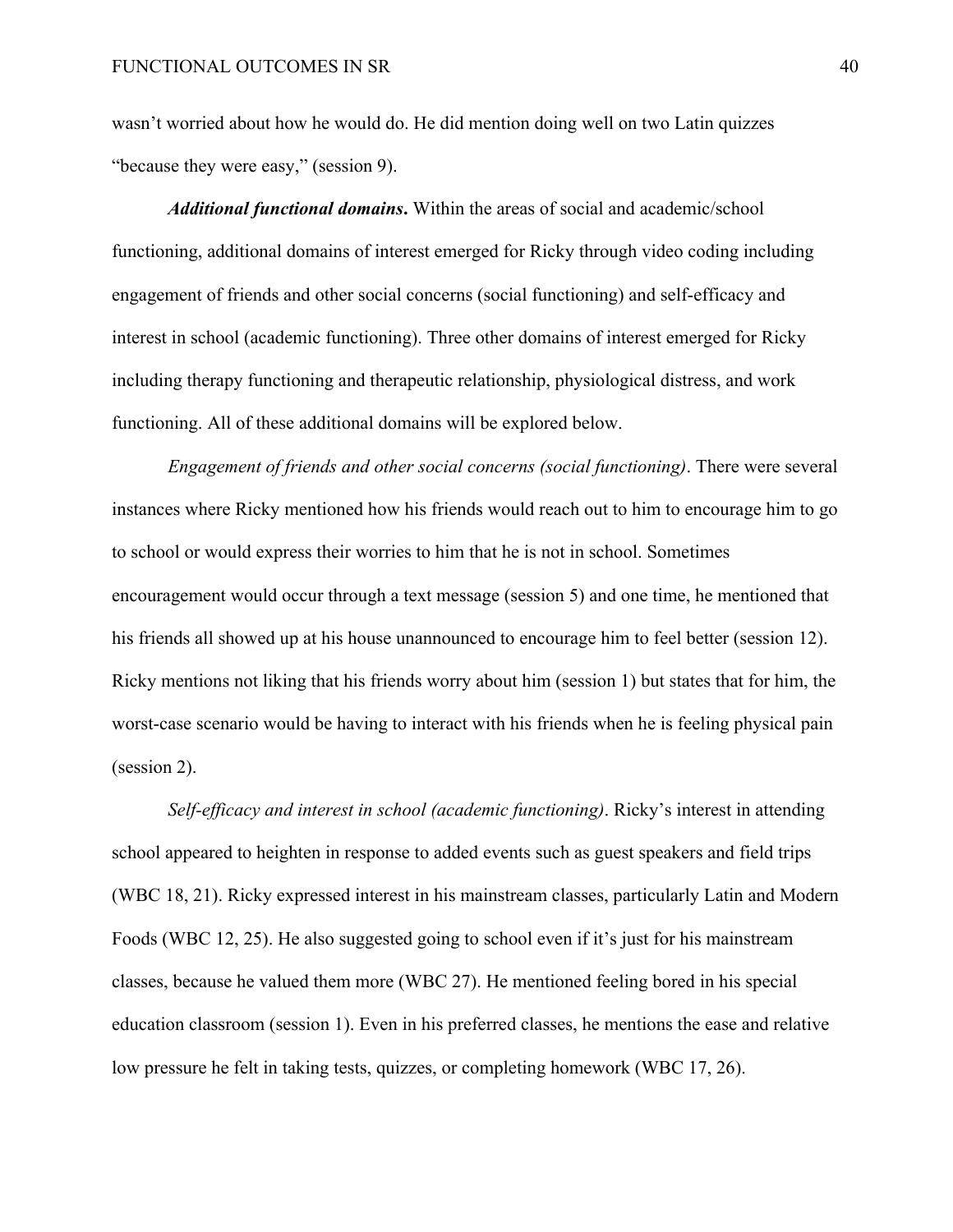*Therapy functioning and therapeutic relationship***.** Since committing to a therapy program as intensive as DBT-SR closely resembles the commitment youth have to make to attend school, it was not surprising that difficulties in treatment adherence manifested. The therapeutic relationship as a proxy for interpersonal functioning with authority figures such as adults, teachers, and school administration became an area of functional interest.

Ricky completed therapy homework, specifically filling out completely and remembering to bring in his diary card, in 7 sessions. There were 10 instances in which Ricky either filled out his diary card incompletely, forgot to bring in his diary card, or forgot to do another assignment such as completing his hierarchy (session 4) or creating a pros and cons list (session 12). As for Ricky's interaction style with the therapist, he was polite and engaged with the therapist in all individual and WBC sessions, if he was present. There were 3 instances though when Ricky refused to be coached by the therapist through web or phone coaching and 10 instances that he no showed to WBC. Although Ricky was pleasant and agreeable in person with the therapist, he would often not complete tasks he stated to the therapist he would do. There were also instances in which Ricky would be willing to listen and talk to the therapist, but was unwilling to change his behavior (e.g., to take the next step on his hierarchy, go to bed at a scheduled time). The high number of no shows to WBC reflects a lack of willingness to engage in the therapy. Ricky's parents were also polite and pleasant when interacting with the therapist both in session and during coaching. Ricky's mother was frequently engaged in the therapy process, both in the therapy and skills coaching components. She was very willing to try new skills and strategies. Ricky's father was less directly involved in the treatment process for individual and skills coaching (he only attended 2 individual sessions and was present for 9 WBC sessions) so less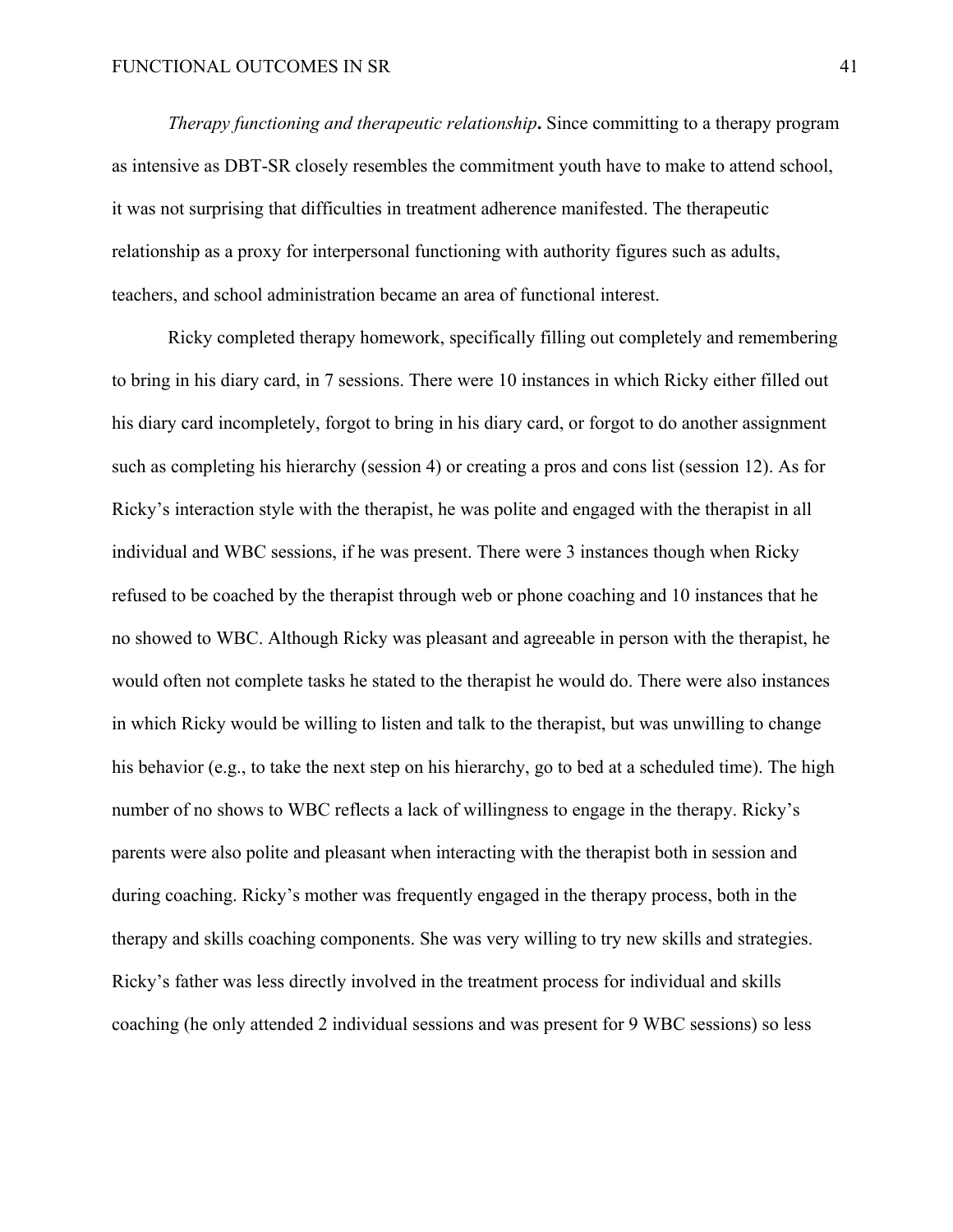information was gathered about his interaction style with the therapist, although there were no negative interactions noted in the coding.

*Physiological distress.* Ricky's presenting problem was school refusal related to physical pain so it became clear that measuring changes in Ricky's actual pain and/or pain tolerance would be informative. Reports of intensity from actual physical pain did not appear to change from the beginning of the treatment program to the end as evidenced by frequent reports of moderate to high pain/distress levels (see WBC examples). It does appear that Ricky made some changes in his ability to tolerate pain and distress as evidenced by examples of Ricky taking steps on his hierarchy including getting out of bed, getting ready for school, and even going to school on days when he was not feeling well (information gathered through session notes). There appeared to be many examples though of Ricky choosing not to tolerate pain even by the end of the treatment program by not following through with steps on his hierarchy, not getting enough sleep because of waiting for his medication to work, and waiting to feel better in the morning before deciding to leave for school (e.g., WBC 32, 28).

*Work*. Towards the end of treatment, the idea and hope of getting a summer job became mentioned more frequently by Ricky. At session 10, 12, 15, and 16, Ricky mentions excitement about earning money again as an umpire this summer and that he might apply for another job in addition to umpiring as well.

# **Lance.1,2**

*Demographics, clinical diagnoses, and presenting problems.* Lance was a 14-year-old, Caucasian boy, enrolled in the  $9<sup>th</sup>$  grade at a private school. His parents were separated and had joint custody. Lance's mother was a recently retired speech/language specialist and his father was working full time as a research scientist. At intake, Lance was diagnosed with SR (CSR =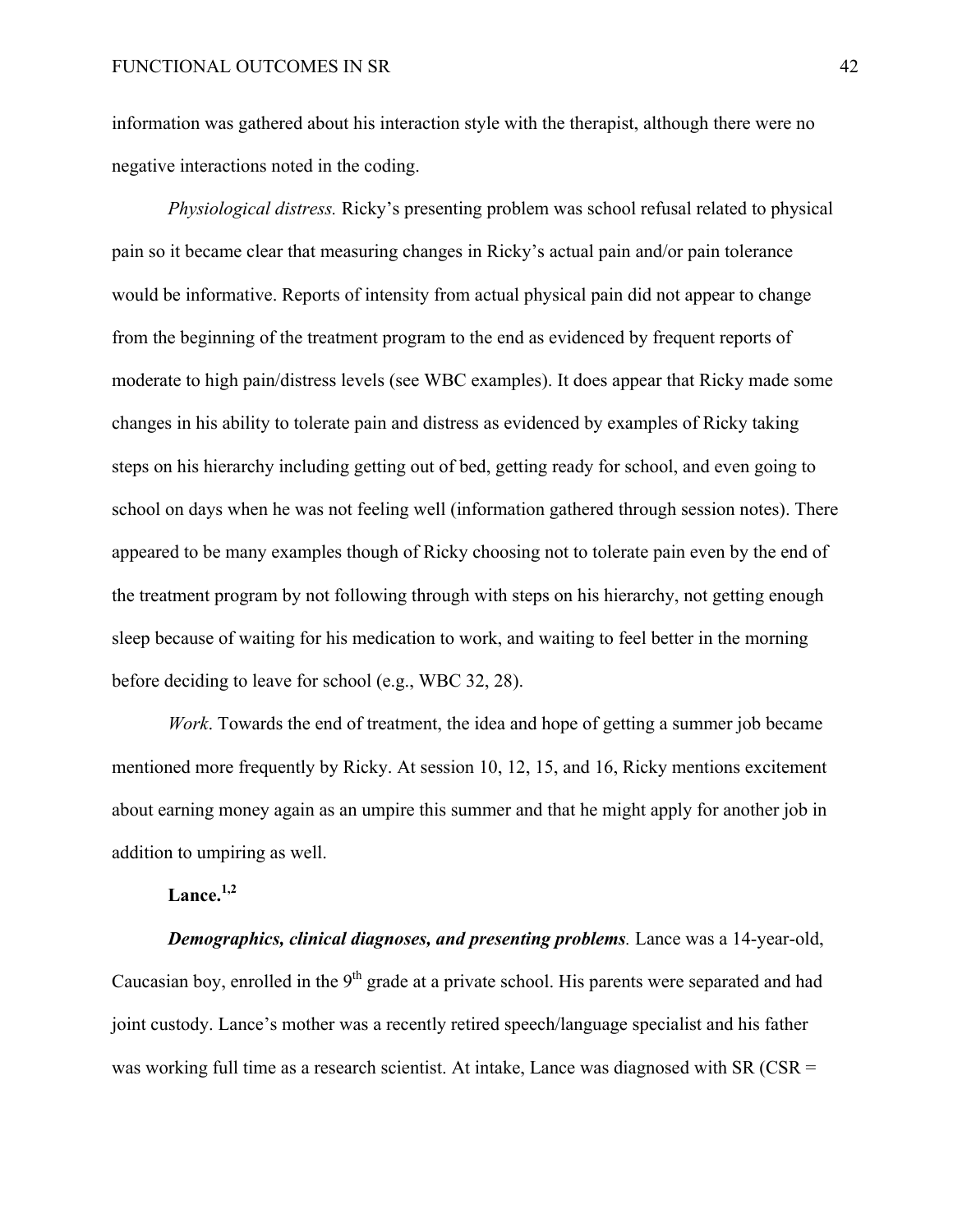7), GAD (CSR = 6), and SOP (CSR = 4). At intake, Lance was not prescribed any psychotropic medications.

*School-refusal related problems*. Lance's SR began in 8<sup>th</sup> grade, following an illness, and he finished the school year with home tutoring. In  $9<sup>th</sup>$  grade he had difficulty returning after a weather-related school closure and again after an illness. At intake (mid-January), he had not attended school for six weeks although winter break made up several of those weeks. Lance's refusal was related to fears of explaining his absence to others at school or elsewhere, performance fears, social evaluation, and catching up on schoolwork/homework. He reported no short-term consequences of SR but was concerned that continued absences may negatively affect long-term goals, like going to college and getting a job. Lance noted numerous benefits to staying home, including sleeping in, watching TV, playing video games, being free of worry about school, and spending more time with good friends because he did not have to commute to school or do homework. His parents reported that SR interfered with grades, social relationships, and family functioning.

*Course of treatment.* Lance and/or his parent(s) attended 15 of a possible 25 individual sessions (including rescheduling sessions) and 41 out of 48 WBC sessions. For group therapy, Lance attended 11 of 16 group sessions and his mother and father attended 12.

Lance's treatment, similar to Ricky's, focused on setting up a contingency plan in order to assist Lance in reaching the eventual goal of school reentry. During individual and WBC sessions, the therapist coached the family to complete morning social anxiety exposures, e.g., going to a local café, by helping Lance use DBT skills such as *opposite action* and *distract*, to be successful. The therapist also focused on helping the parents successfully execute the reward plan faithfully. Broadly, therapy focused on helping his parents move towards synthesis of the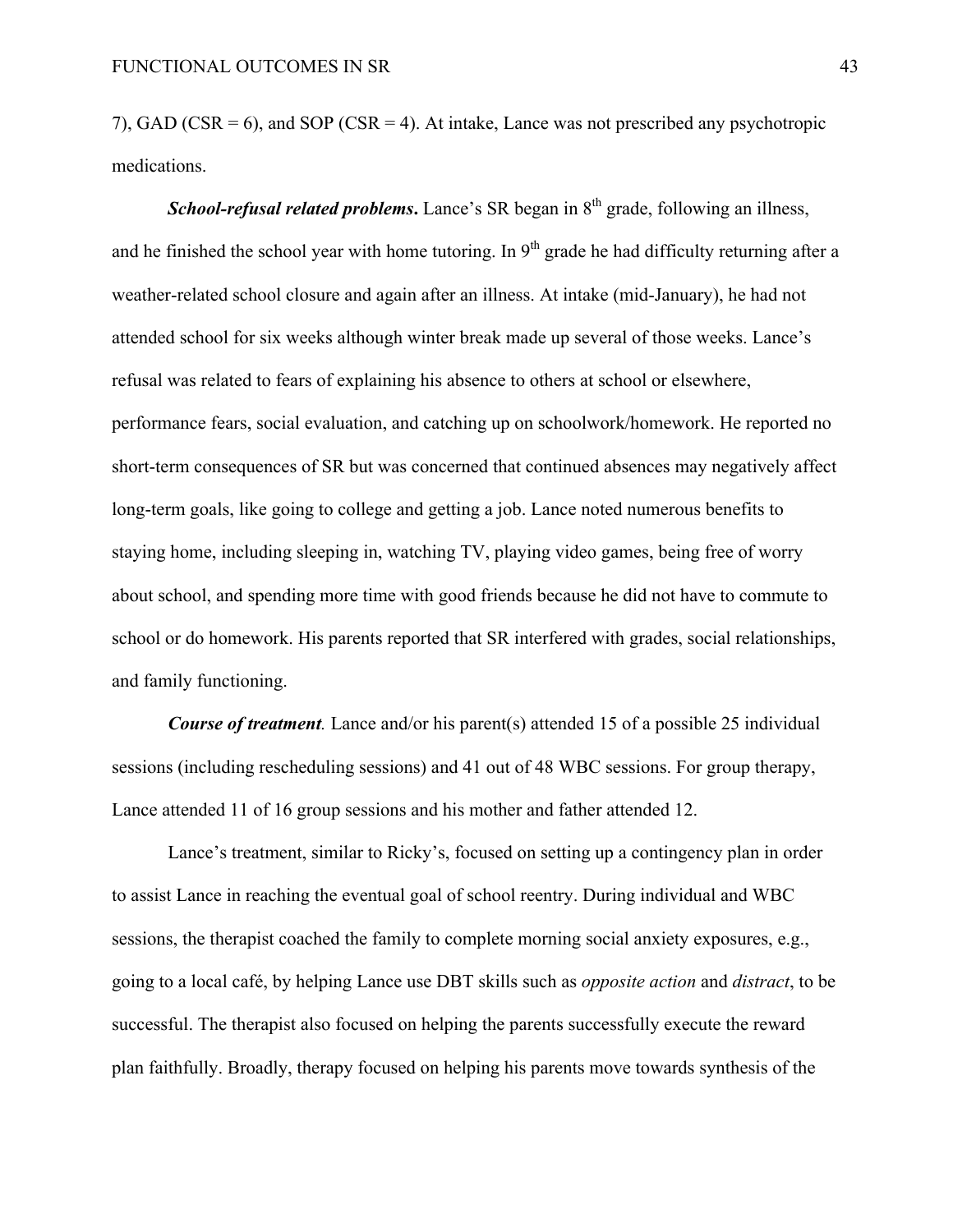"Holding on too tight-Forcing independence too soon" dialectical dilemma. The parents often yielded authority to Lance on if, when, and how school reentry would occur, yet they avoided talking about school with Lance or in front of him, because they considered it "too upsetting for him." Therapy focused on helping parents take more control over decisions reserved for parents (e.g., school attendance, choice of schools) while remaining emotionally supportive.

Many DBT skills were essential to the treatment, not only for Lance but also for his parents. Mindfulness was used, particularly with his mother, who was coached to use the *describe* skill and to avoid judgments when discussing other family members' behavior. Lance's mother was also coached to use *wise mind*, particularly by staying focused on the present moment, when implementing the reward plan. Learning and practicing *validation* was also critical, as the family had a history of conflict, criticism, and blame that often led to escalating emotional arguments. *Opposite action* as well as *self-soothe* were skills that Lance was often coached to try during WBC sessions, particularly when he was tired or distressed and did not want to get out of bed or leave the house.

There were numerous challenges to treatment. Most notably, the family missed, was late to, or cancelled at the last minute numerous individual, group, and WBC sessions. This was most often due to Lance's refusal to come to therapy but also due to parental tardiness or family/personal crises not related to SR. Further, Lance often became unresponsive when the therapist tried to address school topics directly discussed. The family's inconsistency and Lance's avoidance of emotional topics led to a large proportion of session time dedicated to addressing these therapy-interfering behaviors. In the sixth week of the program, Lance began psychopharmacological treatment with an SSRI, and he reentered school in the 12<sup>th</sup> week. After school reentry, the family's treatment attendance decreased and commitment became unstable.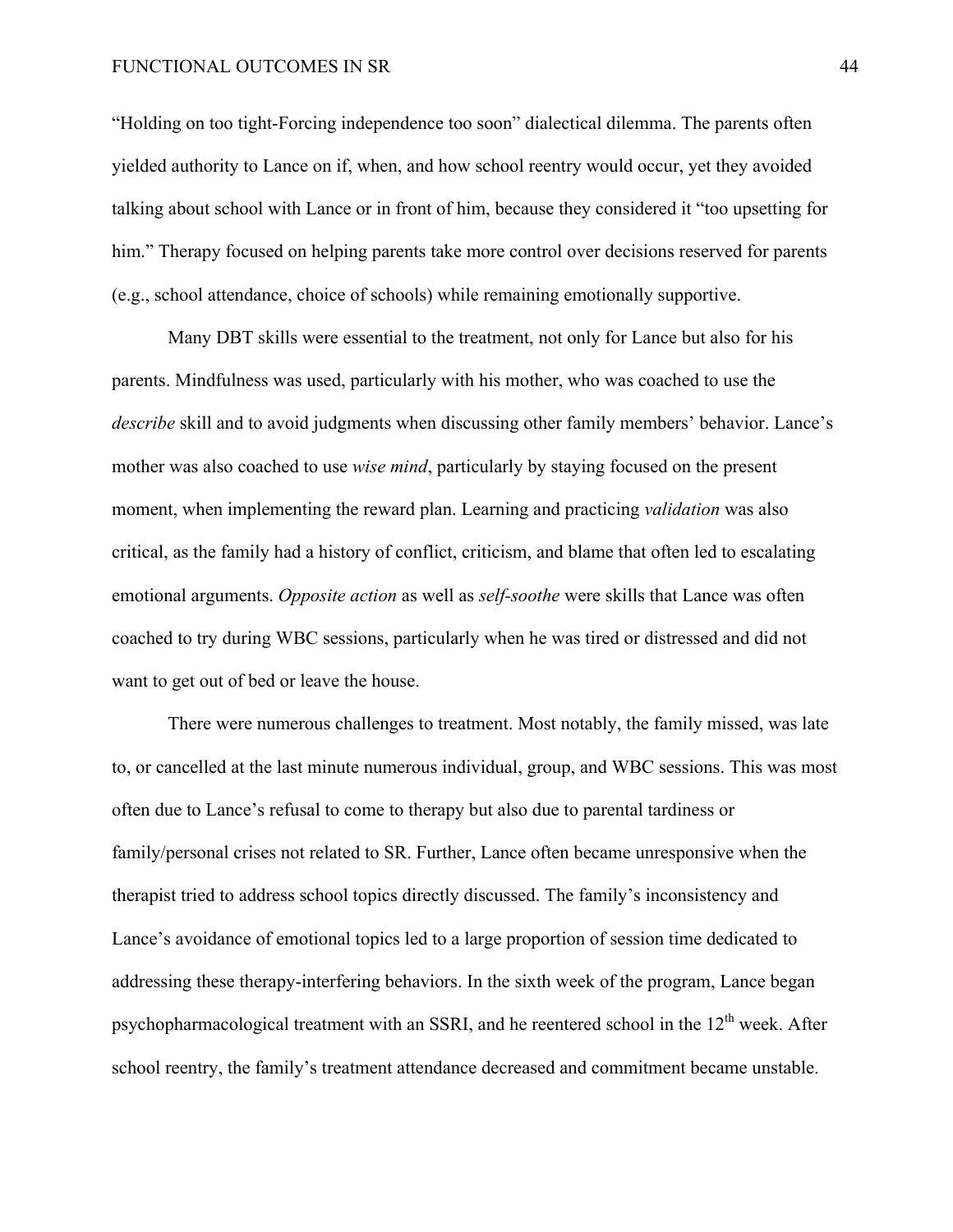Decreased attendance may have resulted from continued treatment disengagement, recovery from distress via DBT-SR or the medication, or logistical challenges with balancing travel to school, homework, and travel to the treatment facility.

It should be noted that Lance's mother and father both acknowledged gaining personal benefit from participating in the skills group. Practicing skills with the mother helped her keep her emotions regulated and adhere to family interventions calmly (e.g., contingency management; avoid switching between "Too loose" and "Too strict"). The father presented with greater emotion regulation, but he self-acknowledged having an avoidant coping style, which through engaging in this program, shifted over time. Parents reported that having WBC scheduled in the morning helped to keep Lance accountable for getting out of bed and starting his morning routine. Waking at a consistent time to participate in WBC may have helped Lance regulate his sleep. In addition, it appeared that daily WBC increased his parents' coordination of childcare, and it helped parents follow through with treatment recommendations.

*Results of primary outcome measures*. Changes in diagnosis and school attendance are captured in Table 3 while changes in emotion regulation are captured in Table 4. At posttreatment Lance did not meet criteria for School Refusal (CSR = 6) nor GAD or SP according to clinician-administered parent and youth interviews. At follow-up, he maintained remission in all three of these areas. At posttreatment, Lance had missed only 8.7% of school days in the month prior, compared to 100% at pretreatment, and by 4-months posttreatment he had not missed any school days in the month prior (data collected in October). Lance's DERS scores did not appear to change significantly across time nor did either of his parents. Despite even the largest jump in scores demonstrated by Lance's mother from posttreatment to follow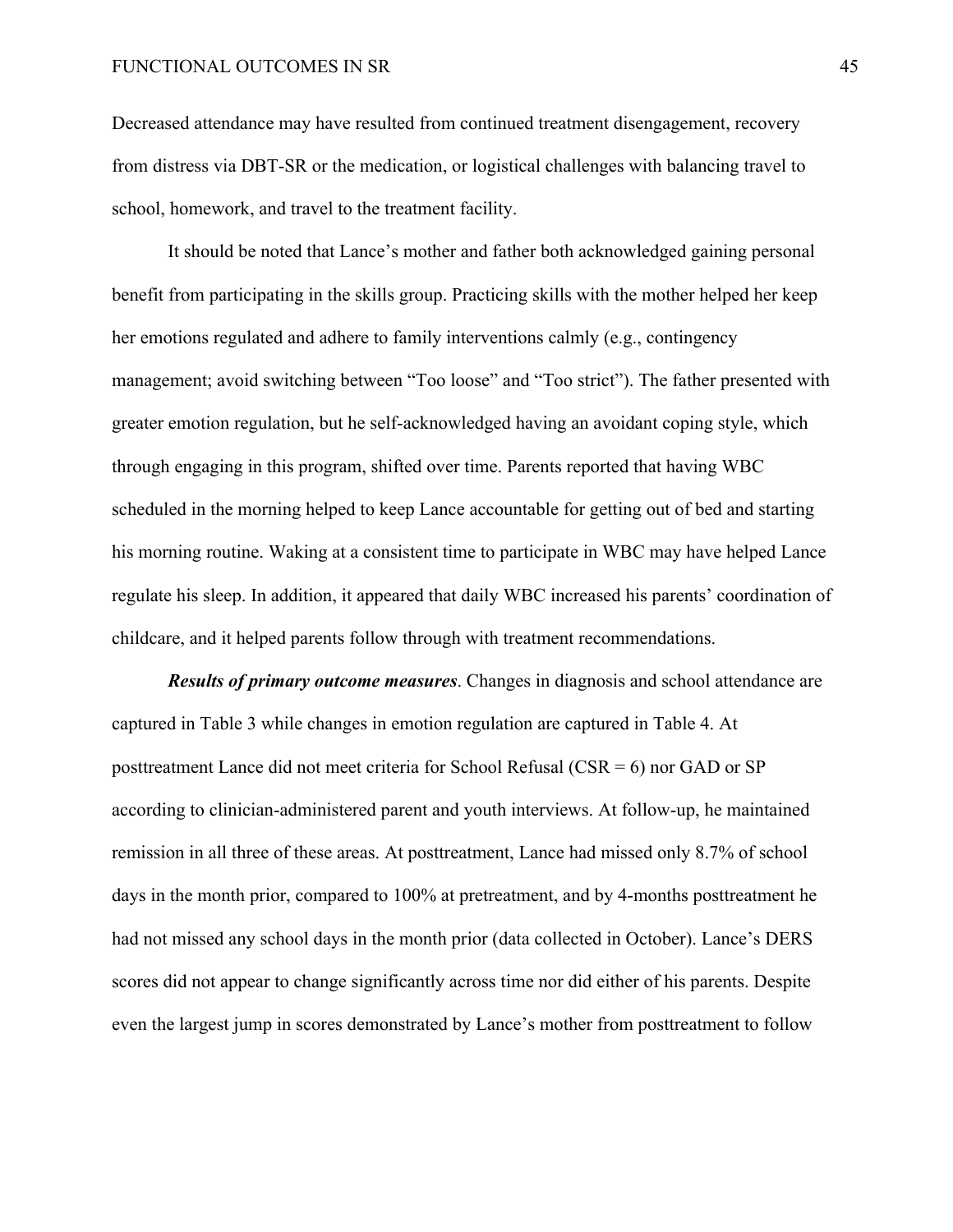up, all scores remained within a standard deviation from a non-clinical norm for both adolescents and adults.

*Results of functional outcome measures.* Family functioning scores are reported in Table 5. Lance's family represents a conflict-oriented family with all family members scoring above a *T* score of 60 at pretreatment on the conflict subscale. Conflict scores remained elevated at all time points for Lance's self-report and for mid and posttreatment for Lance's father's selfreport (follow up data was not collected from Lance's father). Lance's mother scored family conflict as elevated at pre and posttreatment but not at midtreatment and the 4-months posttreatment follow up. Representative of a conflict-oriented family is also low cohesion, and Lance's family scored at or below a *T* score of 31 at pretreatment. Cohesion scores varied between family members, particularly between Lance and his parents, at all time points with Lance scoring family cohesion much lower than his parents. By follow up, Lance's cohesion score jumped above the non-distressed family norm and his mothers score rose, but was still at the distressed family norm. Therefore, according to Lance's self-report there was clinically significant change in family cohesion from pretreatment to follow up, but this was not corroborated by his parent's scores. The only other clinically elevated scores were from Lance's self-report of control at pre and 4-months posttreatment time points, implying that Lance experienced his family as imposing more control than his parents believed they were. Ricky's family incongruence score was near the mean for normal families at pre and midtreatment but there was more incongruence at post and especially at 4-months posttreatment. These scores imply growing differences between each family member's self-report of the family functioning over time.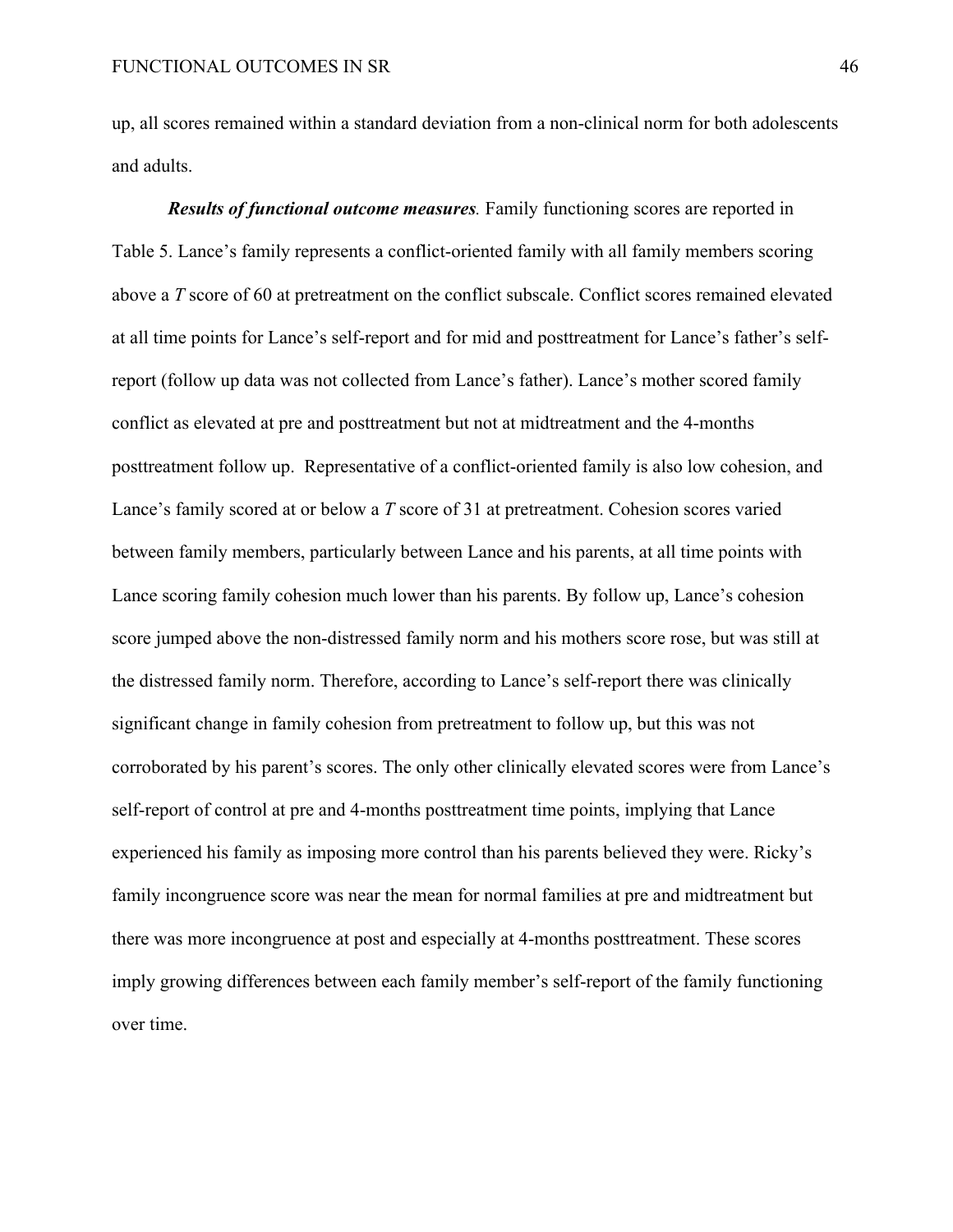Social functioning is reported in Table 6. For social competence, Lance and his parents rated him at or no more than one standard deviation below the normed sample at all time points. On the withdrawn/depressed subscale, Lance's father rated Lance above the normed sample at pre and midtreatment and below the normed sample at posttreatment. Lance's mother's scores were more variable, starting above the normed sample, reducing to zero at mid and posttreatment, and rising to slightly above the normed sample at follow up. Therefore, from pre to posttreatment, both parents rated Lance with clinically significant change on social withdrawal due to scores moving from resembling a referred sample to a non-referred sample over time.

Changes in academic functioning can be seen in Table 7. Lance's grades were variable across time, improving slightly for some classes, remaining constant for one, and decreasing for one other. Follow up academic grades were unable to be gathered due to the participant's father rescinding consent to contact the school. Lance received no disciplinary actions at school over the course of the treatment but did have one minor dress code violation in the months prior to starting treatment. On the CBCL's school competency scale, all family members scored Lance above the mean for a normed sample at all time points.

*Results of video coding.* All individual sessions and WBC sessions were viewed for coding except for individual sessions 1, 2, 12, and 16 and four WBC sessions due to recording errors. One additional WBC session was partially coded due to error with the audio of the recording, i.e., only the therapist could be heard for most of the session. A list of all of the constructs with the frequencies of each as they emerged through video coding can be seen in Table 8.

*Family functioning.* Lance's family demonstrated examples of high cohesion in 6 individual sessions and 16 WBC sessions. Both Lance's father and mother demonstrated a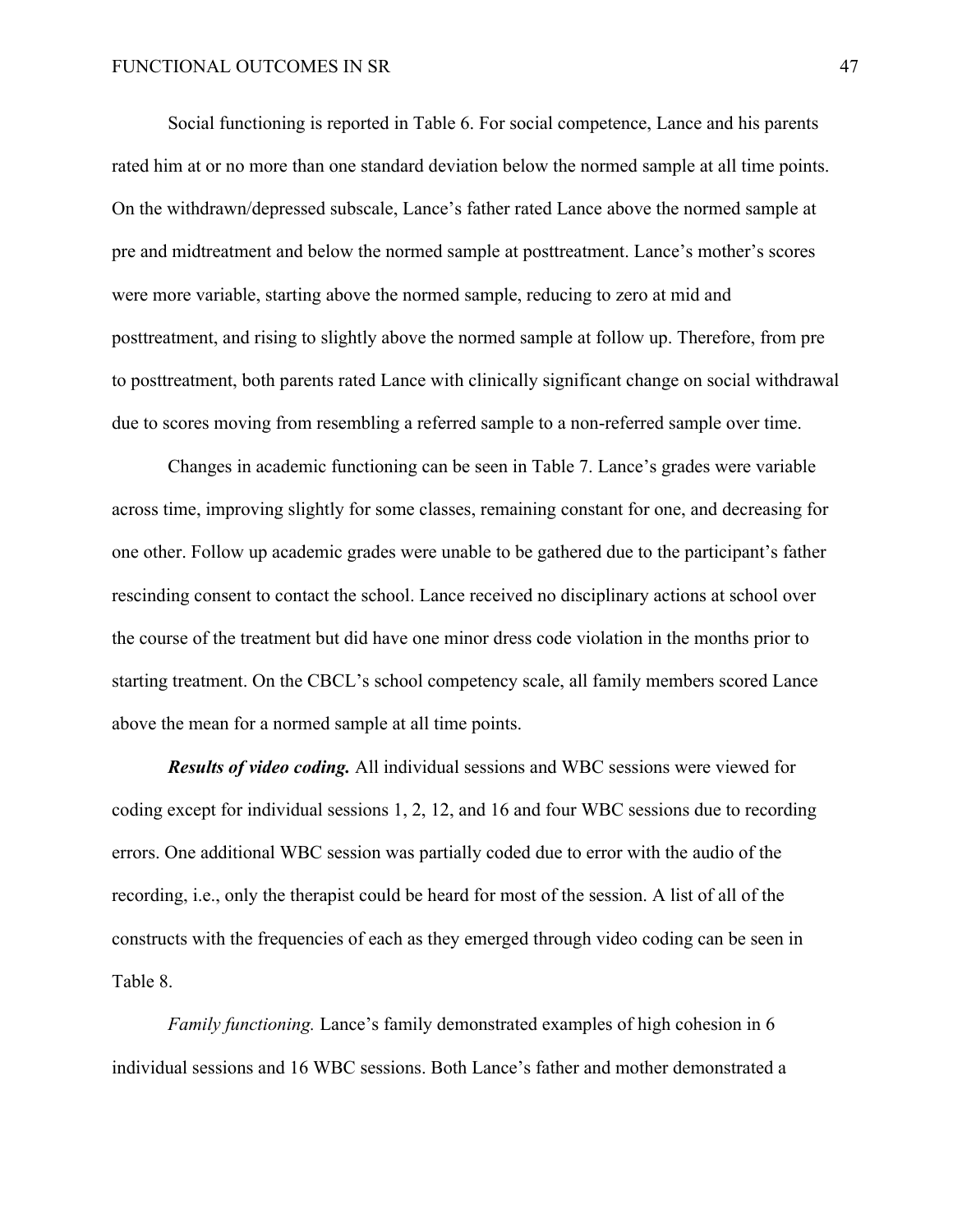willingness to help Lance through many examples of taking him out of the house for exposures (e.g., WBC 1, 2, 10), making sure the equipment was set up if they were using a different computer or at a different house (S6), traveling to each other's home in order to be present together for WBC (S5, WBC 11), and agreeing to going to group even if another family member couldn't go (S11). One example of non-verbal cohesion was captured in WBC 5 when Lance's mother was hugging him and praising him. From video coding, only three examples of poor cohesion were captured. In session 6, Ricky's mother became frustrated and did not express any support for Lance, in WBC 20 she expressed frustration related to having to turn off the internet in order to help Lance with his contingency plan, and in session 10 both parents avoid making the choice of what school Lance will start attending, which is unsupportive of Lance's school reentry goal by halting the progress that can occur. Through session notes, Lance's family show moderate to high levels of cohesion through therapy attendance as evidenced by attending 60% of individual sessions, 85% of scheduled WBC sessions, and parents attended 75% of group sessions.

There are 4 individual sessions and 14 WBC sessions in which expressiveness between family members occurred. For a large portion of these WBC sessions (12 of the 14), Lance's parents would encourage Lance to express himself or engage with the therapist. Although Lance was consistently encouraged to be expressive, he rarely would engage with the therapist or with his parents during sessions. Lance's mother was directly expressive to Lance and/or Lance's father, sometimes expressing frustration or anger, in about 4 sessions. Two types of poor expressiveness were captured in video coding, including Lance's mother cutting him off while he was talking (e.g., S6) and Lance's father speaking for Lance during several WBC sessions instead of encouraging Lance to speak for himself (e.g., WBC 12, 27, 29).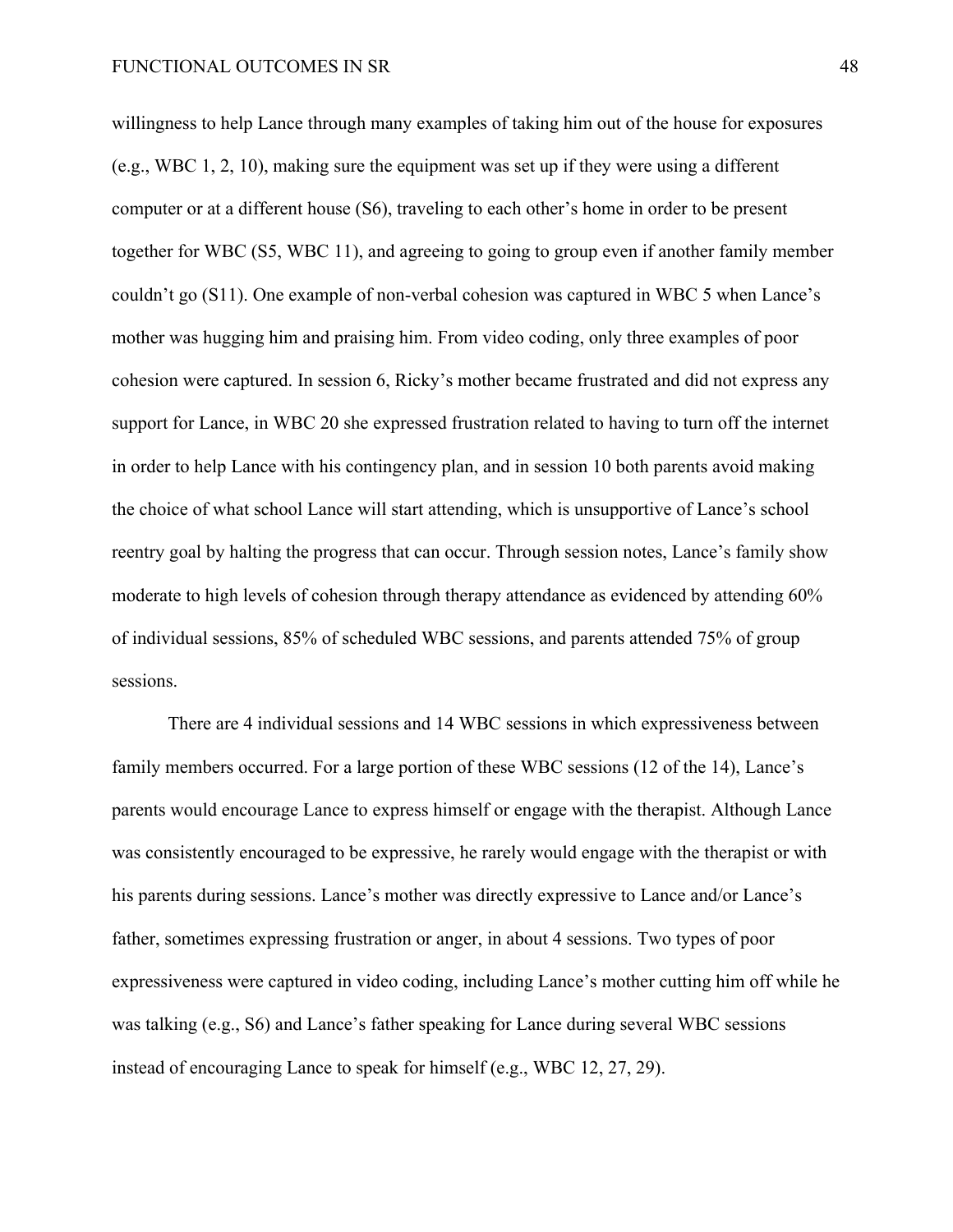Examples of family conflict or punishment occurred in 7 individual sessions and 7 WBC sessions. Video coding captured many instances of *in vivo* conflict as well as disclosures of other moments of conflict that had occurred outside of session. Most of the *in vivo* examples of conflict were initiated by Lance's mother. Examples of *in vivo* conflict include Lance's mother yelling at Lance and telling him, "Maybe you should call DYFS to be taken out of my house!" (session 6), Lance yelling at his mother during WBC while still in bed, "No! Stop! Don't touch me. This is stupid!" and his mother yelling that she's taking the computer away (WBC 4), and Lance's father expressing annoyance with Lance's mother that she is not paying attention to what he is saying by stating, "Don't tune this out!" (session 3). Another trend that was noted was the use of punishment by Lance's mother, often appearing to occur impulsively at the end of an argument or after trying to use the "validate and cheerlead" skill with no success (e.g., sessions 5, 6, WBC 4). Conflict existed between Lance and his father, but these instances appeared to be less emotionally intense or destructive (e.g., Lance expressing annoyance with his father that he took his phone away at his bedtime in session 11.) Conflict did not appear to change from the beginning of the treatment program to the end, as evidenced by continued disclosure of conflict occurring at home, *in vivo* examples of conflict, and the therapist's statement to the family in session 14 that they appear to still be in a lot of conflict as a family.

Validation only occurred 2 times during sessions unprompted by the therapist, once by Lance's mother and once by his father (sessions 8 and WBC 3, respectively). The therapist did coach family members to use validation with each other during several sessions (session 6, 7, WBC 4, 19, 21) and these were coded as examples as well. There were also instances of invalidation (e.g., Lance's mother continuously interrupting both Lance and his father from expressing their opinion during session 6) as well as missed opportunities to validate (e.g., Lance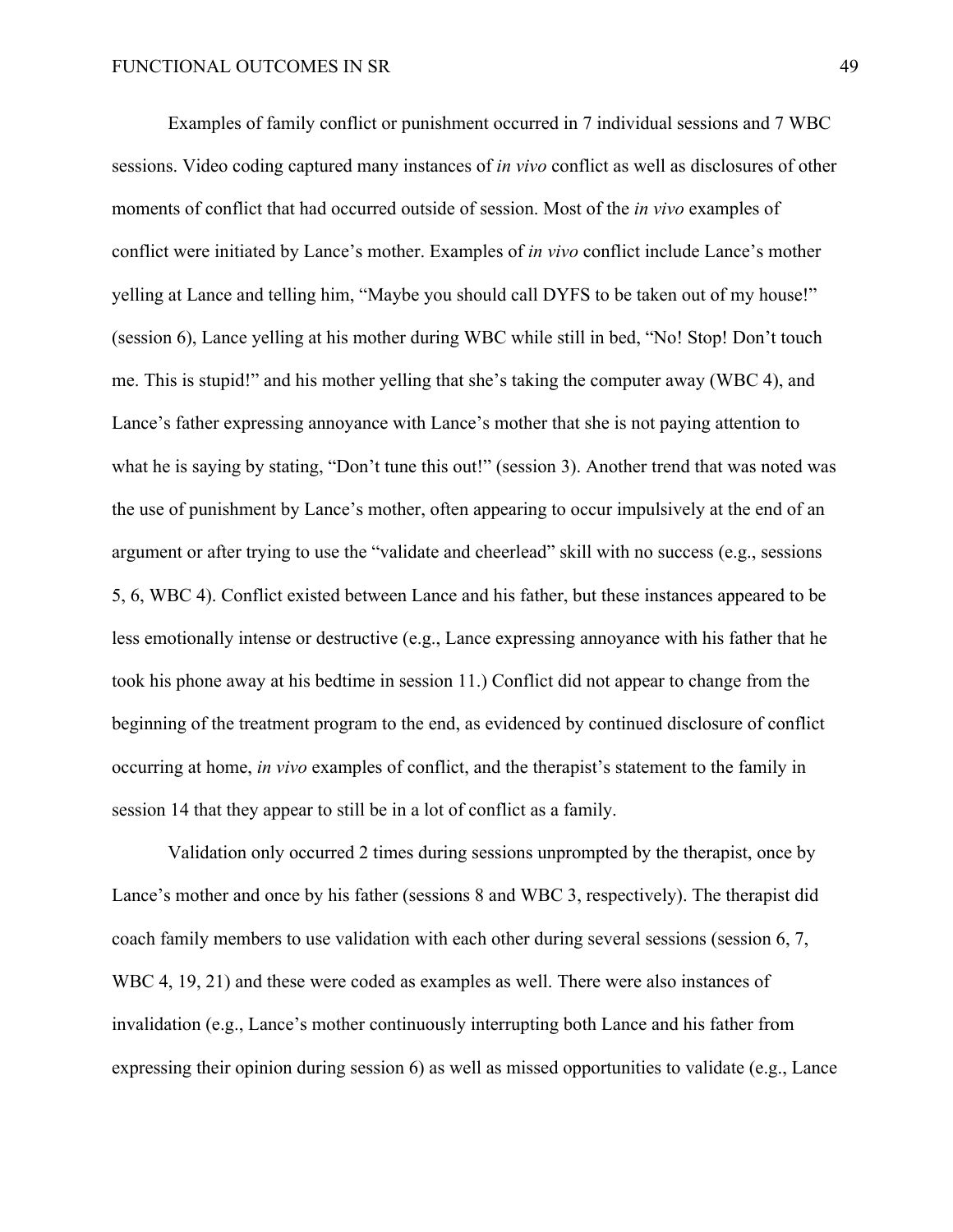and his father failing to validate Lance's mother's concerns in session 6). Although it is clear that the skill of validation was discussed and incorporated into Lance's treatment consistently, it is unclear through video coding alone whether Lance's family became more skilled at using this skill over the course of treatment.

Reinforcement, in the form of praise, was observed in 3 individual sessions and 4 WBC sessions. Examples of praise include Lance's father praising Lance for attending individual therapy (session 6), Lance's mother praising Lance for doing his homework and sticking to the contingency management plan (session 7), and Lance thanking/praising his father for keeping him on track with his goals (session 7). Lance's father also mentions using positive reinforcement to encourage therapy compliance (Lance was allowed to use his laptop until 10:30pm if he set it up for WBC by installing Jabber; WBC 5). Although actual instances of positive reinforcement (besides praise) were not often observed or discussed in session, in practice it did occur more frequently as the therapy progressed as it formed the basis for the contingency management plan and Lance's family reported more success with its implementation over time. This was also noted by the therapist in session notes.

Lance's parents exhibited conflict-ridden interactions in 6 individual therapy sessions and 1 WBC. The marital conflict observed in video coding appeared to stem mostly from Lance's mother expressing feelings of frustration about her role in Lance's treatment and life. For example, she said she was upset for not being a part of making changes to the contingency plan (session 6) and feeling "out of the loop" of his treatment in session 10. Although Lance's mother felt like she was not always included as an active participant in Lance's treatment, she was quick to support Lance's father as the primary implementer of the treatment plan, stating that he's "more stable" than she is (session 10, 11).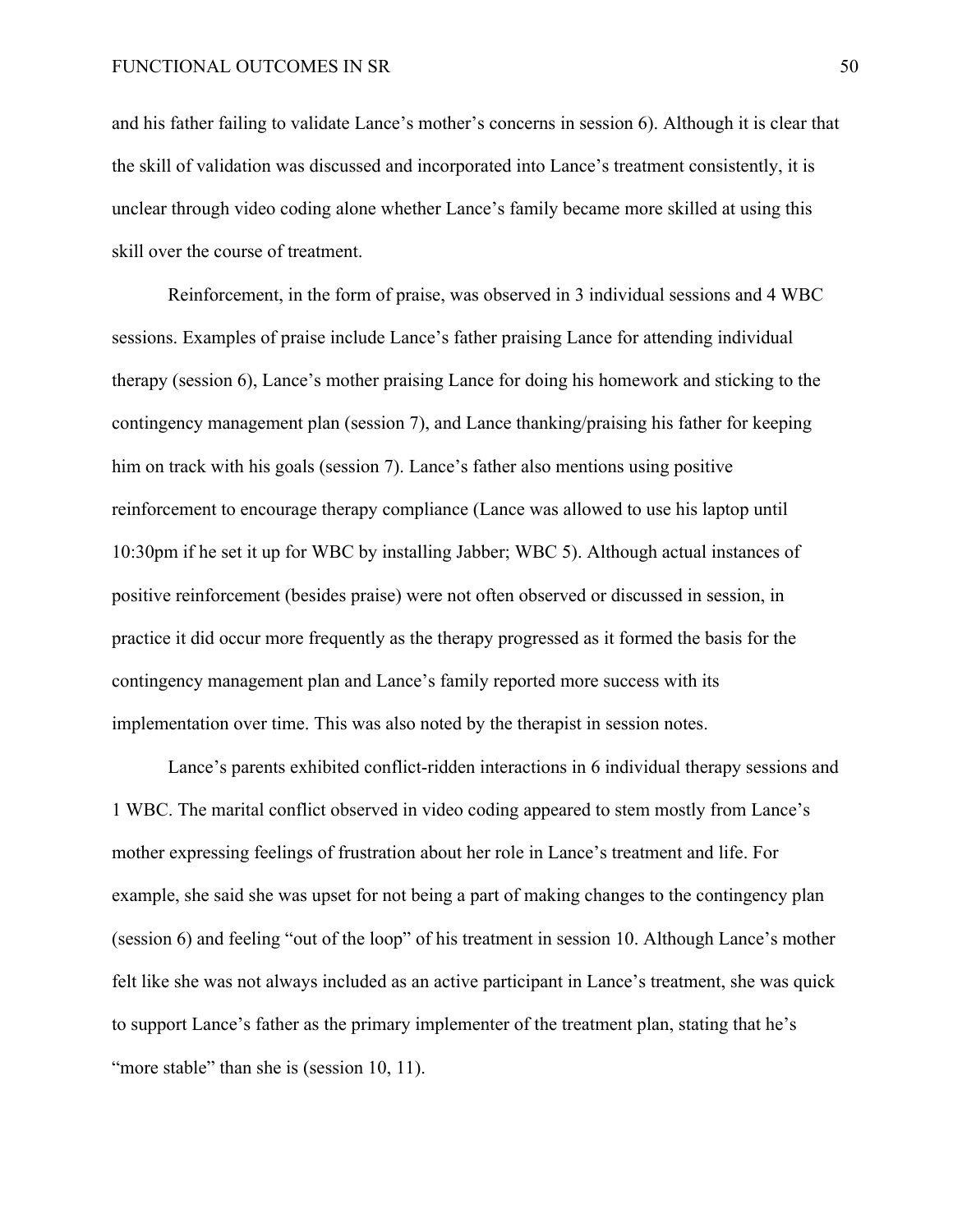Lance's relationship with his brother is only discussed or evident in two sessions, sessions 11 and WBC 11. In session 11, Lance's mother states that she believes Lance enjoys staying at his father's house because that is where his brother stays. In WBC 11, Lance appears more energetic and playful with his brother in the background of the coaching session and states his plans to get his haircut that day with his brother.

Parental beliefs varied between Lance's mother and father. Lance's mother expressed her concerns about her ability to effectively parent Lance in 7 individual and 5 WBC sessions. Commonly expressed thoughts included thoughts of hopelessness and discouragement, e.g., "I don't think I can do this anymore," (session 5, 6) and thoughts praising Lance's father's parenting abilities while dismissing her own, e.g., "I should be doing more, Lance's father is doing so great," (session 3) and "Things are going so well and I don't think I can do what Lance's father does right now," (session 7). Connected to this low parental confidence that Lance's mother expressed was her high level of emotion dysregulation and overall distress. This was expressed by Lance's mother in 4 individual and 3 WBC sessions. Examples of Lance's mother's expression of distress include stating she was very anxious about deciding whether to push Lance to go back to school or not, admitting that she needs to learn how to tolerate her own distress (session 10), and expressing anxiety about whether Lance can "handle" the distress of talking about school reentry (WBC 20). No instances of Lance's father expressing thoughts about his own efficacy as a parent were coded. Lance's mother's low confidence and beliefs of parenting efficacy did not appear to change during the course of treatment, as evidenced by continued disclosures of her parental beliefs in later sessions.

Examples of poor family independence were observed in 3 individual and 1 WBC sessions, with specific references to Lance's low level of independence and/or wanting to instill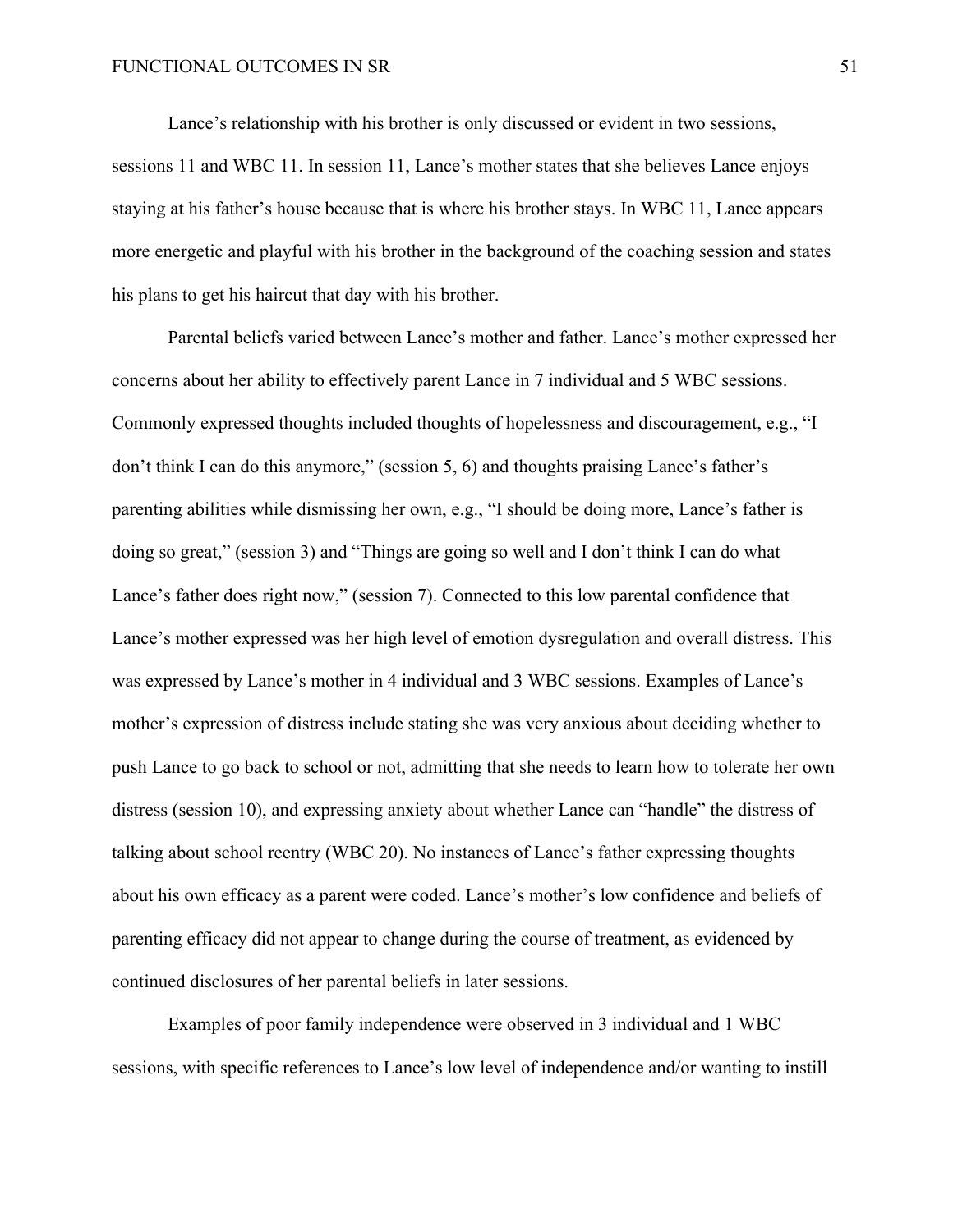more independence in Lance. Examples include Lance's mother wanting to install locks onto his bedroom door to give him more independence and privacy (session 5) and Lance stating that he never gets up on his own for WBC; his parents always have to wake him up (session 6). During WBC sessions, Lance's father would talk for Lance at times (see expressiveness paragraph), stifling Lance's ability to be independent in the therapy process. For instance in WBC 26, the therapist asked Lance to get his diary card and Lance's father got up to retrieve it, instead of encouraging Lance to do so for himself.

An achievement orientation was only captured in one session, session 13, when Lance mentions that he was worried about his grades this year because he was out of school for a while and wanted to still do well. There were no examples of an intellectual-cultural orientation. An active-recreational orientation was present in 5 individual and 2 WBC sessions. Both parents emphasized throughout treatment the importance of Lance being active by getting out of the house (session 11), socializing (session 7, 8, 10), and spending time with the family on vacations (session 13). There were also several instances in which missing treatment (either WBC, group, or individual) was allowed in order to allow Lance to spend time with his friends (e.g., WBC 32). Two examples of a moral-religious emphasis were captured through video coding, both expressed by Lance's mother. One example was of Lance's mother stating, "I am your mother, you need to respect me. I don't deserve to be treated that way," highlighting her emphasis of expecting her son to interact with her in a morally right/respectful manner (session 6). In session 14, Lance's mother discusses her own religion and how this influences her views. Neither Lance nor his father discussed religion or concerns with morality.

There are several examples (3 individual and 1 WBC sessions) of poor family organization with fewer examples of high organization within the family. For example, Lance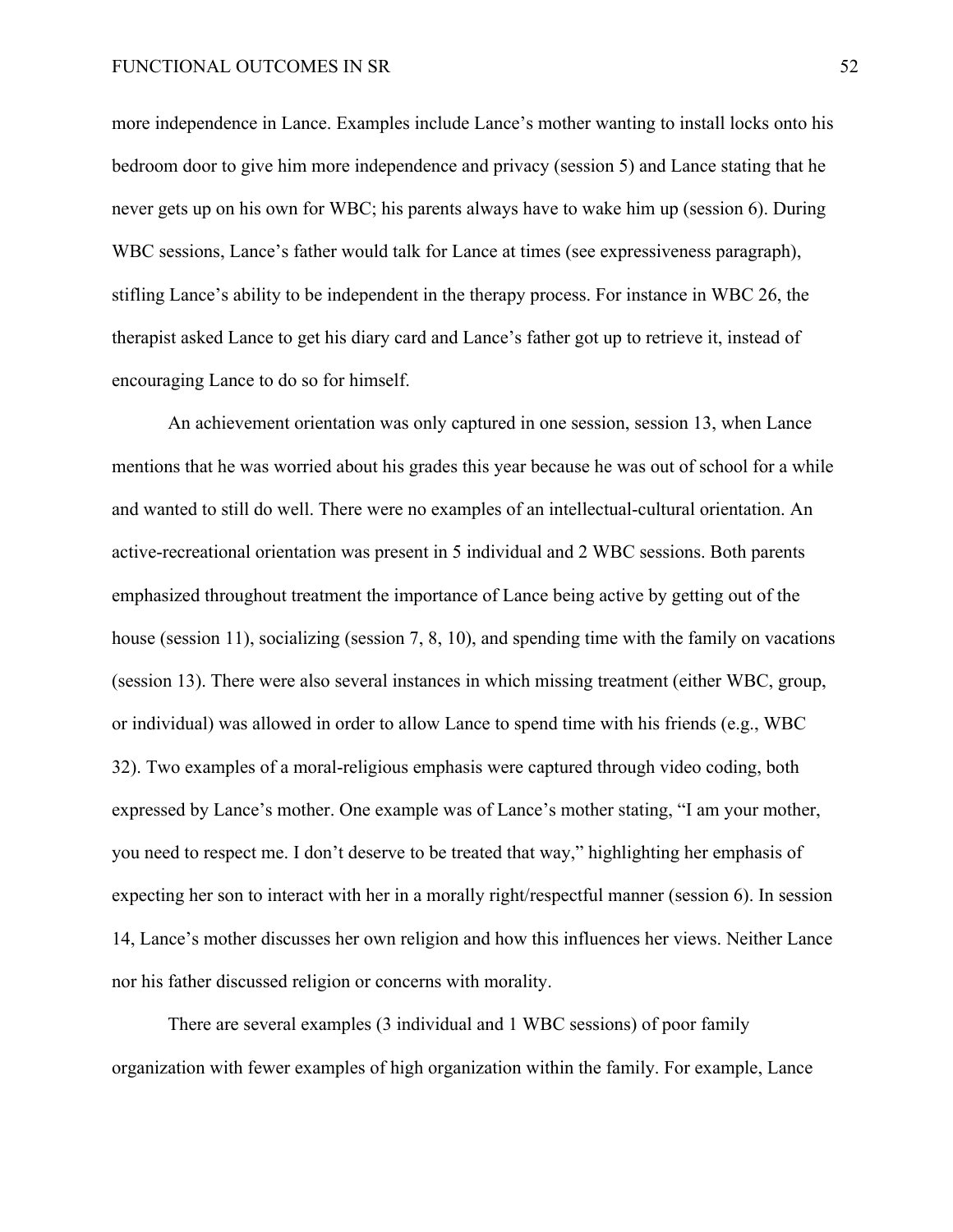shifted from living at his mother's house, then to his father's house, and back and forth sometimes without notice (session 5). As previously discussed in the parental beliefs paragraph, Lance's mother frequently discussed her frustrations with feeling not included in task development and execution of responsibilities, highlighting poor organization of tasks and family roles. There was one session (7) when all family members appeared in agreement with the treatment plan and the roles of each family member (i.e., Lance living at father's house, father helping Lance implement out of house exposures, and mother visiting Lance at the father's house frequently to help and stay involved). It is unclear whether family roles and organization improved consistently over the course of the treatment program as there were instances of clear organization from time to time that would later return to disorganization.

Control within the family shifted during the course of therapy. In the beginning of the treatment program, there were several instances of Lance taking control over school and treatment decisions and his parents acquiescing to his requests or enabling these requests (4 individual and 6 WBC sessions). Examples of this include not going to the agreed upon location for an exposure because Lance did not want to go (e.g., session 4), creating his own contingencies (e.g., stating he will not go to therapy unless he gets his computer back; WBC 24), and Lance's father looking to Lance to decide what he could handle as an exposure each day, instead of expressing his expectation and encouragement of what he expects Lance to do (e.g., WBC 23). Towards the beginning of the program, there were also a couple examples of poor communication between Lance's parents about rules, making it difficult to consistency implement a contingency management plan (sessions 3, 6). By the end of the therapy process, there were more instances of Lance's father demonstrating control by setting clear rules through the contingency plan, and mostly following through with this plan (WBC 25, 26, 31). Although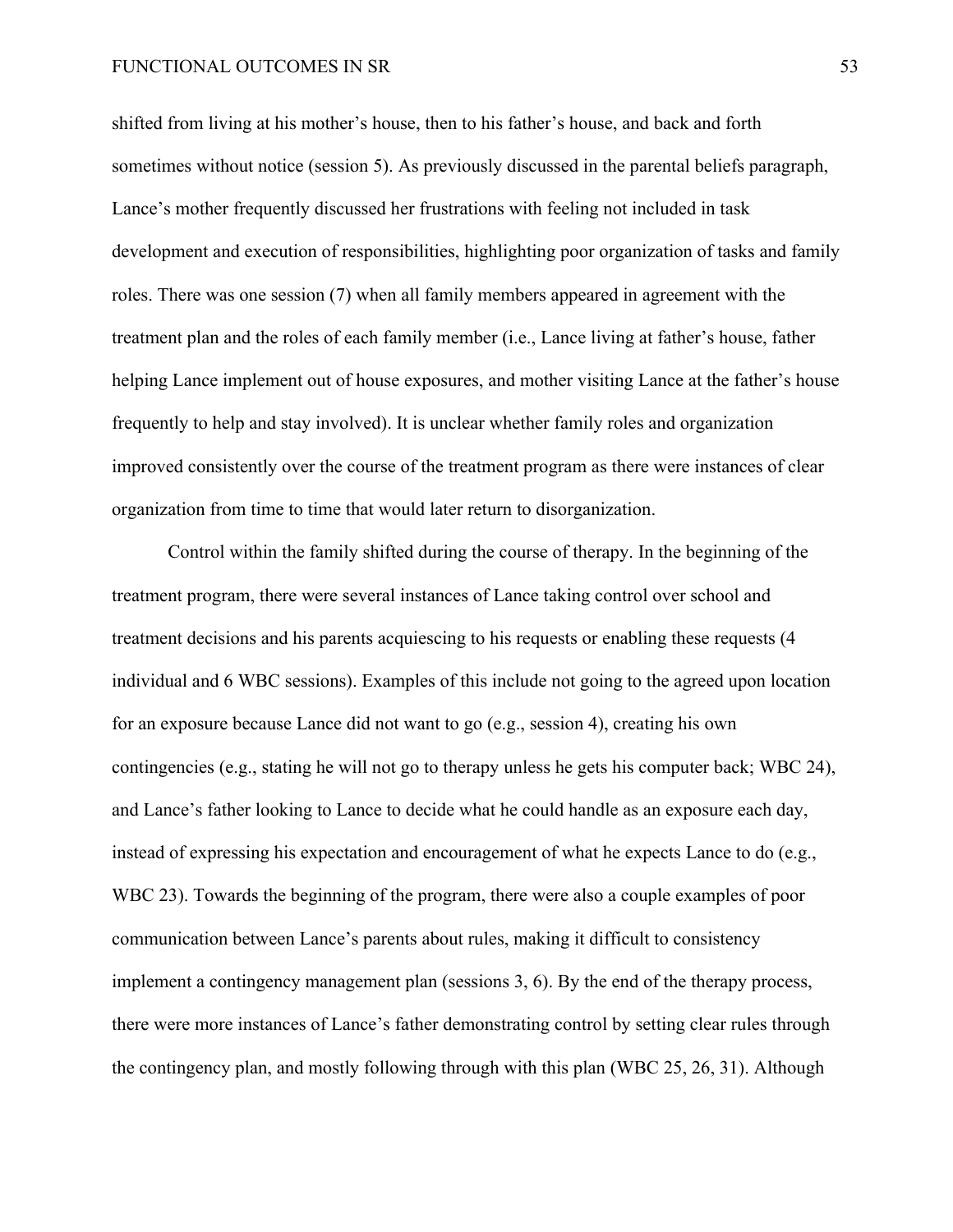Lance's father appeared to demonstrate more control, there was still evidence that Lance's mother felt little control towards the end of the treatment program as evidenced by her disclosure that she feels like she has low control and power over her family (sessions 11, 14).

There were several instances of high adaptability that were captured through video coding (1 from individual and 3 from WBC sessions). For example, Lance demonstrated high adaptability to changing homes and still being ready for WBC at the other house by bringing over the equipment and setting up Jabber on another computer (WBC 8). Lance's mother also demonstrated adaptability by driving to Lance's father house last minute so that she could be present for WBC one morning when Lance's father could not be there (WBC 11). Lance's mother was also highly adaptive and responsive to the therapist's instruction during WBC 21 by following the therapist's coaching of the 'validate and cheerlead' skill.

*Social functioning.* Sports were mentioned in 4 individual and 2 WBC sessions, but only two of these disclosures were of Lance playing a sport with peers (session 9, WBC 33). Two of these instances included Lance talking about being interested in sports but stating that he did not want to engage in these sports unless he was by himself (e.g., Lance stated he would be interested in learning to play ping pong but only if he could be coached with no one else present; session 3). The couple instances when Lance did engage in the social playing of sports occurred later in the treatment program (sessions 9, WBC 33).

In sessions 3 and 5, Lance mentions engaging in hobbies by himself, including watching TV, going on the computer, and listening to music. Starting in session 5, there are more examples of Lance engaging in hobbies with others, including playing video games (sessions 6, 9) and watching TV. An organization, specifically Boy Scouts, is discussed in two sessions (9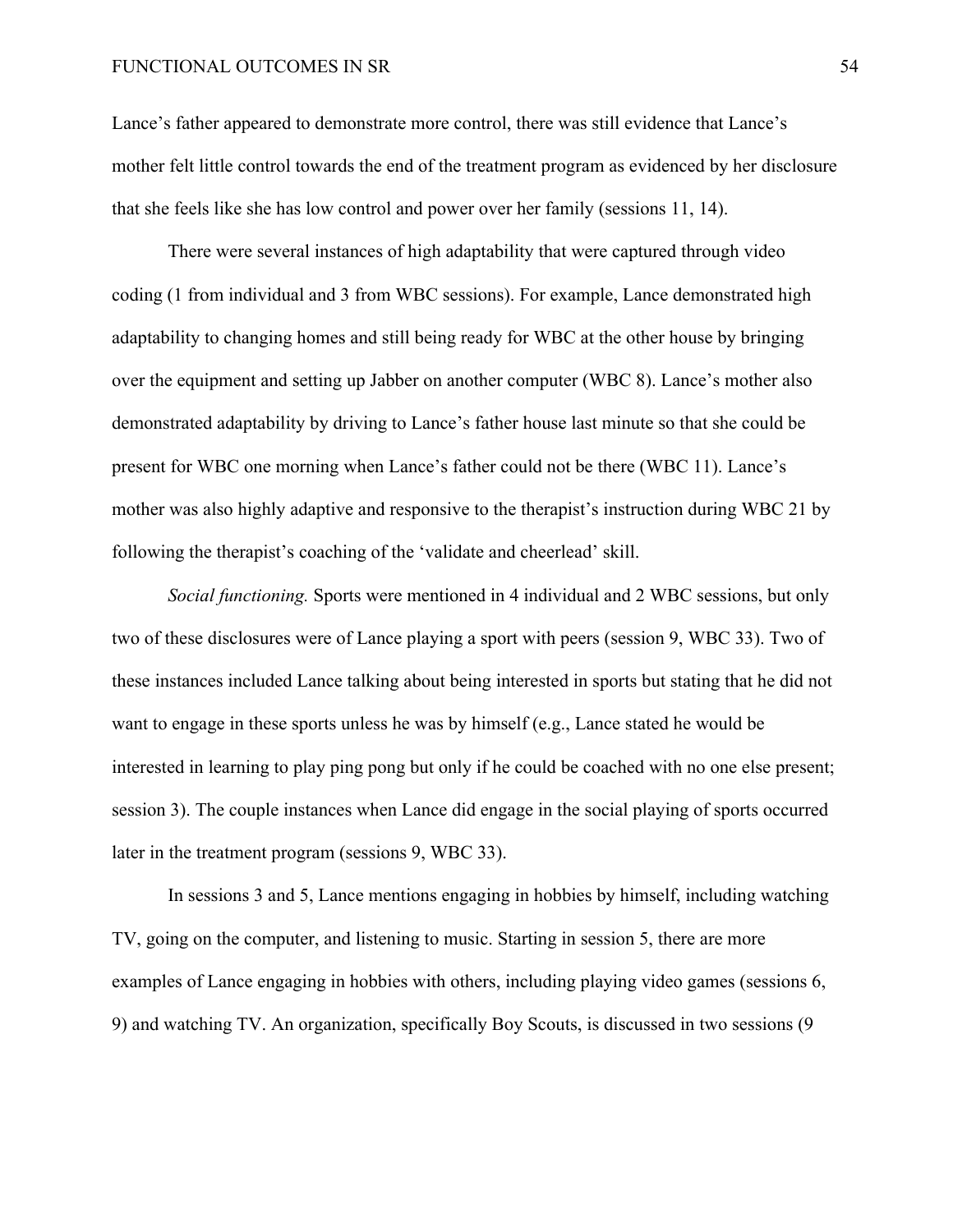and 13). Lance disclosed anxiety about going back to Boy Scouts due to missing many meetings but that he planned on returning the next day (session 13).

Neither Lance nor his parents ever disclosed any problems related to conflict with or bullying by peers at school. At the beginning of the treatment program, Lance and his mother disclosed anxious thoughts related to engaging with peers again. For example, Lance's mother stated in session 3, "I'm afraid he's going to snap if he goes back to St. Peter's, he's lost all his friends," and in session 5, Lance was debating whether to go to a friend's birthday party because it had been a long time since he had seen this friend and didn't want it to be "weird." By session 6, Lance disclosed engaging in increasingly more social activities (mentioned in 6 individual and 5 WBC sessions) including going to birthday parties (session 10), sleepovers (session 8; WBC 32), the mall (session 13), and barbeques (session 13) with his friends. Lance stated in session 13 that he is very happy with his current social life and when asked by his therapist, he stated that his rating of peer connectedness is an 8 out of 10.

*Academic functioning.* Lance did not attend school for the majority of the active treatment phase; therefore there were no child/teacher interactions or classroom behaviors to code. He did have in home tutoring that started after session 8 and in sessions 9-11, Lance's parents stated that the tutoring was going well and that Lance was cooperative.

With school homework, video coding revealed two instances of difficulty with homework completion (sessions 6, 8) including difficulty concentrating and Lance stating he would not do his homework until he was given his computer back. In WBC sessions, there were 7 instances of successful homework completion mentioned. Lance's father praised Lance for following through with the contingency plan to do his homework in order to earn various rewards (e.g., computer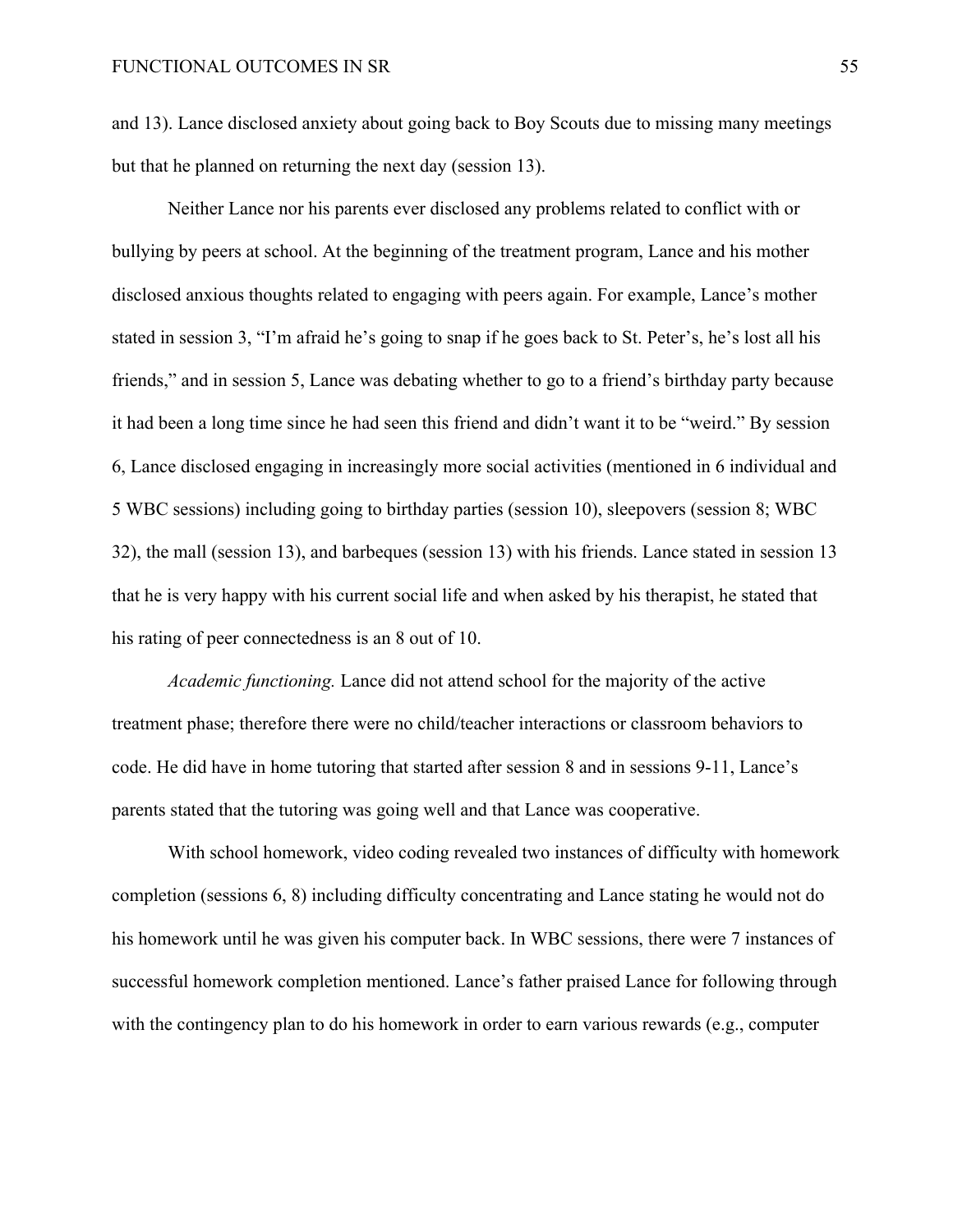time; WBC 26). It appears Lance's homework compliance increased as the therapy process continued.

There are only 2 individual and 1 WBC sessions in which school grades were mentioned. These instances include Lance's father noting that Lance had not been receiving any grades for his completed homework assignments (session 8), Lance expressing worry about his final grades (session 13), and Lance's mother expressing her own concern over his academic functioning related to earning good grades and continuing to learn (WBC 1).

*Additional functional domains***.** Within the area of academic/school functioning, an additional domain of interest emerged for Lance through video coding: fears/self-efficacy related to school reentry (academic functioning). Outside of the main three domains, one other domain of interest emerged for Ricky: therapy functioning and therapeutic relationship. These additional domains will be explored below.

*Fears/self-efficacy related to school reentry.* For Lance specifically, there emerged through video coding a fear and low self-efficacy about his ability to return to school disclosed by Lance and his parents. Through 5 individual sessions, the progression of Lance's willingness to discuss school reentry was captured. Lance started in session 4 stating that he is afraid to go back to school after missing 3 months already and is not willing to commit to thinking about returning to school. In session 10, Lance's father stated that Lance is still very nervous to go back to school but is at least starting to consider it as an option, and then by session 11, he had committed to going back to school but did not want to talk about it with the therapist. Lance's mother and father articulated similar fears about Lance's ability to "handle" going back to school, engaged in avoidance behavior of not discussing school reentry with Lance for fear that he would feel more anxious. Once Lance reentered school his parents disengaged in the therapy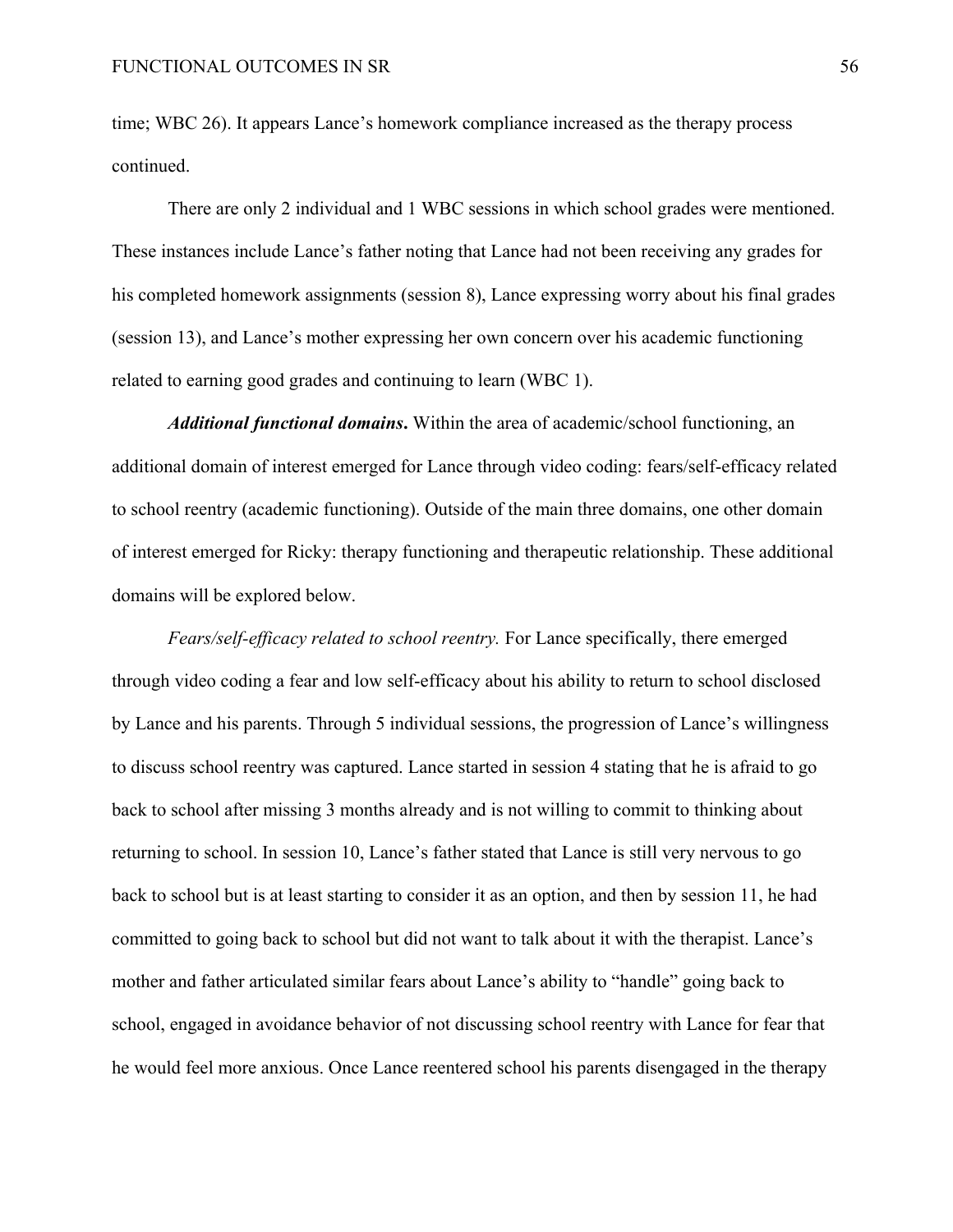process for fear of "rocking the boat," i.e., distressing Lance too much and causing him to engage in SR behavior again (disclosed over phone calls and written by therapist in session notes).

*Therapy functioning and therapeutic relationship.* Similar to Ricky, the therapeutic relationship and overall therapy functioning emerged as an important additional domain of functioning for Lance and his family. Lance did not complete his therapy homework, specifically filling out completely and remembering to bring in his diary card, in 6 sessions. As described under family functioning, Lance's father several times would not follow through with exposure assignments discussed in WBC sessions if Lance did not want to engage in the task. Sometimes Lance's father would compromise an easier exposure and other times he would give up on an exposure all together. There were only 3 instances in individual sessions and 2 instances in WBC where Lance did complete his diary card homework or followed through with the contingency plan. It is possible that there were more session weeks that Lance was compliant with his contingency plan, but if it was not mentioned in session or in the session note, it could not be captured here.

As for Lance's interaction style with the therapist, he was overwhelmingly quiet and uninterested in talking with the therapist in most individual and WBC sessions until week 7 of the treatment program. In individual sessions, Lance's therapist tried to engage him in games like UNO to establish rapport with only minimal success, i.e., he would very shortly respond to her questions if they played a game (sessions 3, 5). At times, Lance would respond to the therapist's questions with a defiant tone, e.g., the therapist asked him for his friend's names and he responded saying, "Why? You don't know who they are anyways!" (session 6). At other times, Lance would respond to the therapist's questions with silence. By session 7 and afterwards,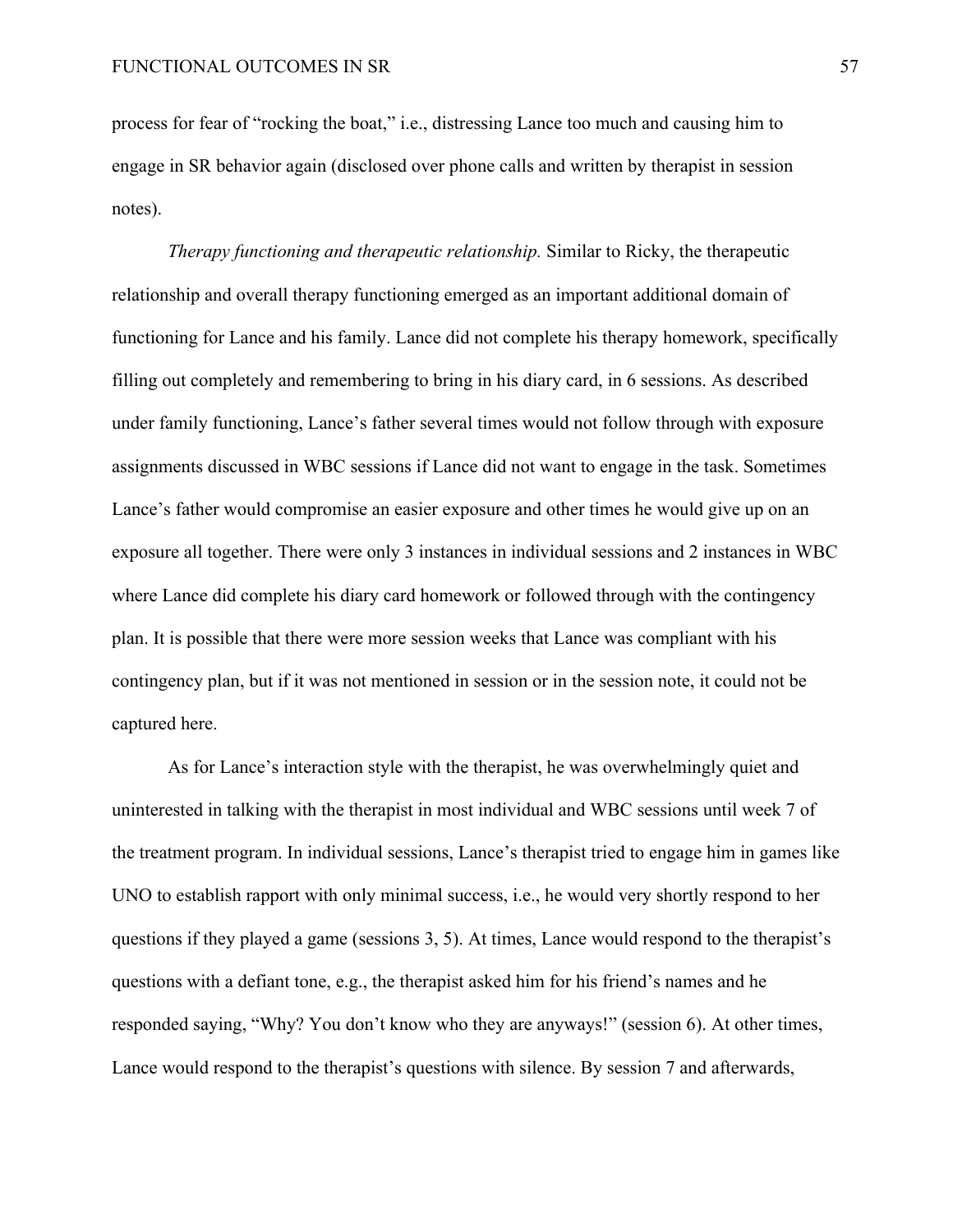Lance was more amenable to listening to the therapist during session and answering her questions. In session 8, the therapist established the contingency that if he engaged in the session, she would end the session 10 minutes early, which he complied with. Lance's father was polite and pleasant when interacting with the therapist both in session and during coaching. Lance's mother was also engaged in the therapy process but was more emotionally labile in presentation and in her interactions with the therapist. Both parents were very willing to try new skills and strategies, although at times it is possible that their own anxieties may have influenced their treatment compliance (e.g., Father backing off on encouraging Lance to complete an exposure for fear of pushing Lance too much).

During WBC sessions, Lance was almost always silent except for head nods or shakes, or the occasional one word "yes/no" answer to a question. Even though Lance's parents were always present during WBC, the therapist tried to engage Lance in conversation more than the parents, yet this was unsuccessful the majority of the time. Lance no showed to WBC a total of 7 times. This relatively high number of no shows to WBC may reflect a lack of willingness to engage in the therapy.

# **Functional and Primary Outcomes- Do they change, or not change, together?**

**Ricky.** In order to compare whether the functional outcomes changed with the primary outcomes, it is important to note how the primary outcomes changed if at all. For Ricky, school attendance decreased substantially from pretreatment to posttreatment and follow up, indicating a positive and linear change over time. Diagnostically, Ricky's MDD and GAD remitted by posttreatment although school refusal, according to clinician severity rating, had not changed at all from pre to posttreatment  $(CSR = 6)$ . By follow up assessment, Ricky had maintained remission of MDD and GAD and was also newly remitted from SR. Therefore, diagnostic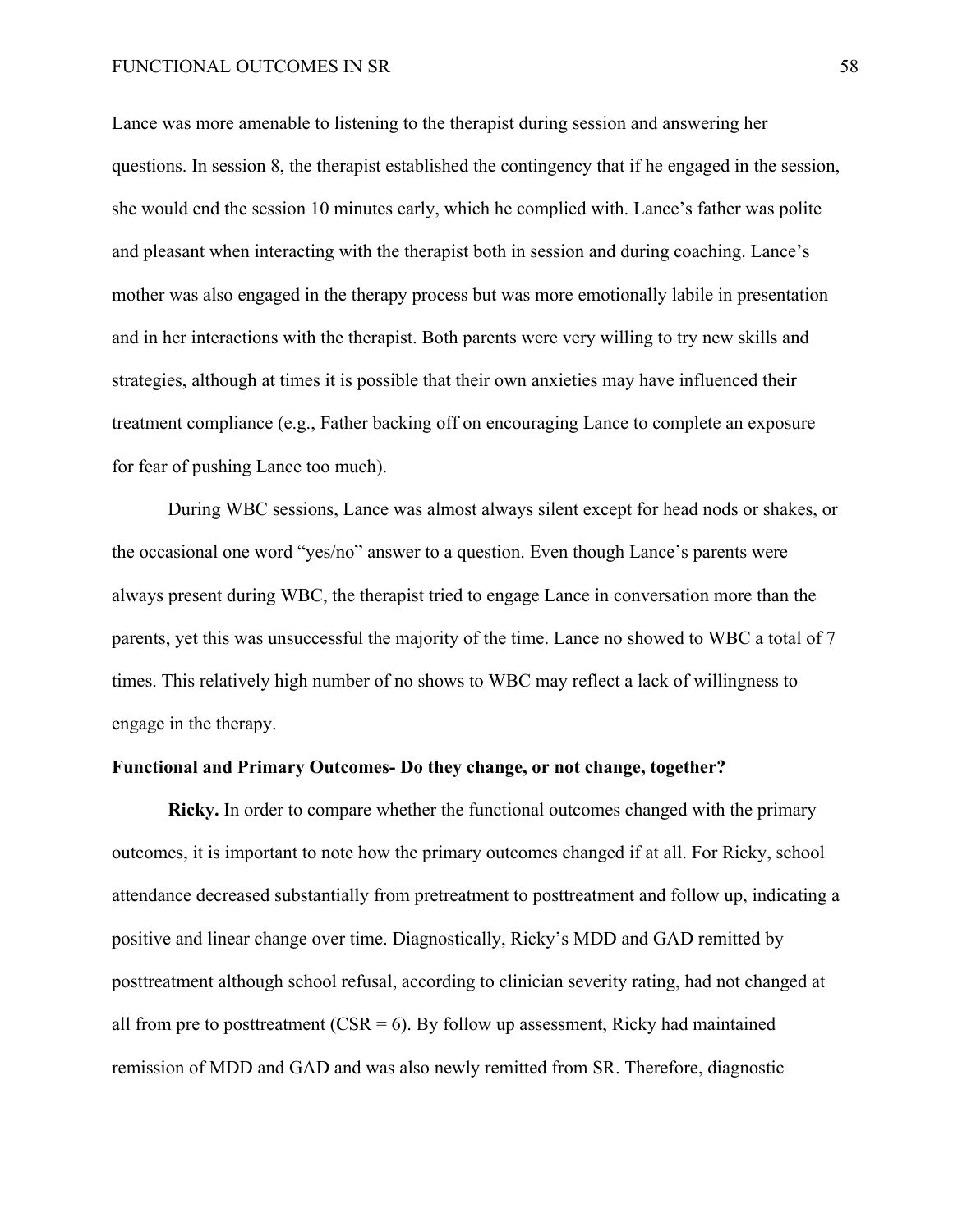change over time also follows a positive and linear direction. Lastly, he demonstrated an increase in emotion dysregulation from pre to post treatment (83 to 99) and a decrease in scores by follow up (62). For Ricky's mother, her DERS scores increased slightly (66 to 76) from pre to posttreatment, then decreased to her pretreatment score at follow up, demonstrating minimal to no change over time. Ricky's father's scores also did not appear to change significantly from pre to post or follow up. It is important to note that all of these DERS scores, even at pretreatment, fall below the cut off that is typically used to indicate high emotional dysregulation, (i.e., 105; Rizvi & Steffel, in press), therefore it is possible that Ricky and his family did not experience high emotion dysregulation at the outset. Overall, Ricky's primary outcomes demonstrated mixed changes over time, specifically with school attendance and diagnostic remission improving over time and level of distress not changing.

When comparing Ricky and his parent's family functioning scores from the FES to the primary outcomes, it appears that high levels of conflict did not change over time. Video coding corroborates a high conflict profile across the treatment as well. This supports the hypothesis of having high family conflict at pretreatment but does not support the hypotheses that family conflict would decrease over time or that as primary outcomes improved so would family conflict. Therefore as school attendance and diagnostic remission improved over time, family conflict did not (see Figure 1). The relatively unchanging DERS scores from Ricky and his parents may be related to the unchanging levels of family conflict as well.

As for family cohesion on the FES, Ricky's parents noted an increase in cohesion from pre to posttreatment and a decrease was noted in Ricky's self-report. In video coding, high cohesion was coded across all of treatment and not just later in the treatment program. Moreover, by 4-months posttreatment Ricky and his parents scores had either returned to baseline or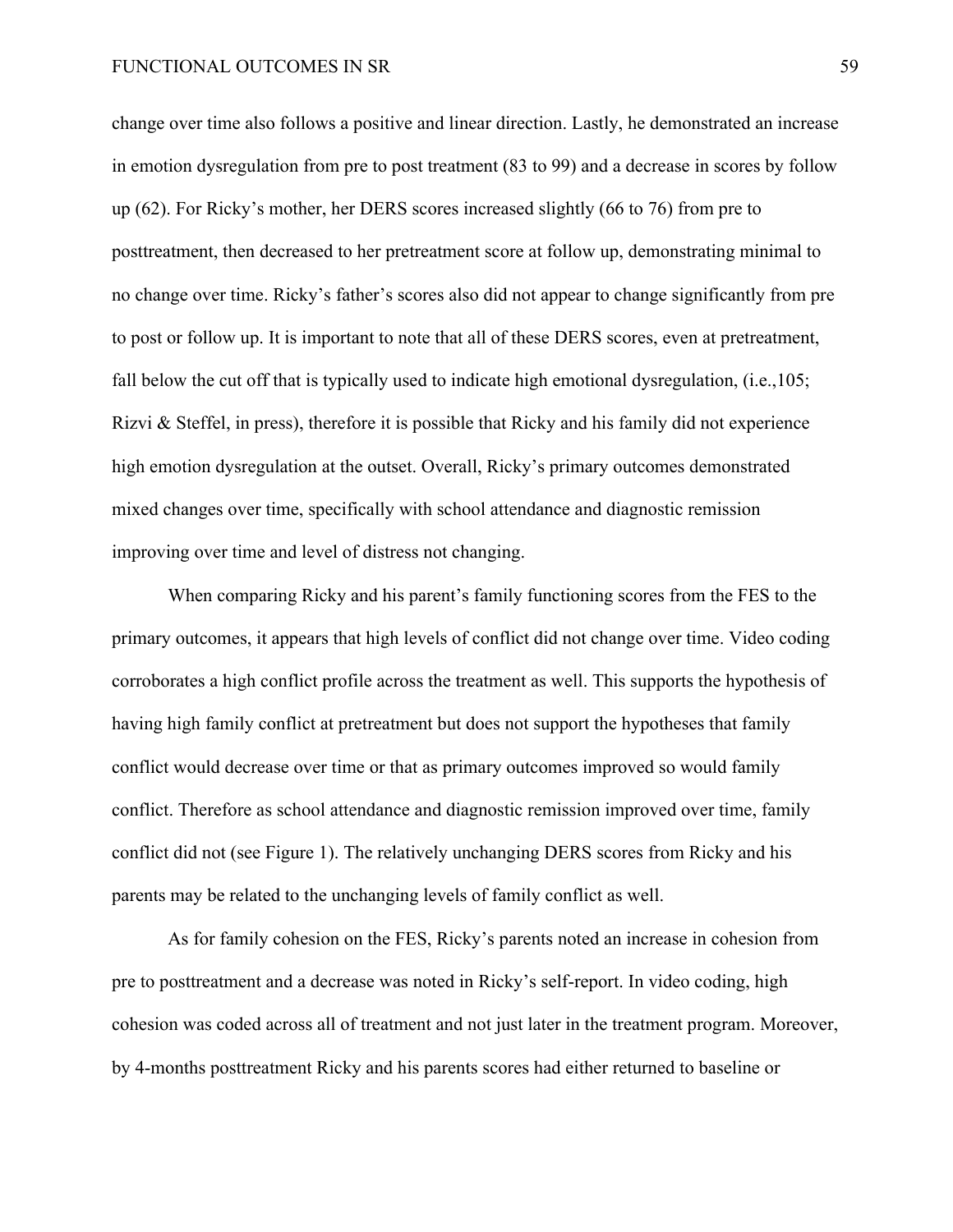decreased by a point. Ricky and his parent's FES family cohesion scores support the hypothesis that low cohesion would be present at pretreatment but does not support that cohesion would improve over time. Even when considering the parent's report of improvement at posttreatment, these scores were still below the mean for distressed families ( $M = 5.25$ ,  $SD = 2.13$ ). Video coding also does not support the hypothesis since relatively high cohesion was coded throughout the treatment program. Overall, the findings for family cohesion are quite mixed with overall low scores for all family members irrespective of change over time on the FES and high cohesion observed through video coding.

Other family functioning variables that emerged through video coding and appeared to improve across treatment include parental beliefs (e.g., from low self-efficacy expressed in the beginning of the program to stating towards the end of the treatment that they feel more effective implementing the skills in the moment), independence (e.g., from relying on therapist coaching frequently, exhibited by both Ricky and his parents in the beginning to Ricky relying less on his parents to wake him up and his parents relying less on the therapist for coaching), and adaptability (e.g., Ricky's mother becoming more adaptable to Ricky need's in the moment as she became more skilled). Therefore these family functioning constructs appeared to improve along with the primary outcomes of diagnostic remission and school attendance over time, supporting this hypothesis. Additional variables that like the distress levels remained constant and did not appear to improve across treatment were low expressiveness, low clarity of roles/low organization, and poor control. These variables did not improve across treatment as did school attendance and diagnostic remission, therefore these variables did not support this hypothesis.

According to Ricky's parents, both social problems and social competence levels on the CBCL were at or near the norm for a non-referred sample of 12-18 year old boys. For the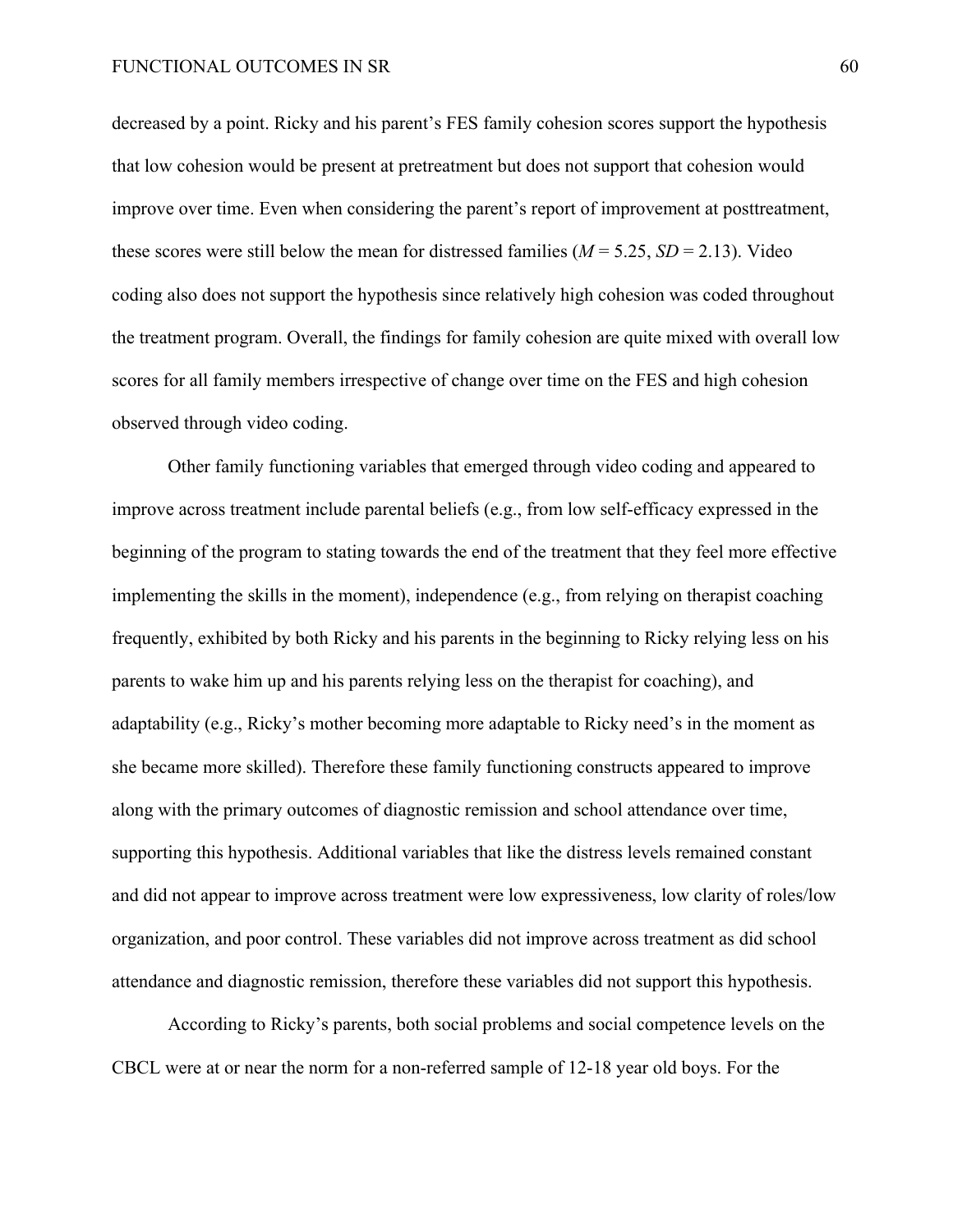withdrawn/depressed subscale, both of Ricky's parents indicated improvement on the withdrawn/depressed subscale from pretreatment to follow up, with scores being slightly above a non-referred sample at follow up. From video coding, Ricky demonstrated minimal increases in social involvement over the course of treatment including playing sports with friends, joining a school club, as well as spending more time with friends as a result of feeling physically better on more days. Although Ricky continued to isolate on days that he did not feel well, since the frequency of these days reduced over time, so did Ricky's isolation. These results indicate that Ricky did not have social skills deficits and was socially competent throughout the study, but that he did feel socially withdrawn at pretreatment leading to a small decrease in isolation by posttreatment and follow up. This change in social withdrawal over time supports the hypotheses that elevated levels of social withdrawal at pretreatment would reduce over time and that as the primary outcomes of school attendance and diagnostic remission improve, so would social withdrawal (see Figure 2). Ricky did not disclose any problems with maintaining peer relationships despite his frequent absences from school, therefore the hypothesis that there would be heightened peer conflict that would improve over time was not supported. The hypothesis that distress levels would improve as social withdrawal improved was not supported, which may be a reflection of Ricky's continued difficulties with school refusal even at posttreatment despite this one functional change.

Ricky's academic grades demonstrated improvements from many incompletes at pre to A's-D's at mid and posttreatment in several classes with no more incompletes and mostly A's by follow up. Ricky received no disciplinary actions at school over the course of the treatment. From the CBCL school competency scale, Ricky's parent's scores indicate improvement over time, especially by follow up when both his mother and father's scores reflect those of a non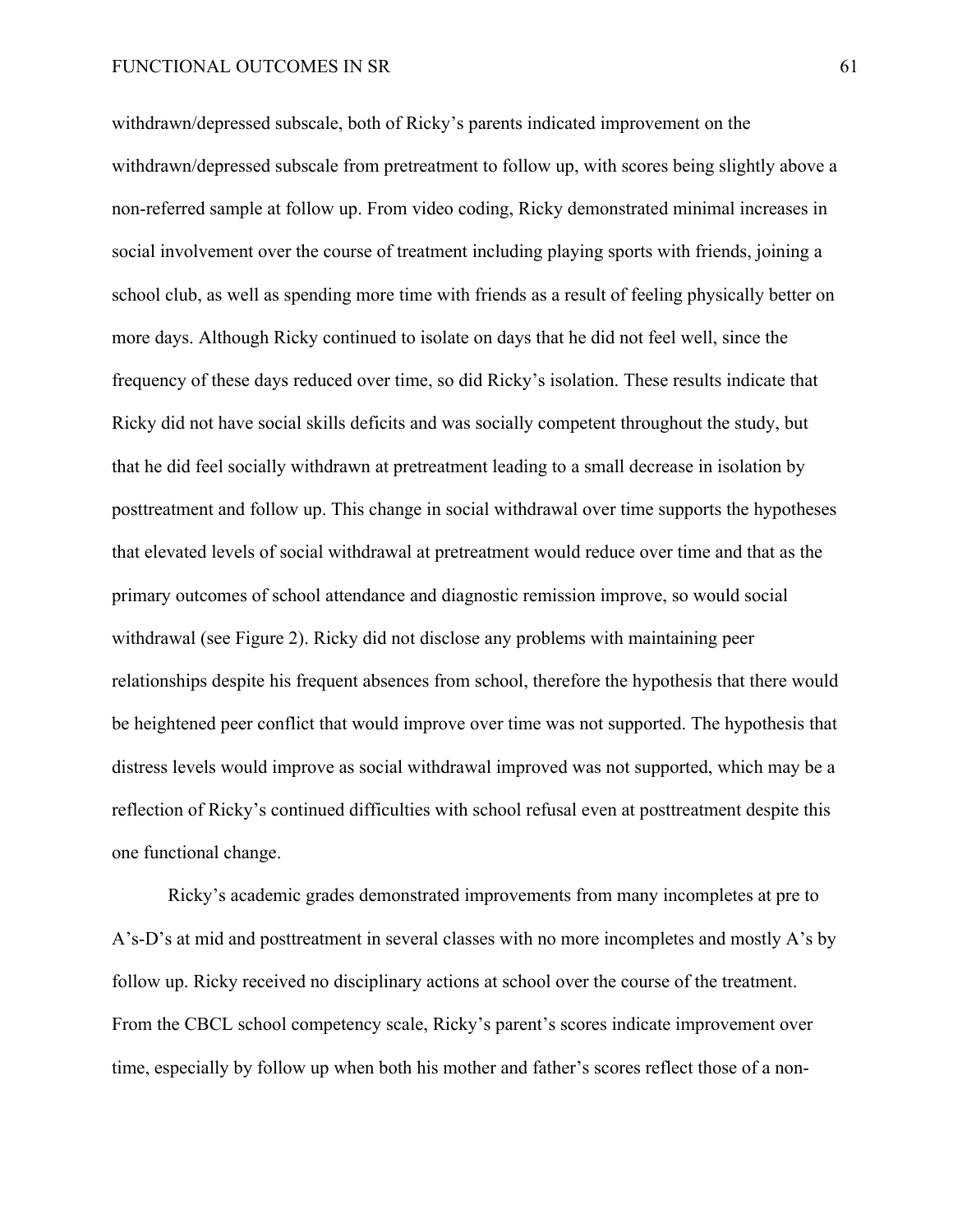referred sample (see Figure 2). Therefore, the hypotheses that poor grades at pretreatment would improve across the treatment study and that as primary outcomes improve so does academic functioning were both supported. Since Ricky did not have any disciplinary actions before or during the course of the treatment study, this may indicate a higher level of academic functioning at pretreatment and throughout, or it may reflect the accommodating nature of Ricky's school, i.e., not giving detentions for tardiness or absences due to his gastrointestinal problems.

**Lance.** Looking first at primary outcomes, Lance showed diagnostic remission of SP, GAD, and school refusal by posttreatment with sustained remission by 4 months posttreatment demonstrating a positive, linear change over time. For school attendance, Lance demonstrated a drastic change from having missed 100% of school days in the month prior to treatment, to 8.7% at post, and 0% at follow up, also indicating a positive, linear change on this primary outcome variable. On the DERS, Lance and his parents did not demonstrate significant change from pre to posttreatment, with the largest change being Lance's father who decreased in his score by 10 points. By 4 month follow up, both Lance and his mother reported an increase in emotion dysregulation with a 6 point increase for Lance and a 23 point increase for his mother from pretreatment. Therefore, distress level, captured through the DERS, did not change significantly from pre to post and distress increased for Lance and his mother by the follow up assessment. Even so, the increased distress levels at follow up are still within one standard deviation of the norm for non-clinical adults and adolescents implying that Lance and his family did not represent a highly emotionally dysregulated family from the outset according to this measure.

Family conflict was reported as elevated on the FES for Lance and both of his parents at pretreatment with some but minimal change reported throughout the course of the study. Lance's father continued to rate conflict as elevated at mid and posttreatment whereas Lance's mother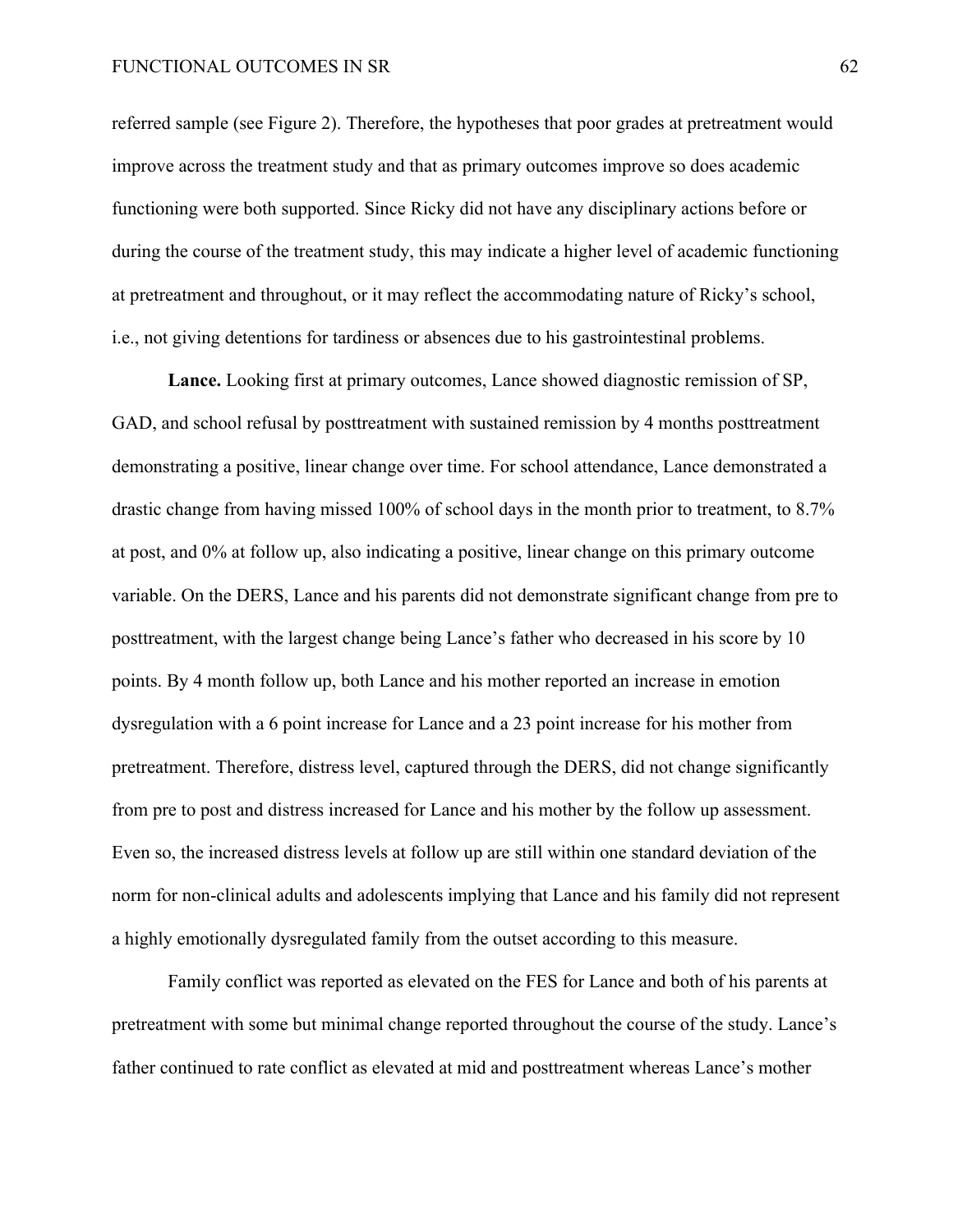rated conflict non-linearly, with sub-clinical scores at midtreatment and follow up. Results from video coding corroborate these outcomes, with many instances of family conflict that emerged in sessions and throughout the study period. Although conflict was still occurring at posttreatment, the frequency of these occurrences appeared to reduce somewhat. Therefore these results support the hypothesis that family conflict would be elevated at pretreatment but only somewhat support the hypothesis that as primary outcomes improve (school attendance and diagnostic remission), so will levels of family conflict (see Figure 3). Changes in family conflict did not change with changes in the distress level outcome. The difference between Lance's report and his mother's report, especially at follow up, indicates that Lance felt that family conflict was still high whereas his mother believed conflict had improved substantially.

Family cohesion at pretreatment was rated on the FES by Lance and his parents at levels below the norm for distressed families. Lance did not rate any large changes in family cohesion from pre to mid or posttreatment, but rated cohesion much higher, and above the mean for nondistressed families, at 4 months posttreatment. Lance's mother rated cohesion slightly lower at post than pre and slightly higher at follow up than pre, whereas Lance's father rated cohesion as higher and close to the non-distressed family mean by posttreatment. Results from video coding indicate that family cohesion was moderately high throughout the course of the treatment program, with no evidence of change in either a positive or negative direction during the program. Taken as a whole, there is some evidence that family cohesion does improve slightly over time, with each family member reporting the time of this change differently (i.e., Lance's father at posttreatment and both Lance and his mother at follow up), but this change is not strongly supported through other sources such as video coding or session notes. The hypothesis that family cohesion would be lower at pretreatment is supported and the hypothesis that family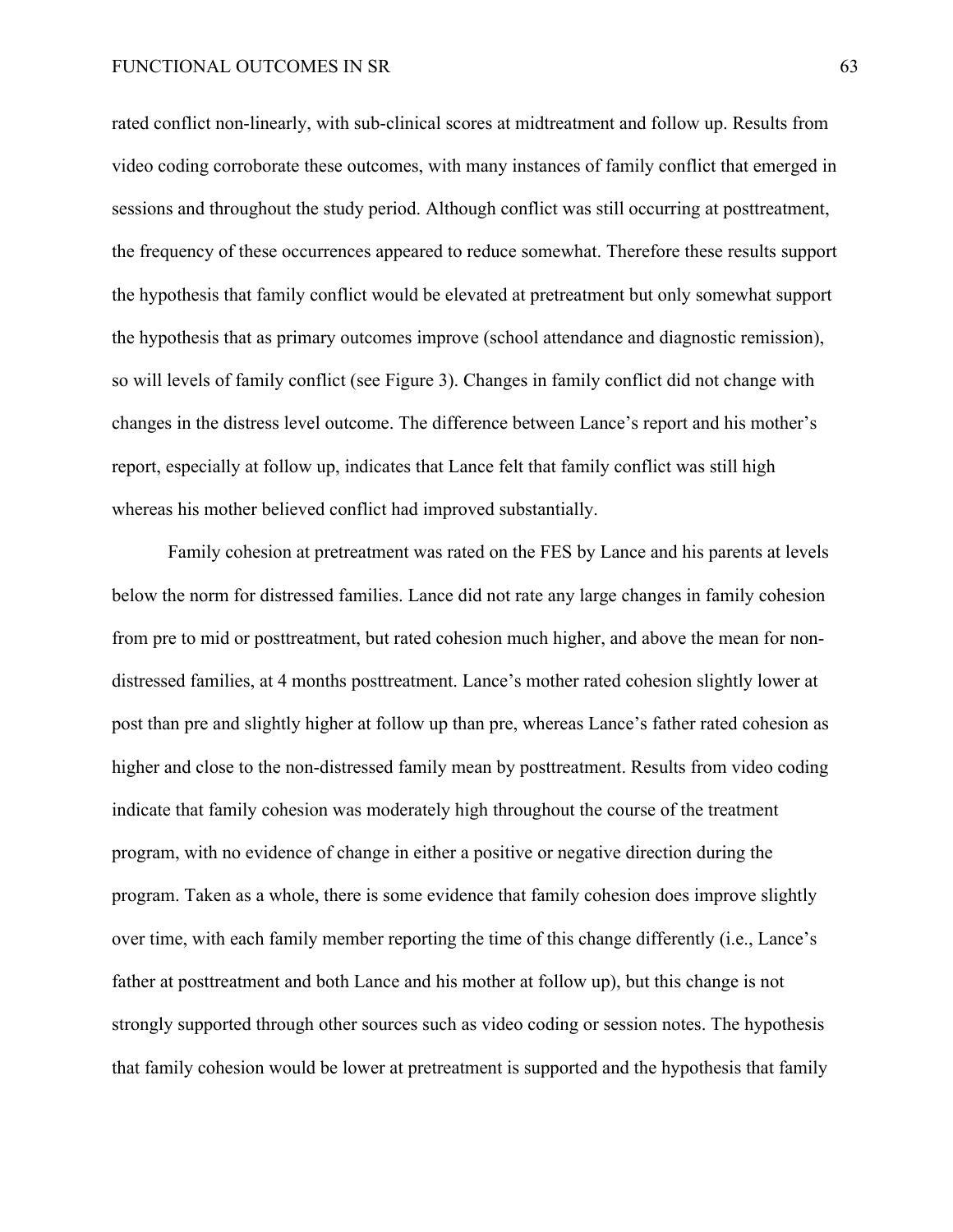cohesion would change over time along with the primary outcomes was somewhat supported. When looking at distress levels, it appears that as family cohesion improved by 4 months posttreatment, distress levels from the DERS increased, which does not support the hypothesis.

Lance's mother scored Lance as a zero across time points for social problems on the CBCL, whereas Lance's father's scores show a positive, linear change from pre to posttreatment albeit starting near the non-referred norm  $(M = 1.9, SD = 2.4)$ . On the social competence subscale, Lance's mother rated Lance at the referred sample mean (5.5) with her report showing substantial improvement at post and 4-months posttreatment. Lance's father's report demonstrated a slight improvement from pre to posttreatment and Lance's self-report indicated high but mostly unchanging scores across treatment. These results are also corroborated in video coding, where Lance's amount of peer social interactions increased over the course of treatment. Therefore, there is less evidence that Lance lacked social competence but did experience some social problems and withdrawal at pretreatment that increased somewhat by follow up. This supports the hypotheses that high levels of social withdrawal at pretreatment would reduce over time and that as the primary outcomes of school attendance and diagnostic remission improve, so would social withdrawal (see Figure 4). Lance did not disclose any problems with maintaining peer relationships despite the lack of social involvement at pretreatment, therefore the hypothesis that there would be heightened peer conflict that would improve over time was not supported. The hypothesis that distress levels would improve as social withdrawal improved was not supported, which may be more a function of non-clinical DERS scores at pretreatment and throughout.

Lance's grades from pre to posttreatment improved slightly, since his grades improved in two classes but dropped in one. Lance incurred one disciplinary action at pretreatment but did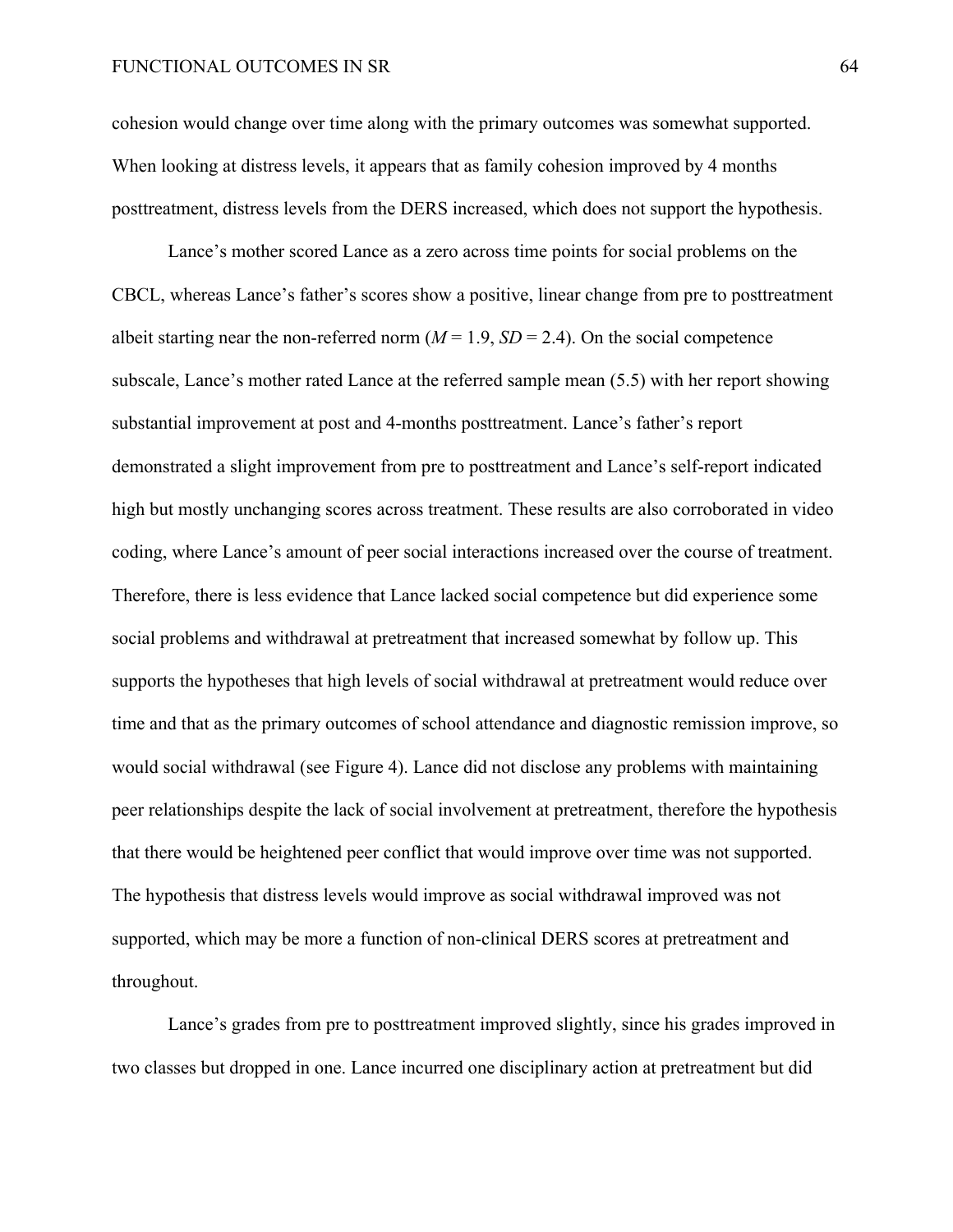not get any other actions across the course of treatment. On the CBCL school competency scale, both of Lance's parents rated Lance above the non-referred sample mean for all time points with no change. Therefore, as grades improved and there were less disciplinary actions, so did the primary outcomes of diagnostic remission and school attendance, supporting this hypothesis. Differing from this is the data from the CBCL, which through Lance's parent's report indicates he did not have school problems (see Figure 4). The CBCL school competency scores may be artificially high due to improper scoring of this section of the CBCL since the family did not endorse that Lance was having difficulty getting to school. Although Lance's grades did improve slightly by posttreatment, Lance's grades were not very low to begin with at pretreatment (mostly B+'s), which does not support the hypothesis that grades would be poor at pretreatment. Again, since the distress scores did not change linearly as did his academic functioning, the changes in this functional domain did not reflect changes in distress.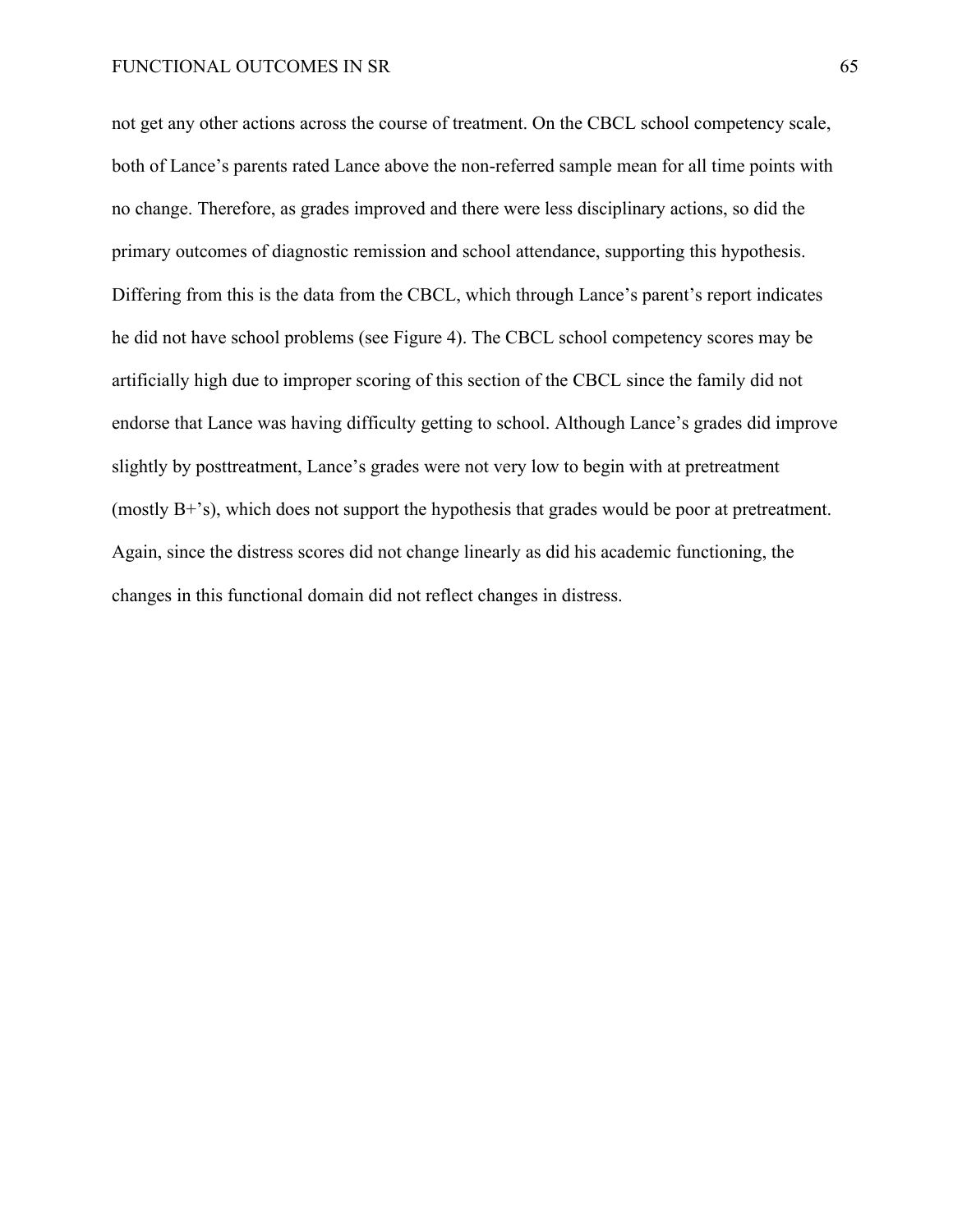# **Discussion**

# **Which Functional Outcomes Matter Most?**

# **Family functioning.**

Within the domain of family functioning, many constructs emerged as being of high relevance to the two cases investigated in this paper. Through the use of video coding, a richer and more thorough understanding of the family functioning of these youth with SR was obtained that would not have been possible through the use of the self-report measures alone. The inclusion of this qualitative data provides evidence to support the conclusion that the domain of family functioning matters considerably when assessing and treating youth with SR.

Specifically, the family functioning constructs of family conflict, validation and positive reinforcement, family cohesion, independence, parental beliefs, organization, control, and adaptability appeared to be the most noteworthy in both cases. This is consistent with previously presented literature that indicates that youth with school refusal most often have families characterized by high conflict and poor cohesion, low independence, poor role definitions and adaptability, value differences between families and their community, and communication difficulties (Bernstein & Borchardt, 1996; Bernstein et al., 1990; Bernstein et al., 1999; Kearney and Silverman, 1995). Both cases were categorized as being "high conflict" families according to the FES and the video coding data corroborated this conclusion. Interestingly, although two of the primary outcomes improved over the course of treatment, this construct did not, indicating that these families were still experiencing deficits in their family functioning specific to conflict. Additionally, each family's specific presentation of conflict was quite different, with Lance's family appearing much more emotionally dysregulated in and out of sessions and Ricky's family appearing much more controlled in sessions but less so out of session. Therefore, it appears to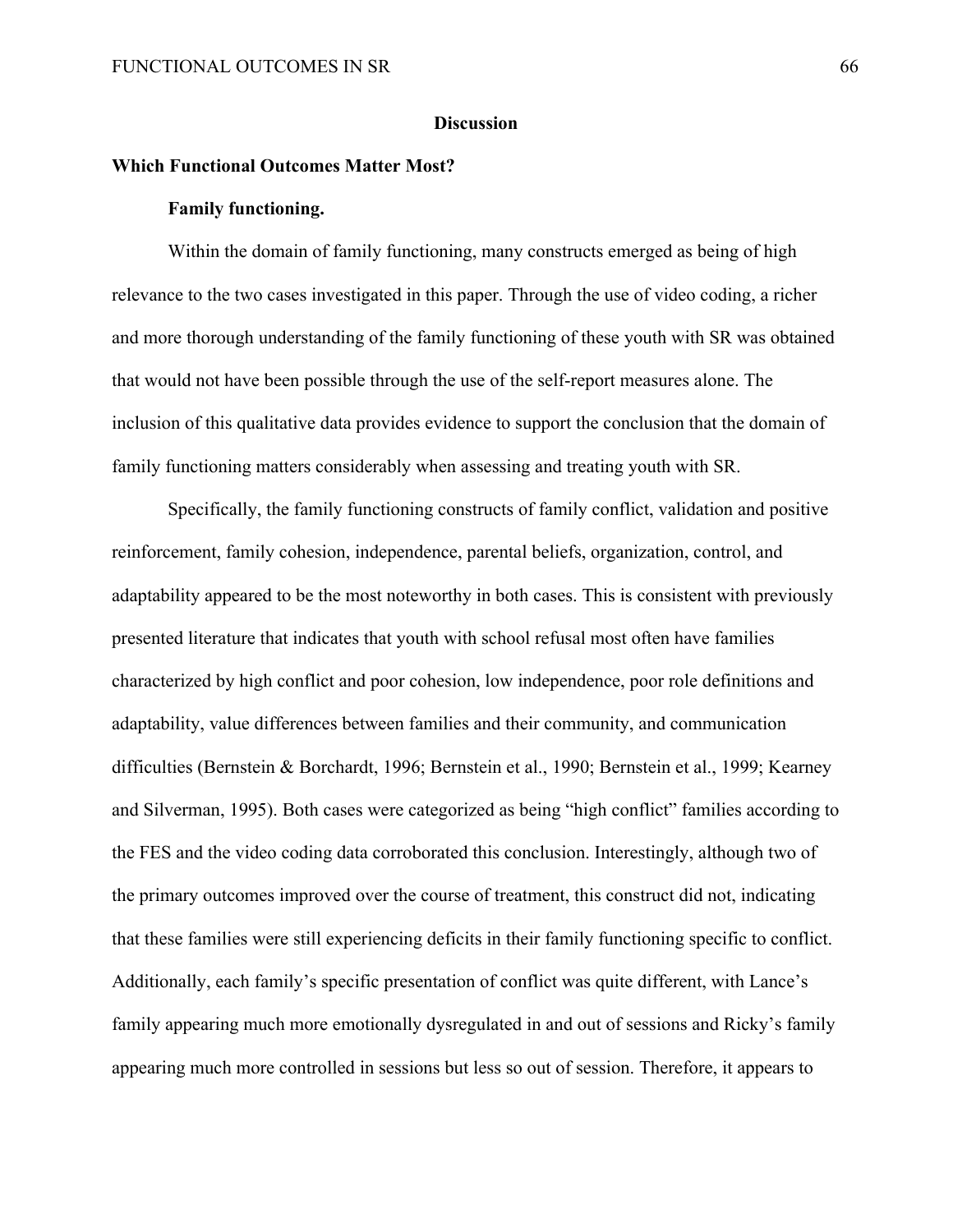matter less how distressed or conflict-ridden families appear in session because high conflict behavior may be occurring frequently outside of sessions. Ultimately, a thorough assessment of family conflict, including marital conflict, is warranted in order to best address this construct in a therapy program. Future therapy for SR should explicitly address high conflict through added emphasis and coaching of more effective interaction styles, including validation and cheerleading.

Similarly, coding of validation and positive reinforcement revealed that for both cases, these constructs did not occur very frequently in sessions. Validation did not appear to increase over the course of treatment for both cases, although it is quite possible that instances of validation occurred outside of session that were not observable or discussed in video coding. Similarly, instances of positive reinforcement did not appear to increase significantly over the course of treatment for both cases but for Lance, successful implementation of the contingency plan implies that an increase in positive reinforcement did occur over time. These results are discouraging considering that a major intervention and goal of the DBT-SR treatment was to increase the use of validation and positive reinforcement over time. It is possible that if validation and positive reinforcement are more specifically targeted and successfully implemented by family members in the treatment of SR, that decreases in family conflict and longer lasting change of the primary outcomes may occur. Conversely, it is possible that decreases in family conflict may influence a measured increase in validation and positive reinforcement over time.

Complementing both families' high conflict profile was also low cohesion reported by both families on the FES. Inconsistent to this report though were the video coding results which indicated that both families demonstrated high cohesion as evidenced by, for example, attending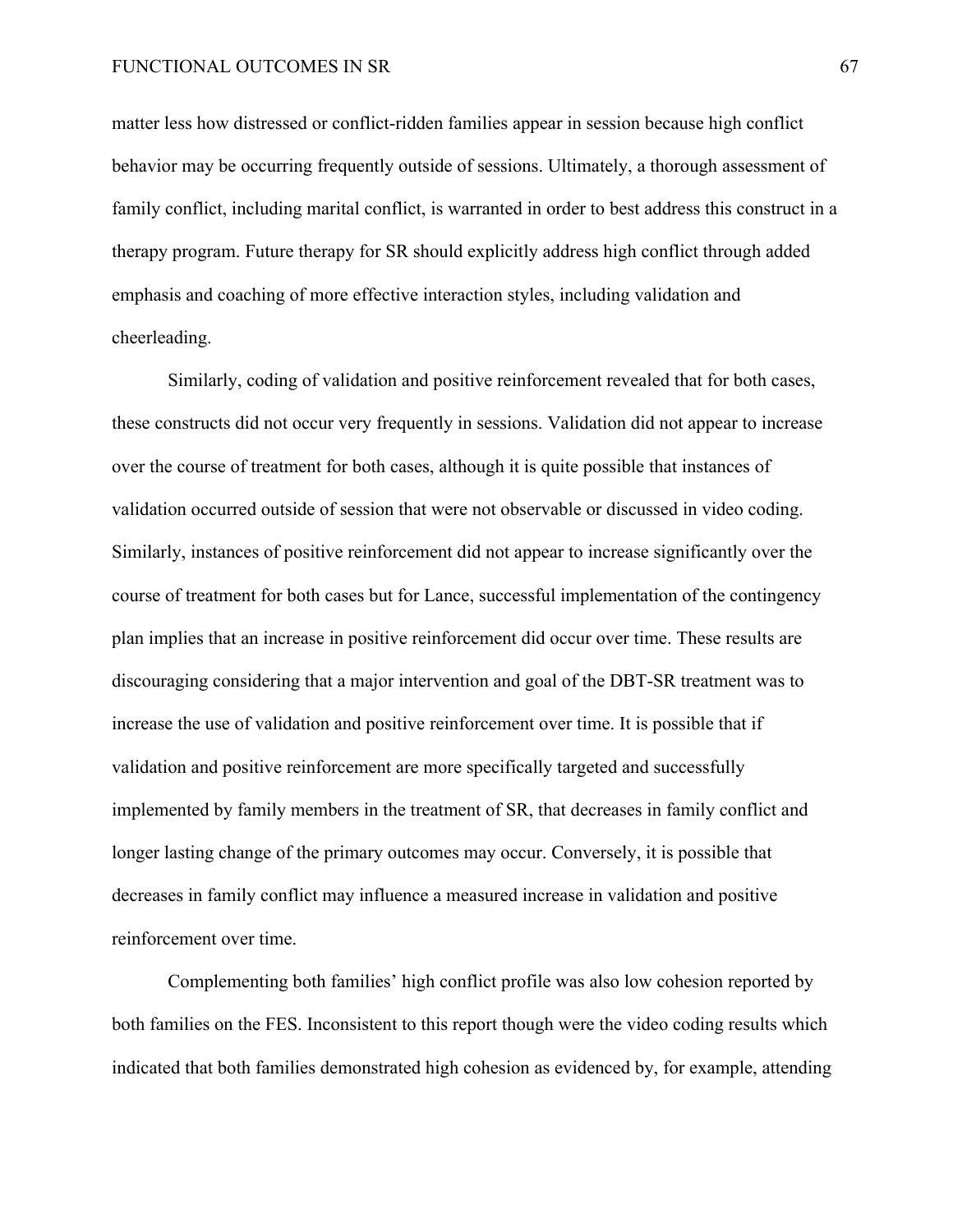the majority of sessions (a bit less consistent with this was Lance's family), parents consistently assisting the participants implement the behavior plans, and through non-verbal physical expression of cohesion. This discrepancy may be due to either this writer coding for items that were inconsistent with the items relating to cohesion on the FES or the family member's self perception of cohesion was lower than what it was to the observer through video coding. Regardless, cohesion was a construct that remained constant throughout the course of treatment, either low or high depending on data source, indicating that this remains a variable of interest for the treatment of youth with school refusal and their families. Beyond the interpretation of the data, cohesion should continue to be of importance in treating youth with SR since FES norms indicate high scores in the cohesion domain for typical families (Moos & Moos, 2009). Therefore, if youth with SR indicate low cohesion at pretreatment, successful treatment would increase the family's cohesion to closer resemble that of a 'normal' family. Specific interventions should aim to establish and foster high cohesion in these families by encouraging family members to support each other and by praising efforts made at increasing cohesion.

Another reflection of a 'normal' family according to the FES (Moos & Moos, 2009) is high independence. Independence was a construct that on the FES was rated low in both families, and especially in Lance's family. Video coding corroborates these findings, but also demonstrates that for Ricky and his family, independence increased by the end of the therapy while this improvement was less apparent for Lance and his family. Future treatment of SR should measure changes in this construct over time and should aim to instill independence by encouraging and fostering self-efficacy in each family member's ability to be self-sufficient by the conclusion of the treatment program. This can occur through gradually shifting skills coaching from the family-at-large to the youth alone, instilling independence of the youth over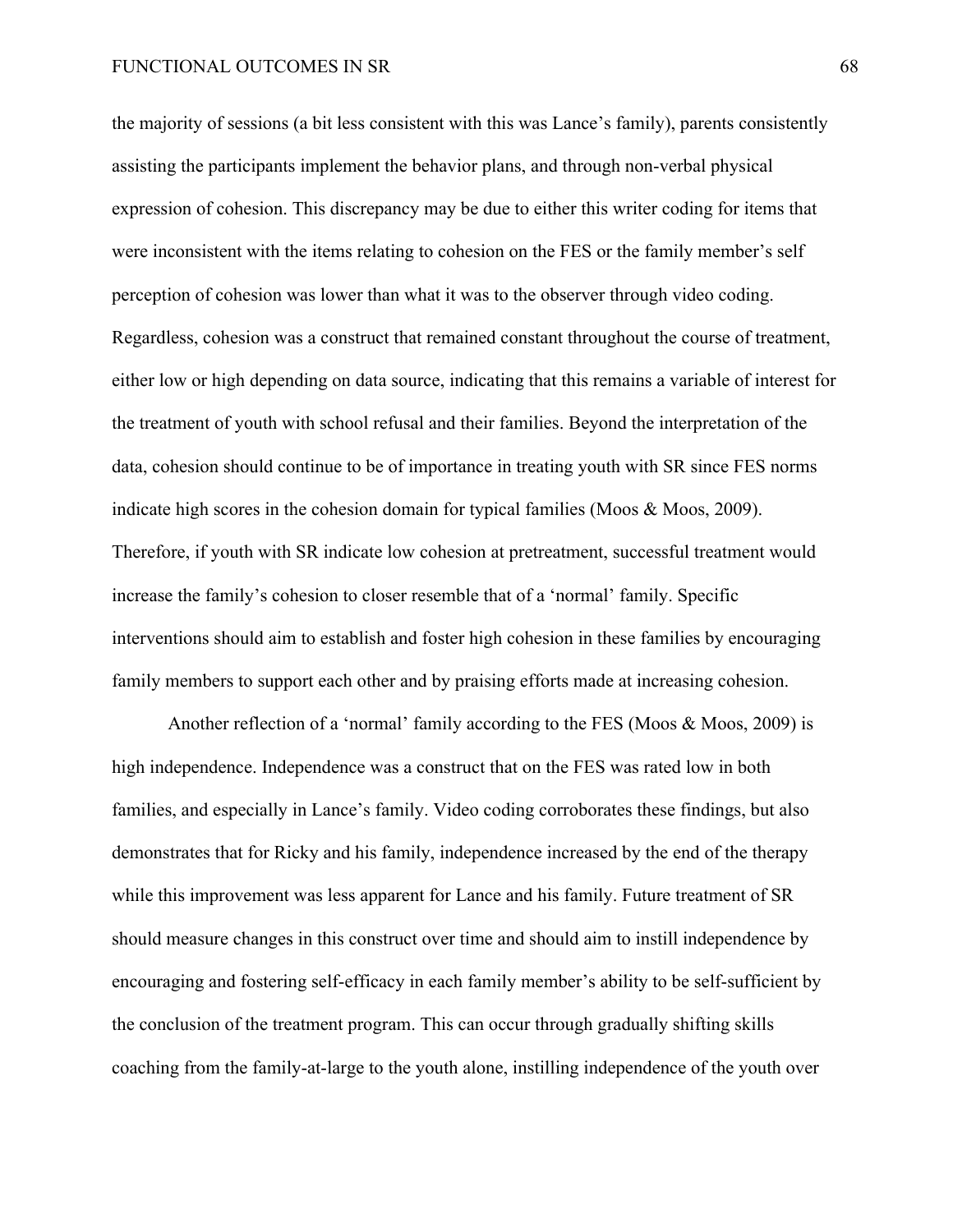time, or by decreasing the use of parental skills coaching over time, which can instill more independence in the parents over time.

Parental beliefs for both mothers reflected high anxiety about their abilities to successfully implement the treatment plan consistently. Lance's father did not express concern with his abilities to implement the treatment plan and Ricky's father was much less involved in treatment implementation. Ricky's mother expressed less anxious parental beliefs over the course of the treatment and in contrast, Lance's mother remained quite anxious. Ricky's mother may have felt less anxious over time due to the frequent use of skills phone coaching that she had with the therapist, which was much less utilized by Lance's mother. This implies that the availability and use of phone coaching may have an effect on the self-efficacy parents feel when successfully implementing the treatment plan. Future treatment of school refusal may benefit from added and explicit parental support available through a separate skills coach as is recommended by Miller et al., (2007), in order to reduce burden to the individual therapist and maintain the youth's rapport with the individual therapist.

Low organization was apparent for both cases, as was unbalanced distribution of control. Once again, this pattern of scores is more reflective of a distressed rather than normal family according to the FES norms (Moos & Moos, 2009). Disorganization for these families was the result of unclear parental roles and/or unclear rule development. Unbalanced control for both cases was evident through the youths imposing control over their environment including refusing school, refusing to collaborate with parents, and parent's poor efficacy in regaining more control over their youth. Organization appeared to improve slightly for both cases, but examples of poor organization still remained at posttreatment in video coding. There were more discrepancies between the cases for control with Ricky demonstrating improvement by the end of treatment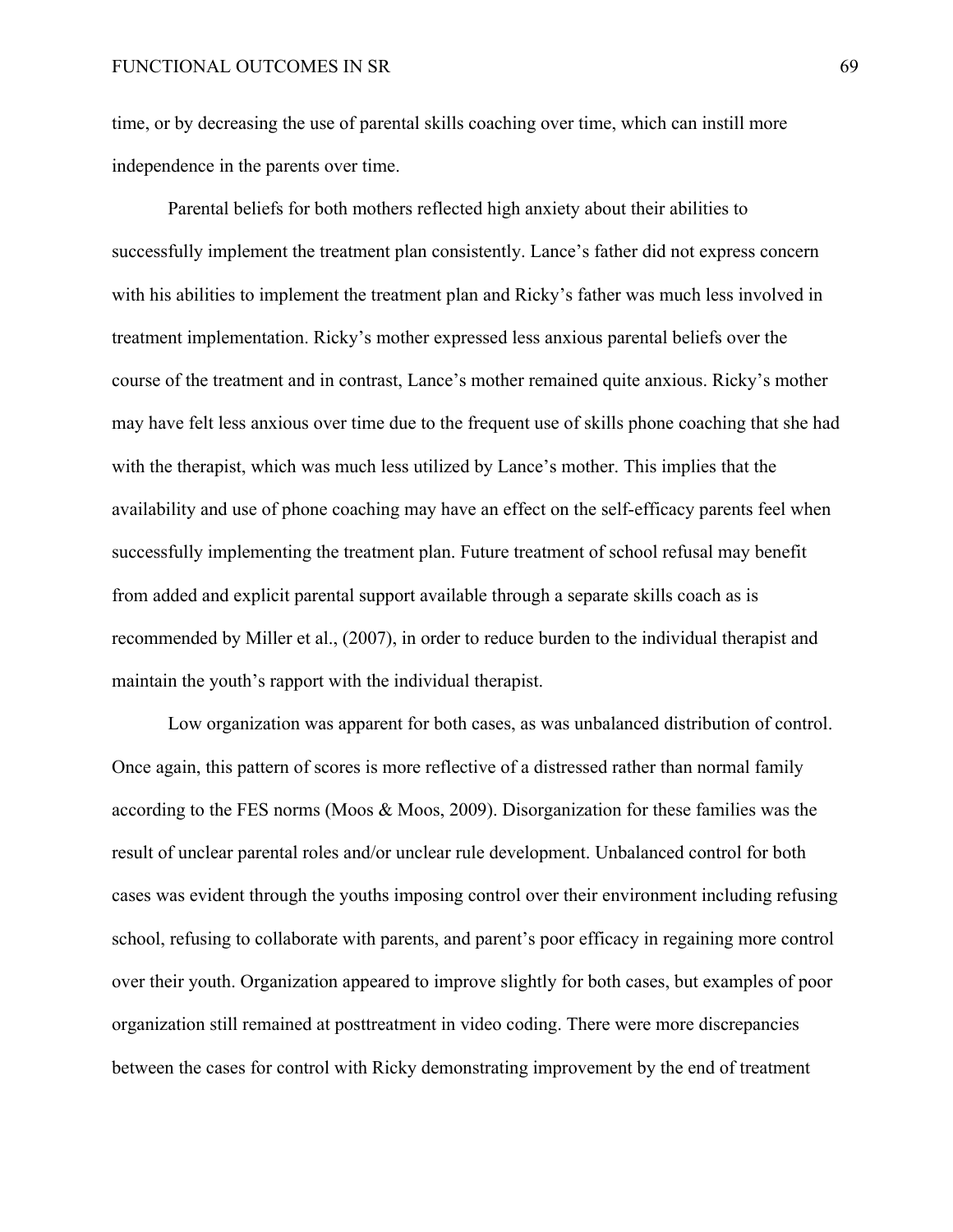and Lance's level of control remaining the same. The results are mixed indicating that perhaps the DBT-SR program was helpful in shifting control and organization towards the norm for one youth but not the other. Moreover, it is clear that SR treatment should focus on helping families establish an organized treatment plan, assist family members to establish clear roles for each member, and educate parents to implement effective parenting skills so as to remain in balanced control.

Adaptability appeared to be a noteworthy construct in both cases with more instances of adaptability observed later in the treatment process for Ricky's family than Lance's family. This change over time contrasts to Lance's family who exhibited instances of high adaptability throughout the treatment program. Lance's family's ability to flexibly apply the treatment program, and to make adjustments in the moment to skills implementation, may be related to the improvements observed in his primary outcomes. Similarly, Ricky's family's improvement in overall adaptability over time may have influenced treatment outcome as well. Overall, it appears that the ability to be flexible in both treatment planning and implementation benefited these families, implying that therapists who treat SR should encourage flexibility, while also modeling adaptability, e.g., by being available for unscheduled phone coaching and suggesting in the moment adjustments to skills being used.

**Social functioning.** Although not as prominent as family functioning, constructs related to social functioning were certainly noteworthy contributors to the overall functioning of the youth in this study. The most salient of these constructs were social withdrawal, interest and participation in social sports/hobbies/organizations, and the ability to make and maintain friendships. For both Ricky and Lance, social withdrawal somewhat steadily decreased, as engagement in social activities with peers increased, over the course of therapy. These changes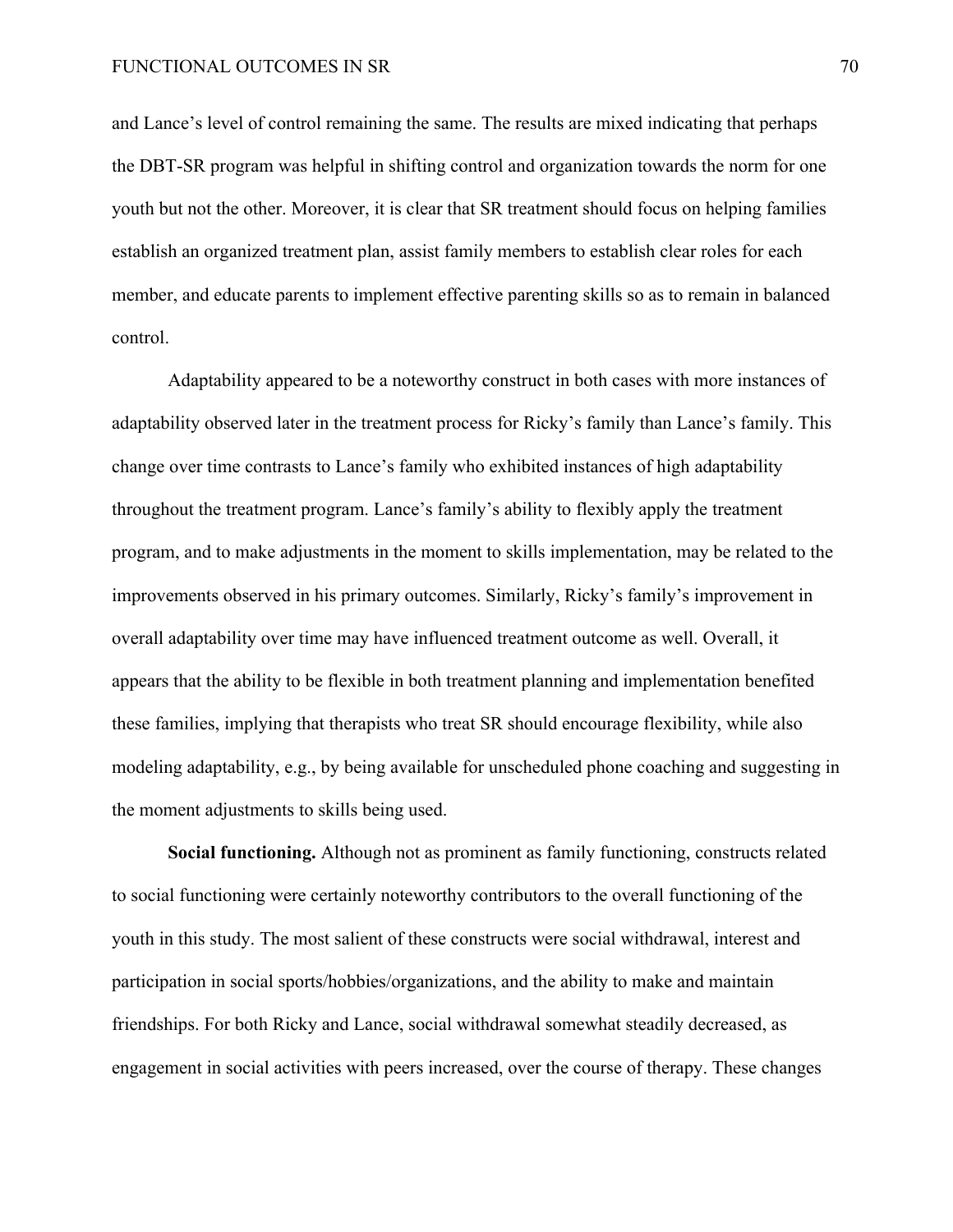were more drastic for Lance who at pretreatment was quite socially isolated due to not attending school as well as not engaging with peers outside of school. This change towards social engagement is important considering the protective quality establishing positive peer relationships can have (Place et al., 2002).

It is interesting to note that although both Lance and Ricky were less active with peers at pretreatment, their overall interest in social activities, sports, hobbies, and organizations remained high throughout. Additionally, both youth did not have difficulty with bullying, social skills, establishing friendships, or having low interest in social activities, but were more socially withdrawn at pretreatment which subsequently improved over time. It is unclear whether this trend would remain true for all cases of SR, since SR can represent such a heterogeneous group of youth with differing antecedents to SR behavior. For instance, there may be youth with SR who refuse school due to difficulty making friends at school and for these youth, measuring social competence would be crucial in demonstrating clinically significant change. Therefore, treatment of SR should aim to conduct a thorough assessment of the specific social needs of each youth by determining what social factors are impacted by their unique presentation of SR.

**Academic functioning.** Although one would assume that the academic domain of functioning would be highly impacted by youth with SR, this was less obvious for the youth in this study. Both Ricky and Lance's grades appeared to improve slightly by the end of the treatment program. Despite differing school attendance rates for Ricky and Lance during the course of treatment, both youth engaged in homework and demonstrated increased homework compliance by the end of treatment. In general, the school personnel involved in the youth's treatment were quite accommodating with the school requirements for attendance and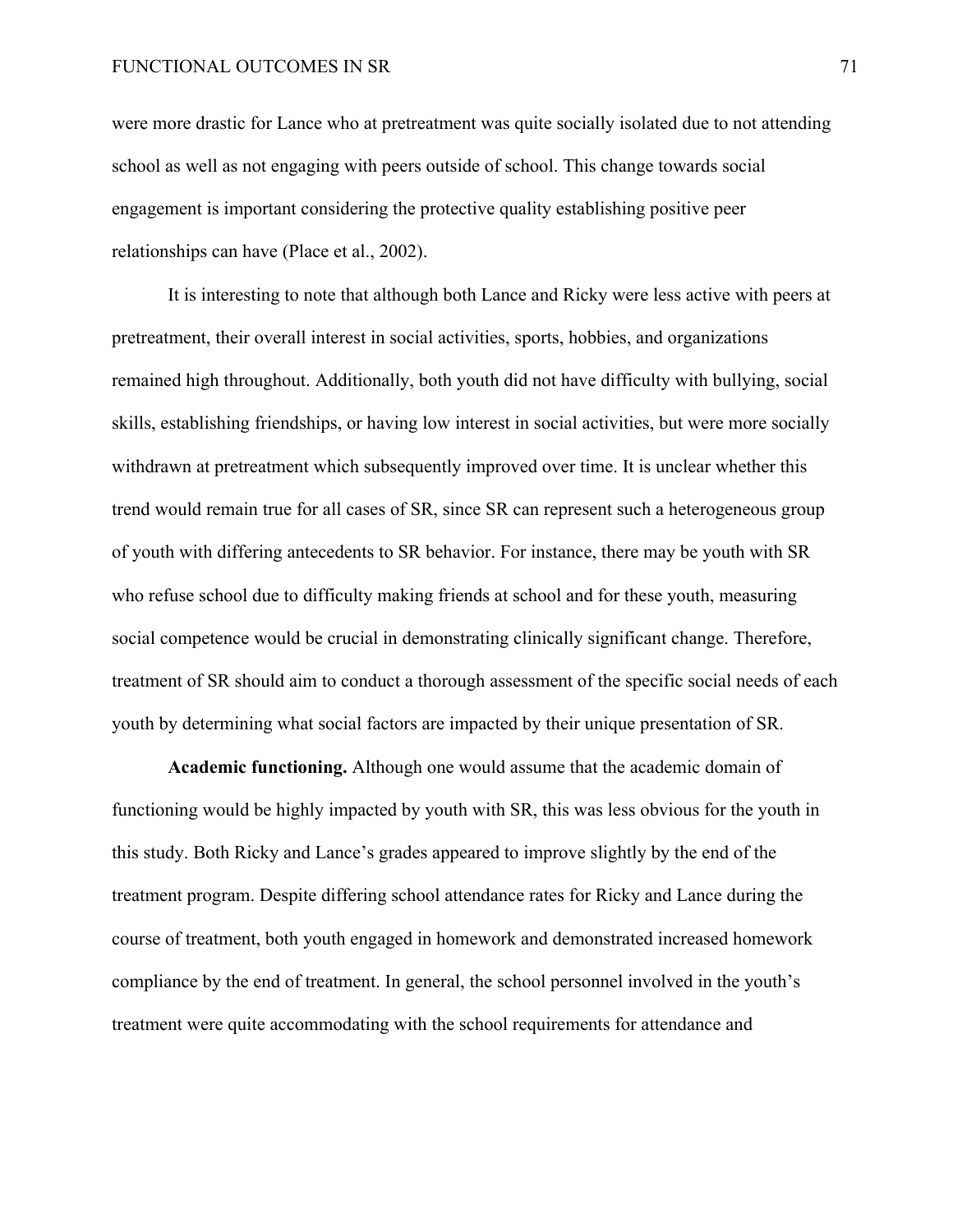completing assignments, likely influencing degree of impact that school attendance had on the youth's overall grades.

Self-efficacy related to school also emerged as an additional construct for both youths, with Ricky expressing more interest in school as he started to take more mainstream classes and Lance experiencing more self-efficacy related to his ability to return to school over the course of treatment. High parental ratings of school competence for both youth implies that although the youth were having difficulty going to school, that this was less a cause of low academic capacity or ability to function at school and more likely related to another construct. The DBT-SR study hypothesized this construct to be the youth's heightened distress levels. These findings are important to note because they highlight that these youth with SR do not inherently have a low capacity to perform well in school but that their SR behavior may inhibit them from continuing to progress academically. Again, understanding the specific reasons for each youth's SR behavior is necessary since some may refuse school due to low academic functioning, e.g., difficulty maintaining good grades. Moreover, academic functioning, and particularly selfefficacy related to school, engagement in school work, and academic grades clearly are relevant constructs to monitor over the course of SR treatment in order to ensure that youth with SR are focusing on improving functioning in these areas as well as increasingly going to school over time.

**Other functional domains.** Through video coding, the ability to capture other domains of functioning was possible. By relying solely on pre-existing outcome measures, future assessment and outcome monitoring procedures for SR would be missing relevant constructs connected to youth's overall functioning. Without including these other domains, reported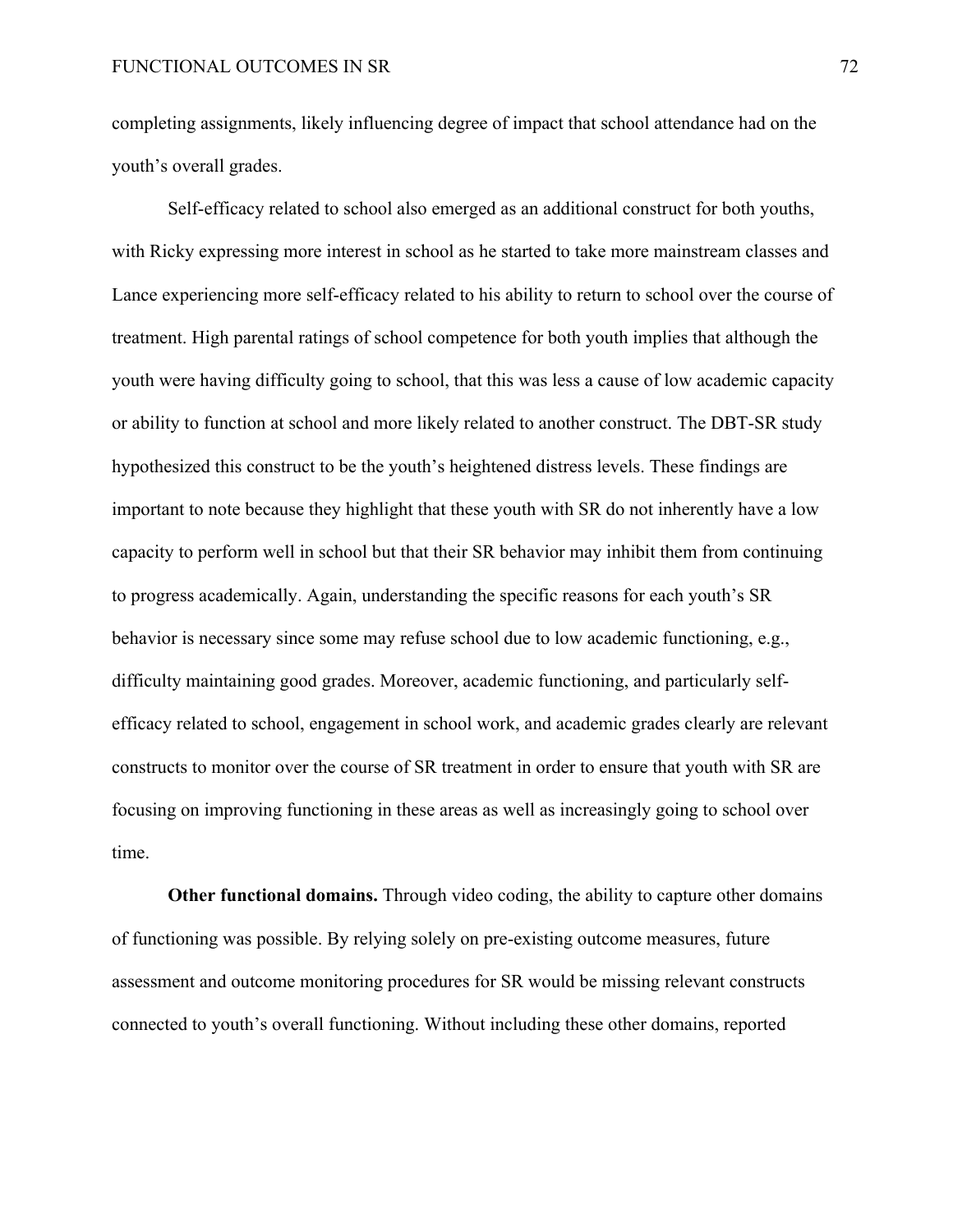outcomes of youth in the treatment of SR may be misleading due to potentially failing to capture holistic change.

The additional functional domain that emerged for both cases was therapy functioning. Both cases were low on therapy homework compliance, implying either lack of interest or commitment to the therapy process, poor planning, or more deliberate "therapy refusal" behavior. Interestingly, Ricky and Lance's interpersonal styles with their therapists differed quite drastically. Ricky was much more pleasant, cooperative, and engaged in therapy sessions whereas Lance was more closed off, disengaged, and somewhat uncooperative with his therapist in sessions. Despite Ricky's more engaged style, and by extrapolation stronger therapeutic alliance, he suffered in treatment compliance just as much as Lance did by not following through with agreed treatment plans. Both sets of parents were mostly engaged in the therapy process and encouraged engagement of their youth in the treatment, although Lance's parents engaged in more avoidance behaviors (e.g., cancelling WBC sessions last minute, encouraging youth to go out with friends instead of going to therapy, not always following through with the exposure plan).

It remains unclear how much youths with SR's therapy behaviors are reflective of school refusal behavior, but it does appear to share several parallels in these presented cases. Focusing on establishing a strong therapeutic alliance, encouraging a commitment to the treatment and compliance with homework, and making sure parents reinforce these same commitments, can help develop and foster similar skills that are necessary for successful school reentry. Engaging these youth by appealing to their self-identified goals may help foster a stronger commitment to the therapy process.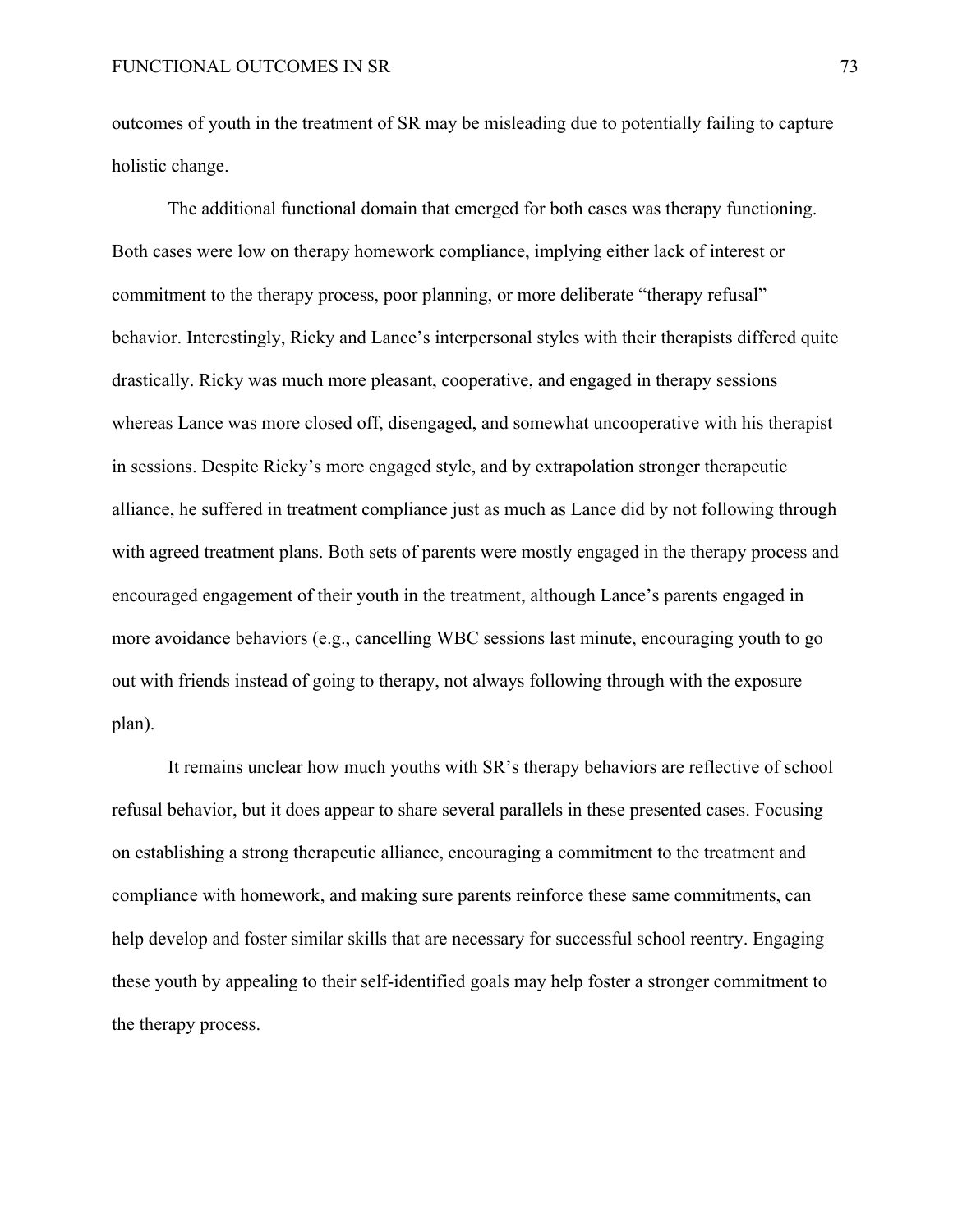### **Suggestions for Future Assessment of Functional Outcomes in School Refusal**

Despite the inability of this study to draw causal links between changes in functional domains and primary outcomes, it is clear from the previous section that there are many functional domains, and constructs within these domains, that are of clinical and research interest to measure in the school refusal population. It is crucial that the suggested measures used to capture changes across these domains in future research and clinical work include these most essential constructs.

Based on this study's analysis within the domain of family functioning, the constructs that emerged as being the most noteworthy, i.e., the constructs that emerged strongly for both cases, were family conflict, validation and positive reinforcement, family cohesion, parental beliefs, independence, organization, control and adaptability. The FES measure in its full format addresses almost all of these constructs. The FES that was used in this study only included the subscales specific to independence, conflict, cohesion, and control. For future studies, since organization emerged as a relevant construct in both cases, this subscale may be beneficial to include. Additionally, the FES has been used by several researchers in the school refusal literature to capture family functioning as mentioned previously, implying that it is well received and effects across studies may be possible to observe if used consistently by researchers.

To capture adaptability, another frequently cited measure in the child psychology literature that can be used is called the FACES IV (Olson, 2008), which was cited earlier in this paper. The FACES would also capture cohesion, another identified pertinent family functioning variable, but overall it is not as robust as the FES in capturing the majority of the other central family functioning constructs.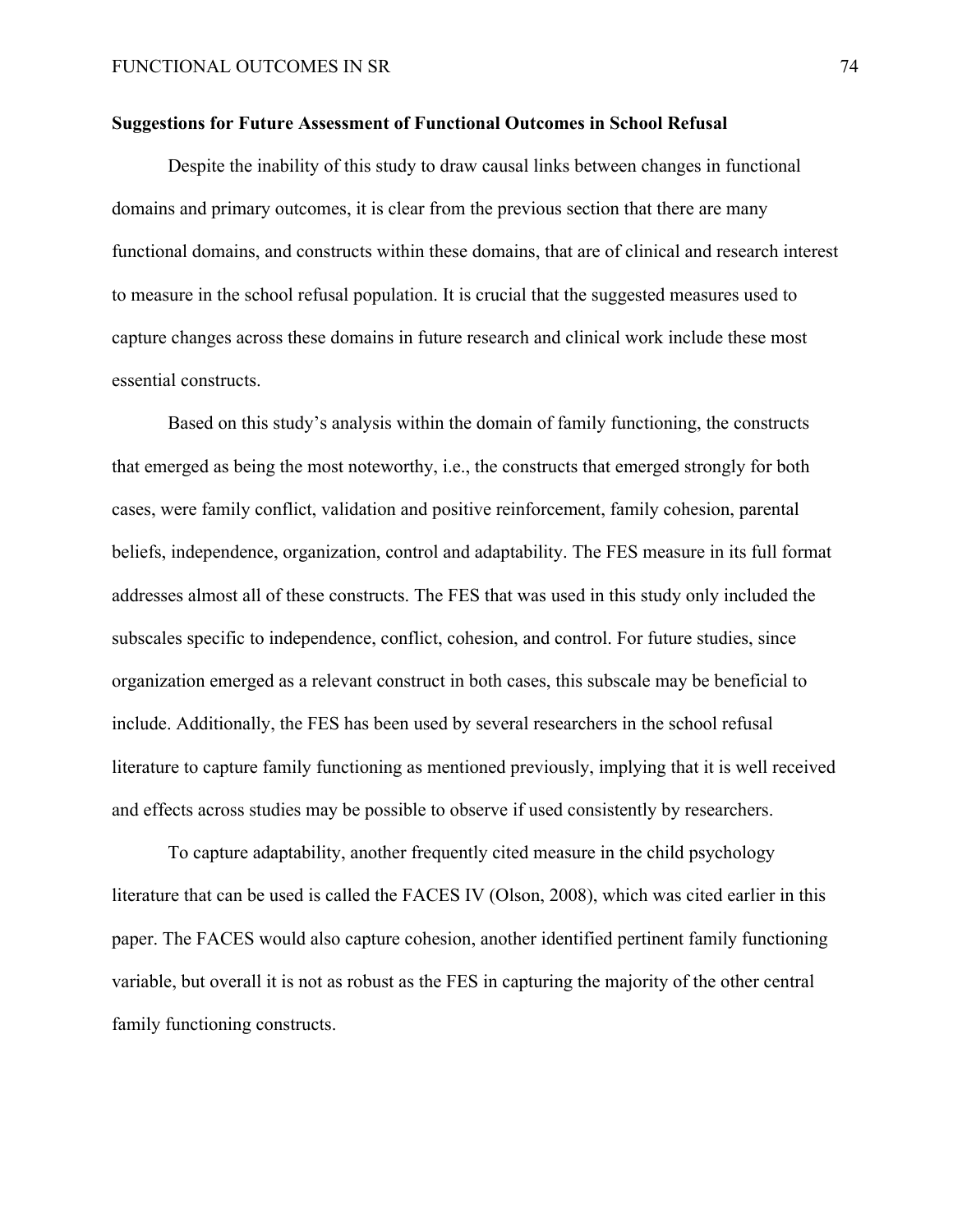To capture changes in validation and positive reinforcement practices of parents, there are not many validated self-report measures that appear to exist in the literature. The Parent Behavior Inventory (Lovejoy et al., 1999) is a measure that captures two broad areas of parenting- support/engagement and hostility/coercion. This measure appears to capture some positive parental practices, i.e., through the support/engagement subscale. Although the Parenting Scale was the most cited of the parental practices and discipline measures listed in the Pritchett et al. (2011) review, this measure only captures dysfunctional parenting styles and does not capture positive parenting styles. A promising self-report measure is called Parenting Young Children (PARYC; McEachern et al., 2012), which assesses the frequency of several parenting behaviors, the perception of the parenting behaviors as problematic, and the degree to which the caregiver would like to make changes in specific parenting skills. Three scales of parenting behavior are measured including supporting positive behavior, setting limits, and proactive parenting. This measure was validated for use with high risk (i.e., socioeconomically disadvantaged) parents of children 5 years old. To this author's knowledge, no studies of an adaptation or validation of this measure exist for use with adolescents.

Lastly, the parental beliefs construct can be captured through the use of the Parenting Sense of Competence self-report measure (Johnston & Mash, 1989), which was the most cited measure of parental beliefs captured by Pritchett et al., (2011). This measure captures how confident a parent is in their parental role through measures of satisfaction and perceived efficacy.

Unfortunately there is no one measure that exists to capture all of the family functioning constructs identified through this paper as being of importance for school refusal research and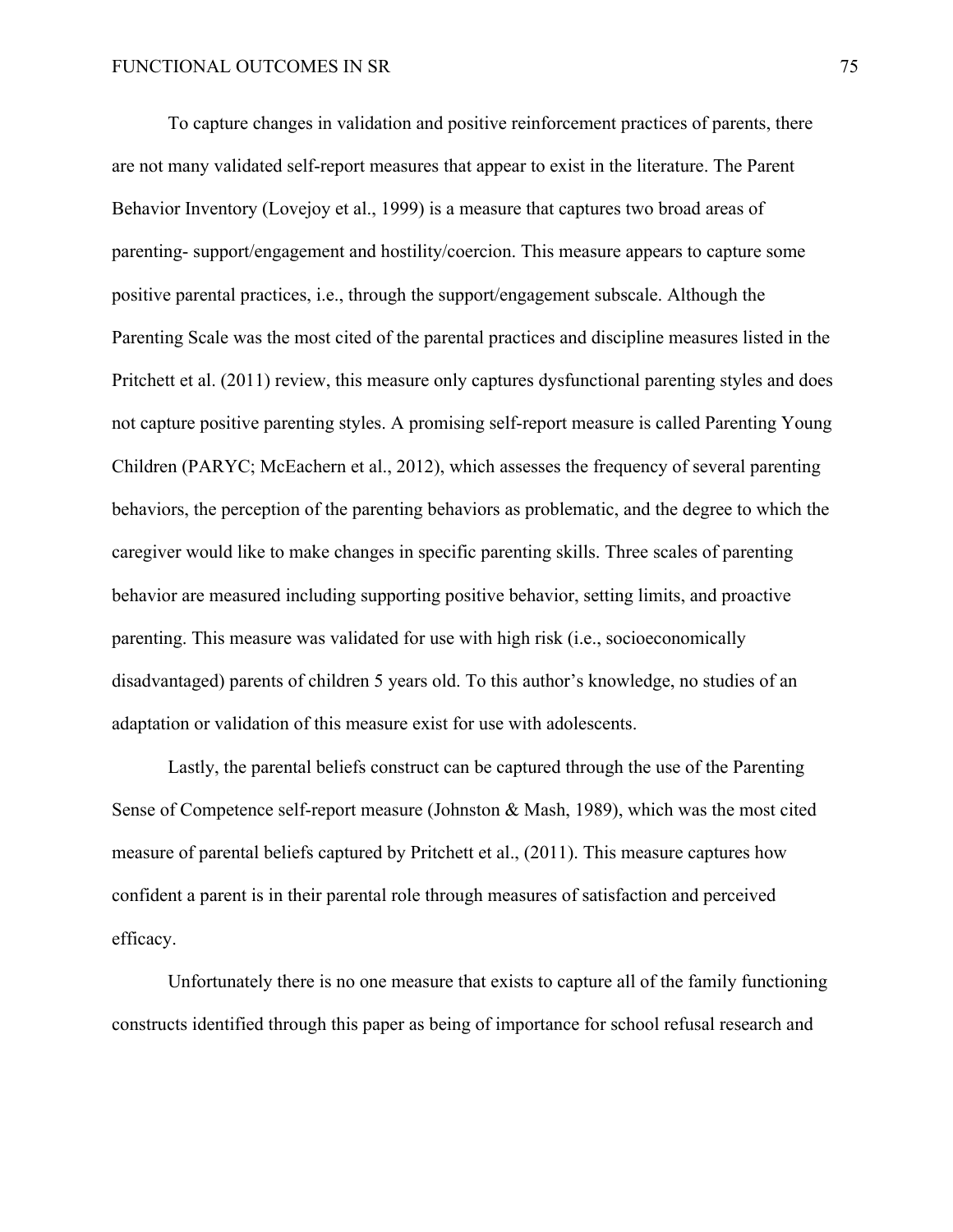practice. Future research and parsimonious practice would benefit from the existence of such a measure.

Within the domain of social functioning, social withdrawal, interest and participation in social sports/hobbies/organizations, and the ability to make and maintain friendships were constructs that emerged the most significantly. Therefore, a measure that captures social engagement and social withdrawal would be preferable to a measure that focuses on social skills deficits. Although the CBCL was used in this study to capture social withdrawal through the withdrawn/depressed subscale, it may not be the most appropriate measure to use specifically for the social constructs of interest considering the length and breadth of the measure. With this being said, the social competency section of the CBCL may be a useful tool to capture interest and participation in sports, hobbies, and organizations specifically. This portion of the measure is short and may serve as a quick assessment of this construct for use in future research and practice. Certainly, if there existed one measure that can be used to capture all constructs of interest, this would be ideal.

The Social Adjustment Inventory for Children and Adolescents (SAICA; John et al., 1987) is a semi-structured interview administered by a therapist that is designed to capture a full range of observable and well-defined social interactions and outcomes for children and/or adolescents. This measure has been validated and is reliable although in practice, it may be difficult to implement due to being a semi-structured interview that takes about 30 minutes to complete. Overall though, this measure may be the most comprehensive and does capture all the constructs of interest within social functioning.

Recently in 2011, Crowe et al. conducted a systematic review of social functioning measures for children and adolescents. Of the 86 measures included in this review, none capture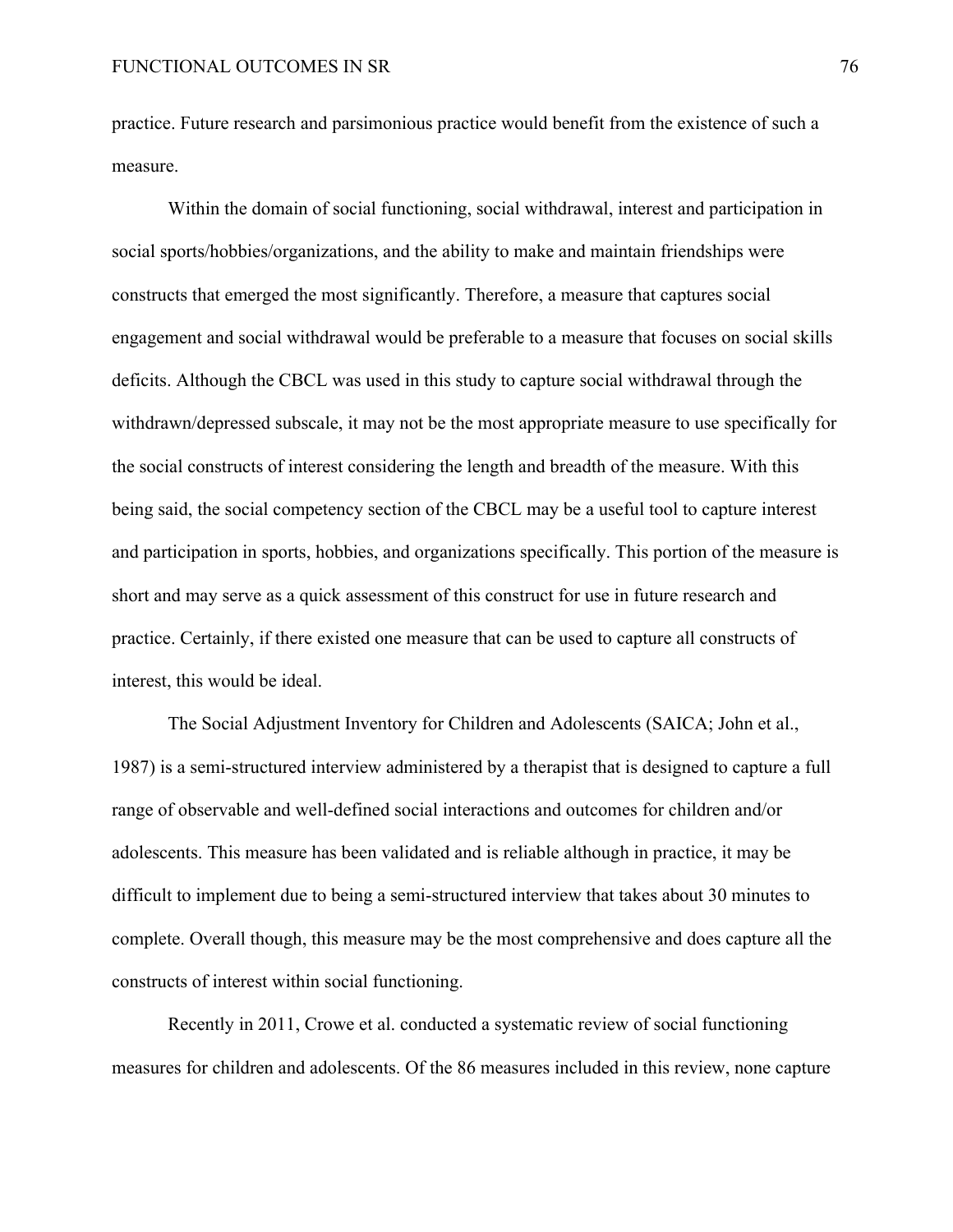all of the identified constructs of interest specifically. Several measures capture friendship quality or closeness/intimacy of friendships. These include the Friendship Qualities Measure (Grotepeter & Crick, 1996), Friendship Quality Questionnaire (Parker & Asher, 1993), Dyadic Friendship Qualities Score (Laird et al., 1999), Adolescent Friendship Closeness Scale (Beadnell et al., 2007), and Adolescent Intimacy Scale (Schulman, 1997). A couple of measures capture peer relationships and perceived social competence, which according to Rubin et al.'s (2010) chapter on social withdrawal in children and adolescents, are the two variables that contribute to social withdrawal the most. These measures are the Peer Network and Dyadic Loneliness Scale (Hoza et al., 2000) and the Perceived Adolescent Relationship Scale (Andrews & Francis, 1989). The former was developed for grades 5-7 and measures loneliness associated with lack of involvement in a social network and the absence of a close dyadic friendship. According to Crowe et al. (2010) it has been cited 26 times. The latter was developed for 13-20 year olds and measures adolescent's perceptions of their own social competence and social participation in relationships. It was cited 4 times according to Crowe et al. (2010).

Based on the constructs that were identified as the most noteworthy within social functioning in this paper, the information discussed by Rubin et al. (2010) and the measures that were reviewed by Crowe et al. (2010), the Perceived Adolescent Relationship Scale plus the social competency section of the CBCL may be the most appropriate additions to an assessment battery for youth with school refusal. Again, finding one measure to parsimoniously address all of the necessary constructs within social functioning does not exist, and research as well as practice would benefit from such a measure.

For academic functioning, grades, engagement in homework, and self-efficacy about school functioning emerged as the most relevant constructs. Beyond actual grade reports and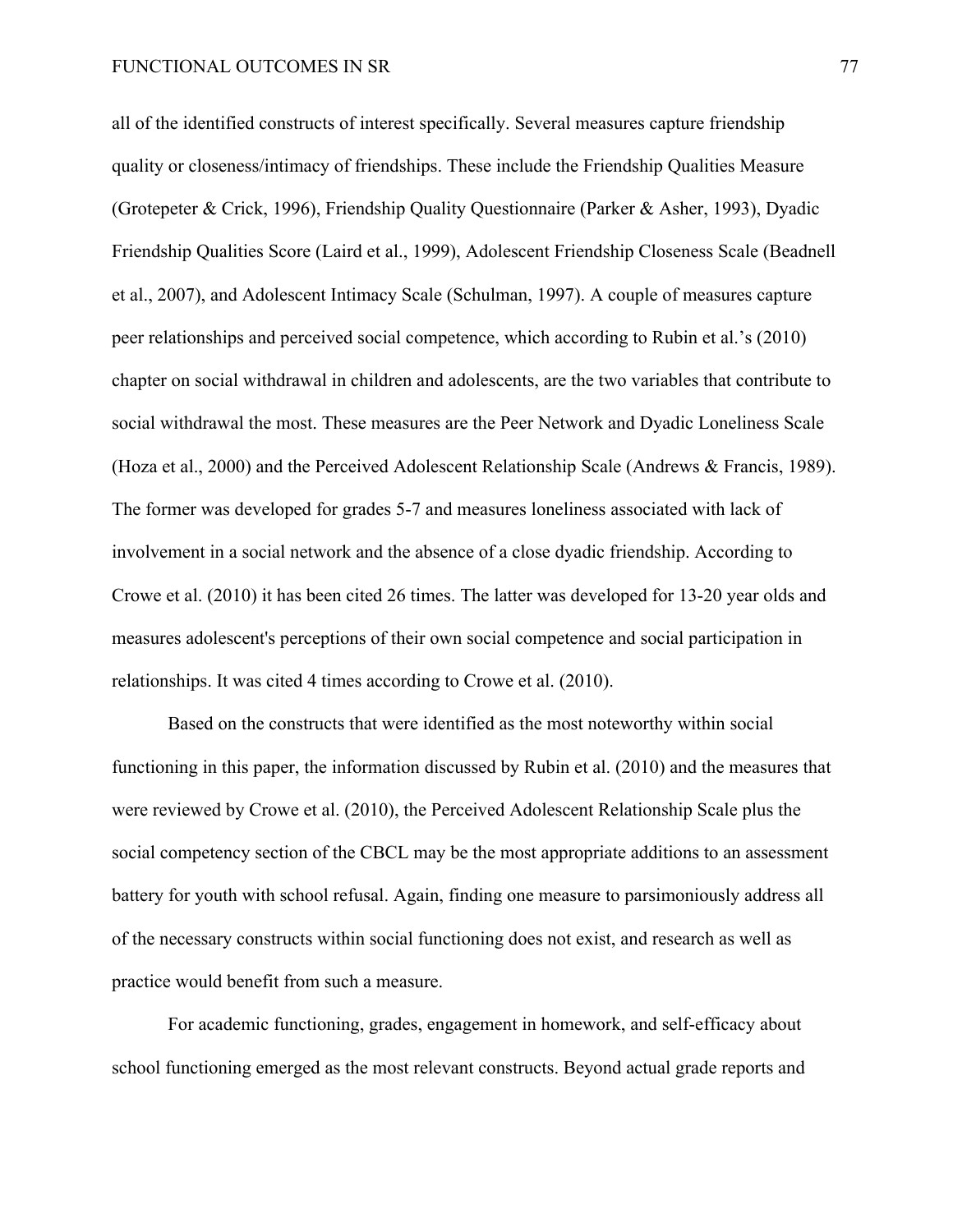possibly teacher feedback on homework compliance received from the school, the most relevant measure to include is the Self-Efficacy with School Situations (Heyne et al., 1998) measure that was described earlier in this paper. This measure clearly addresses one of the aforementioned variables of importance within academic functioning, has been validated and shown to be reliable with the school refusal population in previous studies, and therefore would be an excellent addition to an assessment battery for school refusing youth. Additionally, including the academic competency section of the CBCL would add a more subjective, parental report of youths academic functioning.

Lastly, since therapy compliance, engagement in the therapy process, and therapeutic alliance all emerged as constructs of interest for both cases, a measure that can capture these elements would be beneficial. Many measures exist in the area of therapeutic alliance, one of which was used in the DBT-SR pilot study. This measure is one of the most popular measures to capture therapeutic alliance in children and it is the Therapeutic Alliance Scale for Children/Adolescents (Shirk & Saiz, 1992). A literature review by this author did not yield any validated and reliable measures that specifically capture adolescent engagement in the therapy process through homework compliance, attendance, and perceived interest in the therapy process. In general, the field of clinical psychology would benefit from such a measure and especially the school refusal population, which has such a high drop out rate. In the meantime, these variables could simply be captured through therapist note taking and consistent diary card completion, which includes a question that asks the patient to rate their urge to drop out of treatment before and after each session.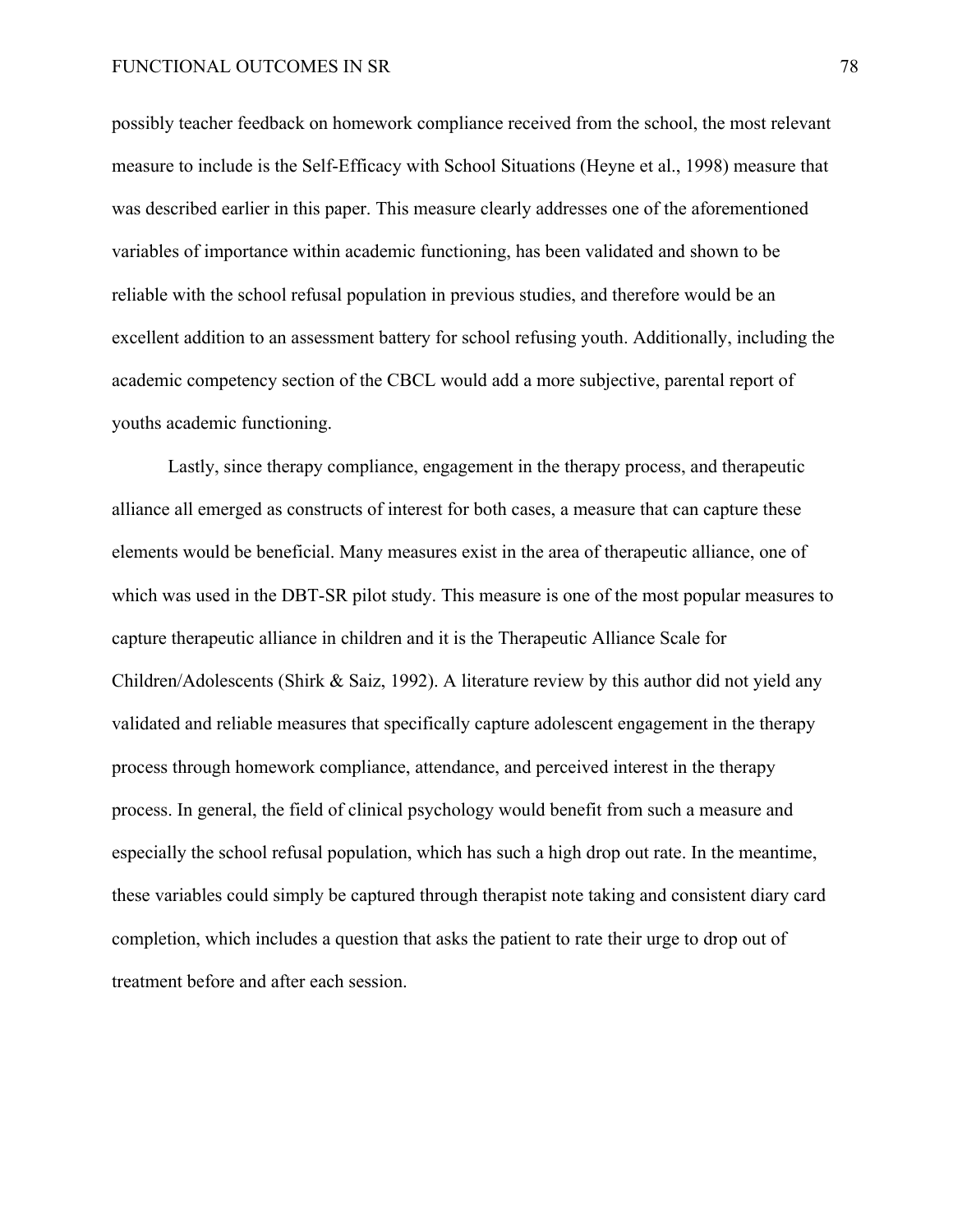### **Conclusions**

The goal of this study was to present two in-depth and contrasting accounts of a novel treatment for school refusal in order to add to the case study literature on the treatment of school refusal specifically related to functional outcomes. Additionally, suggestions of measures to use to capture these functional outcomes in future studies of school refusal were presented. This paper brings into the forefront the importance of measuring and treating functional outcomes in the treatment of school refusal in addition to primary outcomes. Overall, this study received mixed findings related to the initial hypothesis that functional outcomes would improve over the course of this study, indicating that this study did not thoroughly address all areas of the youth's functioning. Though many outcomes changed or did not change similarly across the two cases, some constructs contrasted much more drastically illustrating heterogeneity within the SR population, and that a one-sized-fits-all approach to treatment would likely be ineffective. Although nothing can be conclusively stated regarding which constructs are the most important and which do not appear to matter as much from this paper, it certainly highlights that functional outcomes do represent a large part of the overall wellness of youth with SR and it warrants further research.

This study did not support the hypothesis that all primary and functional outcomes would change in a similar fashion. Some functional outcomes did appear to improve as diagnostic change occurred and school attendance improved, such as social withdrawal and academic grades, but this was not the case for all of the constructs including family conflict. This implies that even when primary outcomes improve, that there are functional deficits still impacting these youth and/or their families. Considering that most treatment studies of school refusal, and clinical psychology more broadly, have not consistently reported on functional outcomes, youth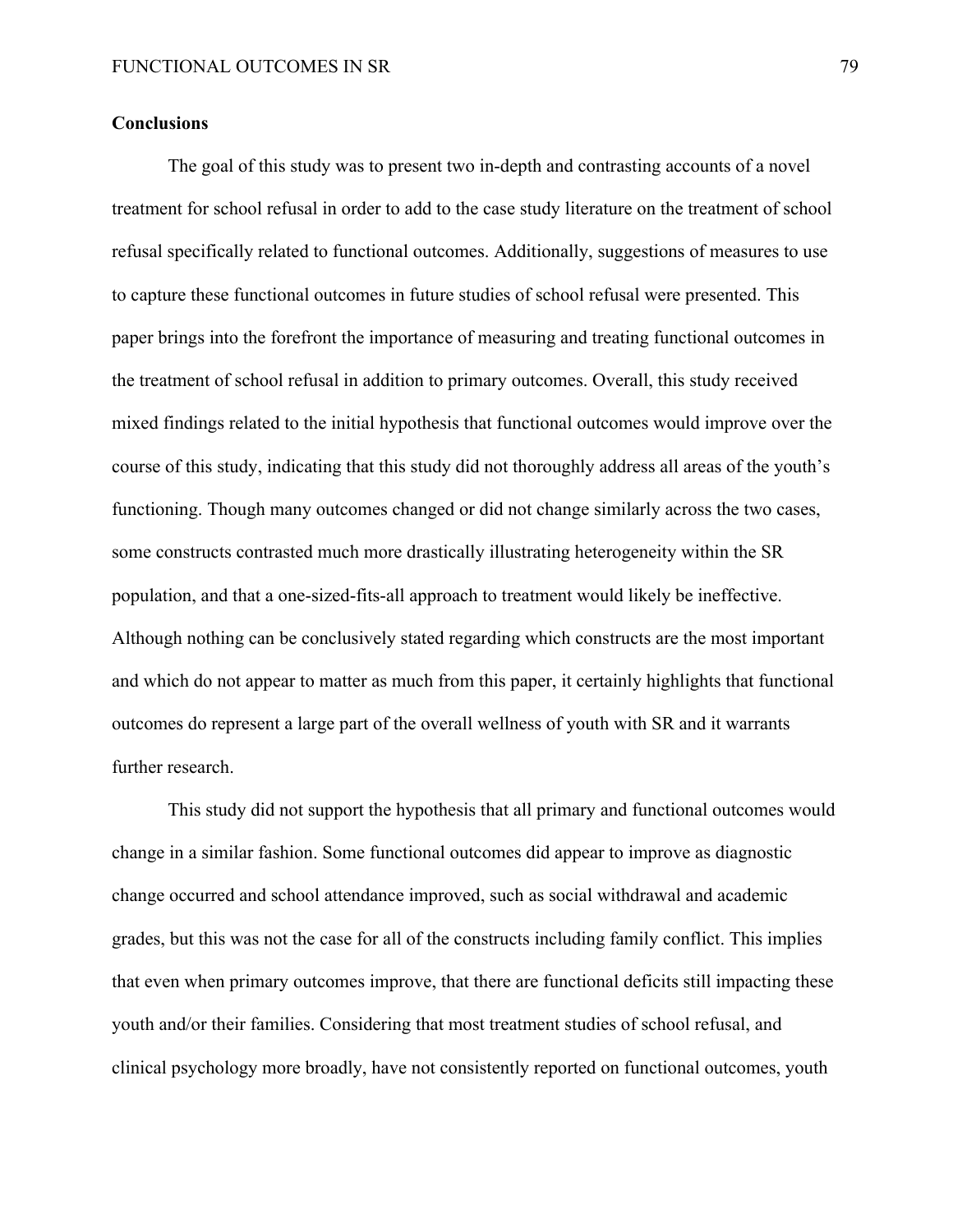who are reported as treatment responders may not actually present as functionally well. This is deceiving and may lead consumers, researchers, and therapists alike to believe that a treatment is effective when it only was shown to improve one area of functioning, i.e., the primary outcomes. It is possible that continuing to experience functional impairments may lead to quicker and/or more relapse of the primary outcomes. Of course, these are empirical questions ripe for investigation. Even if relapse of the original school refusal or diagnostic problem does not occur, further worsening of the functional impairments may occur thus leading to more problems in the future. As mentioned previously in this paper, long-term functional problems do exist at higher rates for youth who refuse school.

The treatment of school refusal should also aim to overtly address these functional impairments so that youth improve across domains of functioning and not just symptomatically. Directly treating functional impairments takes away the need to rely on the hope that reduction in the primary problem will create generalized improvements across other domains of functioning. The DBT-SR program appeared to specifically address most if not all domains of functioning through the design and implementation of the program. Future randomized controlled trials comparing DBT-SR to other treatments for SR would help to determine whether DBT-SR is more effective in addressing the overall functioning of these youth. Overall, it is important that functional outcomes continue to be investigated in order to, at the very least, have a more robust picture of youth's functioning.

Despite the various implications of this study, there are also many limitations. First of all, since the original study from which this paper was derived was not a randomized controlled trial, it cannot be claimed that any changes in primary or secondary outcomes are a direct result of the DBT-SR program. Likewise, only two cases were considered treatment completers in this study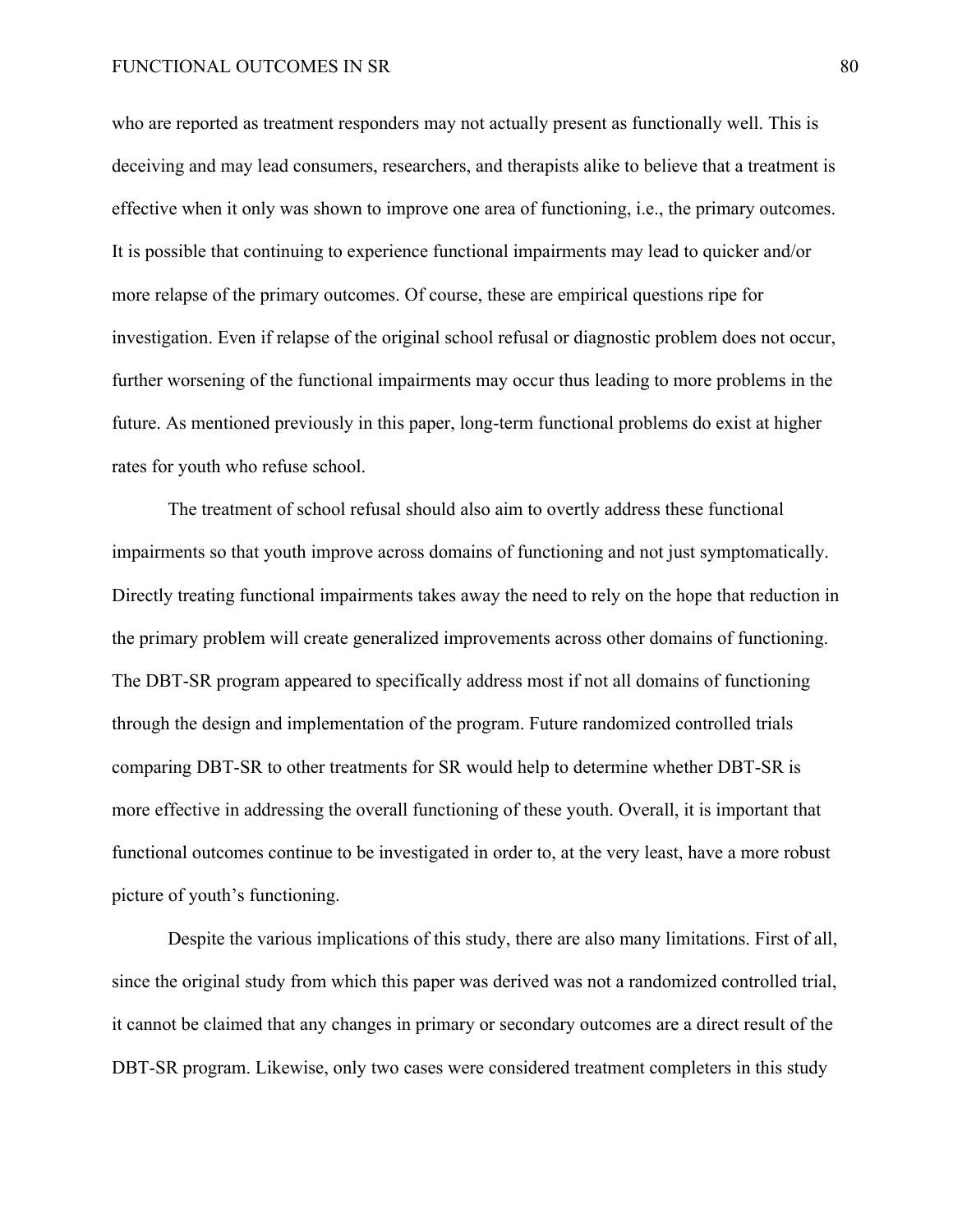and thus conclusions drawn across cases should be taken cautiously. Future studies of the DBT-SR program should aim to include a control group with a large enough number of participants in order to have the power to detect medium to large effect sizes.

The method of qualitative data analysis in this study was inherently limited since the coding rubric was created by this author and was not psychometrically evaluated. Therefore conclusions about the presence or lack thereof of the functional outcomes should be taken tentatively as the reliability and validity of the constructs themselves as they were coded was not determined. Additionally, the sole video coder was this author who was also a therapist for one of the participants, potentially introducing bias in the coding. There may have been more specific issues within the coding rubric as well, such as potentially having a differing definition of cohesion than what is captured on the FES creating differing conclusions on the presence of this variable. Future studies whose aims are to use qualitative data analysis of functional outcomes should aim to first to create a psychometrically sound instrument for video coding, and should also use multiple coders to test for inter-rater reliability.

Another limitation is the lack of qualitative information that could be coded from phone coaching sessions, which occurred quite frequently throughout the treatment phase for both cases. Through session notes and discussion with the study therapists, moments of true school refusal behavior were more often captured during phone coaching than during WBC sessions. This may be due to the structured nature of WBC sessions, which were scheduled sessions, when in contrast, phone coaching was utilized as needed when dysfunctional behavior was presently occurring. Additionally, there were several individual and WBC sessions for each case that were not coded due to recordings errors. Hence, there may be many more instances of parent-child, parent-parent, therapist-child, and even peer-child interactions to code for related to youths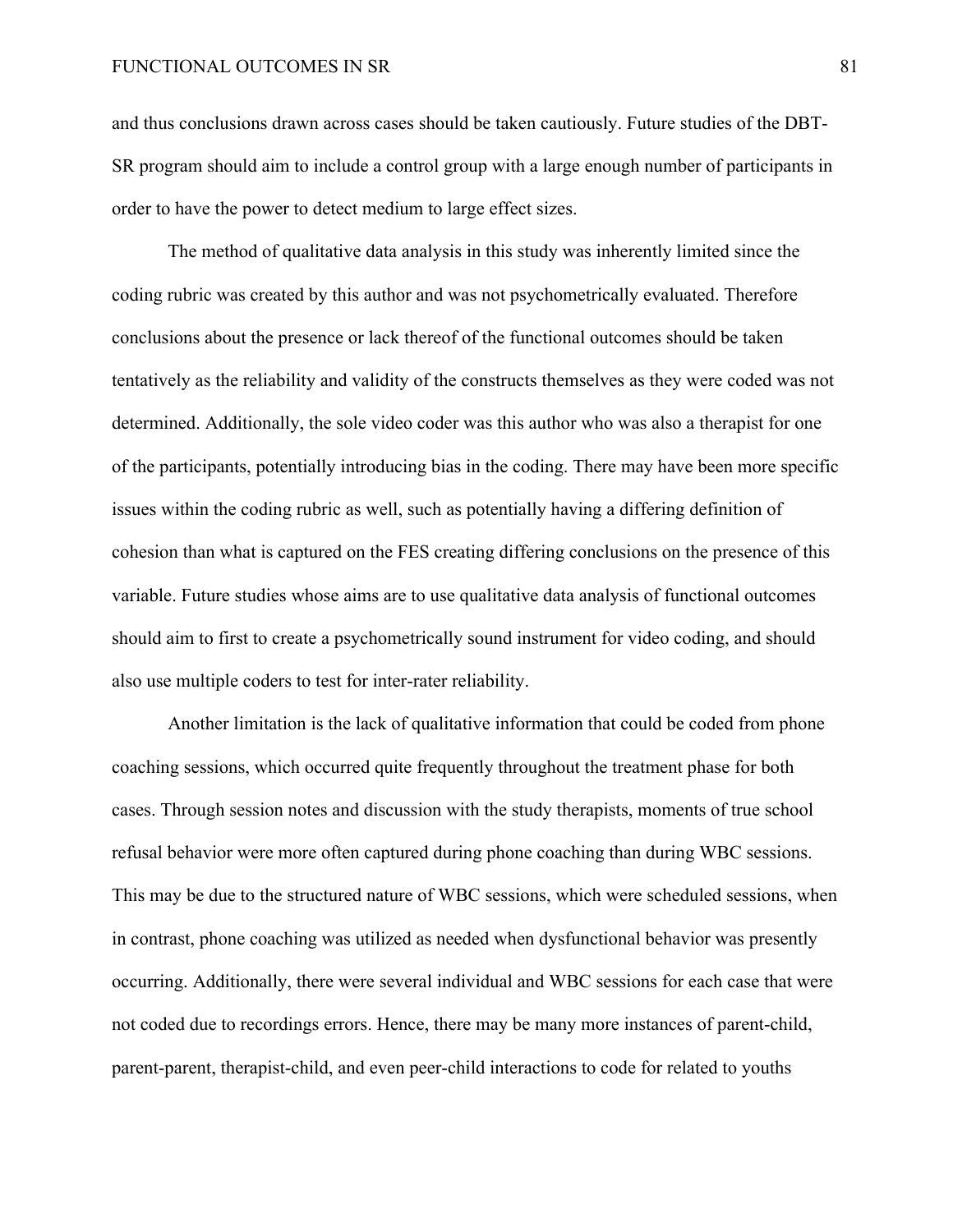functioning that were not captured in this paper. Conclusions that were made related to each functional outcome may not be completely accurate. Ideally, future studies utilizing qualitative data analysis methods should aim to record phone coaching sessions to later be used as data for coding. This of course requires more use of technological aids to facilitate this and therefore feasibility must come into question.

For the purposes of this paper, the DERS measure was used as the measure to capture the primary outcome of distress. As hypothesized in the introduction of this paper, DBT-SR was created under the premise that youth with SR have difficulty managing general distress related to various dimensions of being in or going to school. If this theory were true, decreases in SR behavior would be mediated by a decrease in distress levels of youth with SR. Since this pattern did not emerge, it is possible that distress was not a mediator of change for the youths, although anecdotally the youths did appear quite distressed related to school reentry. Another possibility is that the DERS measure, which is really a measure of emotion dysregulation, may not have adequately captured the construct in question. Because the DERS was the only measure used to capture distress and it did not demonstrate any significant change across time points for youth and their parents, one of the main questions of this paper, i.e., do functional outcomes change in relation to the primary outcome of distress, could not truly be explored. Future studies of DBT-SR should aim to find a better measure of this construct in order to determine whether distress is truly a mediating variable for youth with SR.

To conclude, functional outcomes, in addition to primary outcomes, are crucial to assess and target in the treatment of youth with SR in order to have a more accurate and holistic portrayal of clinically significant improvement in these youth. A testament to the heterogeneity of youth with SR are the mixed findings of this study. This provides strong evidence for the need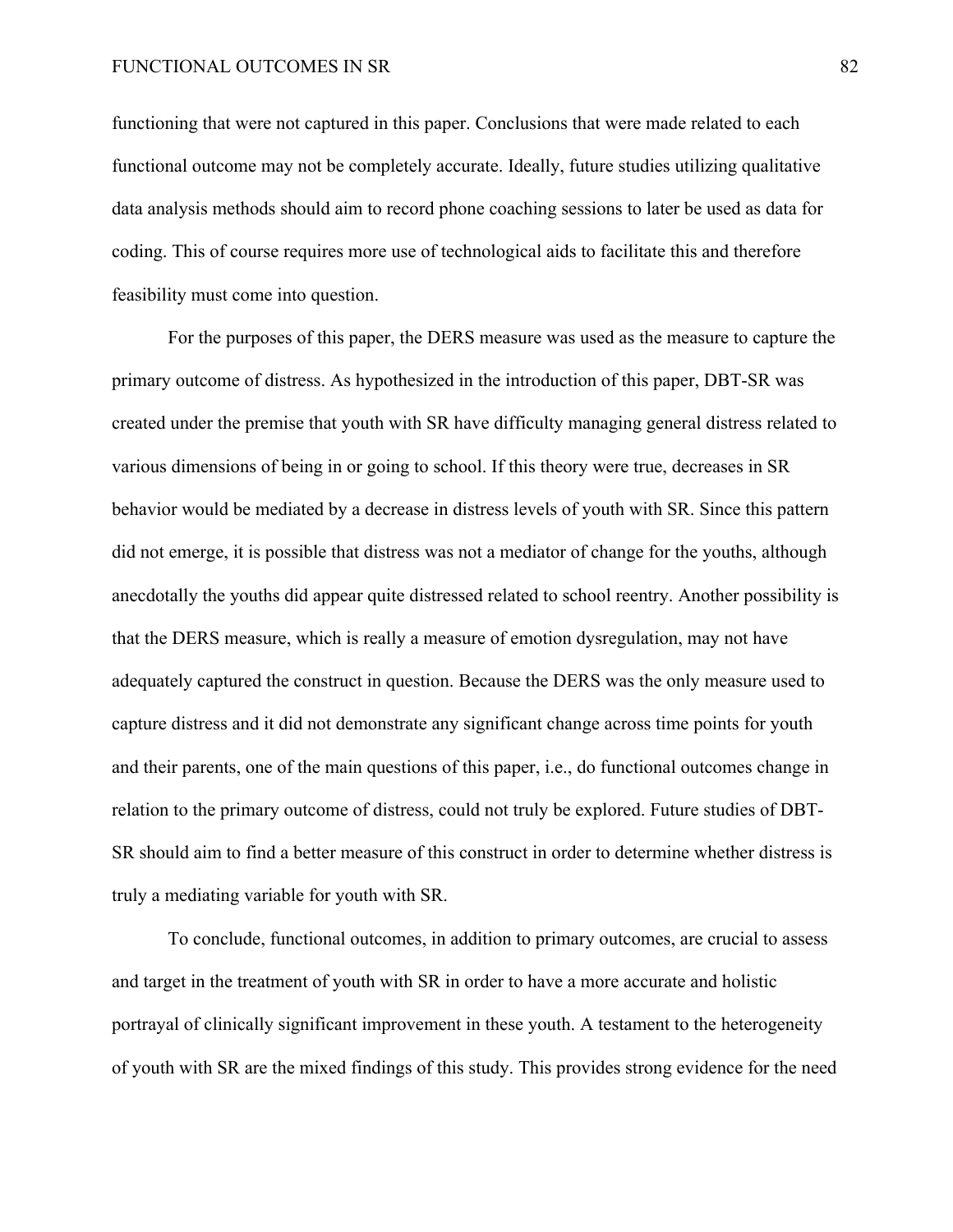to conduct thorough assessments of the specific antecedents driving each youth's unique presentation of SR as well as assessing how this is impacting each functional domain. Providing more evidence of this need is the fact that although there were many similarities across the two cases in terms of functional constructs of interest, there were several constructs that emerged uniquely for each case. Through the utilization of the suggested assessment measures, an understanding of the most typical constructs of interest in mind, as well as an openness to the individual differences that may emerge, a treatment plan can be developed that incorporates the unique family, social, academic, and therapy functioning constructs of importance to each youth and their family. Future studies of the DBT-SR program, which is inherently flexible and addresses to some capacity each of these functional domains, would benefit from the inclusion of measurements that capture all domains of functioning in order to investigate whether this program successfully addresses the whole youth.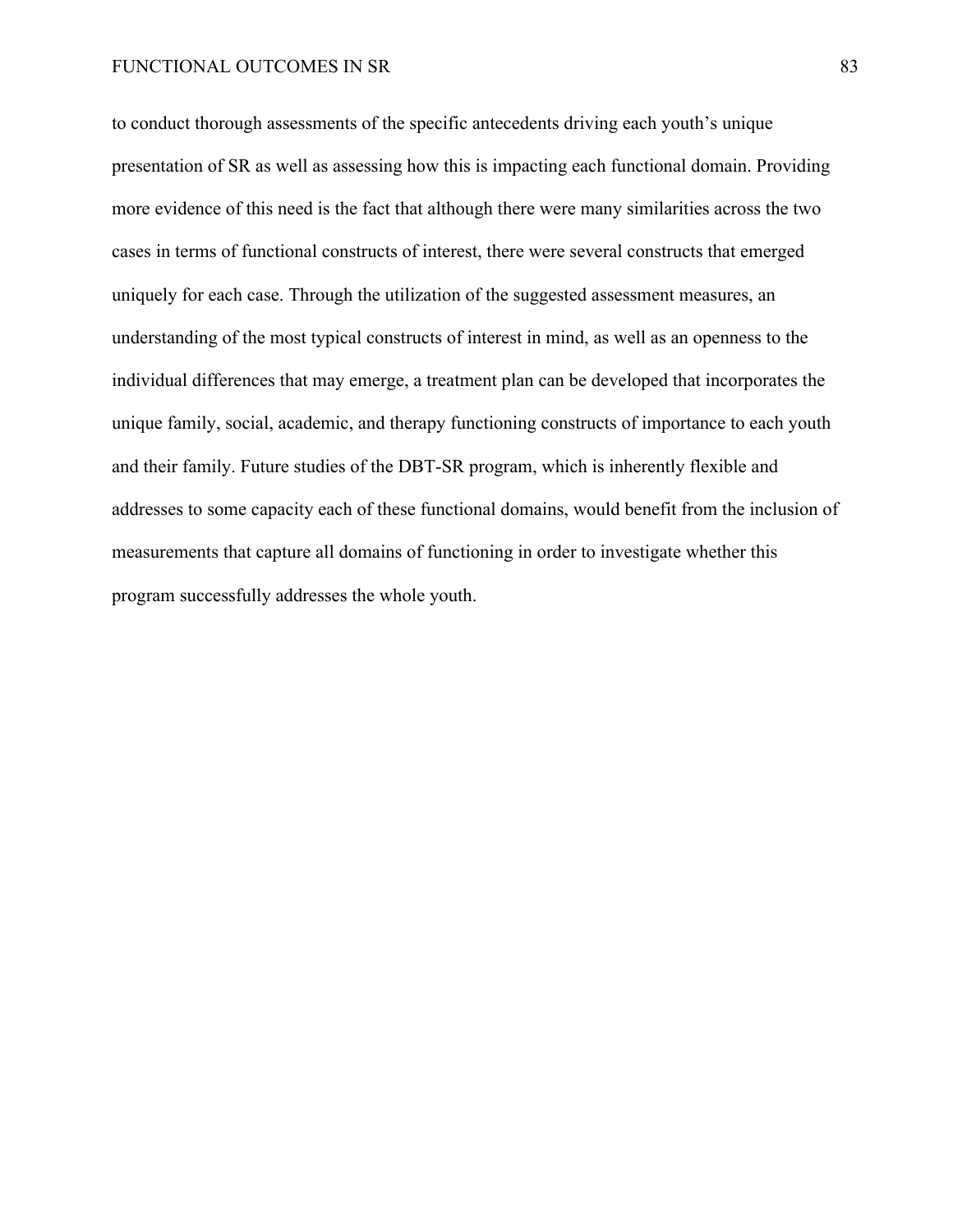#### References

- Achenbach, T. M., & Rescorla, L. A. (2001). *Manual for the ASEBA School-Age Forms & Profiles*. Burlington, VT: University of Vermont, Research Center for Children, Youth, & Families.
- Achenbach, T. M. (2009). *The Achenbach System of Empirically Based Assessemnt (ASEBA): Development, Findings, Theory, and Applications*. Burlington, VT: University of Vermont Research Center for Children, Youth and Families.
- Albano, A. M., Knox, L. S., & Barlow, D. H. (1995). Obsessive-compulsive disorder. In Eisen, A. R., Kearney, C. A., & Schaefer, C. E. (Eds.), *Clinical handbook of anxiety disorders in childhood and adolescents* (pp. 282-316). New Jersey: Jason Aronson Inc.
- Alexander, K. L., Entwisle, D. R., & Kabbani, N. S. (2001). The dropout process in life course perspective: Early risk factors at home and school. *Teachers College Record, 103*, 760– 822.
- Andrews, D. & Francis, S. (1989). Development of Perceived Adolescent Relationships Scale. *Perceptual and Motor Skills, 69*, 305**−**306.
- Bahali, K., Tahiroglu, A. Y., Avci, A., & Seydaoglu, G. (2011). Parental psychological symptoms and familial risk factors of children and adolescents who exhibit school refusal. *East Asian Archives of Psychiatry, 21*, 164-169.
- Beadnell, B., Carlisle, S., Hoppe, M., Mariano, K., Wilsdon, A., Morrison, D., et al. (2007). The reliability and validity of a group-based measure of adolescents' friendship closeness. *Research on Social Work Practice, 17*, 707**−**719.
- Berg, I., Fielding, D. (1978). An evaluation of hospital in-patient treatment in adolescent school phobia. *British Journal of Psychiatry, 132,* 500–505.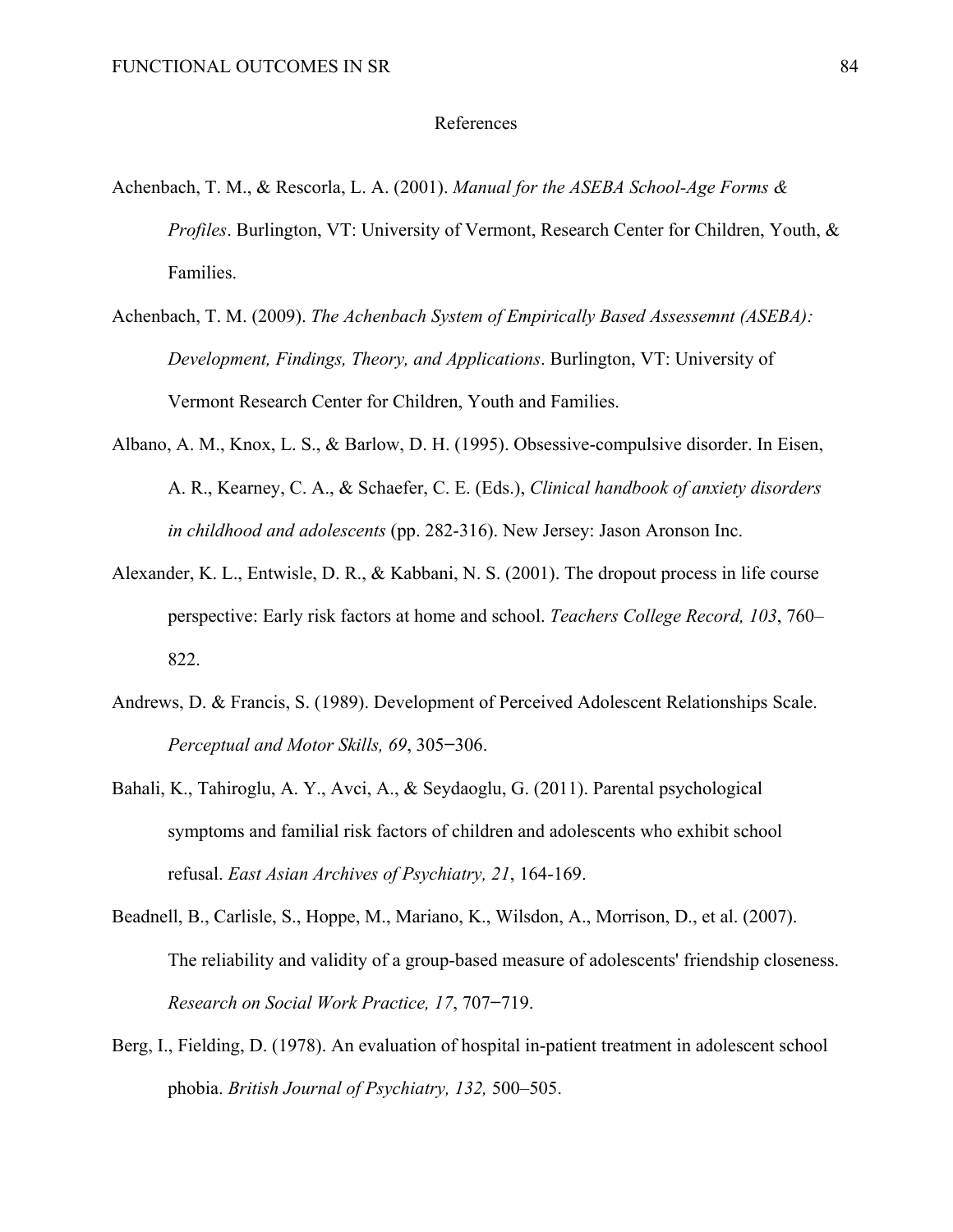- Berg, I., & Jackson, A. (1985). Teenage school refusers grow up: A follow up study of 168 subjects, ten years on average after inpatient treatment. *British Journal of Psychiatry*, *147*, 366 – 370.
- Bernstein, G. A., Borchardt, C. M. (1996). School refusal: Family constellation and family functioning. *Journal of Anxiety Disorders*, *10*, 1–19.
- Bernstein, G. A., Svingen, P., & Garfinkel, B. D. (1990). School phobia: Patterns of family functioning. *Journal Of The American Academy Of Child & Adolescent Psychiatry, 29*, 24–30.
- Bernstein, G. A., Warren, S. L., Massie, E. D., & Thuras, P. D. (1999). Family dimensions in anxious-depressed school refusers. *Journal of Anxiety Disorders, 13*, 513–528.
- Brookmeyer, K. A., Fanti, K. A., & Henrich, G. C. (2006). Schools, parents, and youth violence: A multilevel, ecological analysis. *Journal of Clinical Child and Adolescent Psychology*, *35*, 504**−**514.
- Buitelaar, J. K., van Andel, H., Duyx, J. H. M., van Strien, D. C. (1994). Depressive and anxiety disorders in adolescence: a follow-up study of adolescents with school refusal. *Acta Paedopsychiatrica*, *56*, 249–253.
- Chu, B. C., Rizvi, S. L., Zendegui, E. A., & Bonavitacola, L. (2014). *Dialectical behavior therapy for school refusal: Treatment development and incorporation of web-based coaching.* Manuscript submitted for publication.
- Crowe, L. M., Beauchamp, M. H., Catroppa, C., & Anderson, V. (2011). Social function assessment tools for children and adolescents: A systematic review from 1988 to 2010. *Clinical Psychology Review, 31*, 767-785.

Egger, H. L., Costello, E. J., & Angold, A. (2003). School refusal and psychiatric disorders: A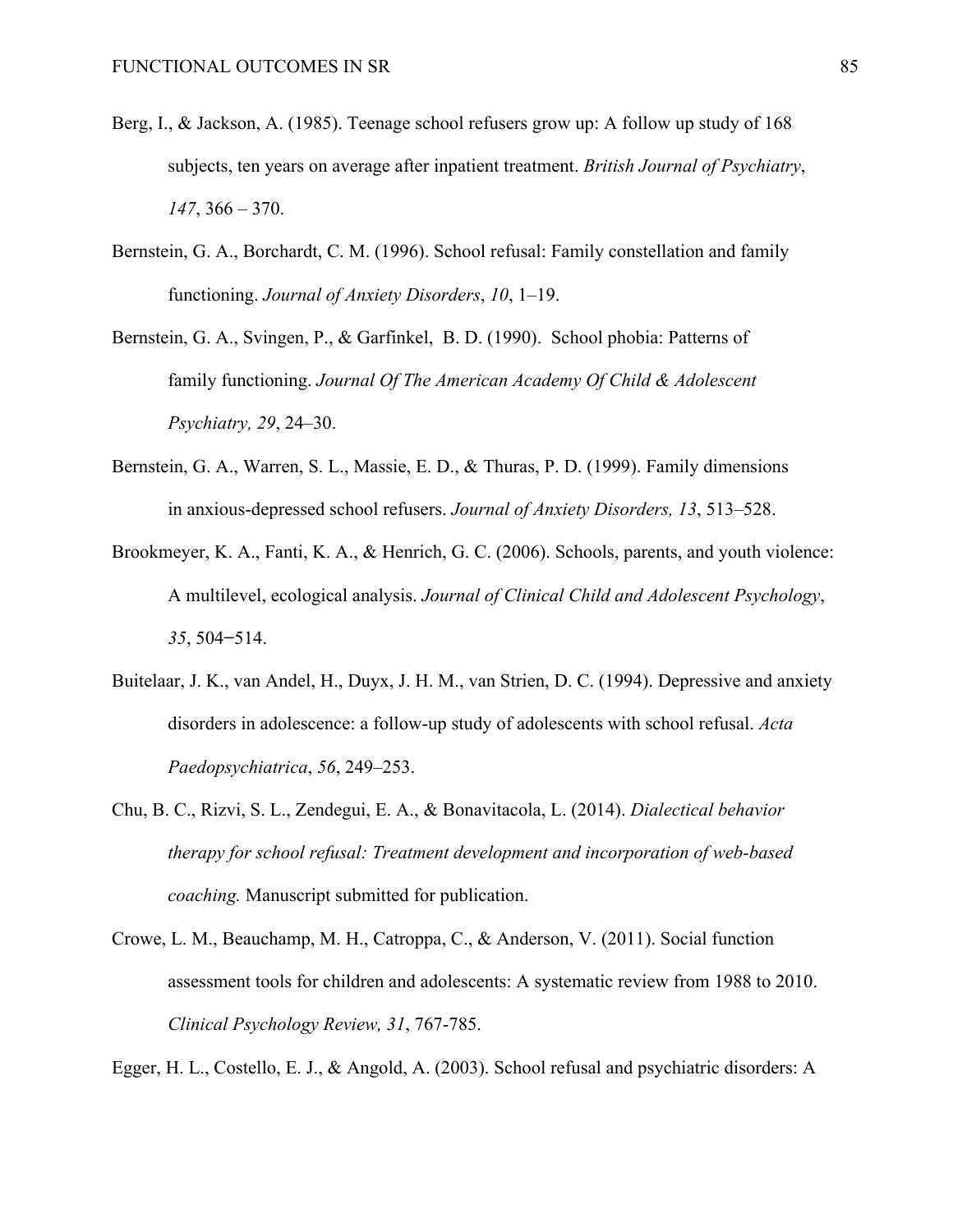community study. *Journal of the American Academy of Child and Adolescent Psychiatry*, *42*, 797**−**807.

- Elliott, J. G. (1999). Practitioner review: School refusal: Issues of conceptualization, assessment, and treatment. *Journal of Child Psychology and Psychiatry, 40*, 1001–1012.
- Flakierska-Praquin, N., Lindström, M., Gillberg, C. (1997). School phobia with separation anxiety disorder: A comparative 20- to 29-year follow-up study of 35 school refusers. *Comprehensive Psychiatry, 28*(1), 17-22.
- Gratz, K. L., & Roemer, L. (2004). Multidimensional assessment of emotion regulation and dysregulation: Development, factor structure, and initial validation of the Difficulties in Emotion Regulation Scale. *Journal of Psychopathology and Behavioral Assessment*, *26*, 41–54.
- Grotepeter, J. K., & Crick, N. R. (1996). Relational aggression, overt aggression, and friendship. *Child Development, 67*, 2328**−**2338.
- Hagopian, L. P. & Slifer, K. J. (1993). Treatment of separation anxiety disorder with graduated exposure and reinforcement targeting school attendance: A controlled case study. *Journal of Anxiety Disorders, 7*, 271–280.
- Heyne, D., King, N. J., Tonge, B. J., Rollings, S., Pritchard, M., Young, D., et al. (1998). The self-efficacy questionnaire for school situations: development and psychometric evaluation. *Behaviour Change, 15*(1), 31-40.
- Heyne, D., King, N. J., Tonge, B. J., Rollings, S., Young, D., Pritchard, M., et al. (2002). Evaluation of child therapy and caregiver training in the treatment of school refusal. *Journal of the American Academy of Child and Adolescent Psychiatry, 41*, 687–695.

Heyne, D., Sauter, F. M., Widenfelt, B. M. V., Vermeiren, R., & Westenberg, P. M. (2011).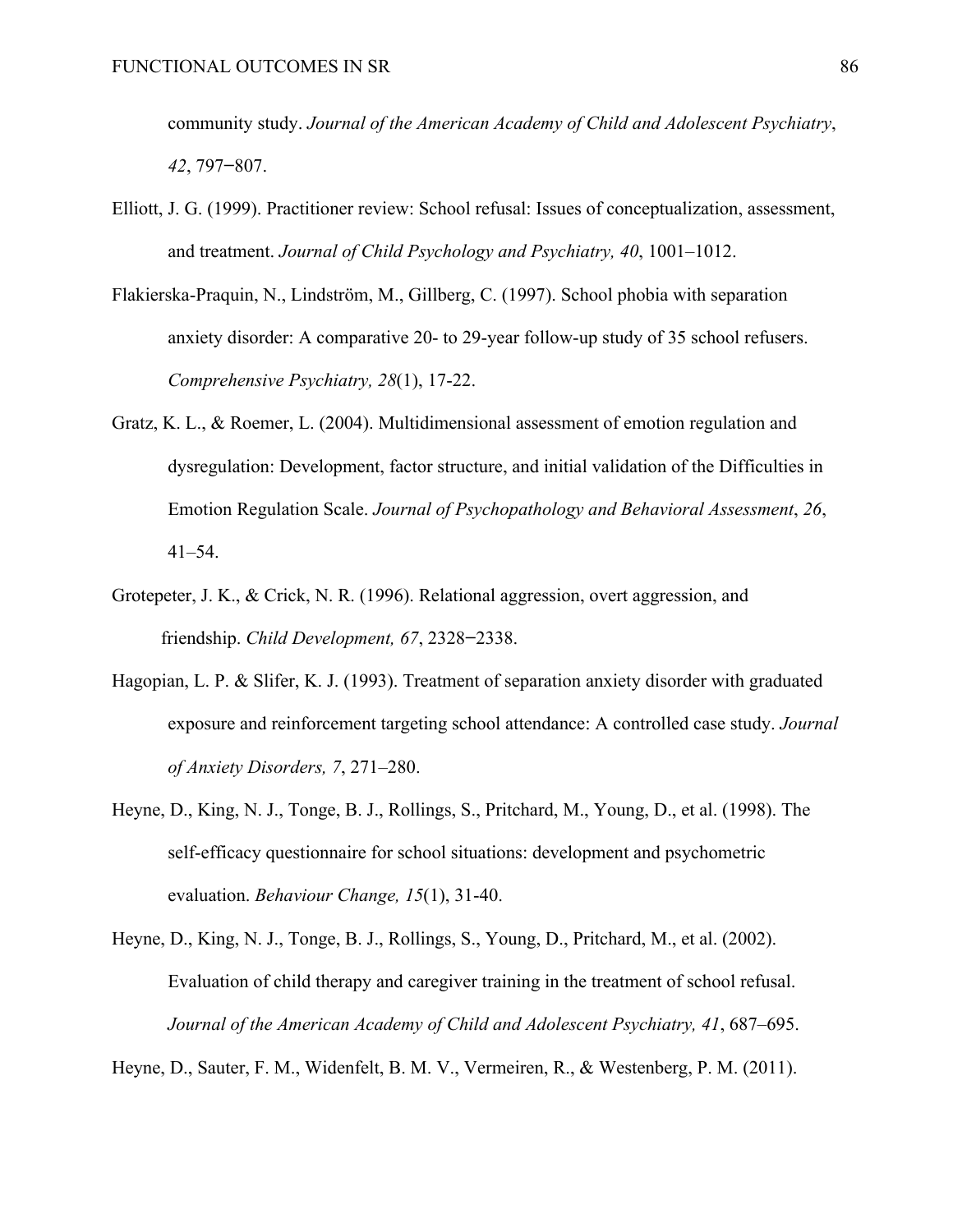School refusal and anxiety in adolescence: Non-randomized trial of a developmentally sensitive cognitive behavioral therapy. *Journal of Anxiety Disorders, 25*, 870-878.

- Hibbett, A., & Fogelman, K. (1990). Future lives of truants: Family formation and health-related behaviour. *British Journal of Educational Psychology*, *60*, 171–179.
- Houlihan, D. D. & Jones, R. N. (1989). Treatment of a boy's school phobia with in vivo systematic desensitization. *Professional School Psychology, 4*, 285–293.
- Hoza, B., Bukowski, W. M., & Beery, S. (2000). Assessing peer network and dyadic loneliness. *Journal of Clinical Child Psychology, 29*, 119**−**128.
- Hughes, E. K., Gullone, E., Dudley, A., & Tonge, B. (2010). A case-controlled study of emotion regulation and school refusal in children and adolescents. The Journal of Early Adolescence, 30, 691-706.
- John, K., Gammon, G. D., Prusoff, B. & Warner, V. (1987). The Social Adjustment Inventory for Children and Adolescents (SAICA): Development and testing of a new semistructured interview. *Journal of the American Academy of Child and Adolescent Psychiatry, 26*, 898-911.
- Johnston, C., & Mash, E. J. (1989). A measure of parenting satisfaction and efficacy. *Journal of Clinical Child Psychology, 18*, 167–75.
- Kearney, C. A. (2008). School absenteeism and school refusal behavior in youth: A contemporary review. *Clinical Psychological Review, 28*, 451-471.
- Kearney, C. A., & Albano, A. M. (2007). *When children refuse school: A cognitive-behavioral approach*. New York: Oxford University Press.
- Kearney, C. A. & Silverman, W. K. (1995). Family environment of youngsters with school refusal behavior: A synopsis with implications for assessment and treatment. *The*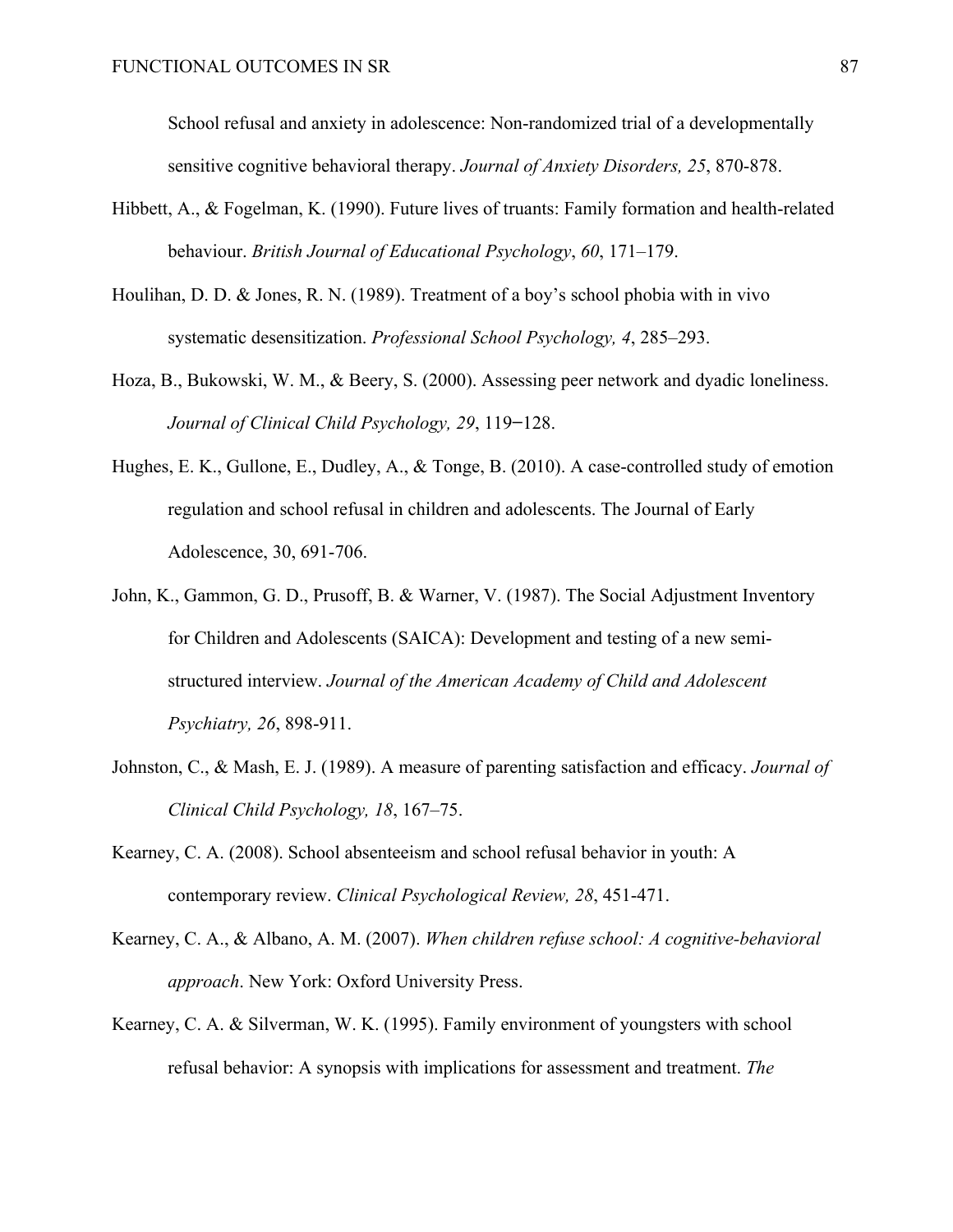*American Journal of Family Therapy, 23* (1), 59-72.

- Kearney, C. A. & Silverman, W. K. (1999). Functionally based prescriptive and nonprescriptive treatment for children and adolescents with school refusal behavior. *Behavior Therapy, 30*, 673- 695.
- Kendall, P. C., Flannery-Schroeder, E., Panichellit-Mindel, S. M., Southam-Gerow, M., Henin, A., & Warman, M. (1997). Therapy for youths with anxiety disorders: A second randomized clinical trial. *Journal of Consulting and Clinical Psychology*, *65*, 366-380.
- King, N. J., & Bernstein, G. A. (2001). School refusal in children and adolescents: A review of the past 10 years. *Journal of the American Academy of Child and Adolescent Psychiatry, 40*(2), 197-205.
- King, N., Tonge, B., Heyne, D., Pritchard, M., Rollings, S., Young, D., et al. (1998). Cognitivebehavioral treatment of school-refusing children: A controlled evaluation. *Journal of the American Academy of Child and Adolescent Psychiatry, 37*(4), 395-403.
- Kliem, S., Kroger, C., & Kosfelder, J. (2010). Dialectical behavior therapy for borderline personality disorder: A meta-analysis using mixed-effects modeling. *Journal of Consulting and Clinical Psychology, 78,* 936-951.
- Kolko, D. J., Ayllon, T., & Torrence, C. (1987). Positive practice routines in overcoming resistance to the treatment of school phobia: A case study with follow-up. *Journal of Behavior Therapy and Experimental Psychiatry, 18*, 249–257.
- Krysan, M., Moore, K. A., & Zill, N. (1990, May). Identifying successful families: An overview of constructs and selected measures. Retrieved from http://aspe.hhs.gov/daltcp/reports/ressucfa.htm.

Laird, R., Pettit, G., Dodge, K., & Bates, J. (1999). Best friendships, group relationships, and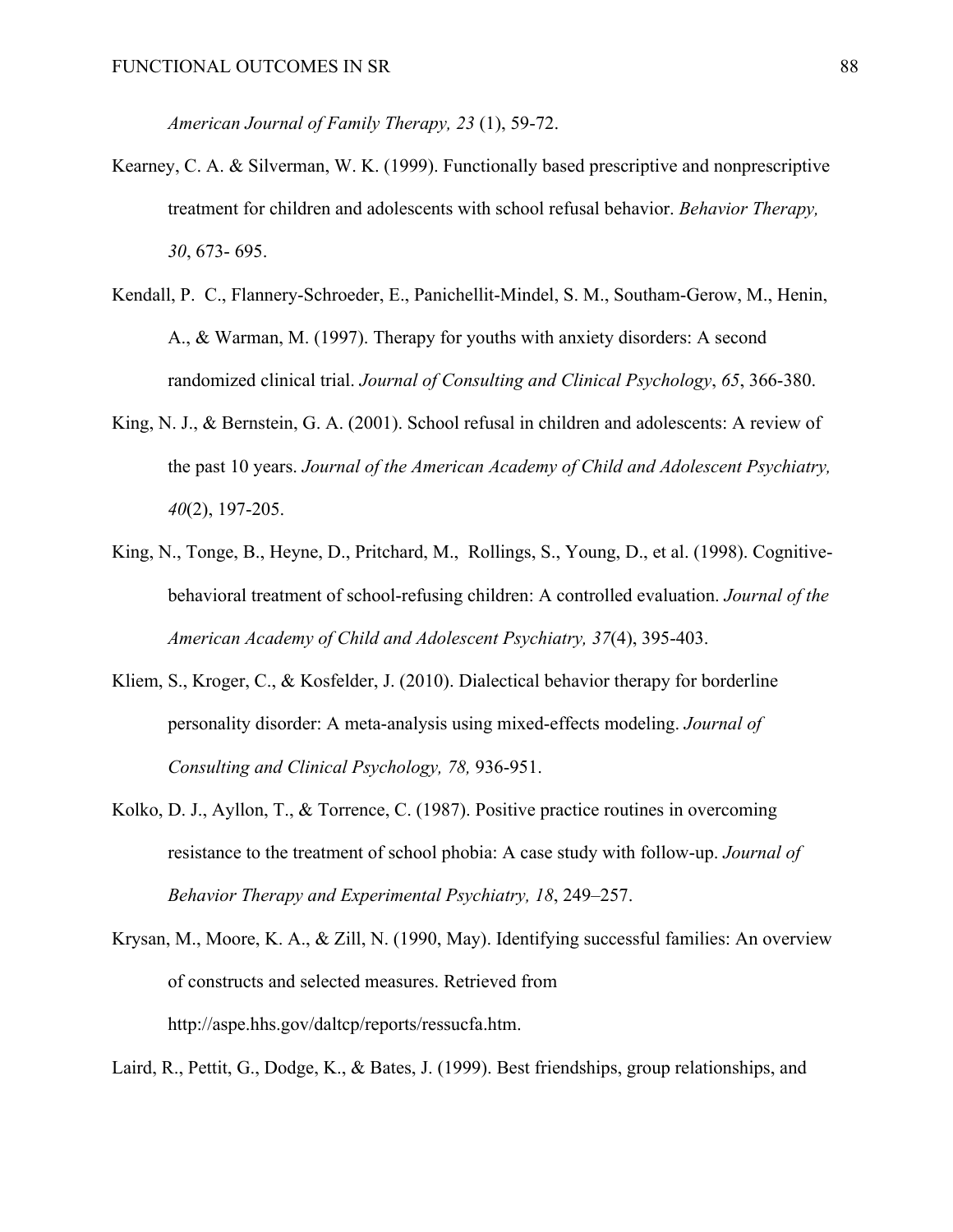antisocial behavior in early adolescence. *The Journal of Early Adolescence, 19*, 413**−**437.

- Lamdin, D. J. (1996). Evidence of student attendance as an independent variable in education production functions. *Journal of Educational Research*, *89*, 155–162.
- Last, C. G. & Strauss, C. C. (1990). School refusal in anxiety-disordered children and adolescents. *Journal of the American Academy of Child & Adolescents Psychiatry, 29*(1), 31-35.
- Linehan, M. M. (1993a). *Cognitive-behavioral treatment of borderline personality disorder*. New York: Guilford Press.
- Linehan, M. M. (1993b). *Skills training manual for borderline personality disorder*. New York: Guilford Press.
- Lovejoy, M. C., Weis, R., O'Hare, E., & Rubin, E. C. (1999). Development and initial validation of the parent behavior inventory. *Psychological Assessment, 11*, 534–545.
- Lyon, A. R., Cotler, S. (2007). Toward reduced bias and increased utility in the assessment of school refusal behavior: The case for diverse samples and evaluations of context. *Psychology in the Schools*, *44*, 551–565.
- Maric, A., Heyne, D. A., MacKinnon, D. P., van Widenfelt, B. M., & Westenberg, P. M. (2013). Cognitive mediation of cognitive-behavioural therapy. *Behavioural and Cognitive Psychotherapy, 41*, 549-564.
- McEachern, A. D., Dishion, T. J., Weaver, C. M., Shaw, D. S., Wilson, M. N., & Gardner, F. (2012). Parenting Young Children (PARYC): Validation of a self-report parenting measure. *Journal of Child and Family Studies, 21*(3), 498–511.

McShane, G., Walter, G., & Rey, J. M. (2004). Functional outcomes of adolescents with 'school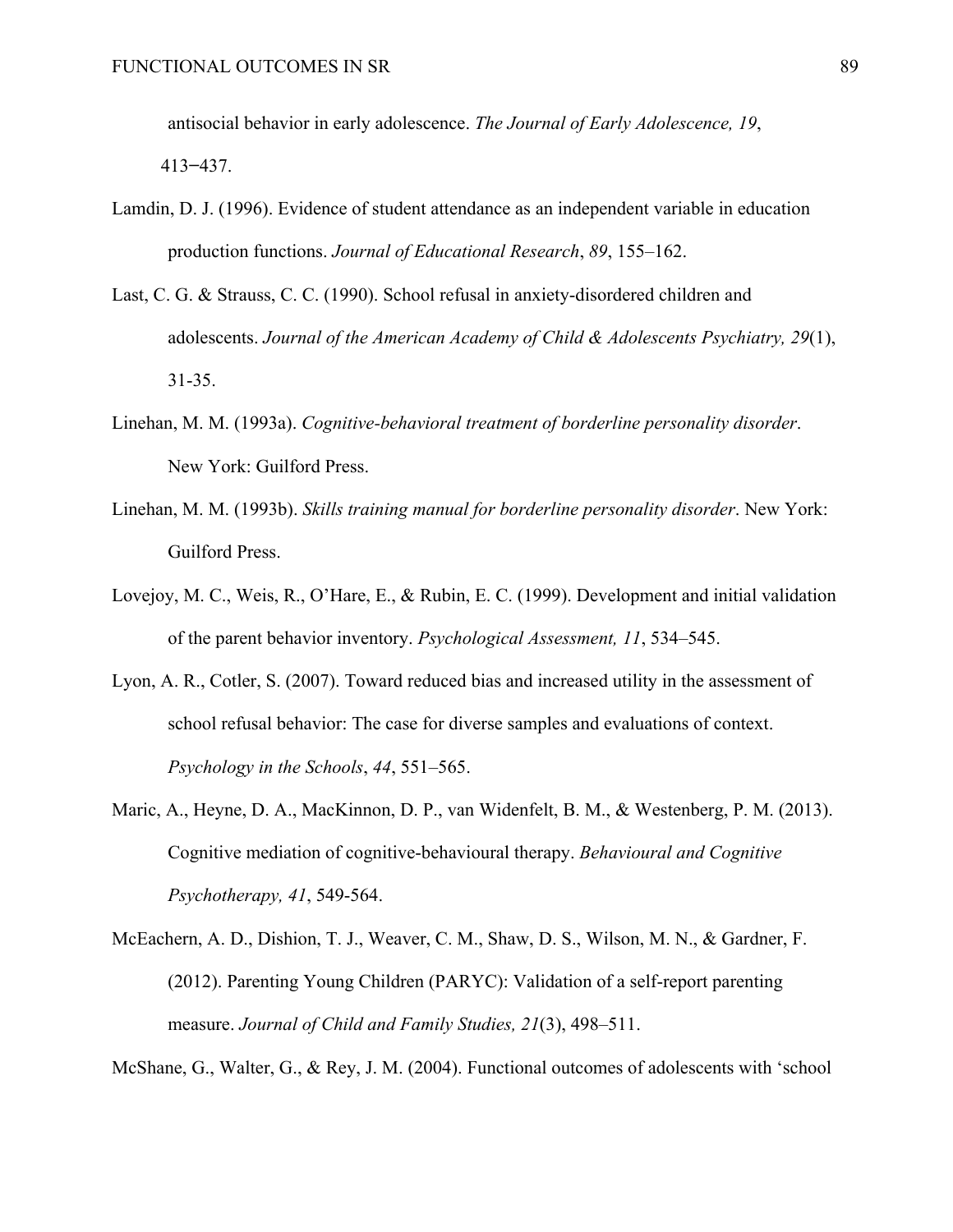refusal.' *Clinical Child Psychology and Psychiatry, 9*(1), 53-60.

- Miller, A. L., Rathus, J. H., & Linehan, M. M. (2007). *Dialectical behavior therapy with suicidal adolescents*. New York, NY: The Guilford Press.
- Moffitt, C. E., Chorpita, B. F., & Fernandez, S. N. (2003). Intensive cognitive-behavioral treatment of school refusal behavior. *Cognitive and Behavioral Practice, 10*, 51-60.
- Moos, R., & Moos, B. (2009). *Family Environment Scale Manual and Sampler Set: Development, Applications and Research (Fourth Edition).* Palo Alto, CA: Mind Garden, Inc.
- Neumann, A., van Lier, P. A. C., Gratz, K. L., & Koot, H. M. (2010). Multidimensional assessment of emotion regulation difficulties in adolescents using the Difficulties in Emotion Regulation Scale. *Assessment, 17*, 138–149.
- Olson, D. H. (2008). *FACES IV manual.* Minneapolis, MN: Life Innovations.
- Parker, J., & Asher, S. (1993). Friendship and friendship quality in middle childhood: Links with peer group acceptance and feelings of loneliness and social dissatisfaction. *Developmental Psychology, 29*, 611**−**621.
- Pina, A. A., Zerr, A. A., Gonzales, N. A., & Ortiz, C. D. (2009). Psychosocial interventions for school refusal behawior in children and adolescents. *Child Developmental Perspectives, 3*(1), 11-20.
- Place, M., Hulsmeier, J., Davis, S., & Taylor, E. (2002). The coping mechanisms of children with school refusal. *Journal of Research in Special Educational Needs, 2,* 1-10.
- Pritchett, R., Kemp, J., Wilson, P., Minnis, H., Bryce, G., & Gillberg, C. (2011). Quick, simple measures of family relationships for use in clinical practice and research. A systematic review. *Family Practice, 28*, 172-187.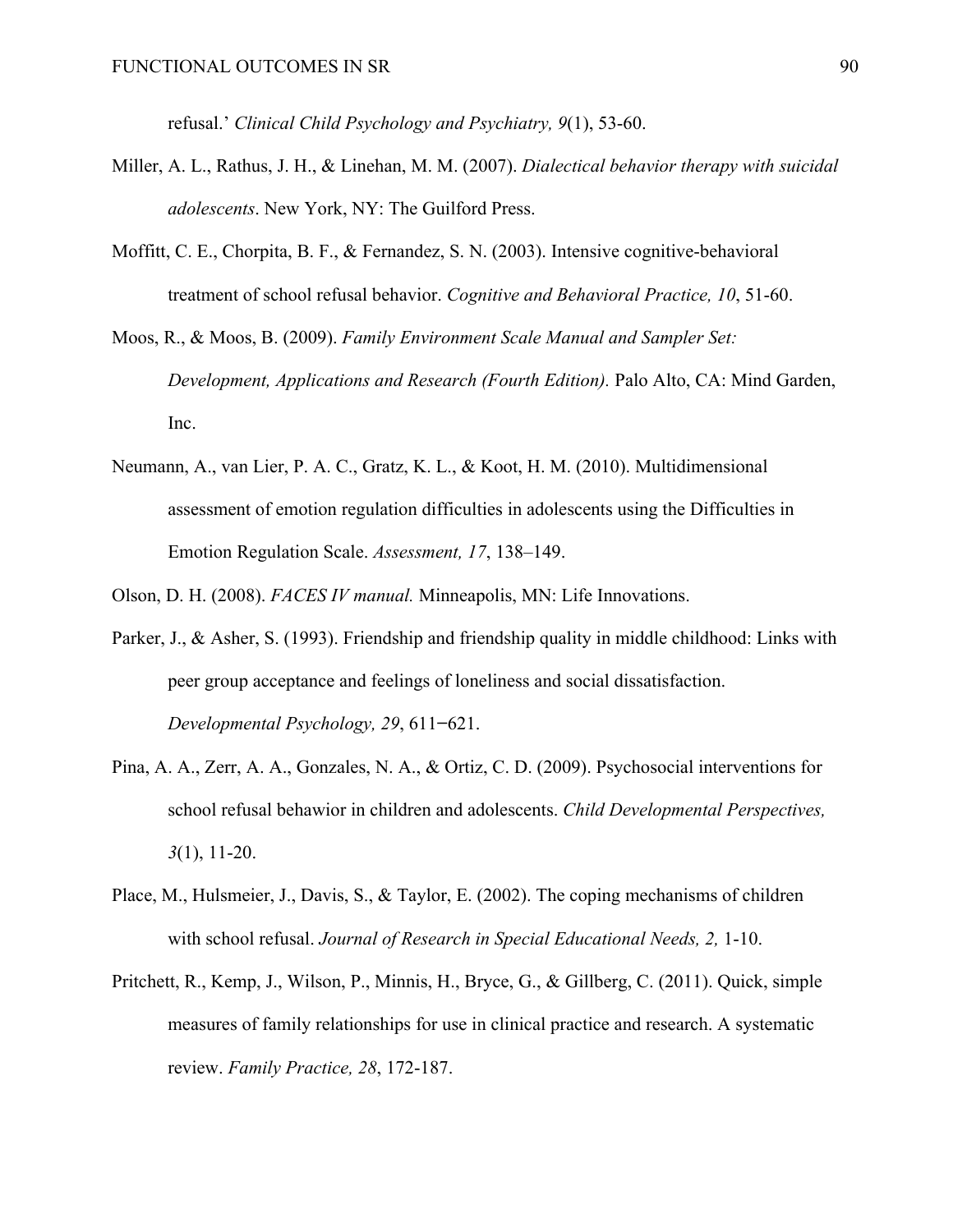- Rizvi, S.L. & Steffel, L.S. (in press). A pilot study of two brief forms of DBT skills training for emotion dysregulation in college students. *Journal of American College Health.*
- Rubin, K. H., Wojslawowicz-Bowker, J. C., & Gazelle, H. (2010). Social withdrawal in childhood and adolescence: Peer relationships and social competence. In K.H. Rubin & R. Coplan (Eds.), The Development of Shyness and Social Withdrawal (pp. 131-156). Guilford Press.
- Rumberger, R. W., Ghatak, R., Poulos, G., & Ritter, P. L. (1990). Family influences on dropout behavior in one California high school. *Sociology of Education, 63*, 283–299.
- Shirk, S. R. & Saiz, C. C. (1992). Clinical, empirical, and developmental perspectives on the therapeutic relationship in child psychotherapy. *Development and Psychopathology, 4*(4), 713-728.
- Shulman, S., Laursen, B., Kalman, Z., & Karpovsky, S. (1997). Adolescent intimacy revisited. *Journal of Youth and Adolescence, 26*, 597**−**617.
- Silverman, W. K. & Albano, A. M. (1996). *The Anxiety Disorders Interview Schedule for Children for DSM-IV: (Child and Parent Versions).* San Antonio, TX: Psychological Corporation.
- Silverman, W. K. & Eisen, A. R. (1992). Age differences in the reliability of parent and child reports of child anxious symptomatology using a structured interview. *Journal of the American Academy of Child and Adolescent Psychiatry, 31*, 117–124.
- Silverman, W. K. & Nelles, W. B. (1988). The Anxiety Disorders Interview Schedule for Children. *Journal of the American Academy of Child and Adolescent Psychiatry, 27*, 772–778.

Skinner, H. A., Steinhauer, P. D., & Santa-Barbara, J. (1983). The Family Assessment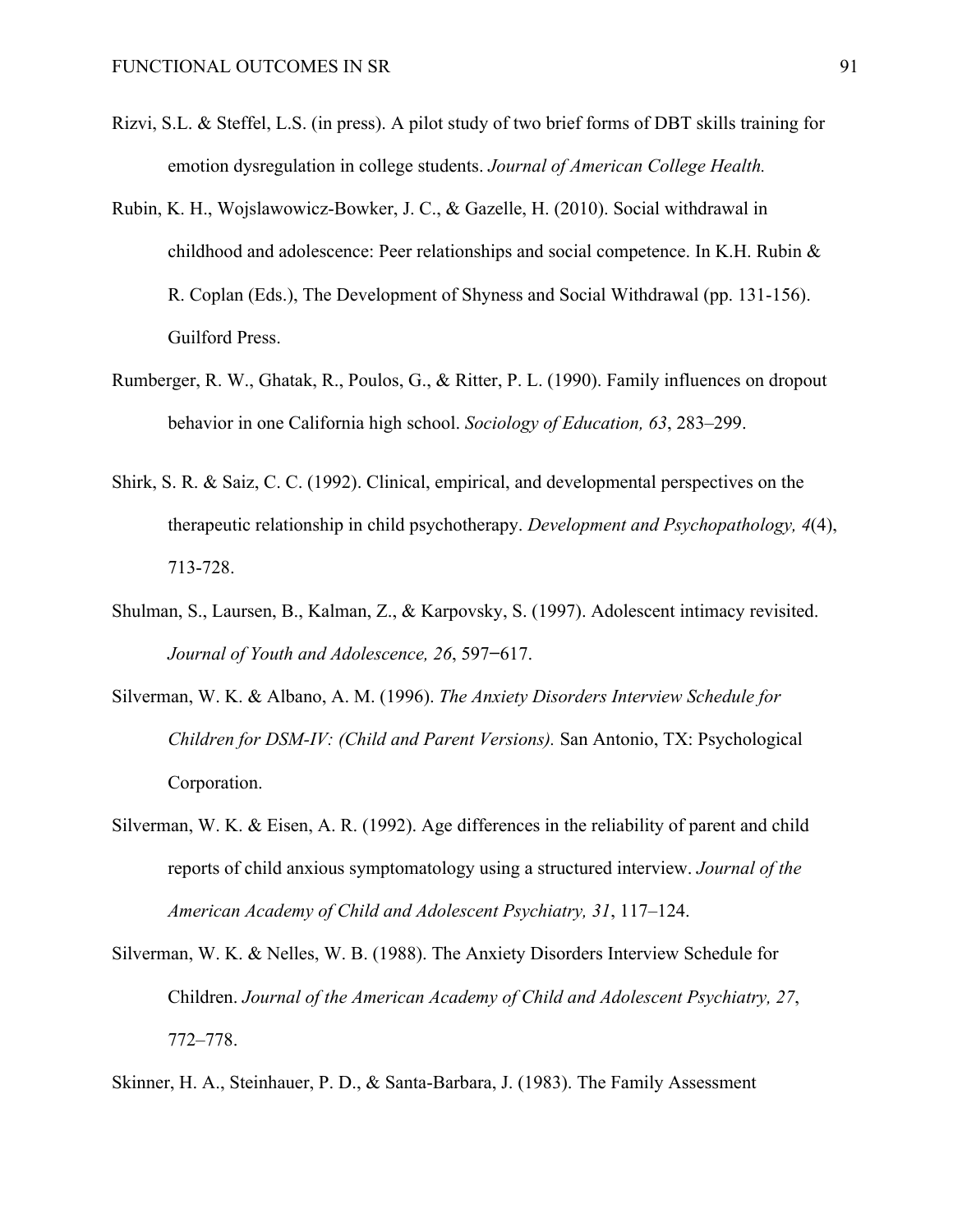Measure. *Canada Journal of Community Mental Health, 2*, 91–105.

- Spanier, G. B. (1976). Measuring dyadic adjustment: New scales for assessing the quality of marriage and similar dyads. *Journal of Marriage and the Family, 38*, 15–28.
- Tolin, D. F., Whitling, S., Maltby, N., Diefenbach, G. J., Lothstein, M. A., Hardcastle, S., Catalano, A., & Gray, K. (2009). Intensive (daily) behavior therapy for school refusal: A multiple baseline case series. *Cognitive and Behavioral Practice, 16*, 332-344.
- Weinberg, A. & Klonsky, E. D. (2009). Measurement of emotion dysregulation in adolescents. *Psychological Assessment, 21*(4), 616-621.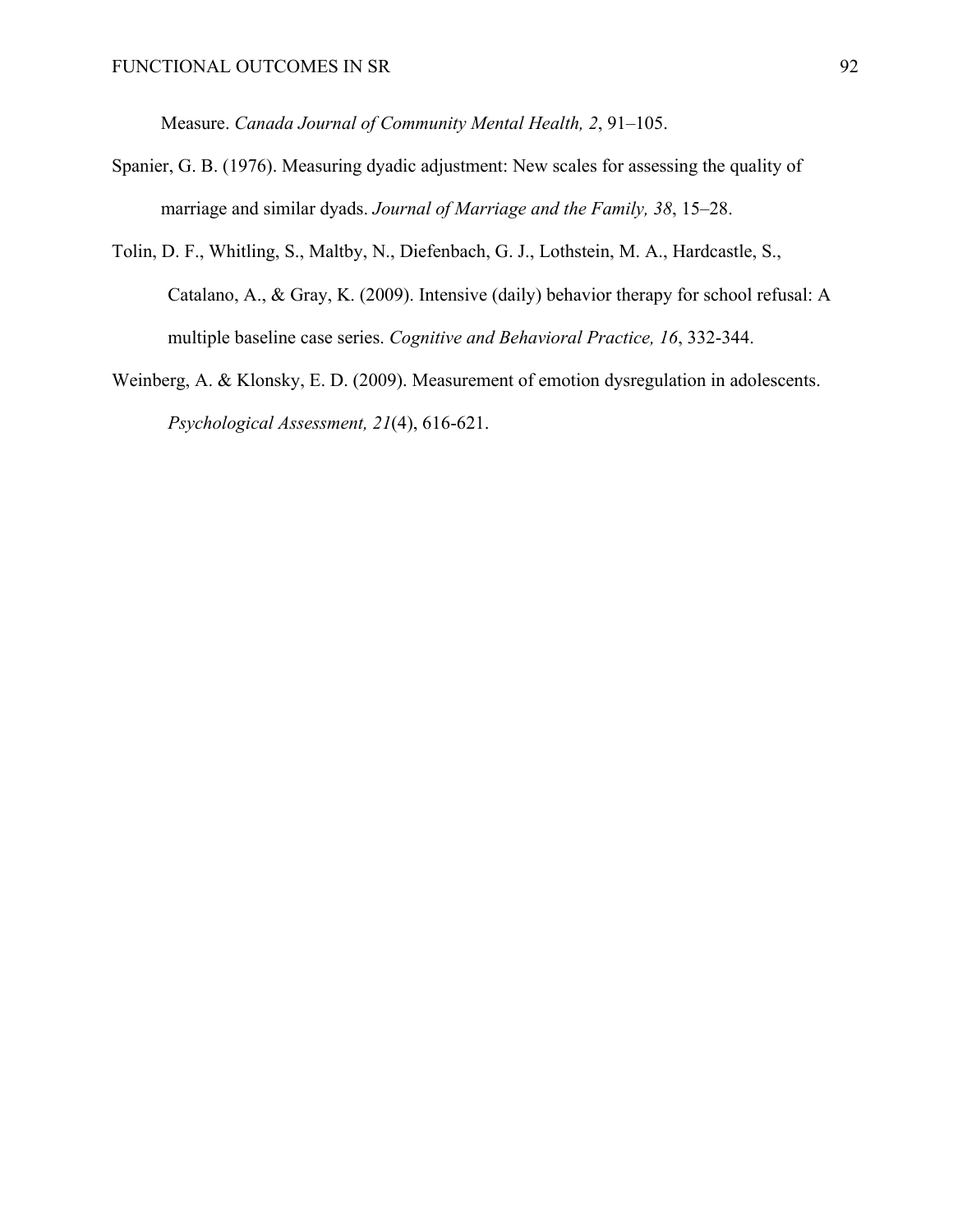# Footnotes

<sup>1</sup> The names and some demographic details of both youth were changed to protect confidentiality.

<sup>2</sup> The case descriptions of the participants in this study were taken from the DBT-SR study, Chu et al. (2014).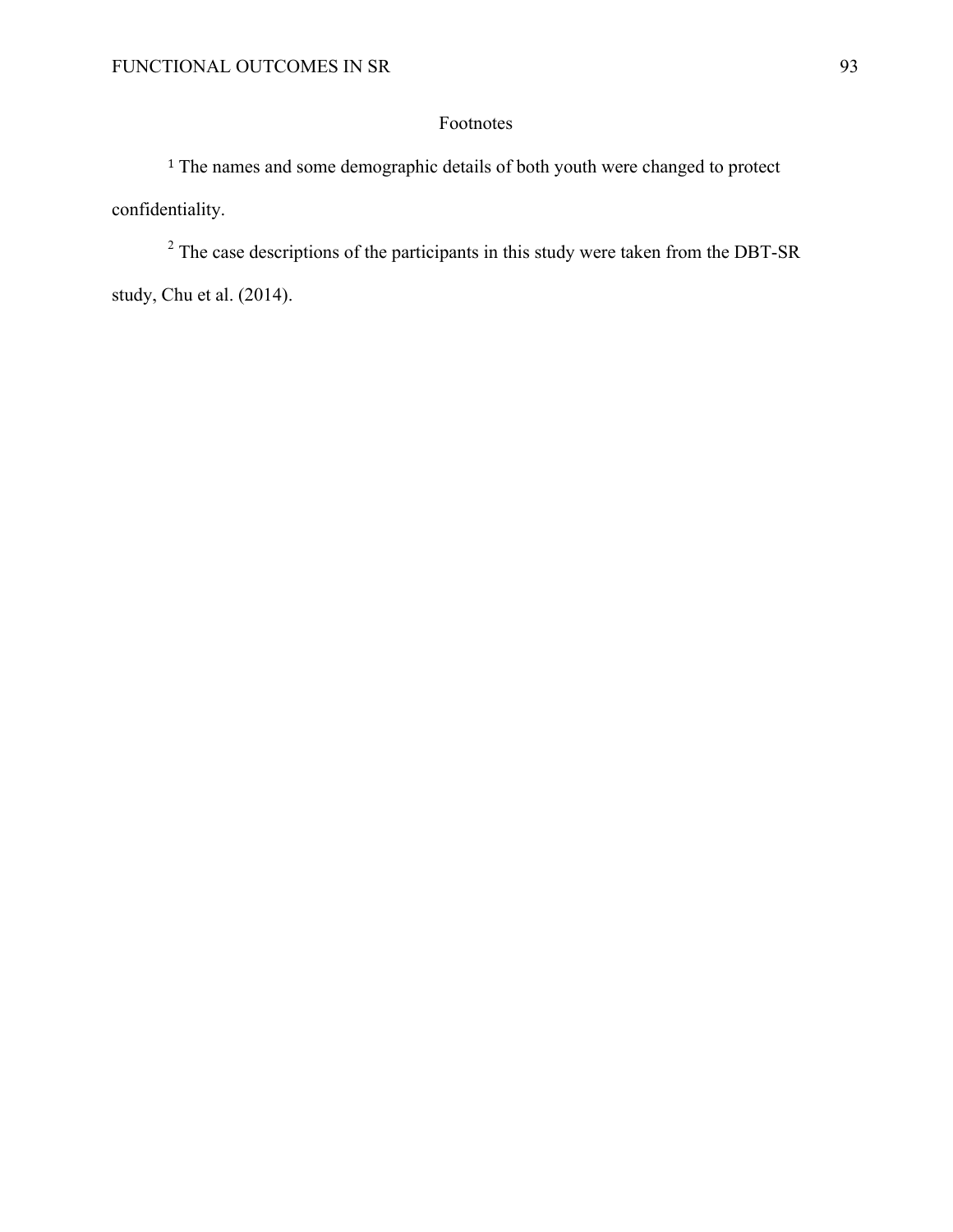| <b>Primary outcome</b>                       | <b>Measure</b>                                                                      | Data sources                           | Time points                                    |
|----------------------------------------------|-------------------------------------------------------------------------------------|----------------------------------------|------------------------------------------------|
| Diagnosis                                    | <b>ADIS-IV</b>                                                                      | Parents, Youth                         | Pre, post, and 4-<br>month post treatment      |
| <b>Emotion Regulation</b><br>Youth<br>Parent | <b>DERS</b>                                                                         | Youth<br>Parents                       | Pre, mid, post, and 4-<br>month post treatment |
| School Attendance                            | Number and<br>percentage of days<br>missed the month<br>prior to assessment<br>date | School records and/or<br>parent report | Pre, post, and 4-<br>month post treatment      |

## Table 1 *Measures used to capture primary outcomes*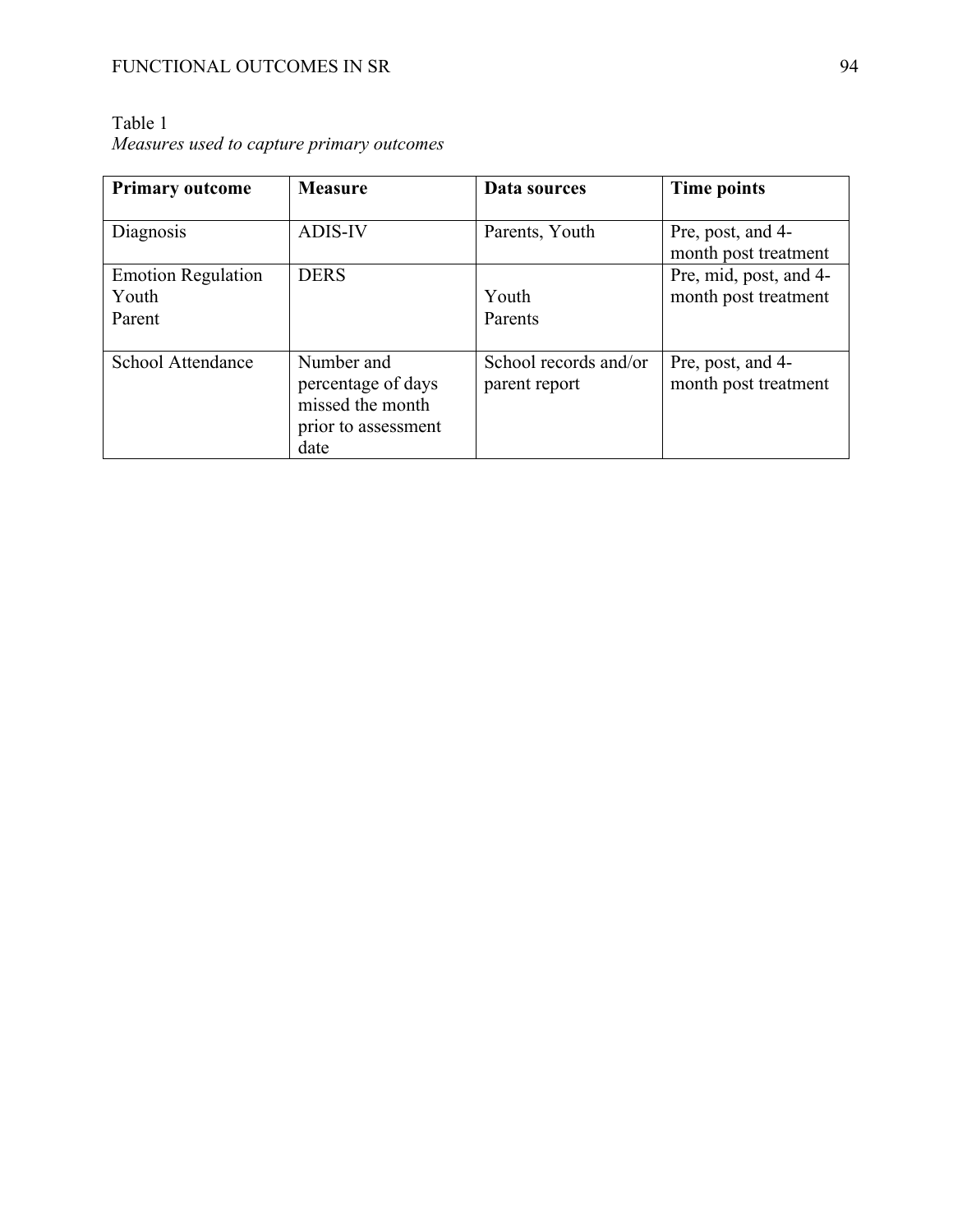| <b>Functional domain</b> | <b>Measure</b>     | Data sources          | <b>Time points</b>     |
|--------------------------|--------------------|-----------------------|------------------------|
| Familial                 | FES-R              | Parents, Youth        | Pre, mid, post, and 4- |
|                          |                    |                       | month post-treatment   |
| Social                   | CBCL-Withdrawn     | Parents               |                        |
|                          | Subscale, Social   |                       |                        |
|                          | Problems Subscale, |                       |                        |
|                          | and Social         |                       |                        |
|                          | Competency Score   |                       |                        |
|                          | <b>YSR-Social</b>  | Youth                 |                        |
|                          | Competency Score   |                       |                        |
| Academic                 | Grade reports      | 1., 2. School records |                        |
|                          | Number of<br>2.    |                       |                        |
|                          | disciplinary       |                       |                        |
|                          | actions taken      |                       |                        |
|                          | 3. CBCL-School     | 3. Parent report      |                        |
|                          | Competency         |                       |                        |
|                          | Score              |                       |                        |

Table 2 *Measures used to capture functional outcomes*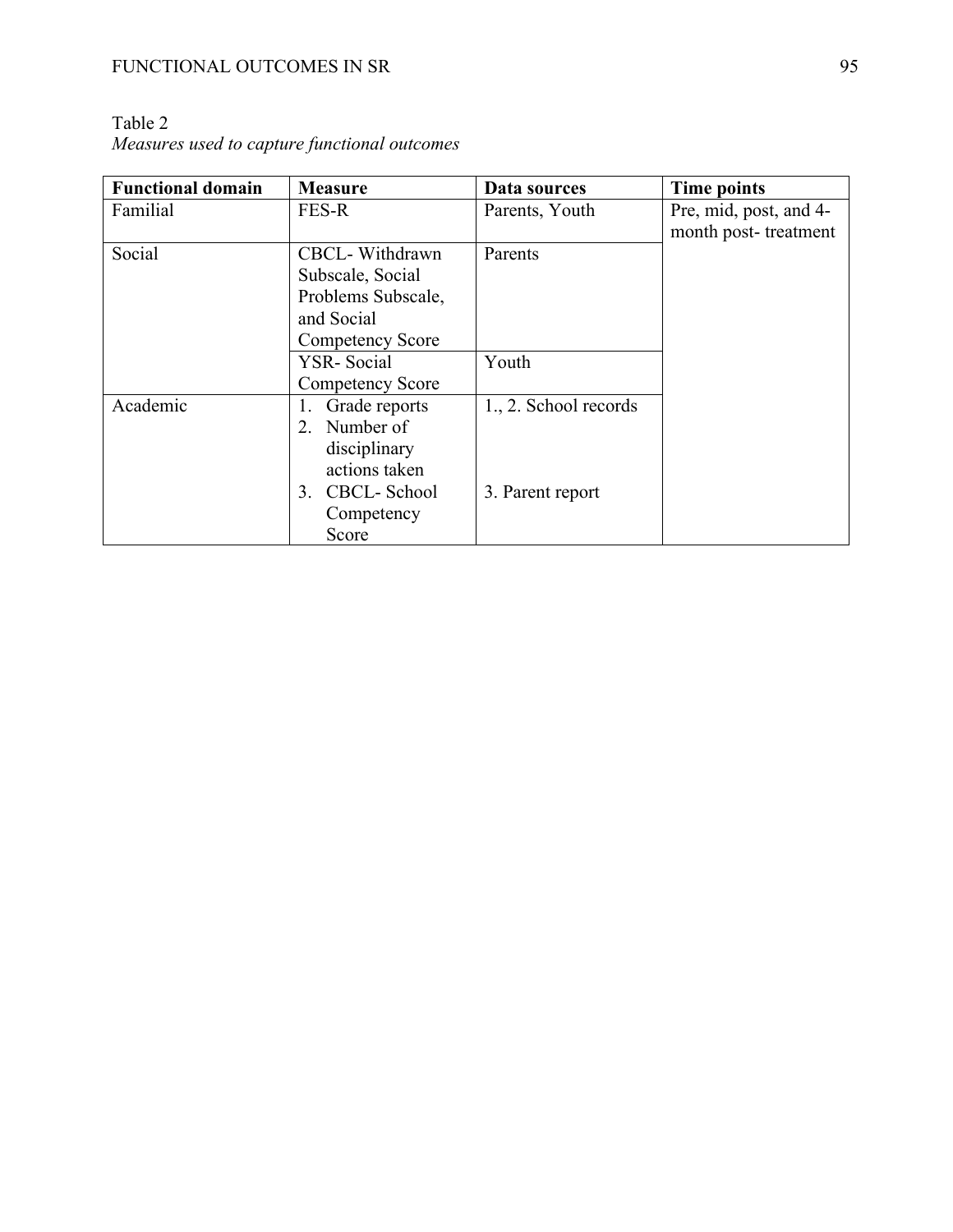|       | Diagnoses  | Pre-Tx         | $Post-Tx$  | Follow | $Pre-Tx$   | Post-Tx     | Follow up |
|-------|------------|----------------|------------|--------|------------|-------------|-----------|
|       |            | <b>CSR</b>     | <b>CSR</b> | up CSR | absences   | absences    | absences  |
| Ricky | <b>SR</b>  | 6              | 6          | (0)    | $13(50\%)$ | $8(38.1\%)$ | $\theta$  |
|       |            |                |            |        |            |             |           |
|       | <b>MDD</b> | 5              | (0)        | (0)    |            |             |           |
|       |            |                |            |        |            |             |           |
|       | <b>GAD</b> | 6              | (0)        | (0)    |            |             |           |
| Lance | <b>SR</b>  | 7              | (3)        | (3)    | 12 (100%)  | $2(8.7\%)$  | $\theta$  |
|       | <b>GAD</b> | 6              | (0)        | (0)    |            |             |           |
|       | <b>SP</b>  | $\overline{4}$ | (0)        | (0)    |            |             |           |

Table 3 *Diagnoses and School Absences at Pre, Post, and 4-month Posttreatment*

Note: CSR=ADIS-IV Clinician Severity Rating where  $CSR \geq 4$  is threshold for clinical diagnosis, CSR in parentheses are subclinical; Absent rate was calculated by listing number and percentage of days absent in the month prior to assessment.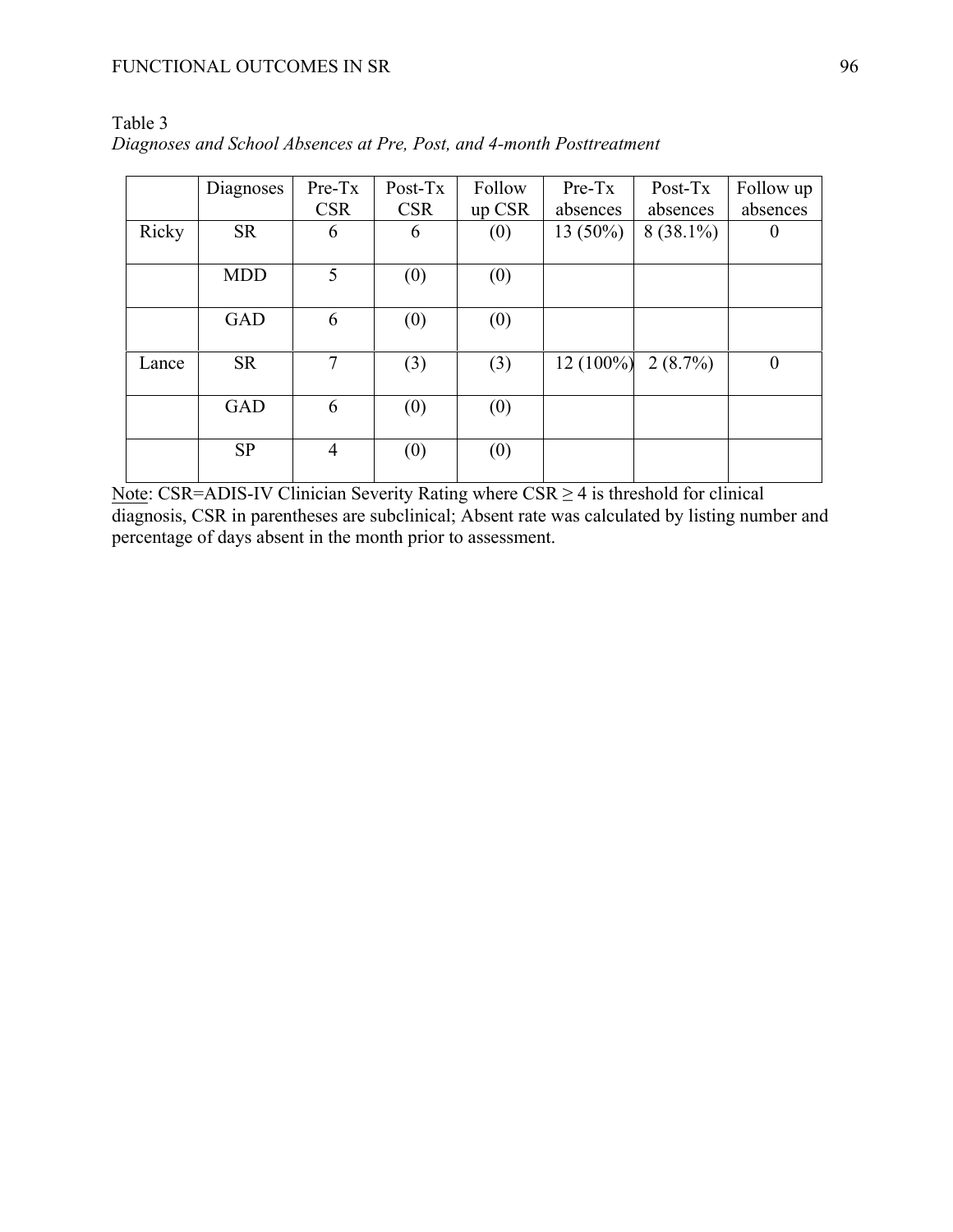|        | Pre-Tx<br><b>DERS</b> | Mid-Tx<br><b>DERS</b> | Post-Tx<br><b>DERS</b> | Follow up<br><b>DERS</b> |
|--------|-----------------------|-----------------------|------------------------|--------------------------|
| Ricky  | 83                    | 80                    | 99                     | 62                       |
|        |                       |                       |                        |                          |
| Mother | 66                    | 61                    | 77                     | 66                       |
| Father | 69                    | 64                    | 68                     | 72                       |
|        |                       |                       |                        |                          |
| Lance  | 84                    | 85                    | 86                     | 90                       |
| Mother | 61                    | 64                    | 56                     | 84                       |
| Father | 68                    | 71                    | 58                     | n/a                      |

| Table 4                                                         |
|-----------------------------------------------------------------|
| Emotion Regulation at Pre, Mid, Post, and 4-month Posttreatment |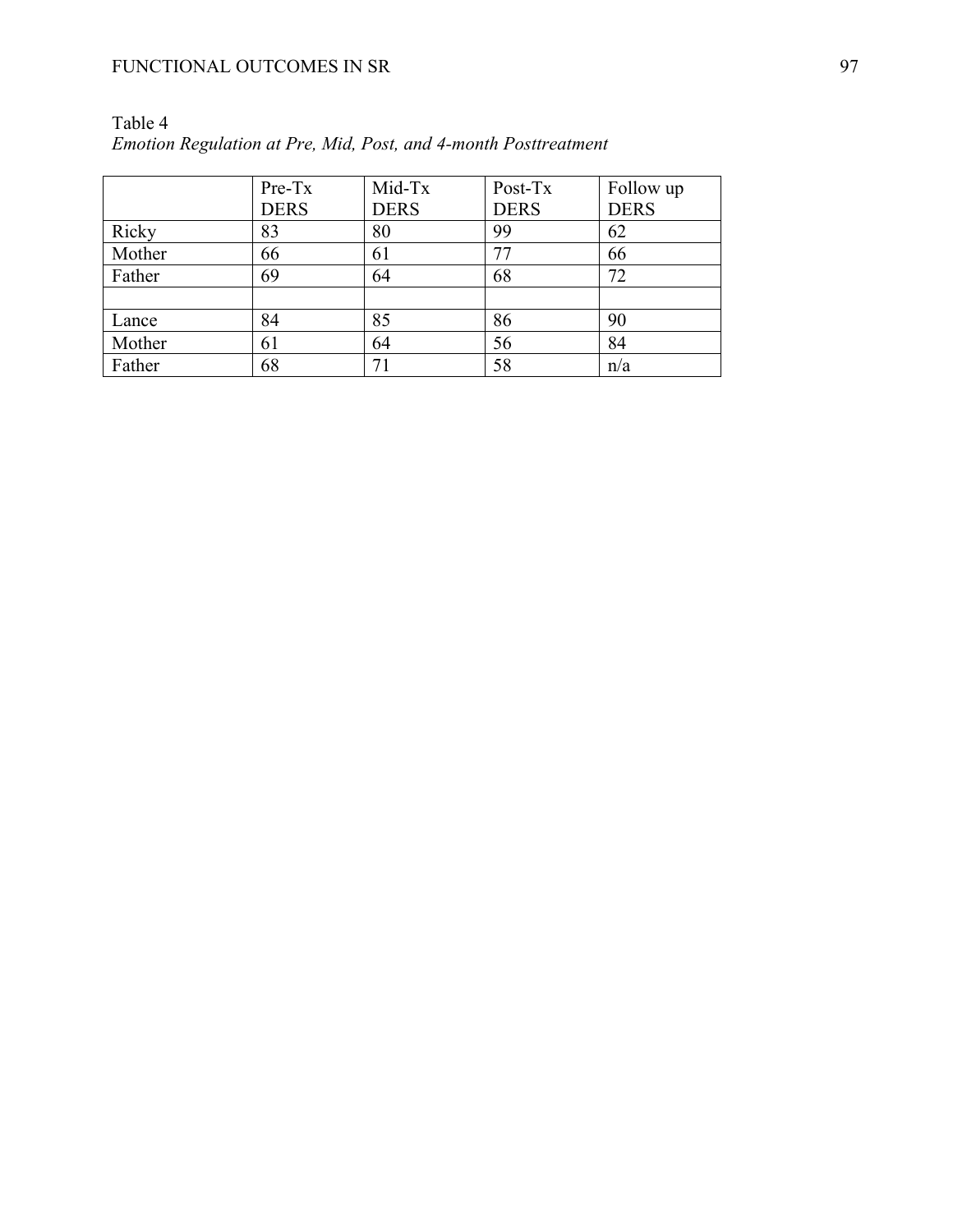| Child |                         | Pre-tx              | Mid-tx             | Post-tx     | Follow up           |
|-------|-------------------------|---------------------|--------------------|-------------|---------------------|
| Ricky | Youth                   |                     |                    |             |                     |
|       | Cohesion                | 3(25)               | 2(18)              | 1(11)       | 2(18)               |
|       | Conflict                | $8(75)*$            | $8(75)*$           | $8(75)*$    | $8(75)*$            |
|       | Independence            | 4(29)               | 5(37)              | 3(21)       | 5(37)               |
|       | Control                 | 5(54)               | 4(49)              | 4(49)       | 4(49)               |
|       | Mother                  |                     |                    |             |                     |
|       | Cohesion                | 2(18)               | 2(18)              | 4(31)       | 2(18)               |
|       | Conflict                | $8(75)*$            | $6(65)*$           | $6(65)*$    | $8(75)*$            |
|       | Independence            | $8(61)*$            | 5(37)              | 6(45)       | 6(45)               |
|       | Control                 | 5(54)               | $\overline{5}(54)$ | 6(59)       | 5(54)               |
|       | Father                  |                     |                    |             |                     |
|       | Cohesion                | 3(25)               | 3(25)              | 4(31)       | 2(18)               |
|       | Conflict                | $6(65)*$            | $6(65)*$           | $6(65)*$    | $6(65)*$            |
|       | Independence            | 6(45)               | 5(37)              | 7(53)       | 6(45)               |
|       | Control                 | 5(54)               | 5(54)              | 5(54)       | 5(54)               |
|       | <b>Overall Cohesion</b> | 2.67(25)            | 2.33(21)           | 3(25)       | 2(18)               |
|       | Overall Conflict        | $7.33(73)*$         | $6.67(70)*$        | $6.67(70)*$ | $7.33(73)*$         |
|       | Overall Independence    | 6(45)               | 5(37)              | 5.33(41)    | 5.67(45)            |
|       | Overall Control         | 5(54)               | 4.67(54)           | 5(54)       | 4.67(54)            |
|       | Family Incongruence^    | 11.68(44)           | 6.68(34)           | 18.33(55)   | 6.68(34)            |
| Lance | Youth                   |                     |                    |             |                     |
|       | Cohesion                | 2(18)               | 2(18)              | 1(11)       | 7(52)               |
|       | Conflict                | $5(60)*$            | $6(65)*$           | $6(65)*$    | $6(65)*$            |
|       | Independence            | 2(13)               | 5(37)              | 1(5)        | 5(37)               |
|       | Control                 | $\frac{1}{7(65)^*}$ | 6(59)              | 5(54)       | $\frac{1}{7}(65)^*$ |
|       | Mother                  |                     |                    |             |                     |
|       | Cohesion                | 4(31)               | 6(45)              | 3(25)       | 5(38)               |
|       | Conflict                | $5(60)*$            | 4(54)              | $6(65)*$    | 3(49)               |
|       | Independence            | 6(45)               | 3(21)              | 7(53)       | 4(29)               |
|       | Control                 | 6(59)               | $\overline{5}(54)$ | 4(49)       | 4(49)               |
|       | Father                  |                     |                    |             |                     |
|       | Cohesion                | 4(31)               | 4(41)              | 6(45)       | n/a                 |
|       | Conflict                | $6(65)*$            | $6(65)*$           | $5(60)*$    | n/a                 |
|       | Independence            | 4(29)               | 4(29)              | 5(37)       | n/a                 |
|       | Control                 | 6(59)               | 4(49)              | 6(59)       | n/a                 |
|       | Overall Cohesion        | 3.33(28)            | 4(31)              | 3.33(28)    | 6(45)               |
|       | <b>Overall Conflict</b> | $5.33(62)*$         | $5.33(62)*$        | $5.67(65)*$ | $4.5(60)*$          |
|       | Overall Independence    | 4(29)               | 4(29)              | 4.33(33)    | 4.5(33)             |
|       | Overall Control         | $6.33(62)*$         | 5(54)              | 5(54)       | 5.5(57)             |
|       | Family Incongruence^    |                     |                    | 23.33       | 41.68               |
|       |                         | 13.33(46)           | 16.68(53)          | $(65)*$     | $(100)*$            |

Table 5 *FES-R at Pre, Mid, Post, and 4-month Posttreatment- Raw Score (T-score)*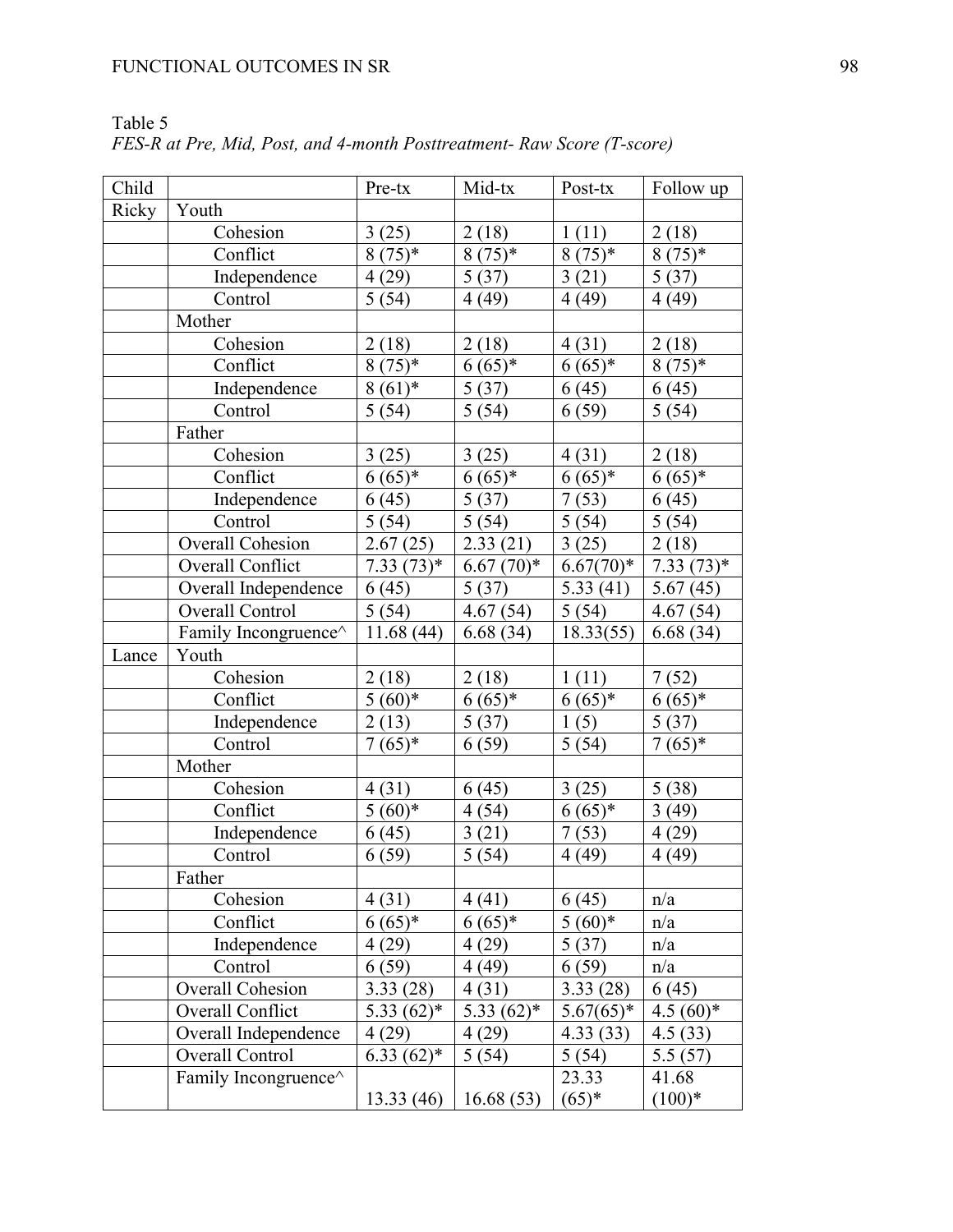\* Elevated subscore, i.e., *T* score >60

 $^{\wedge}$  Converted score. Incongruence score calculated from the 4 subscales then multiplied by 2.5 in order to compare to the standard norm scores created from the 10 subscales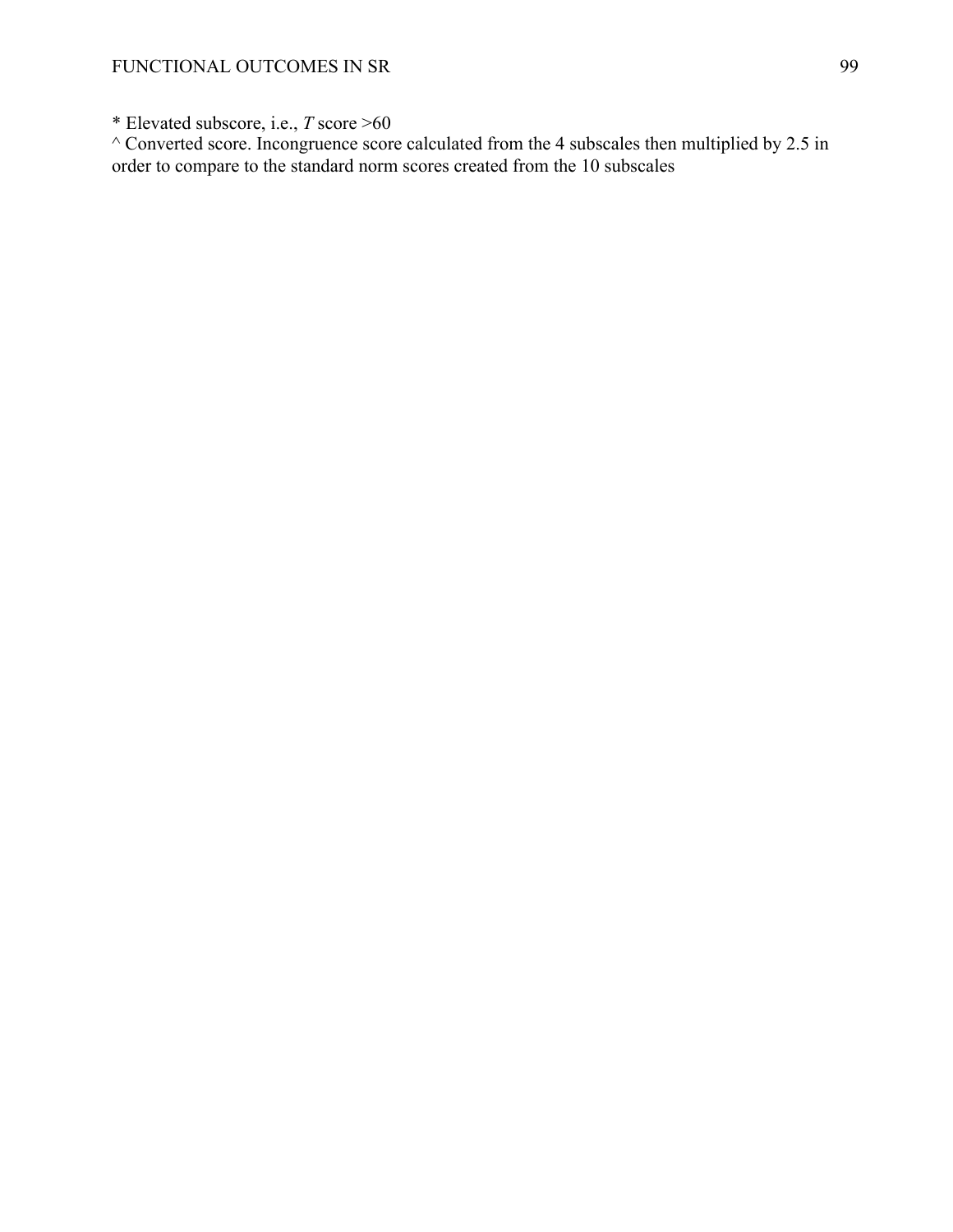## Table 6

### *CBCL and YSR- Social Problems Subscale and Social Competence Score at Pre, Mid, Post, and 4-month Posttreatment*

| Child | Reporter                          | Pre-tx         | Mid-tx         | Post-tx          | 4-month<br>post-tx |
|-------|-----------------------------------|----------------|----------------|------------------|--------------------|
| Ricky | Mother-<br>Social Problems        | $\overline{0}$ | $\overline{0}$ | $\overline{0}$   | $\theta$           |
|       | Father-<br><b>Social Problems</b> | $\overline{0}$ | $\overline{0}$ | $\overline{0}$   | $\overline{0}$     |
|       |                                   |                |                |                  |                    |
|       | Mother-<br>Social Competence      | $\overline{7}$ | 5.5            | $\overline{7}$   | 6.5                |
|       | Father-<br>Social Competence      | $\overline{7}$ | $\overline{7}$ | 7.5              | $\overline{7}$     |
|       | Youth-<br>Social Competence       | 7.5            | 8.5            | $\overline{8.5}$ | $\overline{5}$     |
|       |                                   |                |                |                  |                    |
|       | Mother-<br>Withdrawn/Depressed    | $\overline{4}$ | $\overline{4}$ | $\overline{4}$   | $\overline{2}$     |
|       | Father-<br>Withdrawn/Depressed    | 14             | $\mathbf{1}$   | 8                | $\overline{2}$     |
| Lance | Mother-<br><b>Social Problems</b> | $\overline{0}$ | $\overline{0}$ | $\overline{0}$   | $\overline{0}$     |
|       | Father-<br>Social Problems        | $\overline{2}$ | $\mathbf{1}$   | $\overline{0}$   | n/a                |
|       | Mother-<br>Social Competence      | 5.5            | 9.5            | 9.5              | 7.5                |
|       | Father-<br>Social Competence      | 7.5            | 6.5            | 8.5              | n/a                |
|       | Youth-<br>Social Competence       | 8.5            | 9.5            | 8.5              | 8.5                |
|       |                                   |                |                |                  |                    |
|       | Mother-<br>Withdrawn/Depressed    | $\overline{4}$ | $\overline{0}$ | $\overline{0}$   | $\overline{3}$     |
|       | Father-<br>Withdrawn/Depressed    | $\overline{5}$ | $\overline{5}$ | $\mathbf{1}$     | n/a                |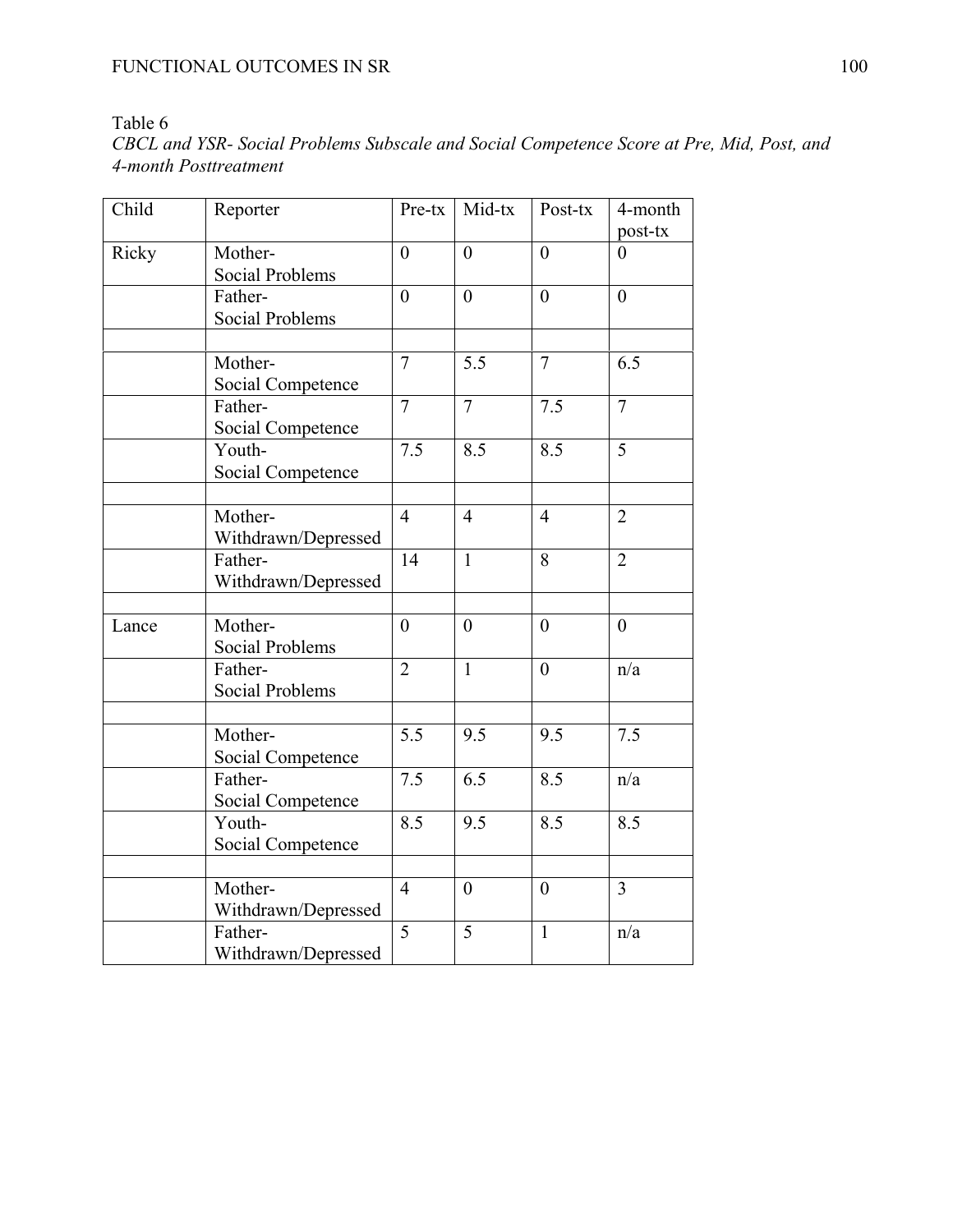| п<br>. . |  |
|----------|--|
|          |  |

| Academic Grade Reports, Disciplinary Actions, and CBCL School Competency Score at |  |
|-----------------------------------------------------------------------------------|--|
| Pretreatment, Midtreatment, Posttreatment, and 4 month Posttreatment              |  |

|                    | Ricky          | Ricky          | Ricky | Ricky          | Lance     | Lance | Lance        | Lance   |
|--------------------|----------------|----------------|-------|----------------|-----------|-------|--------------|---------|
|                    | Pre-tx         | Mid-tx         | Post- | $4-$           | Pre-tx    | Mid-  | Post-        | $4-$    |
|                    |                |                | tx    | month          |           | tx    | tx           | month   |
|                    |                |                |       | Post-tx        |           |       |              | Post-tx |
| Math               |                |                | I     | A              | $B+$      | $A+$  | $\mathbf{A}$ | n/a     |
| English/Humanities | $I^*$          | $A^*$          | $B+*$ | A              | A         | B     | B            | n/a     |
| Science            | F              | B              | D     | A              | $B+$      | $A+$  | $B+$         | n/a     |
| Latin              |                | I              | I     | $B+$           | $B+$      | I     | A            | n/a     |
| Disciplinary       | none           | none           | none  | none           | 1 minor   |       |              |         |
| Actions            |                |                |       |                | dress     |       |              |         |
|                    |                |                |       |                | code      |       |              |         |
|                    |                |                |       |                | violation |       |              |         |
| <b>CBCL School</b> |                |                |       |                |           |       |              |         |
| Competency         |                |                |       |                |           |       |              |         |
| Mother             | $\overline{2}$ | $\overline{4}$ | 2.5   | 5              | 6         | 6     | 6            | 6       |
| Father             | $\overline{2}$ | $\overline{3}$ | 5     | $\overline{4}$ | 6         | 6     | 6            | n/a     |

Note: I = Incomplete. \*Remedial class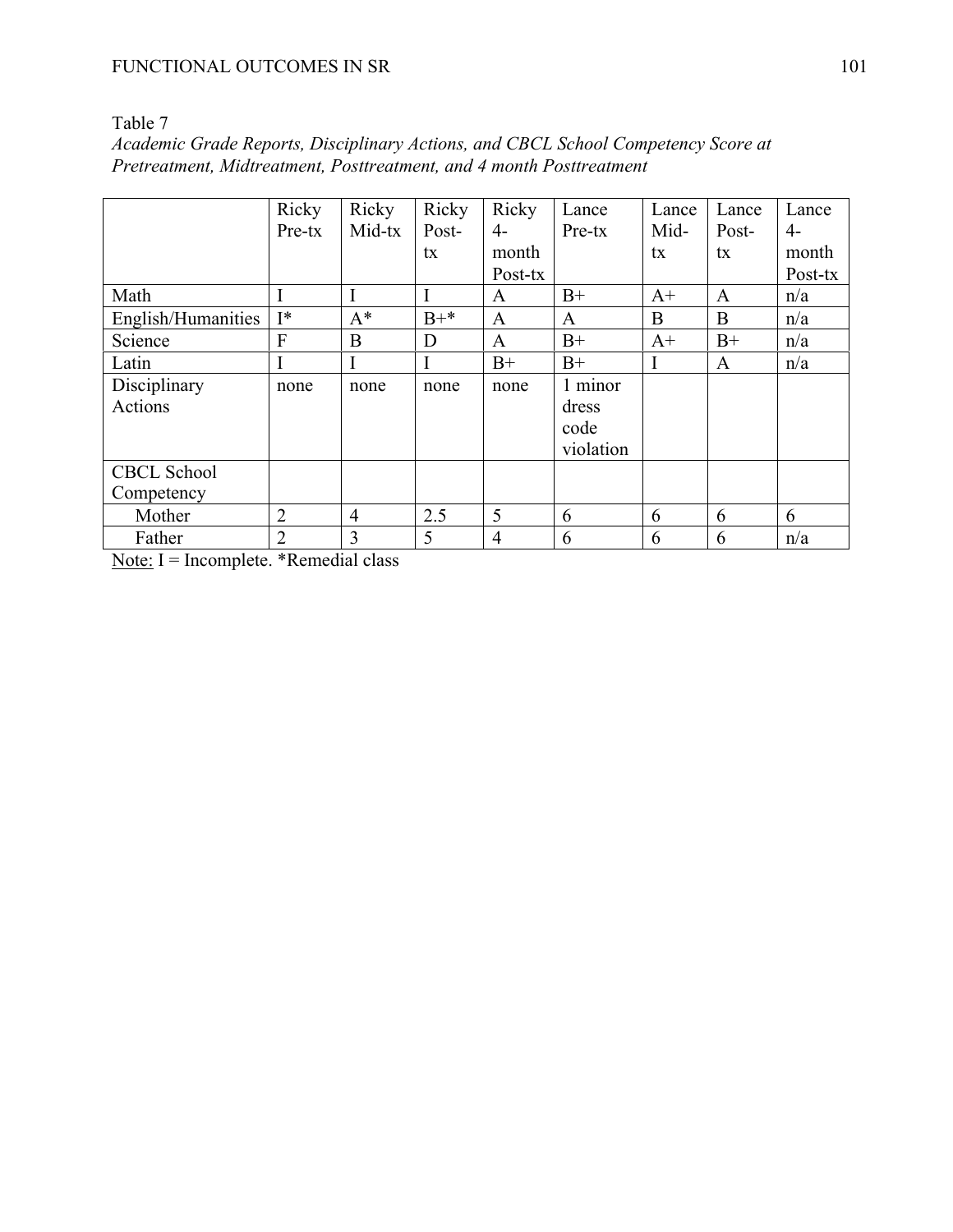Table 8

| Prequency Count of Punctional Outcome Constructs that Einerged inrough Flaeo Couing<br><b>Functional Domain/Construct</b> | Ricky-                   | Ricky-           | Lance-            | Lance-           |
|---------------------------------------------------------------------------------------------------------------------------|--------------------------|------------------|-------------------|------------------|
|                                                                                                                           | Individual               | <b>WBC</b>       | <b>Individual</b> | <b>WBC</b>       |
| Family functioning                                                                                                        |                          |                  |                   |                  |
| Cohesion                                                                                                                  | 5                        | 8                | 6                 | 16               |
| Expressiveness                                                                                                            | 8                        | $\overline{2}$   | $\overline{4}$    | 14               |
| Conflict                                                                                                                  | $\overline{7}$           | $\overline{4}$   | $\overline{7}$    | $\overline{7}$   |
| Validation                                                                                                                | 3                        | $\boldsymbol{0}$ | $\overline{3}$    | $\overline{4}$   |
| Positive reinforcement                                                                                                    | $\overline{2}$           | $\boldsymbol{0}$ | $\overline{3}$    | $\overline{4}$   |
| Marital quality                                                                                                           |                          | $\boldsymbol{0}$ | 6                 |                  |
| Social relationships with siblings                                                                                        | $\overline{0}$           | $\boldsymbol{0}$ | 1                 |                  |
| Parental beliefs (mothers)                                                                                                | 9                        | $\overline{3}$   | $\overline{7}$    | 5                |
| Independence                                                                                                              | $\overline{2}$           | 10               | 3                 |                  |
| Achievement Orientation                                                                                                   | $\overline{0}$           | $\boldsymbol{0}$ | 1                 | $\boldsymbol{0}$ |
| Intellectual-Cultural Orientation                                                                                         | $\overline{2}$           | 1                | $\boldsymbol{0}$  | $\mathbf{0}$     |
| <b>Active-Recreational Orientation</b>                                                                                    | $\overline{0}$           | 1                | 5                 | $\overline{2}$   |
| Moral-Religious Emphasis                                                                                                  | $\overline{2}$           | 1                | $\overline{2}$    | $\boldsymbol{0}$ |
| Organization/Clear Roles                                                                                                  | $\overline{2}$           | $\mathbf{1}$     | $\overline{3}$    |                  |
| Control/Power                                                                                                             | 6                        | 3                | $\overline{8}$    | 9                |
| Adaptability                                                                                                              | $\overline{2}$           | $\mathbf{1}$     | 1                 | 3                |
| Social functioning                                                                                                        |                          |                  |                   |                  |
| Sports (with others)                                                                                                      | 5                        | $\boldsymbol{0}$ | $\mathbf{1}$      | $\mathbf{1}$     |
| Hobbies (with others)                                                                                                     | $\overline{0}$           | $\boldsymbol{0}$ | $\overline{2}$    | $\mathbf{0}$     |
| Organizations                                                                                                             | $\overline{2}$           | $\boldsymbol{0}$ | $\overline{2}$    | $\boldsymbol{0}$ |
| Conflict/Bullying with Peers                                                                                              | $\overline{0}$           | $\boldsymbol{0}$ | $\mathbf{0}$      | $\boldsymbol{0}$ |
| Ability to make/maintain friendships                                                                                      | $\overline{7}$           | $\overline{2}$   | 6                 | 5                |
| Academic/School functioning                                                                                               |                          |                  |                   |                  |
| Child/teacher or tutor interaction                                                                                        | $\overline{4}$           | $\boldsymbol{0}$ | $\overline{4}$    | 3                |
| Classroom behavior                                                                                                        | $\boldsymbol{0}$         | $\boldsymbol{0}$ | $\boldsymbol{0}$  | $\boldsymbol{0}$ |
| Homework completion                                                                                                       | $\overline{2}$           | $\mathbf{1}$     | $\overline{2}$    | $\overline{7}$   |
| Test/Grades                                                                                                               | $\overline{4}$           | 5                | $\overline{2}$    |                  |
| Other-                                                                                                                    |                          |                  |                   |                  |
| Therapy functioning                                                                                                       |                          |                  |                   |                  |
| Not doing therapy homework                                                                                                | 10                       | n/a              | 6                 | n/a              |
| Therapy refusal behavior                                                                                                  | $\overline{3}$           | 13               | 10                | $\overline{7}$   |
| Self-efficacy and interest in school                                                                                      | $\mathbf{1}$             | $\overline{7}$   | $\overline{5}$    | $\boldsymbol{0}$ |
| Engagement of friends/social concerns                                                                                     | $\overline{4}$           | $\boldsymbol{0}$ | n/a               | n/a              |
| Physiological distress                                                                                                    | $\overline{\mathcal{A}}$ | 13               | n/a               | n/a              |
| Work                                                                                                                      | $\overline{4}$           | $\boldsymbol{0}$ | n/a               | n/a              |

*Frequency Count of Functional Outcome Constructs that Emerged through Video Coding*

Note: Multiple instances of a single construct occurring during one session was only counted once, therefore the maximum possible frequency per construct is the number of coded sessions per domain of therapy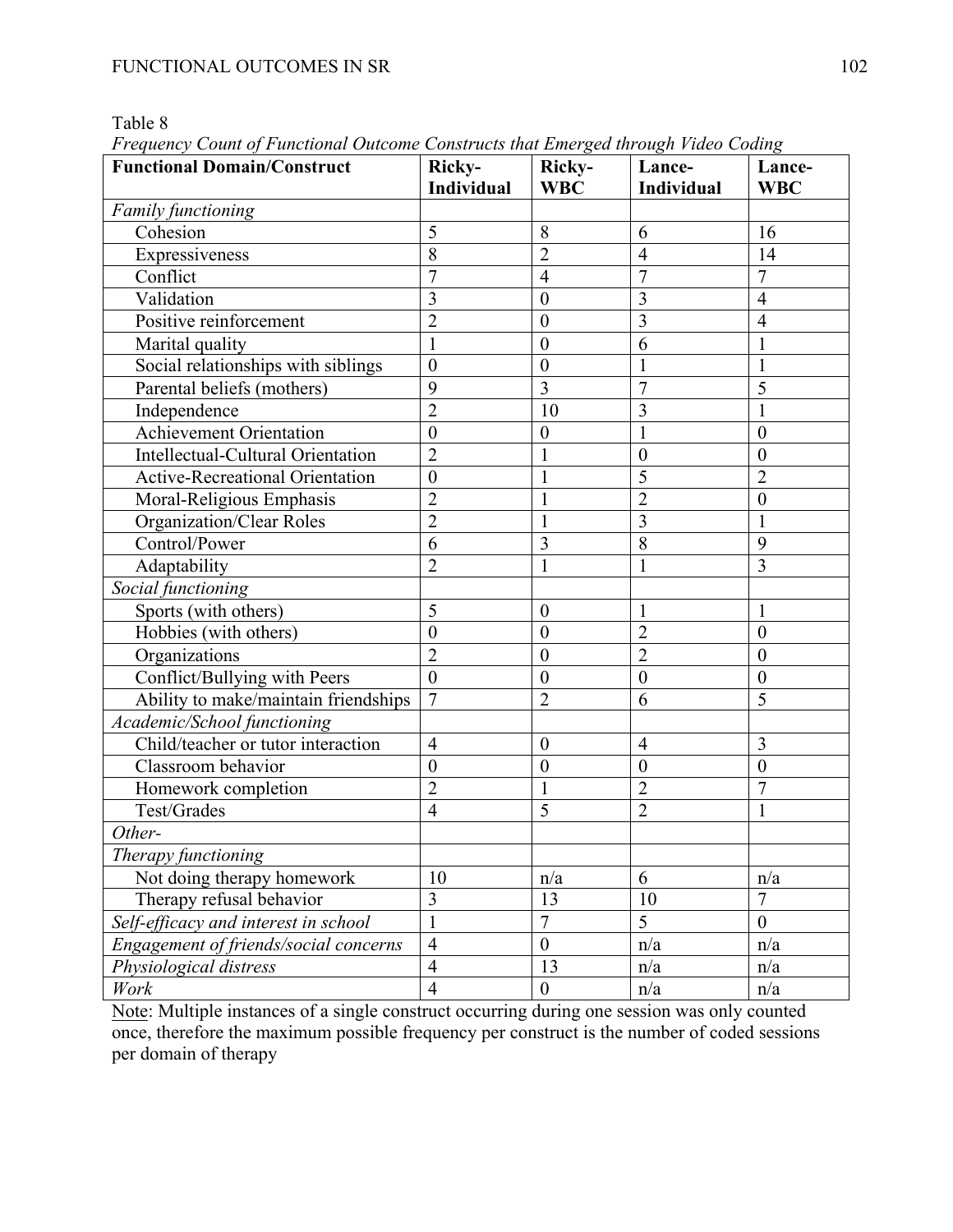

*Changes in Clinical Severity Ratings, School Absences, and Selected FES Subscales Over Time-Ricky*

Figure 1

Note: CSR and school absences data for midtreatment were not collected, therefore the pretreatment scores were carried forward for graphing purposes. FES subscale scores are the overall family scores.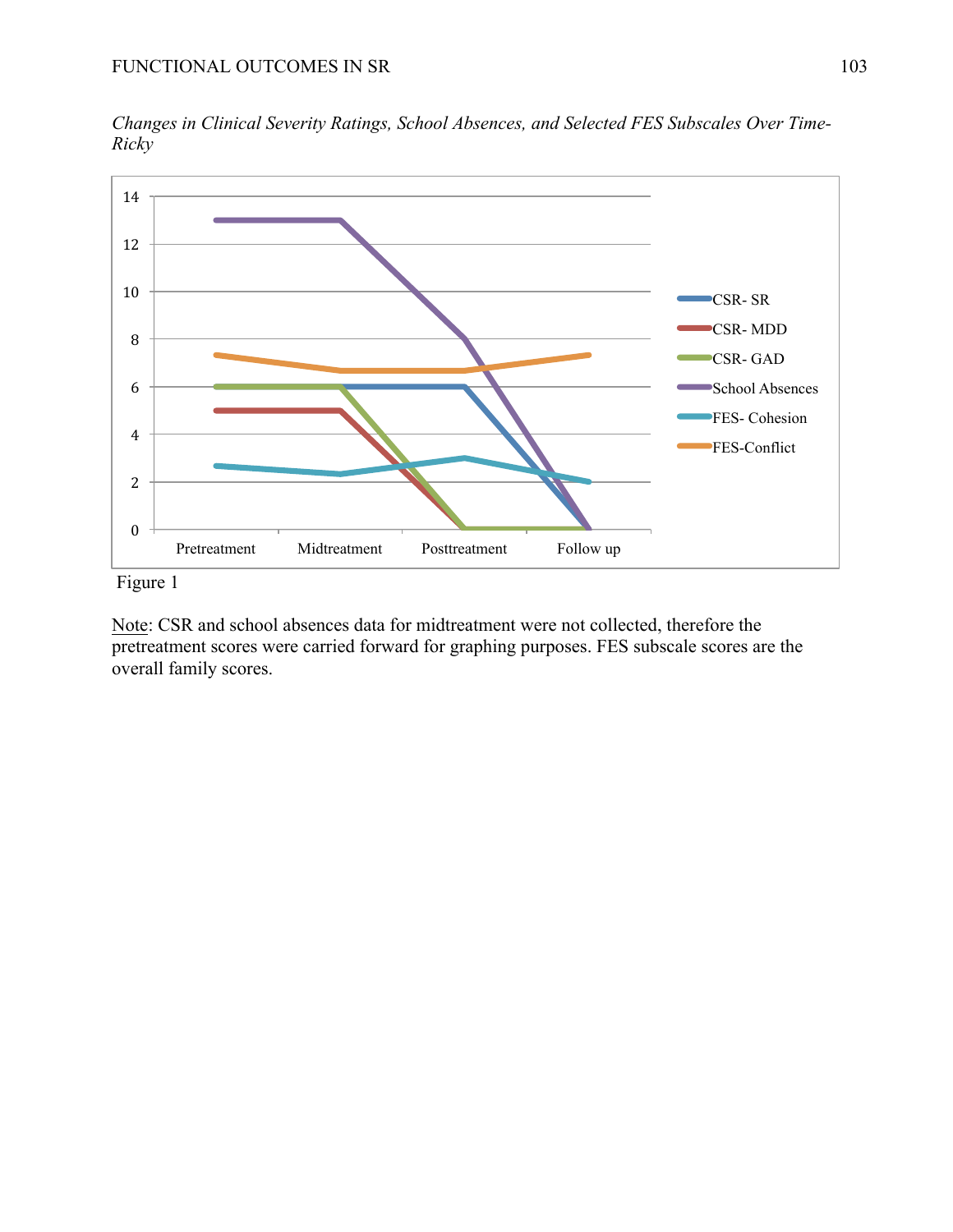

*Changes in Clinical Severity Ratings, School Absences, and Selected FES Subscales Over Time-Lance*

Figure 2

Note: CSR and school absences data for midtreatment were not collected, therefore the pretreatment scores were carried forward for graphing purposes. FES subscale scores are the overall family scores.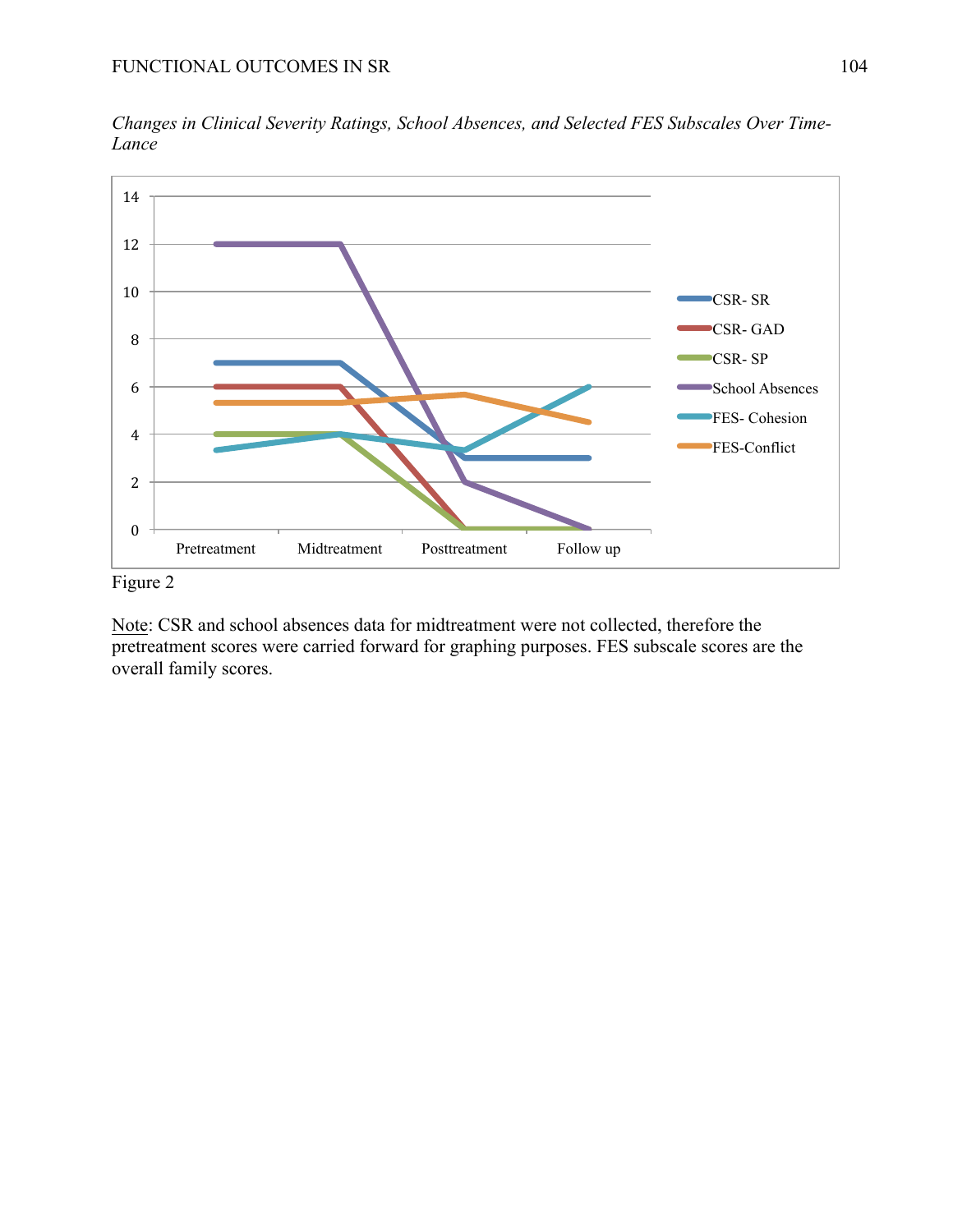

*Changes in Clinical Severity Ratings, School Absences, and Selected CBCL Subscales Over Time- Ricky*

Figure 3

Note: CSR and school absences data for midtreatment were not collected, therefore the pretreatment scores were carried forward for graphing purposes.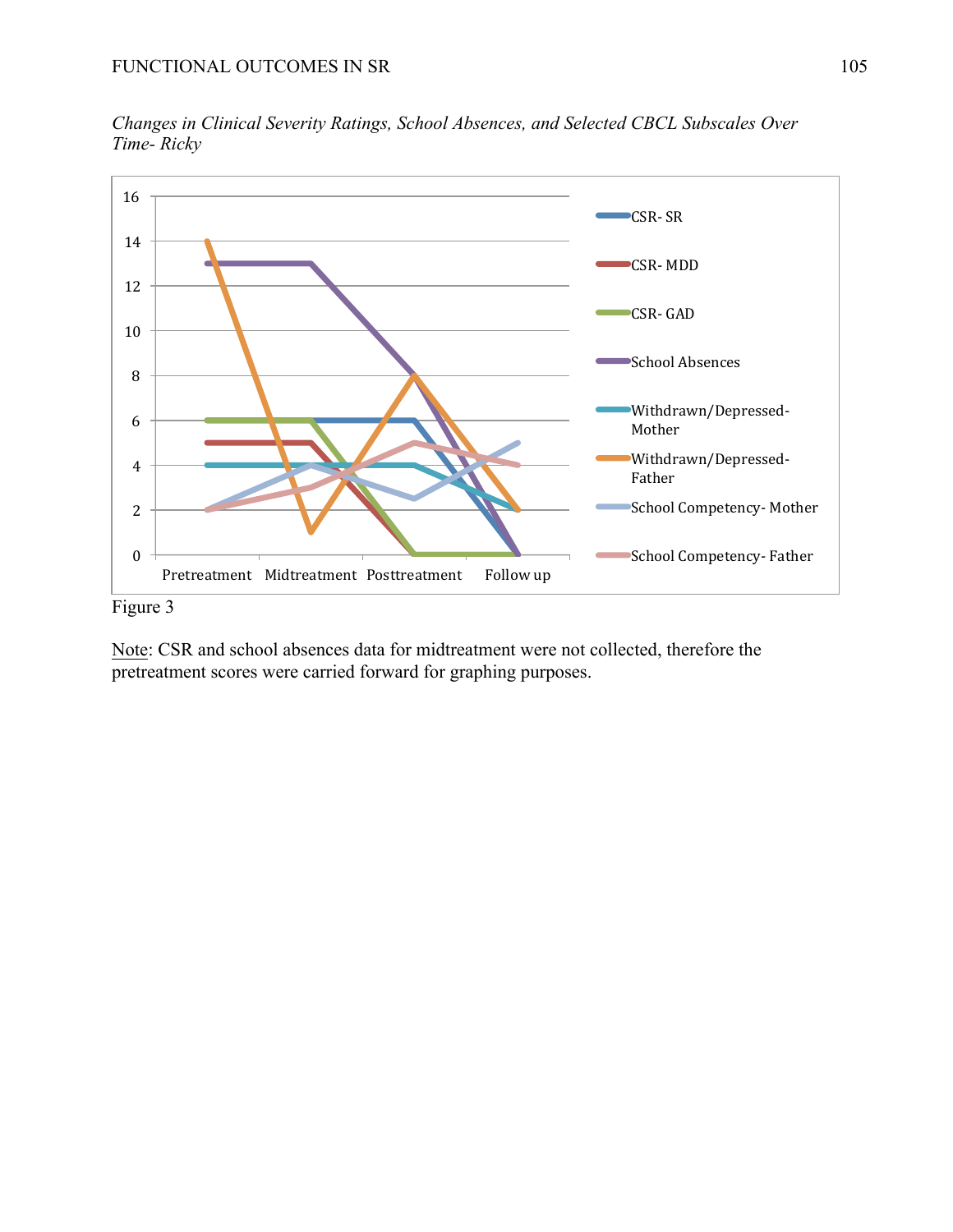

*Changes in Clinical Severity Ratings, School Absences, and Selected CBCL Subscales Over Time- Lance*

## Figure 4

Note: CSR and school absences data for midtreatment were not collected, therefore the pretreatment scores were carried forward for graphing purposes. Similarly, data from Lance's father were not collected at follow up; posttreatment scores were carried forward.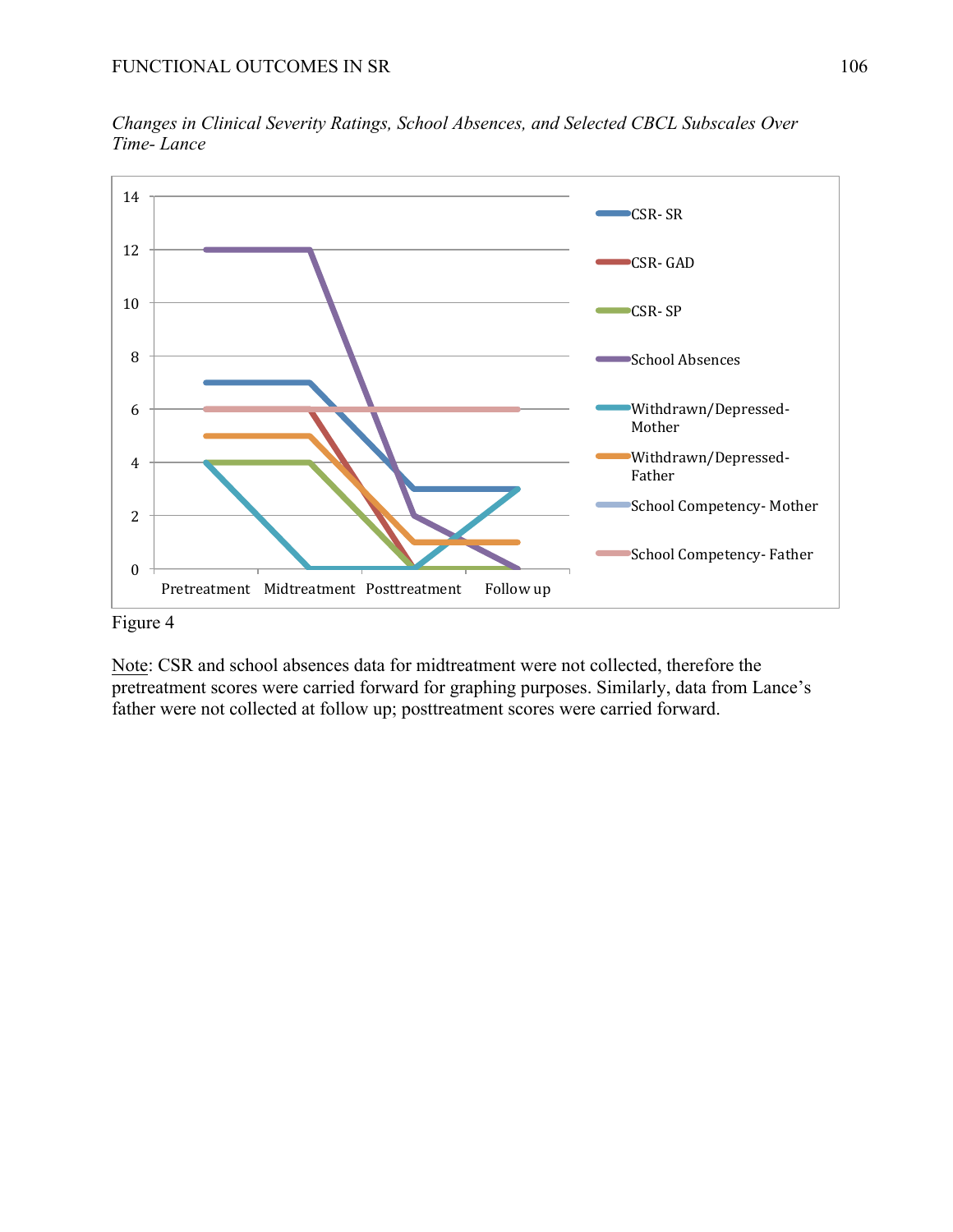## Appendix A

## Constructs for Video Coding with Definitions and Questions

### **Family functioning**-

### **Relationship dimensions-**

### *Parent–child relationships*

Cohesion- The degree of commitment, help, and support family members provide for one another (Moos and Moos, 2009). The degree of family connectedness (Olson, 2008). **Do family members appear committed and supportive of each other?**

Expressiveness- The extent to which family members are encouraged to express their feelings directly (Moos and Moos, 2009). **Do family members express feelings and communicate with other family members directly, or are they encouraged to do so?**

### *Parental practices and discipline*

Conflict- The amount of openly expressed anger and conflict among family members (i.e, punishment) (Moos and Moos, 2009). **Do family members express openly express anger with each other?**

Validation- The recognition and acceptance of another person's internal experience as being valid (Linehan, 1996). **Do family members recognize and express to other family members that their emotions and thoughts are valid?**

Positive Reinforcement- Praise and encouragement following a desired behavior that increases the likelihood that the behavior will occur again in the future. **Do family members praise and/or encourage each other after engaging in an adaptive behavior?** 

*Marital quality*- Consensus on matters of importance to couple functioning, couple satisfaction, couple cohesion, and affectional expression (Spanier, 1976). **Do family members reflect on the quality of the parent's relationship? Do the parents appear committed and supportive of each other? Do they express affection to each other?** 

*Social relationships with siblings-* Quality and frequency of interactions with siblings (i.e., how close are they, do they fight, do they confide in each other, do they play together). **Do family members reflect on the quality or frequency of sibling interactions?**

### **Personal growth or value dimensions**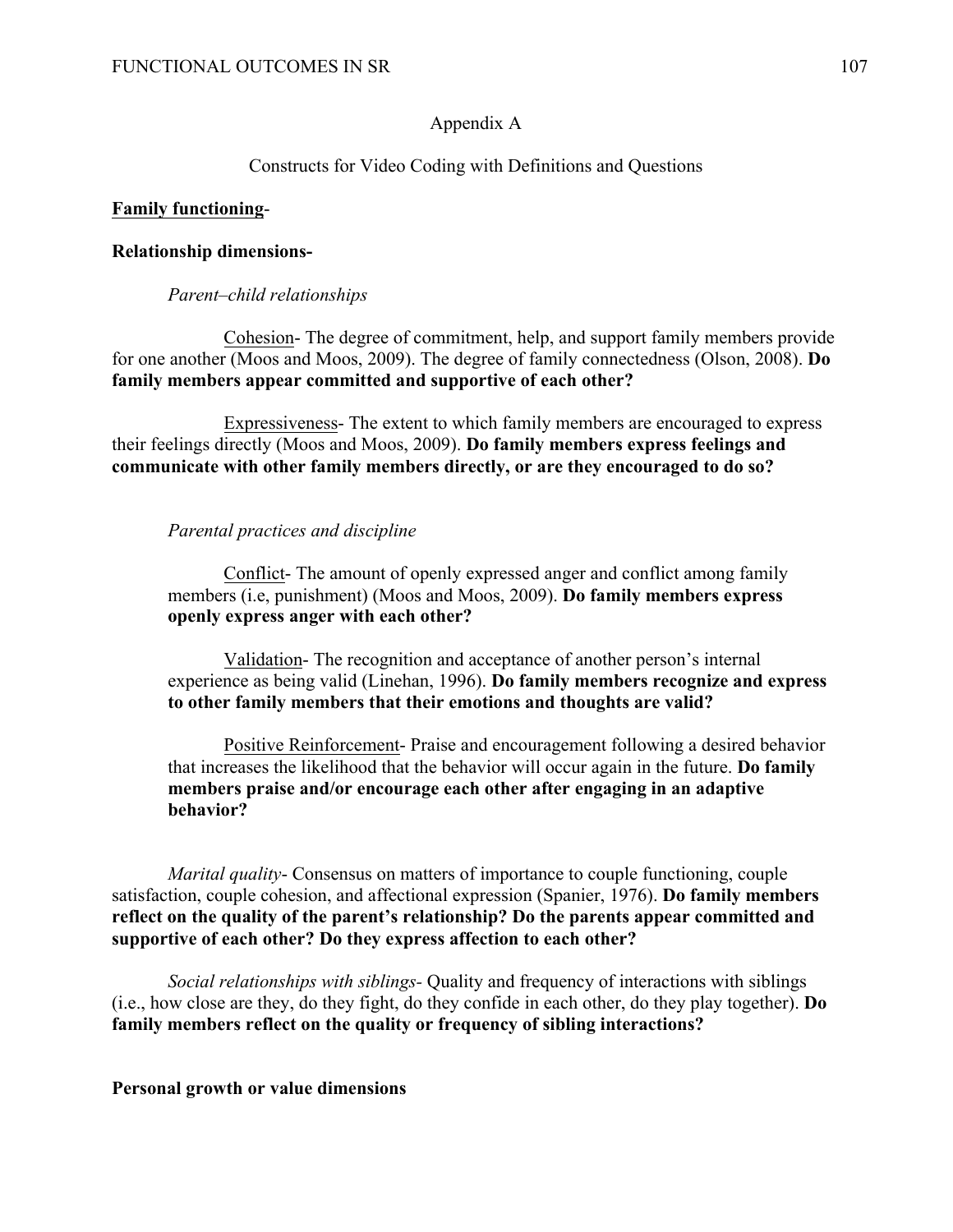*Parental beliefs:* How confident a parent is in their parental role- satisfaction (extent of frustration, anxiety, and motivation) and efficacy (competence, problem-solving ability, and capability (Johnston and Mash, 1989**). Do parents express thoughts about their satisfaction and efficacy as a parent?**

*Independence*- The extent to which family members are assertive, self-sufficient, and make their own decisions (Moos and Moos, 2009). **Do family members appear assertive and self-sufficient, e.g., making their own decisions?**

*Achievement Orientation*- Reflects how much activities are cast into an achievement oriented or competitive framework (Moos and Moos, 2009). **Do family members discuss activities with a competitive or achievement emphasis?** 

*Intellectual-Cultural Orientation*- Measures the level of interest in political, intellectual, and cultural activities (Moos and Moos, 2009). **Do family members discuss an interest in, or attendance at, political, intellectual, or cultural activities?**

*Active-Recreational Orientation*- Measures the amount of participation in social and recreational activities (Moos and Moos, 2009). **Do family members discuss participation in social or recreational activities?** 

*Moral-Religious Emphasis*- Measures the emphasis on ethical and religious issues and values (Moos and Moos, 2009). **Do family members discuss issues concerning ethical or religious values?** 

# **System maintenance dimensions**

*Organization/Clear Roles-* The degree of importance of clear organization and structure in planning family activities and responsibilities (Moos and Moos, 2009). Are tasks clearly and equitably assigned to family members and carried out responsibly? (Krysan, 1990**). Do family members put effort into planning family activities? Are organization and structure of family life emphasized by family members? Are tasks clearly and equitably assigned to family members and carried out responsibly?**

*Control/Power-* How much set rules and procedures are used to run family life (Moos and Moos, 2009). **Do parents appear to have control? Are family rules and procedures discussed by family members?**

*Adaptability-* The degree to which the family system is able to change (Olson, 2008). **Do family members appear or discuss instances in which they had to be adaptive and flexible?**